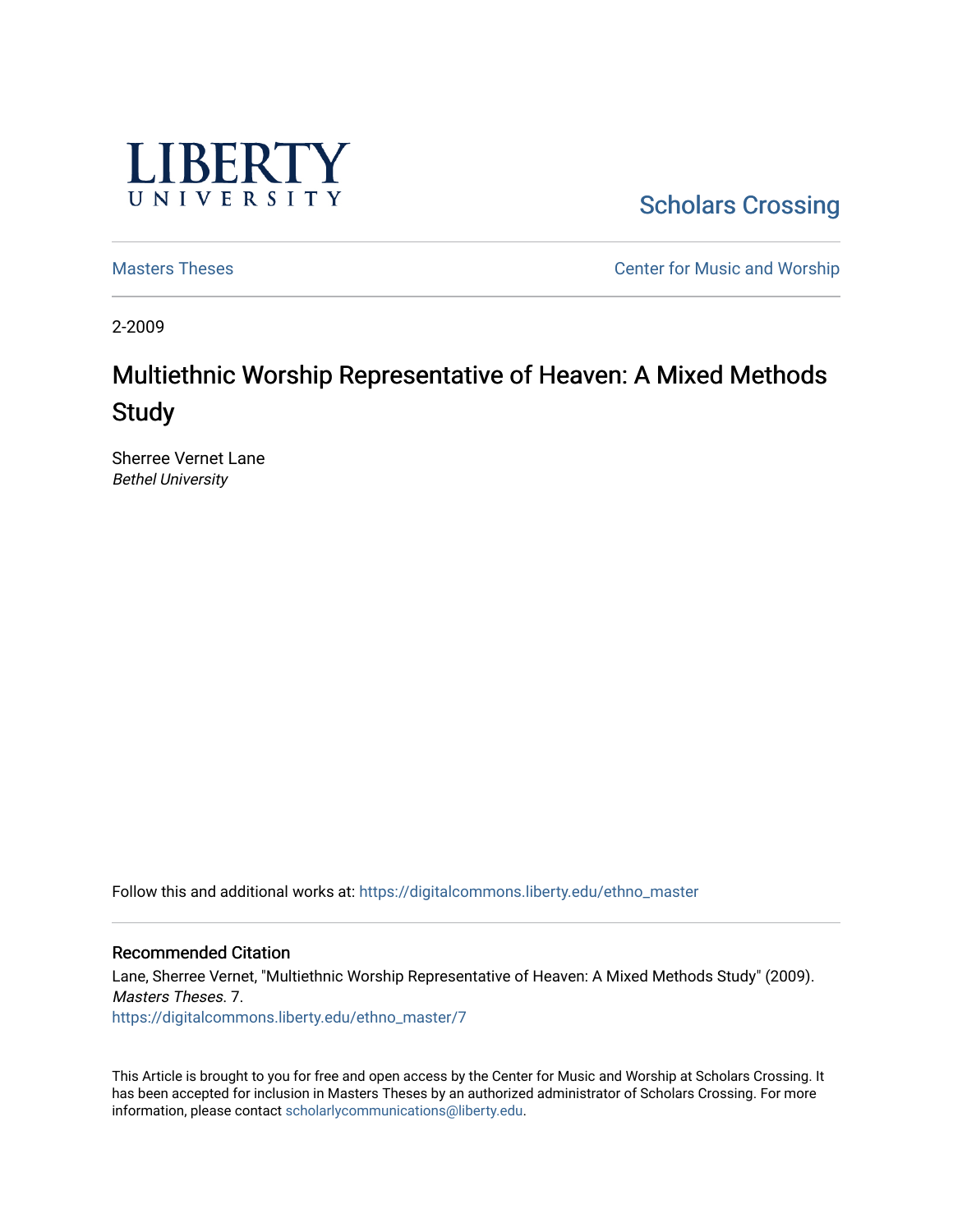# MULTIETHNIC WORSHIP REPRESENTATIVE OF HEAVEN:

## A MIXED METHODS STUDY

# A MASTER'S THESIS SUBMITTED TO THE GRADUATE FACULTY OF THE CENTER FOR GRADUATE AND CONTINUING STUDIES BETHEL UNIVERSITY

BY

#### SHERREE V. LANE

# IN PARTIAL FULFILLMENT OF THE REQUIREMENTS

## FOR THE DEGREE OF

# MASTER OF ARTS IN ETHNOMUSICOLOGY

#### FEBRUARY, 2009

Copyright 2009 by Sherree V. Lane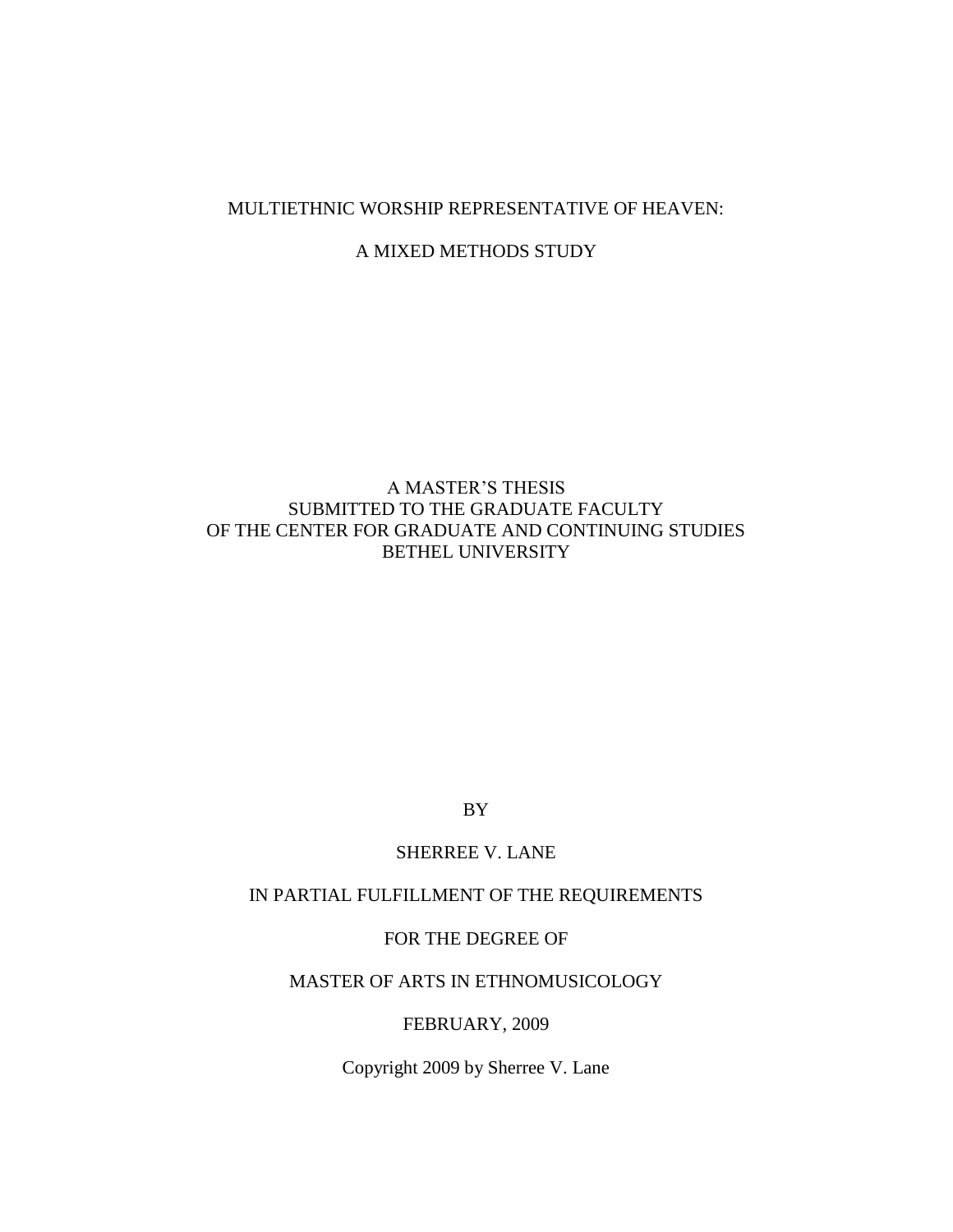# BETHEL UNIVERSITY

Multiethnic Worship Representative of Heaven:

A Mixed Methods Study

Sherree Vernet Lane

February 2009

Approved: \_\_\_\_\_\_\_\_\_\_\_\_\_\_\_\_\_\_\_\_\_\_\_\_\_\_\_\_\_\_\_\_\_\_\_\_\_\_\_\_\_\_\_\_\_\_, Thesis Advisor

\_\_\_\_\_\_\_\_\_\_\_\_\_\_\_\_\_\_\_\_\_\_\_\_\_\_\_\_\_\_\_\_\_\_\_\_\_\_\_\_\_\_\_\_\_

ACCEPTED

\_\_\_\_\_\_\_\_\_\_\_\_\_\_\_\_\_\_\_\_\_\_\_\_\_\_\_\_\_\_\_\_\_\_\_\_\_\_\_\_\_\_\_\_\_

Program Director

Dean of Graduate Studies

\_\_\_\_\_\_\_\_\_\_\_\_\_\_\_\_\_\_\_\_\_\_\_\_\_\_\_\_\_\_\_\_\_\_\_\_

\_\_\_\_\_\_\_\_\_\_\_\_\_\_\_\_\_\_\_\_\_\_\_\_\_\_\_\_\_\_\_\_\_\_\_\_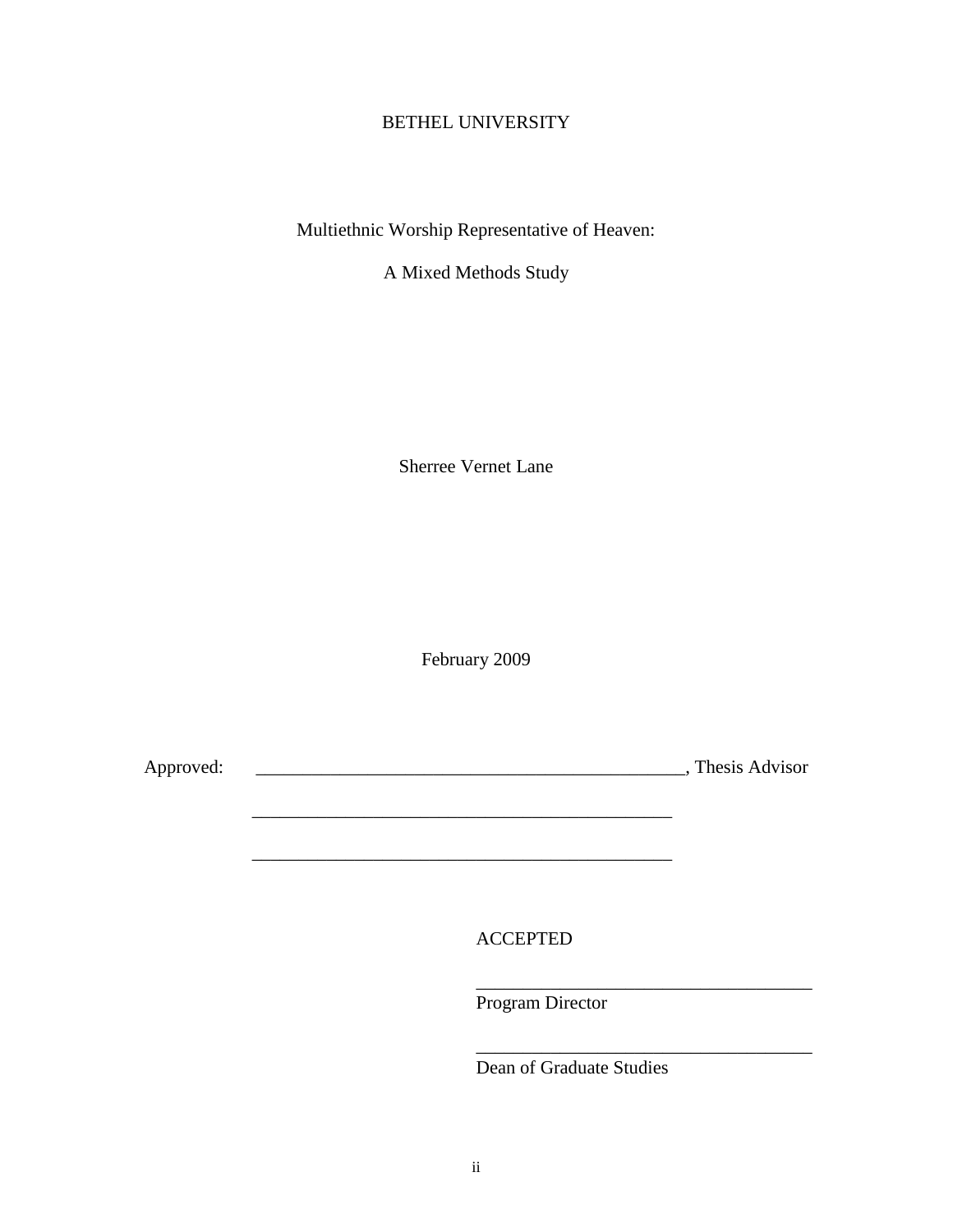# **CONTENTS**

|         |                                                                | V <sub>i</sub> |
|---------|----------------------------------------------------------------|----------------|
|         |                                                                | vii            |
| Chapter |                                                                |                |
| 1.      |                                                                | $\mathbf{1}$   |
|         |                                                                | 1              |
|         |                                                                | 3              |
|         |                                                                | 4              |
|         |                                                                | 5              |
|         |                                                                | 6              |
|         |                                                                | 7              |
|         |                                                                | 8              |
|         |                                                                | 9              |
|         |                                                                | 9              |
| 2.      |                                                                | 10             |
|         | Literature on Demographic Changes in the US                    | 10             |
|         | Literature Related to Issues Encountered in Multiethnic Church | 13             |
|         | Research on Inclusive Worship                                  | 23             |
|         | Research on the African Immigrants of My Research              | 28             |
|         | Literature Informing the Design of this Mixed Methods Study    | 30             |
| 3.      |                                                                | 35             |
|         |                                                                | 35             |
|         |                                                                | 35             |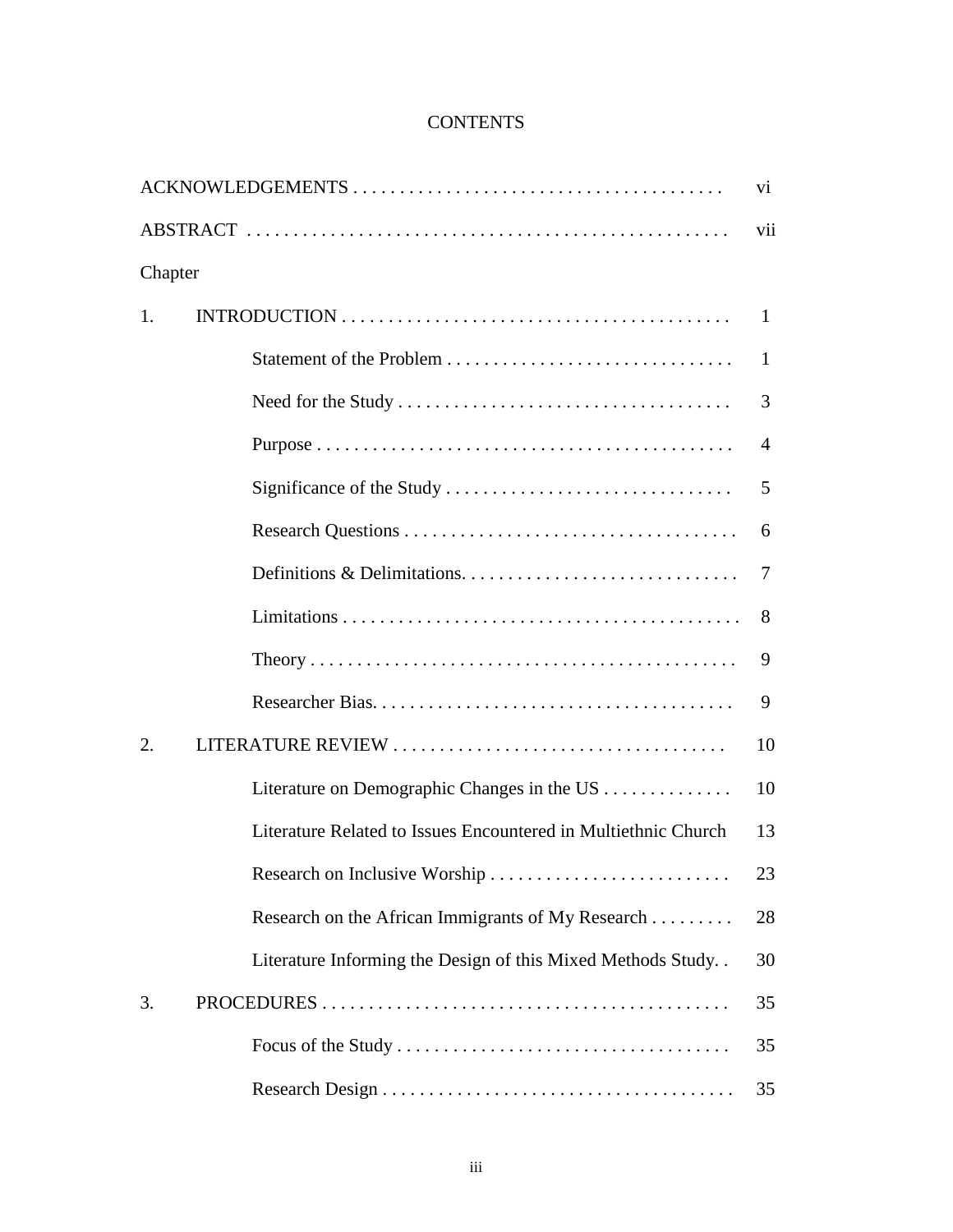|                |                                        | 36 |
|----------------|----------------------------------------|----|
|                |                                        | 37 |
|                |                                        | 40 |
|                |                                        | 43 |
|                |                                        | 44 |
|                |                                        | 44 |
|                |                                        | 45 |
| $\mathbf{4}$ . | MINNEAPOLIS MULTICULTURAL CHURCH       | 46 |
|                | MMC and the Local Community            | 46 |
|                | Assemblies of God Denominational Roots | 47 |
|                |                                        | 50 |
|                |                                        | 51 |
|                |                                        | 52 |
| 5.             | PARTICIPANT INTERVIEWS AT MMC          | 61 |
|                |                                        | 61 |
|                |                                        | 69 |
|                |                                        | 72 |
|                |                                        | 74 |
|                |                                        | 79 |
| 6.             | METRO MULTIETHNIC CHURCHES SURVEYED    | 85 |
|                |                                        | 86 |
|                |                                        | 90 |
|                |                                        | 91 |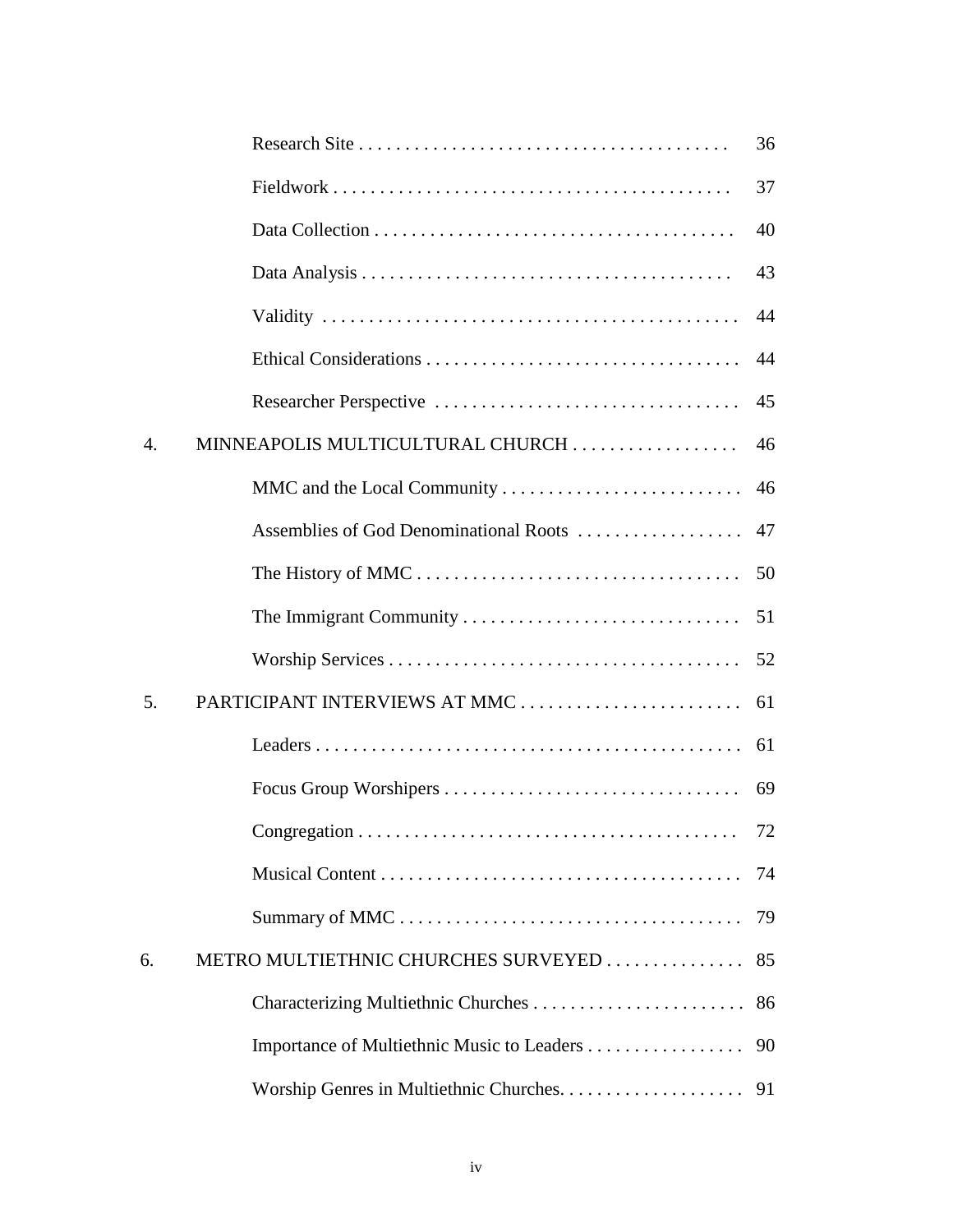|              | Music's Role in Unifying the Congregation                | 94  |
|--------------|----------------------------------------------------------|-----|
|              |                                                          | 97  |
|              |                                                          | 104 |
| 7            | CONCLUSIONS AND DISCUSSION                               | 106 |
|              |                                                          | 106 |
|              |                                                          | 107 |
|              |                                                          | 107 |
|              |                                                          | 111 |
|              |                                                          | 114 |
|              |                                                          | 117 |
|              |                                                          | 121 |
|              |                                                          | 125 |
|              |                                                          | 134 |
|              |                                                          | 136 |
| Appendixes   |                                                          |     |
| $\mathbf{A}$ |                                                          | 138 |
| B            | Questionnaire for MMC Worshipers                         | 139 |
| $C-1$        | Worship and Music Survey (Pastors)                       | 140 |
| $C-2$        | Worship and Music Survey (Worship Leaders)               | 142 |
| D            | Genre of Songs Facilitating Congregational Participation | 144 |
| E            | Useful Methods for Developing Inclusive Worship          | 145 |
|              |                                                          | 146 |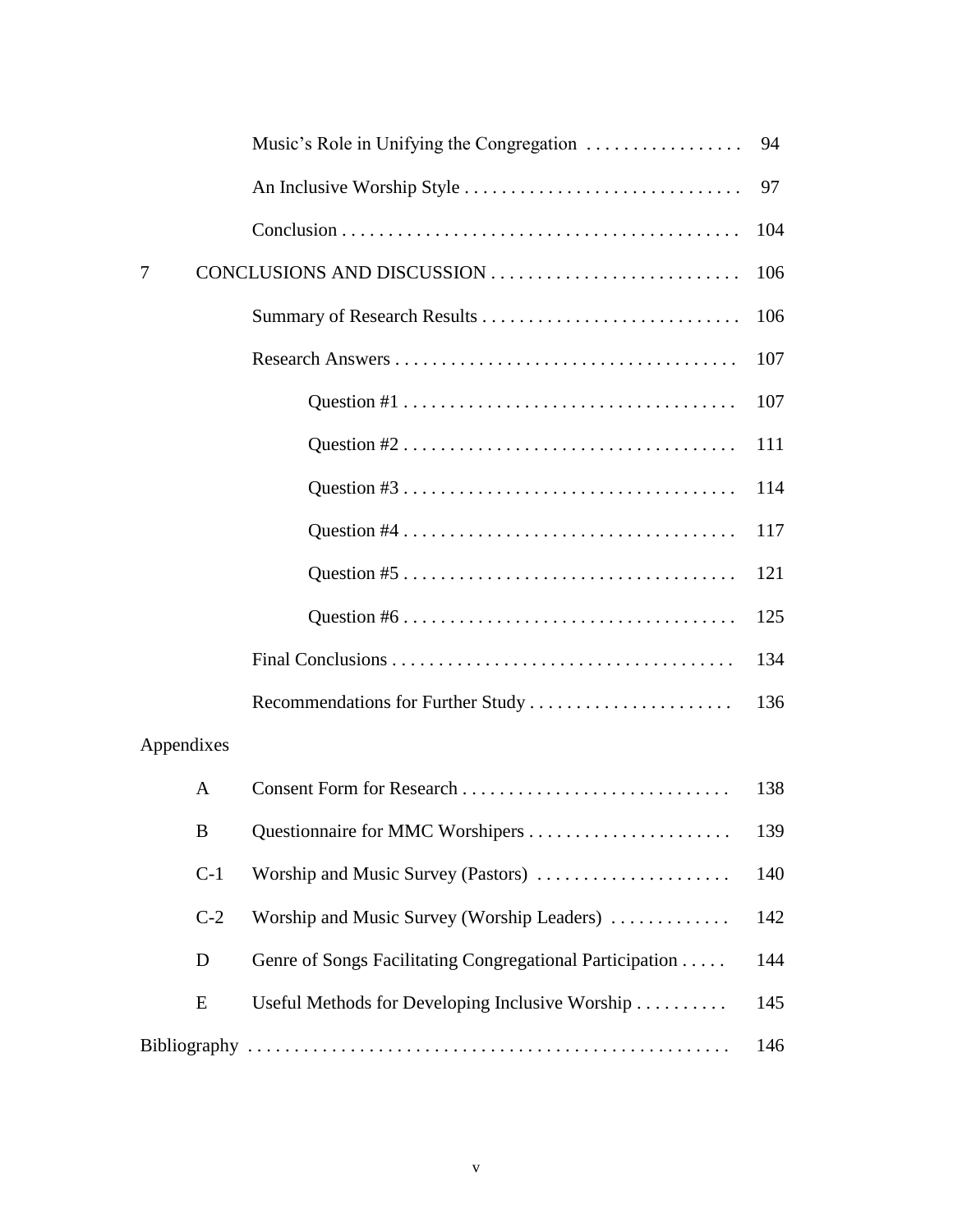#### ACKNOWLEDGEMENTS

It seemed this day would never come, the completion of my Master's Thesis. I am so appreciative of Minneapolis Multicultural Church for allowing me to interview their leaders and congregation. I grew to love and appreciate the people. Thanks to Pastor Schmitt and the worship leaders for taking your time and allowing me to experience worship at your church.

Mother, you are an amazing woman. At 91, you are still praying for me and still cooking! Both your prayers and your cooking proved invaluable, along with your understanding of my need to study. Thanks also to my brother Gordon and sisters Melody and Karen who each took a week to be with Mother, which freed me to focus on writing. Thank you to Brooke for understanding my need for quiet.

Thank you Joann Wessman, nursing professor, for making your office available for the week you were on vacation. It was a wonderfully quiet space in which to write.

Pastor Hale and Bernice, you understood my need to take days off work to study. Thanks for your support in this endeavor and your understanding. Your leadership in encouraging the church Deacon Board to generously give me a sabbatical at the start of this process proved invaluable.

God even molded the difficulties of my life into His perfect plan during this process. The water damage from the unit above my unit meant there were loud fans drying out my carpet. Those fans provided an effective sound barrier blocking out everything else so all I could do was study!

Thank you, Mike Swenson, for helping me to analyze the quantitative data. You talked me through the research questions and offered your suggestions. Thanks for using your software and your research expertise. I could not have finished without your help.

Dr. Stephen Benham, you are truly an inspiration. You set the expectations high with your own research. I knew, with your help, I would eventually complete this process. Finally, Dr. John Benham, what a great ethnomusicology program you designed. Thank you for guiding me along the way. Your input for a Thesis title helped focus my thoughts.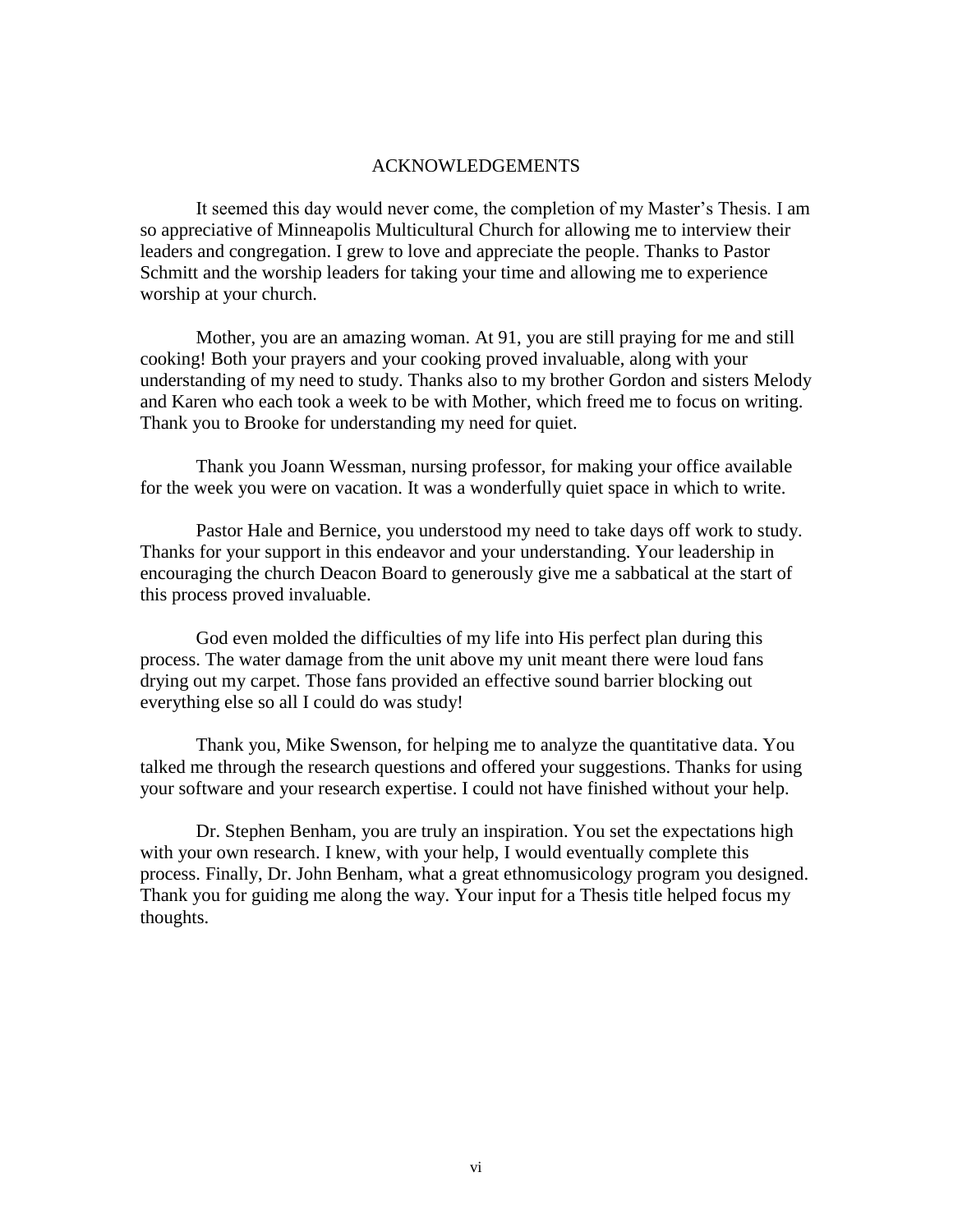#### ABSTRACT

This mixed-methods research studies inclusive worship of multiethnic Protestant congregations across Minneapolis-St. Paul, Minnesota. I used a model of worship based upon Liesch's characteristics of heavenly worship, examining how it applies to the multiethnic church. I observed worship services and rehearsals at Minneapolis Multicultural Church to determine how worship is constructed at this multiethnic church that became multiethnic due to changing neighborhood demographics.

In the second phase of research I surveyed multiethnic church pastors and worship leaders to determine attitudes and practices towards inclusive worship. I found a possible connection between multiethnic churches that start through inward and outward motivations and churches that have experienced the most change in music style, signaling inclusive worship. Additionally, the gospel music genre shows promise as an inclusive worship genre.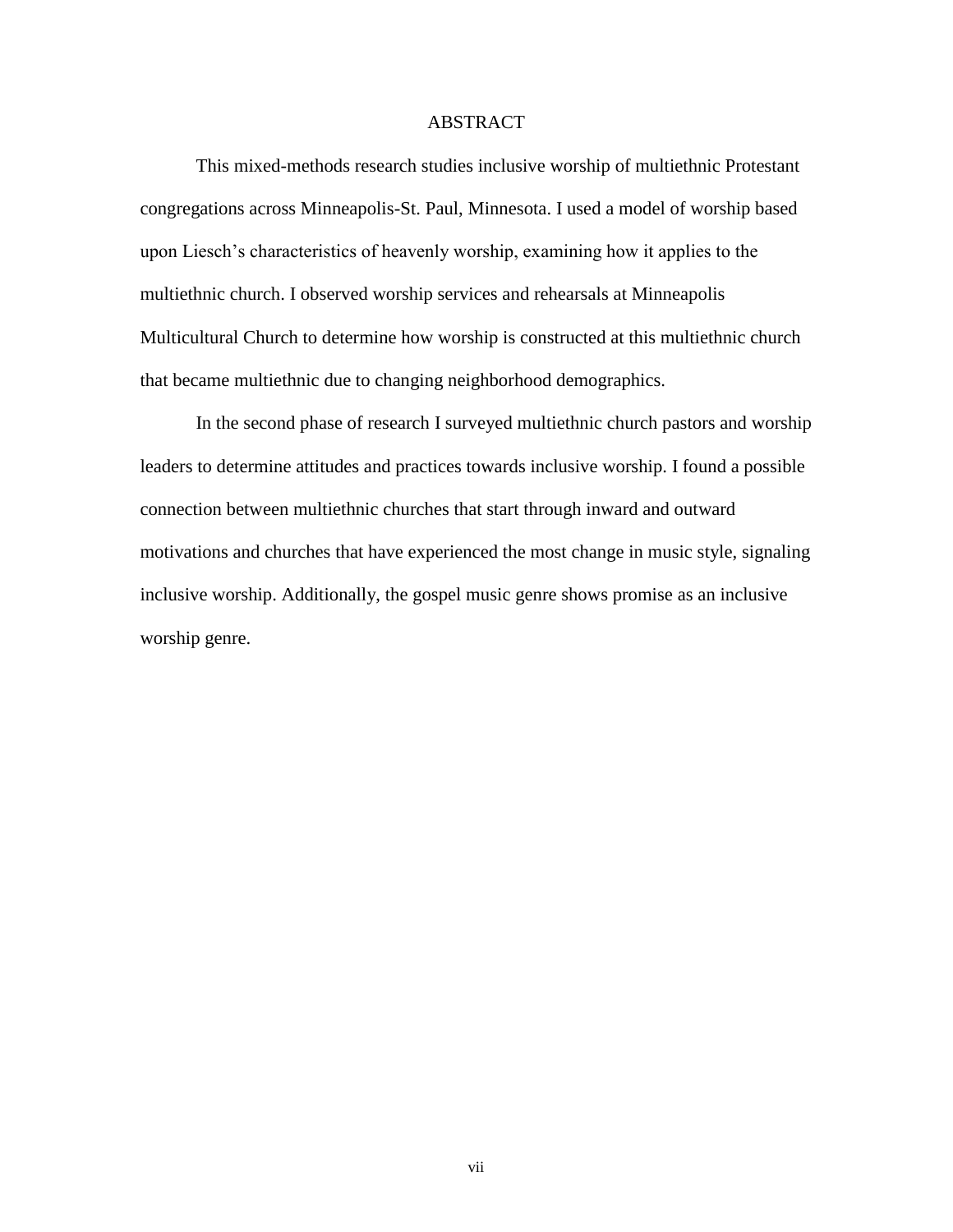#### CHAPTER I

#### INTRODUCTION

This thesis is a mixed methods study of the multiethnic church in the greater Minneapolis-St. Paul metro area of Minnesota. I conducted my case study in February-April of 2008 at Minneapolis Multicultural Church.<sup>1</sup> I observed worship services and interviewed participants to discover how worship is constructed at this multiethnic church. Further, I surveyed multiethnic church leaders across the greater Minneapolis-St. Paul metro area. My goal was to determine factors that contribute to an inclusive worship style and to determine how multiethnic worship reflects heavenly worship.

#### STATEMENT OF THE PROBLEM

America's population has shifted dramatically in the past two to three decades. One million people now arrive each year from Mexico, Central and South America, Asia, and Africa, stepping inside America's borders (US Census 2000). These immigrants arrive with their own culture including language, religion and music. Many join immigrant churches or establish ethnic churches. Fewer join an existing multiethnic church or help establish a multiethnic church.

Most institutions have experienced racial and ethnic integration, including schools, clinics, day cares, and businesses. Churches, however, remain overwhelmingly composed of one major ethnicity and Sunday morning worship still remains the most segregated hour of the week in America (Garces-Foley 2007, 167).

 $\overline{\phantom{a}}$ 

 $1$  The church and participant names have been changed to protect their identity.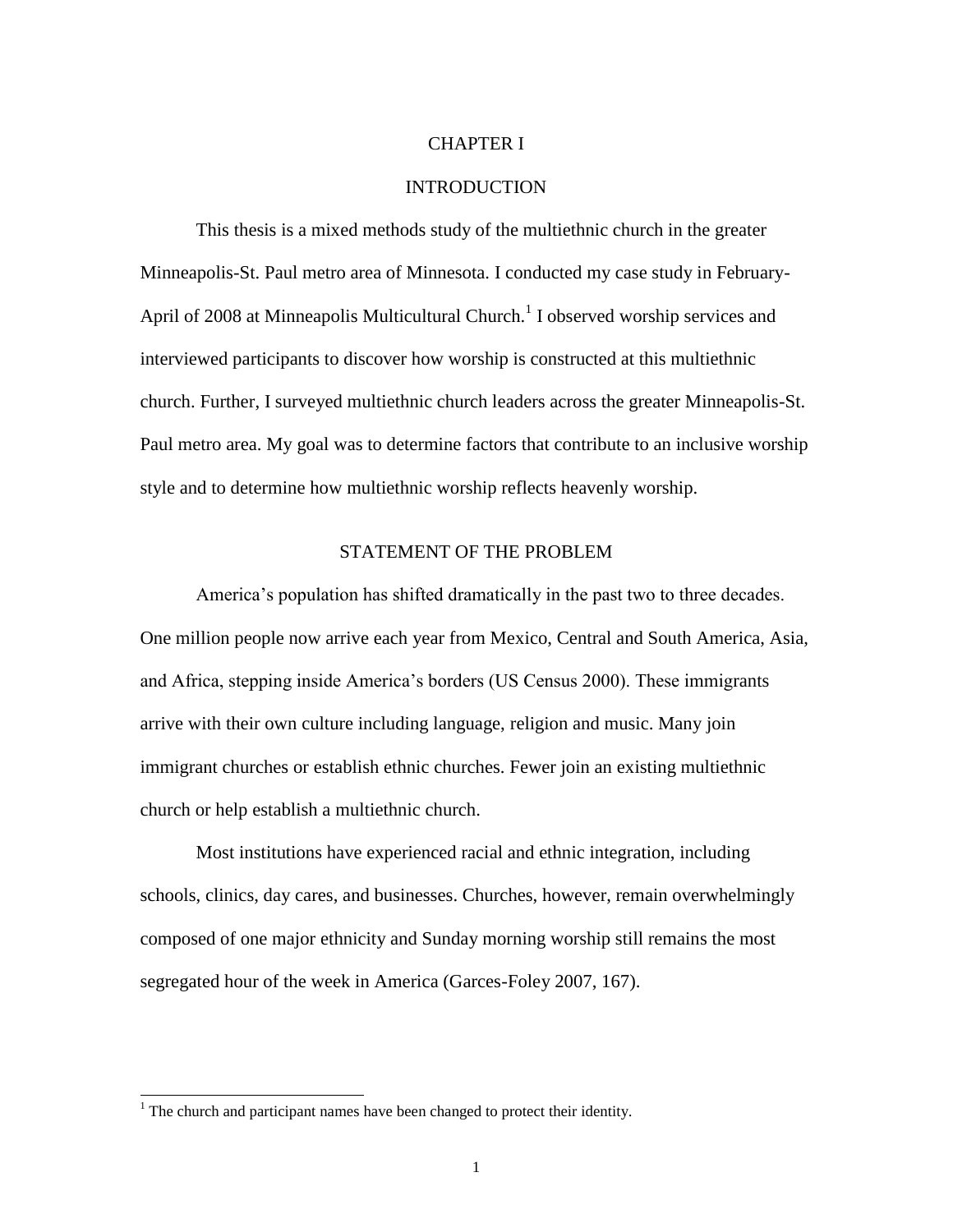As music pastor at a congregation in the greater Minneapolis-St. Paul metro area, I witnessed the changes in ethnic composition of this metro area and struggled to help the congregation I serve accept immigrants more readily. I questioned, "How can a music pastor facilitate a church becoming multiethnic?" I hoped to discover how a multiethnic church constructs worship to be inclusive and welcoming of culturally diverse peoples.

Emerson and Kim define a multiracial church as consisting of at least two major racial groups with neither representing more than 80% of the whole, thus only 8% of congregations in the United States are multiracial (Emerson and Kim 2003). Multiethnic churches evolve through several possible methods. When American neighborhoods change due to the influx of immigrants and the shifting of 'whites' to the suburbs, a resulting attendance decline has motivated some churches to reconfigure their identity to become multiethnic (Christerson 2003). Some churches are planted as multiethnic from their inception with **mission** stamped into their DNA to reach second and third generation immigrants, interracial married couples, and upward moving urban ethnic professionals (Davis 2003).

I reasoned, if the gospel of Jesus Christ is for all people and the Christian church is a place where all are welcomed and accepted, then why is the multiethnic church of two or more people groups uniting in worship, leadership and outreach much less common than the ethnic church? If the heavenly vision of worship is predictive of the future, "a great multitude...from every nation, tribe, people and language, standing before the throne and in front of the Lamb" cry out in an overwhelming worship celebration to God (Rev. 7:9–12 NIV), why is inclusive worship not more visible on earth? Further, if most denominations in the United States have experienced either a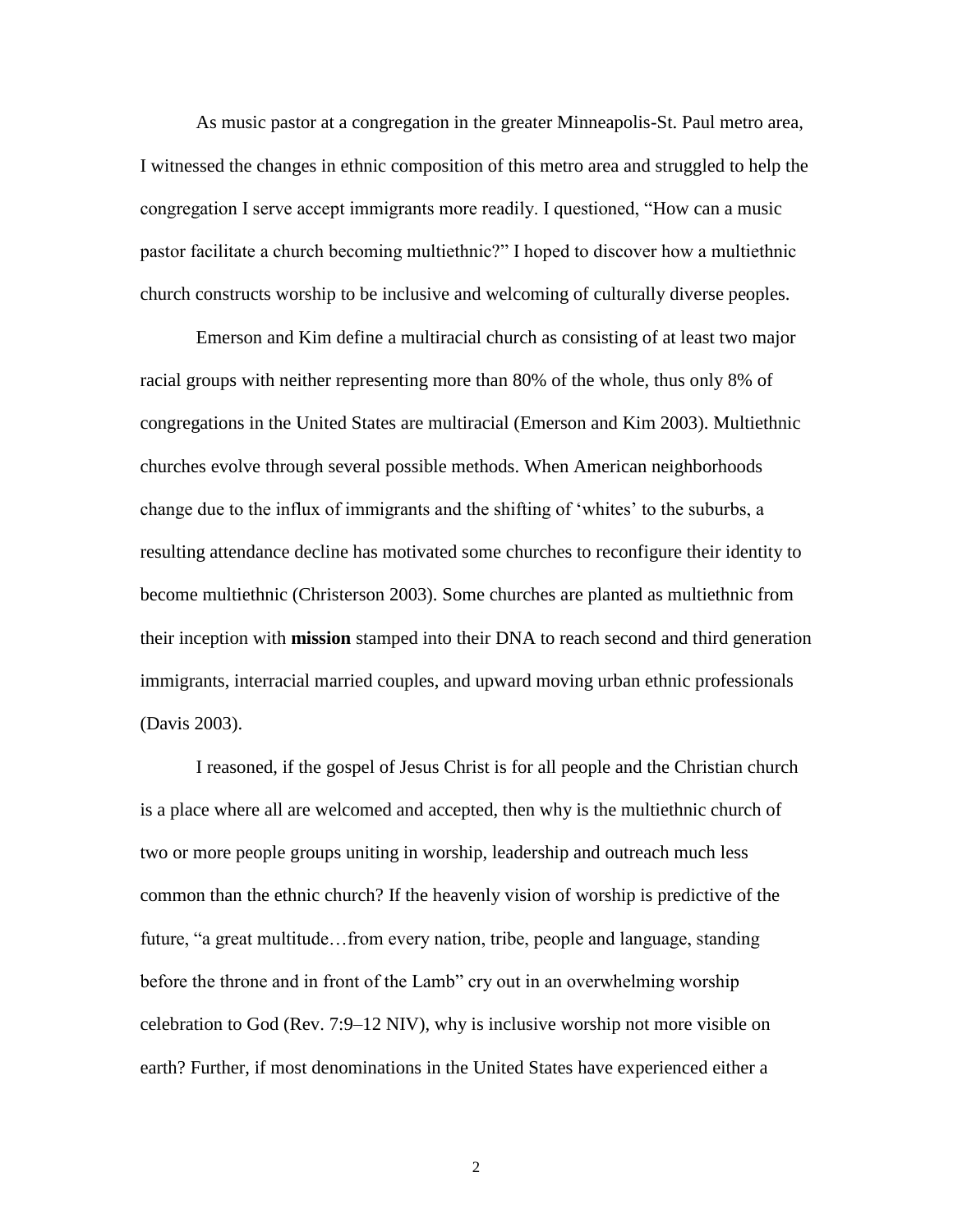decline in membership or minimal growth over the decade 1995–2005 (Hartford Institute 2008), then the multiethnic church would be a logical model to follow for church growth.

An emerging body of literature speaks of building healthy multiethnic churches with models and principles described to move congregations towards including peoples of diverse cultural and ethnic backgrounds (Deymaz 2007, Ortiz 1996, and Yancey 2003). Less is written about actual worship in the multiethnic church. How does worship music in the multiethnic church function to develop a thriving Christian church? What specific changes does a worship leader make in the worship service, with music particularly, to promote unified worship in a multiethnic church?

## NEED FOR THE STUDY

My review of literature has revealed no worship music study of the multiethnic churches in the Minneapolis-St. Paul, Minnesota greater metro area to determine how they facilitate multiethnic worship and music's role in the process. My purpose began to study one multiethnic church and then extended to discover how the larger metro community of multiethnic churches affirms, includes and unites various ethnic peoples in Christian worship. Hawn indicates music by nature tends to encourage unity and, in the process, forms a group identity. "Sung prayer not only symbolizes the unity of the church gathered, it is per se an act of unity" (Hawn 2003, xvi). Corporate worship indicates the local church participates and worships as a unit, so in the case study of Minneapolis Multicultural Church (MMC) I observed worship services and the congregation's participation in worship. For true unity to occur however, understanding and appreciation of cultural differences must precede it (Maynard-Reid, 2000). I therefore observed varied examples of cultural expressions in worship. Additionally I questioned, how does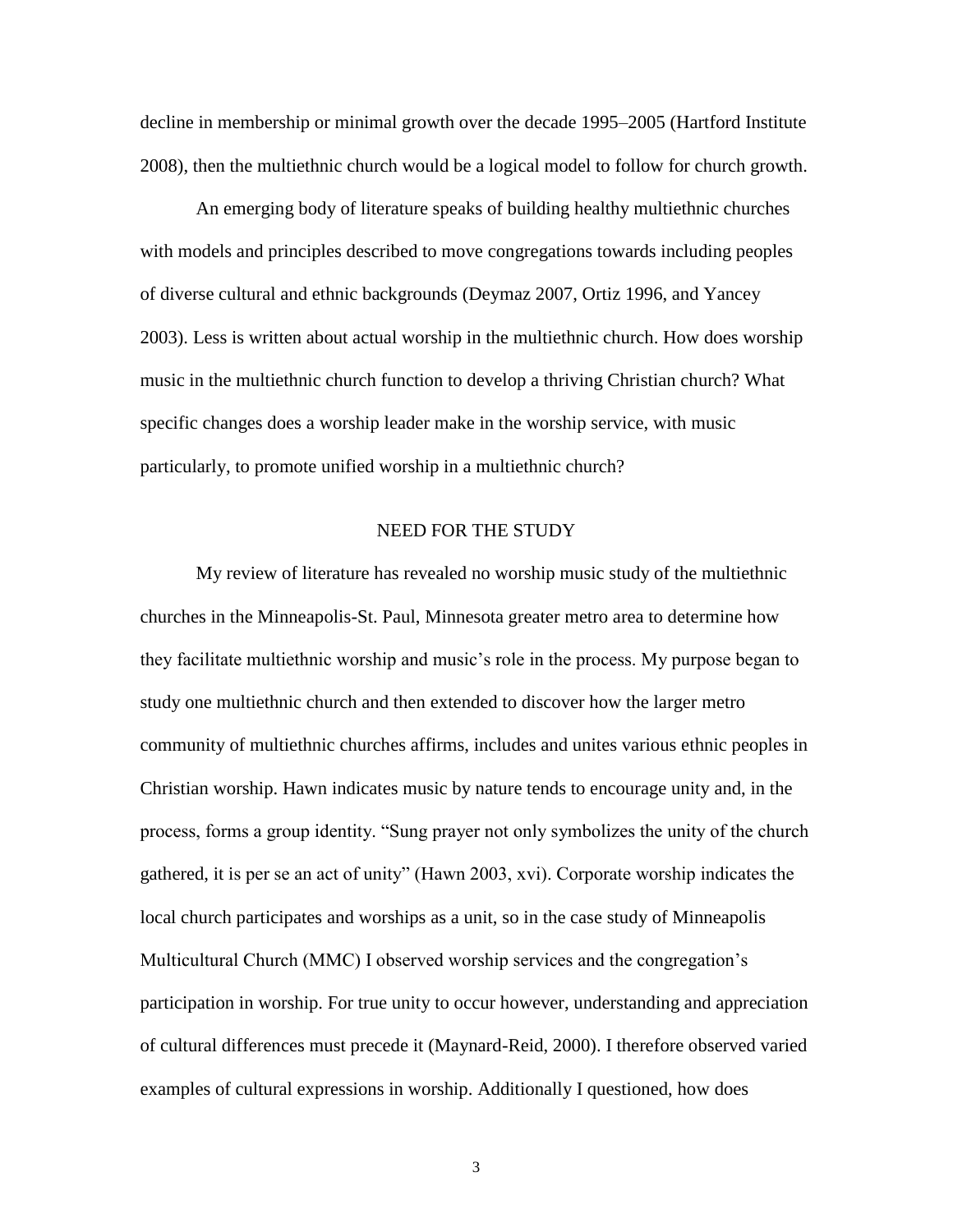worship music in the Christian multiethnic church encourage both unity and diversity? What is inclusive worship? Further, how does multiethnic worship more directly mirror heavenly worship?

#### PURPOSE

The intent of this study is to learn about inclusive worship music practices in multiethnic congregations of the greater metro area of Minneapolis-St. Paul, Minnesota. The purpose of the triangulation design of this mixed methods study is to allow for convergence of both qualitative data and quantitative data. In this approach, a case study explores the importance of worship music in a local multiethnic church by collecting data in the form of interviews and observations at Minneapolis Multicultural Church Assemblies of God in Minneapolis, Minnesota. In tandem with that, a survey instrument is used to measure the relationship between thriving multiethnic churches and inclusive worship music that affirms identity and fosters unity of congregations in the broader multiethnic faith community of the Greater Minneapolis-St. Paul area. Qualitative data is collected first as the best way to experience multiethnic worship from within the church, in order to gain an appreciation for the *emic* viewpoint. By collecting both qualitative and quantitative data I aim to build upon the strengths of both types of research and minimize the limitations of one type alone. Further, I desire to compare the results from one congregation to the broader multiethnic church population to gain a more complete picture of multiethnic worship.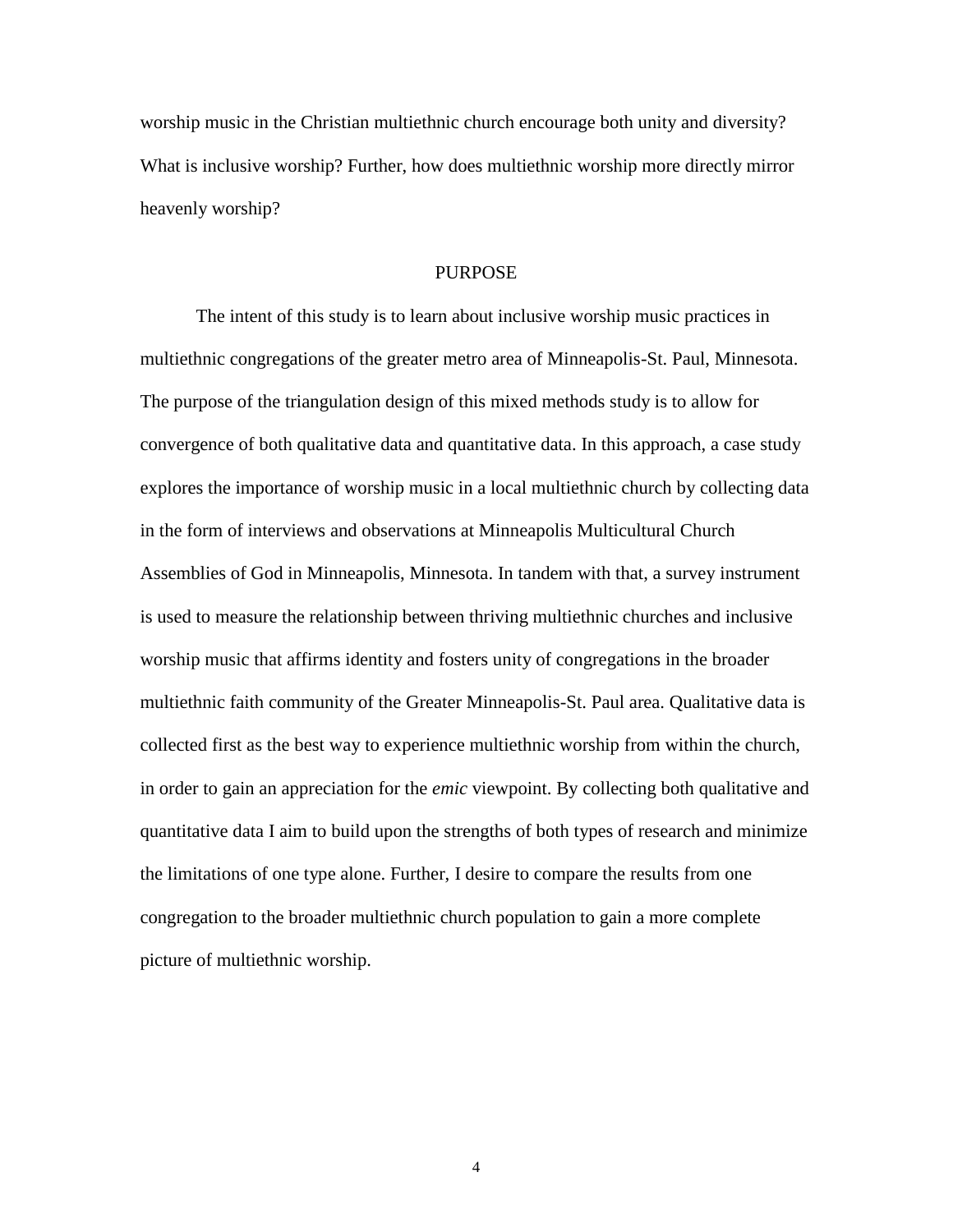#### SIGNIFICANCE OF THE STUDY

The greater metropolis of Minneapolis-St. Paul has experienced a shift in population over the last three decades with a marked increase in the number of immigrants (Mayer 2007). The Twin Cities of Minneapolis-St. Paul is now considered one of the top ten "Gateway Cities" for immigrants to the US (Mayer 2008). There is a need to document worship in the emerging multiethnic church. Previous research has touched on the Chicago area (Becker 1998), multiethnic churches in the Methodist denomination (Hawn 2003), world music emerging in Catholic hymnals (Barkhymer 2004), and identity in a Hispanic Pentecostal multinational church (Arellano 2007). This study will add to Assemblies of God denominational literature through its case study of an Assembly of God congregation. These findings will further aid the denomination I serve with their focus on worship and music in the congregation. It will also reach across Protestant denominations in its survey of multiethnic faith communities from the greater metro area of Minneapolis-St. Paul.

This study will add to ethnomusicology literature with its focus on worship in multiethnic churches. The results will reinforce the world musician's role in emerging multiethnic churches and the vital need for musicians trained in world musical understanding and performance ability enabling them to reach bi-musically to culturally diverse peoples.

Furthermore, this research will aid in the growth of new churches as it describes the worship aspects of the multiethnic church that contribute to the development process. I hope the study will reinforce to denominational leaders the importance of planting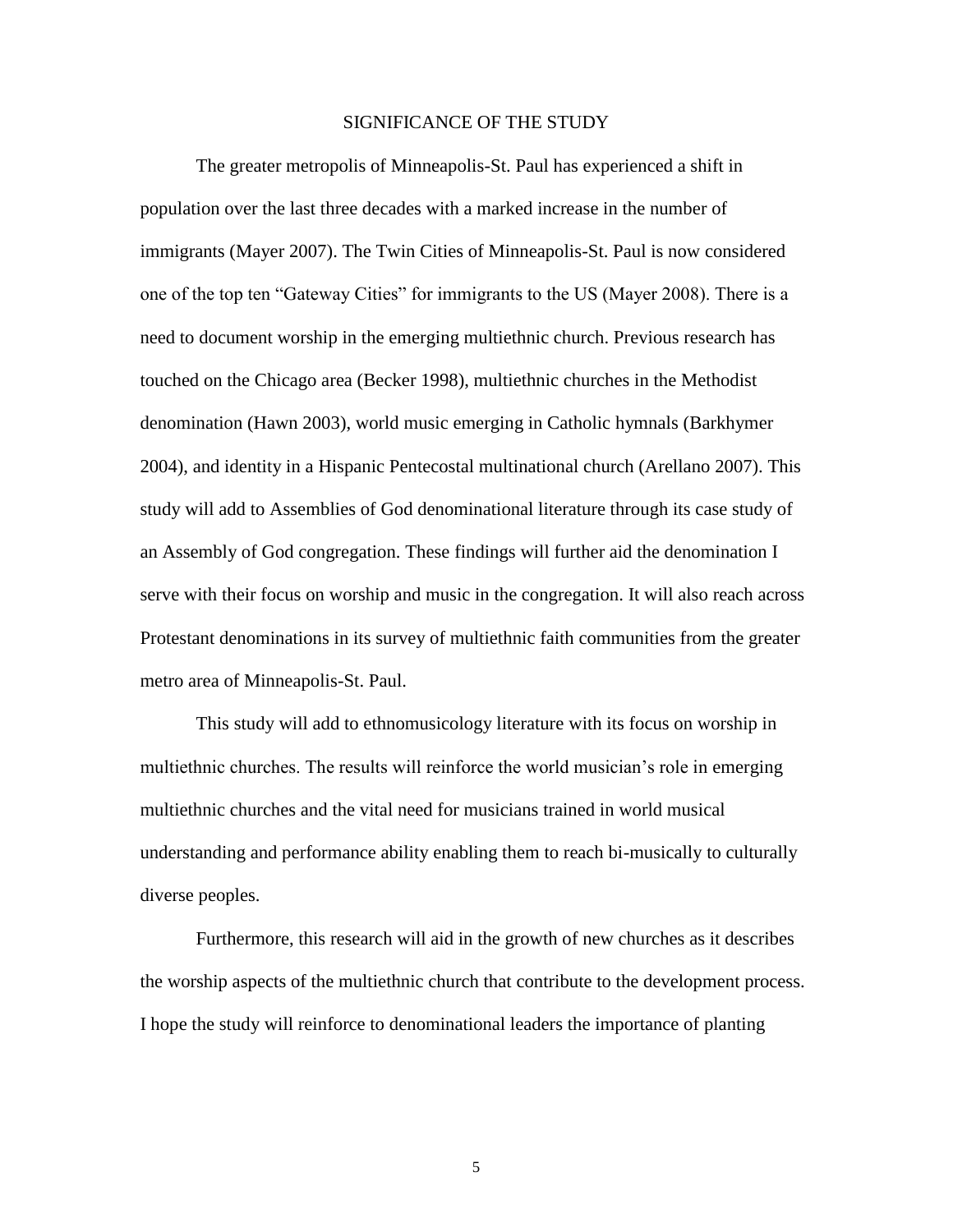multiethnic churches, which draw from an increasing population of prospective attendees and exhibit characteristics of heavenly worship.

With the European American population decreasing in relation to the substantial increase of the Hispanic, African American and Asian populations, European American churches face the need for racial inclusiveness to grow (Hartford Institute 2008). More than 20% of the Twin Cities population of Minneapolis-St. Paul, Minnesota are first and second generation immigrants (Mayer 2007). Over the past two to three decades, the Minneapolis-St. Paul metro area, and the US, has changed markedly. Those who seek to expand the Christian church must reach this rapidly changing population. This study fosters understanding of the multiethnic church with emphasis on multiethnic worship in facilitating its growth. I hope it encourages musicians to participate in the multiethnic church growth process.

# RESEARCH QUESTIONS

What role does music play in the worship of multiethnic congregations in the Minneapolis-St. Paul metro area to affirm identity and to establish congregational unity; and in the process display characteristics of heavenly worship?

- What causes the multiethnic Christian church to thrive and what role does worship music play in the process?
- How does an inclusive worship style help to facilitate multiethnic worship?
- How does worship music affirm the identity of the varied ethnicities?
- What does worship music reveal about what is important to the congregation and thus reinforce/reveal their sense of identity?
- How does worship music contribute to the congregation's gaining a unified collective identity in Christ?
- How does multiethnic worship display characteristics of heaven's worship?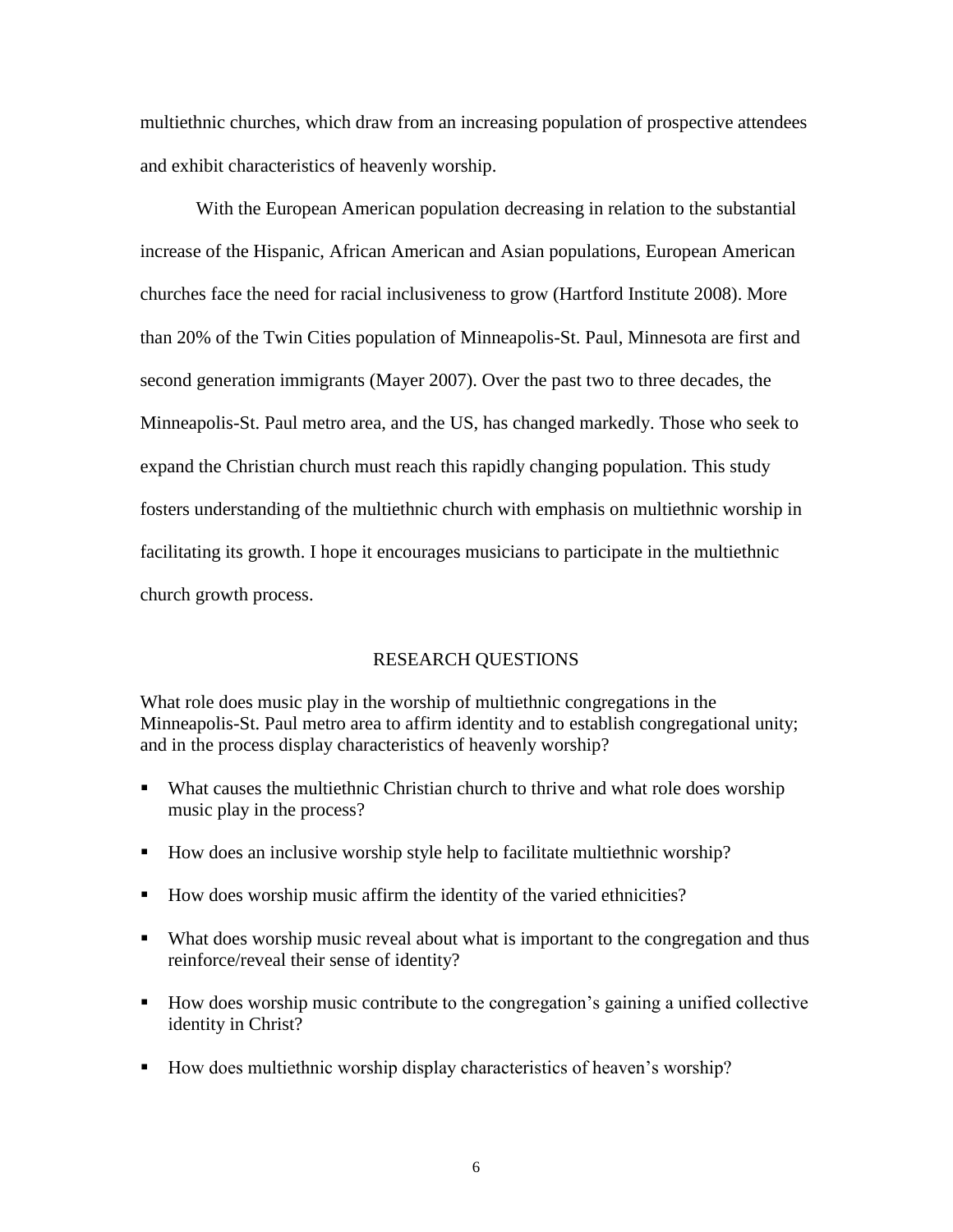#### DEFINITIONS

Culturally diverse. People of differing ways of life, including culture, language, religion and race.

Ethnic church. A congregation of worshipers of predominantly one race or ethnicity.

- Multiethnic church. A multiethnic church has been identified as a congregation with an attitude of inclusiveness to various diverse peoples in the life of the church including its worship and leadership; and a church where diverse peoples come and worship together (Hiebert 1996). The term *multicultural* is often used synonymously with multiethnic. Terms used in the literature will be discussed in chapter two.
- Mixed methods research. Including both qualitative and quantitative research, in this thesis the qualitative case study commenced first to explore themes. A quantitative phase followed immediately, over a larger population, building upon the first phase to allow for generalizations and comparisons over the broader population of Protestant multiethnic congregations in the Minneapolis-St. Paul, Minnesota greater metro area.
- Worship. "The self expression of a particular church community in a public celebration of its faith…an expression of adoration and praise to God in community," (Maynard-Reid 2000, 19). The topics of inclusive worship and worship in heaven will be discussed in chapter two as they relate to this research.

#### DELIMITATIONS

This study is limited to Christian worship in Protestant multiethnic congregations across the greater Minneapolis-St. Paul, Minnesota metro area. Specifically, I will seek to document the manner in which worship music functions both to affirm the varied ethnicities and to unify the culturally diverse church, while displaying characteristics of heavenly worship. In the qualitative phase of this two-phase study, I interviewed leaders and participants and observed worship services at Minneapolis Multicultural Church Assembly of God. In the quantitative phase, I surveyed pastors and worship leaders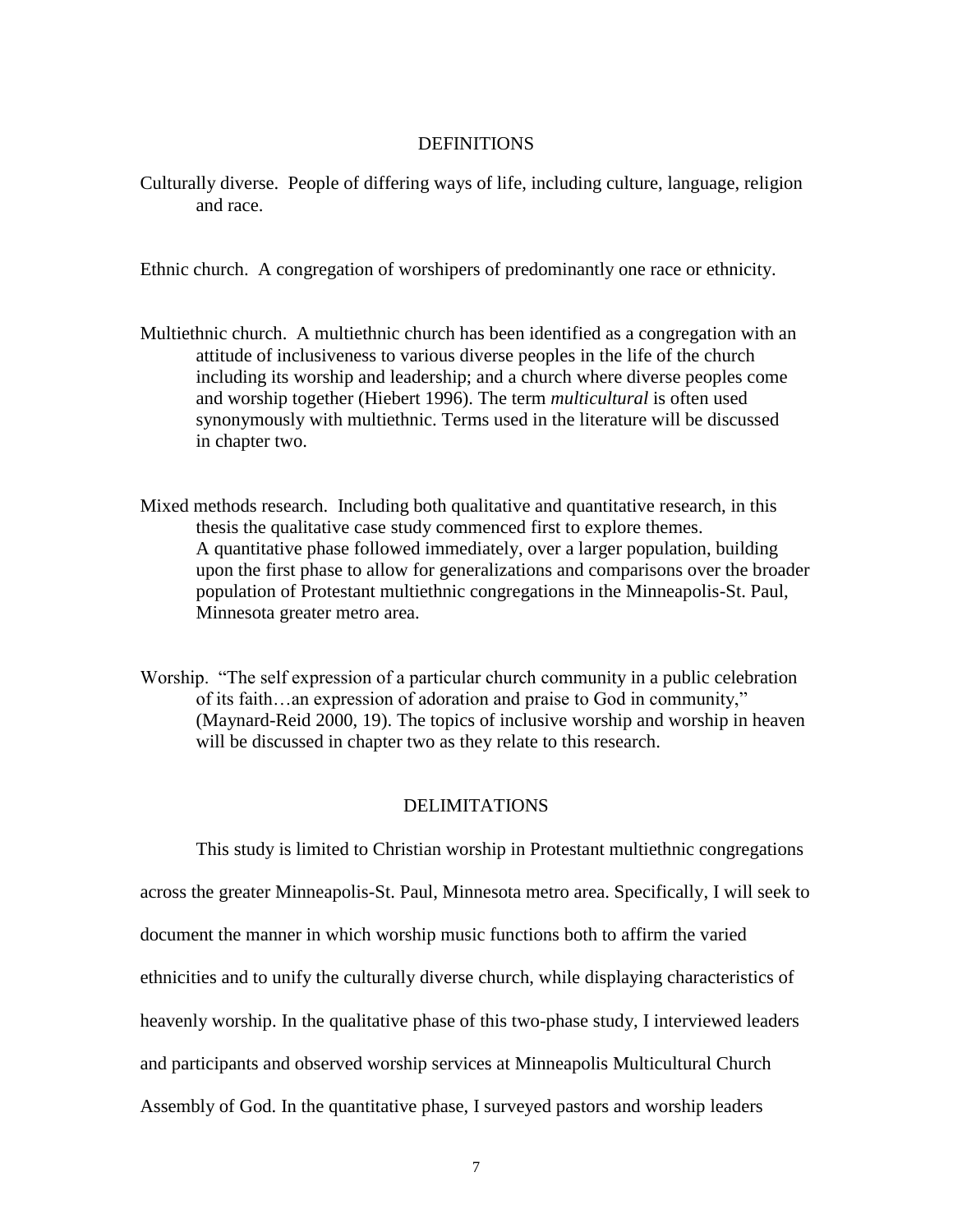across the greater metro area multiethnic churches as to attitudes and behaviors of multiethnic worship. From the results of both research phases, data was interpreted and converged, and the research questions were answered.

#### LIMITATIONS

The case study approach carries the possibility that the church interviewed could be more individualistic rather than representational of multiethnic churches across the wider spectrum. By also conducting the second-phase survey of the broader population of multiethnic churches, I have endeavored to decrease the limitations of this approach.

This case study research was conducted over a three-month time period at Minneapolis Multicultural Church. Although I was able to observe and participate in a variety of different rituals/services, the limited time spent with the congregation does not guarantee a complete picture of the church's inclusive worship practices.

The research at MMC was conducted with a limited number of participants from the congregation. I included the pastor, music director, worship leaders, and eleven worshipers, yet I recognize that limits exist to gaining a complete understanding of music's role in affirmation of ethnic identity.

In the survey phase of research, after four weeks of data collection, the response rate was 19%. Although this is common for surveys, I recognize the limits of drawing conclusions across the broad population. In writing the results, I have been very careful to present my analyses as accurately as possible.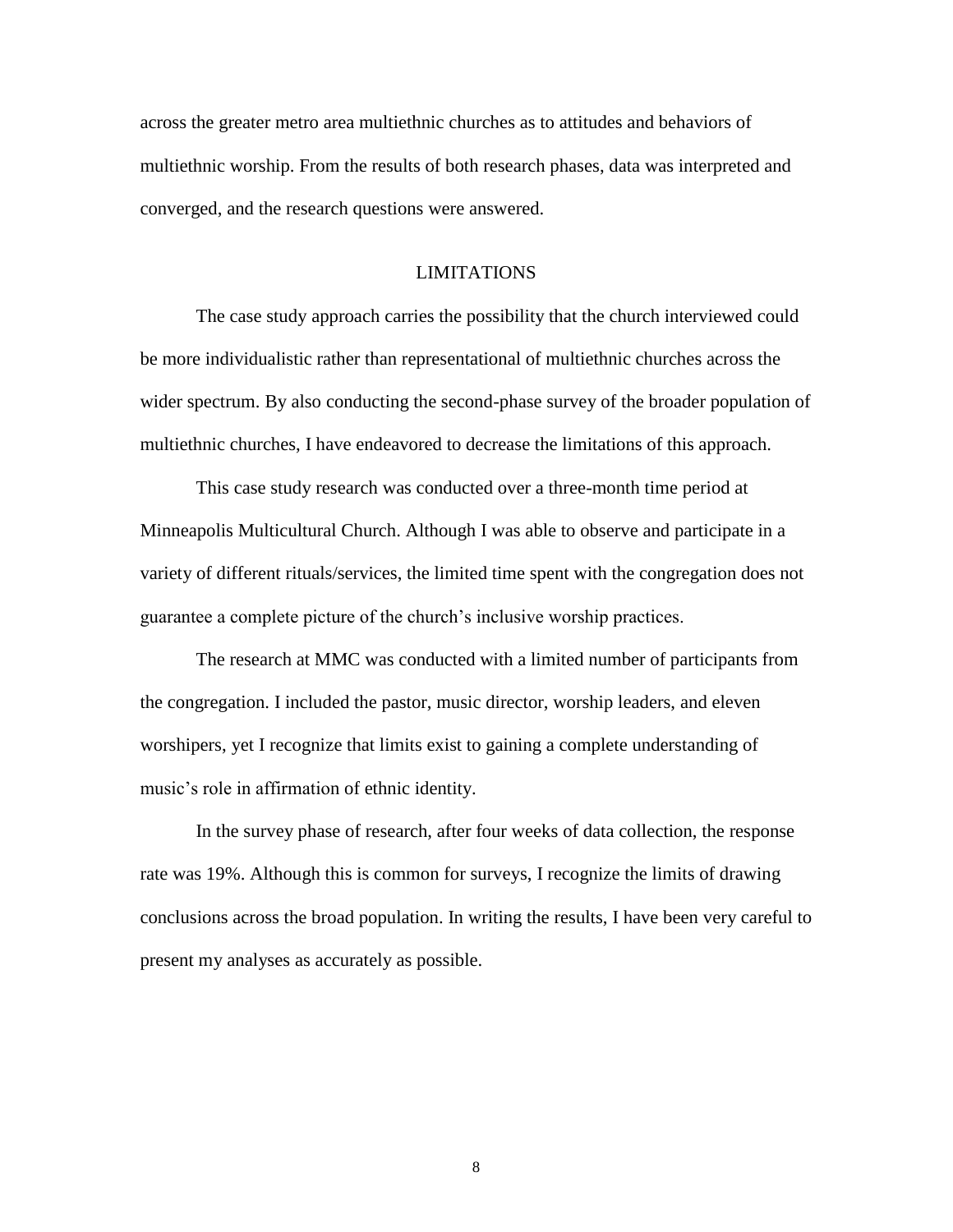#### **THEORY**

The information in this section is based upon Liesch's (1988) model of heavenly worship from the Revelation. Liesch describes five worship characteristics present in heaven's model of worship: 1) the priesthood of believers—all are inside the worship space, 2) worship of Jesus Christ is central, 3) worship is response, 4) vocal and instrumental music is confirmed, and 5) worship is costly. All five of these characteristics are clearly visible in the multiethnic church and particularly applicable to the worship of MMC. I contend that multiethnic worship is representative of heaven's worship and brings us a bit of heaven on earth as the church displays these characteristics.

## RESEARCHER BIAS

I am cognizant of the fact the case study commenced at an Assembly of God church, which is within the denomination I presently serve as music pastor. I have endeavored to be very observant during research data collection to ensure that I do not assume certain things to be true without asking for clarification. At the same time, the topic and location is of special interest to me because it relates to my denomination. Having served as a music pastor in the Minneapolis-St. Paul metro area for the past twenty-two years, I hold a vested interest in the growth of the Protestant church in this geographical area.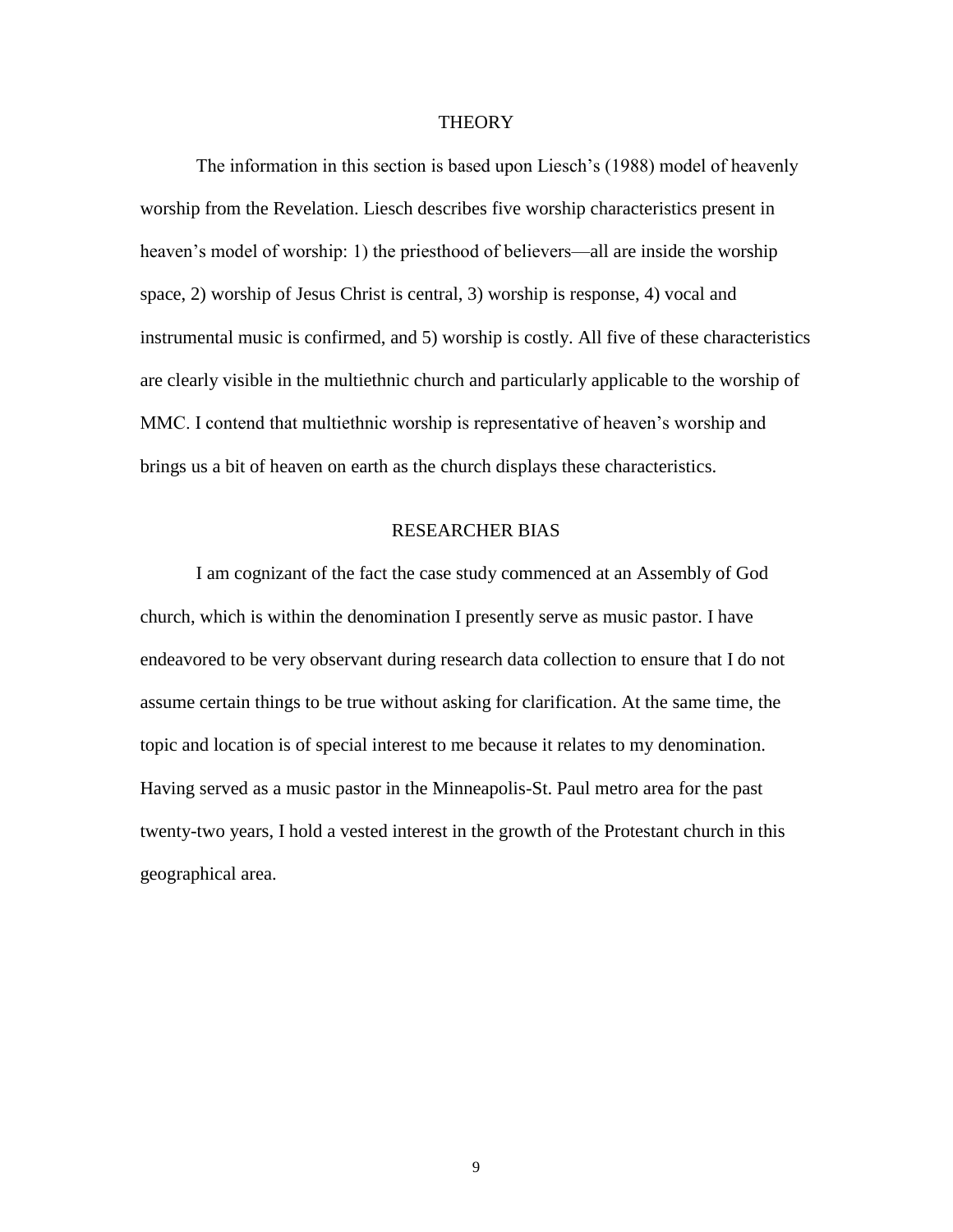#### CHAPTER II

## LITERATURE REVIEW

When I began studying multiethnic worship, I found only a limited number of sources that specifically covered the topic of worship music in the multiethnic church. As I expanded the search to multicultural, multiracial, diverse worship and multiethnic churches, I discovered many sources advocated starting a multiethnic church but contained only minimal reference to the use of music in worship within the multiethnic church. In this chapter, then, I have organized the related literature into five categories:

- 1. Research addressing changes in American demographics leading to the multiethnic church movement
- 2. Research related to issues encountered in the multiethnic church
- 3. Research on inclusive worship
- 4. Research on the primary ethnic group that is the focus of this case study, and
- 5. Literature that informed the design of this mixed methods study.

## LITERATURE ON DEMOGRAPHIC CHANGES IN THE US

Several authors speak of the changes occurring in American religion (Ammerman 1997, Becker 1998, Ebaugh and Chafetz 2000, and Stevens 2004). By 2000, US population reached one-third persons of ethnic diversity (US Census 2000). As America's population shifts substantially through increased immigration, the process of congregational change in response to community change emerges as a common theme in the literature. Nancy Ammerman's project described twenty-three congregations throughout the US and discovered four common responses to changing communities—1)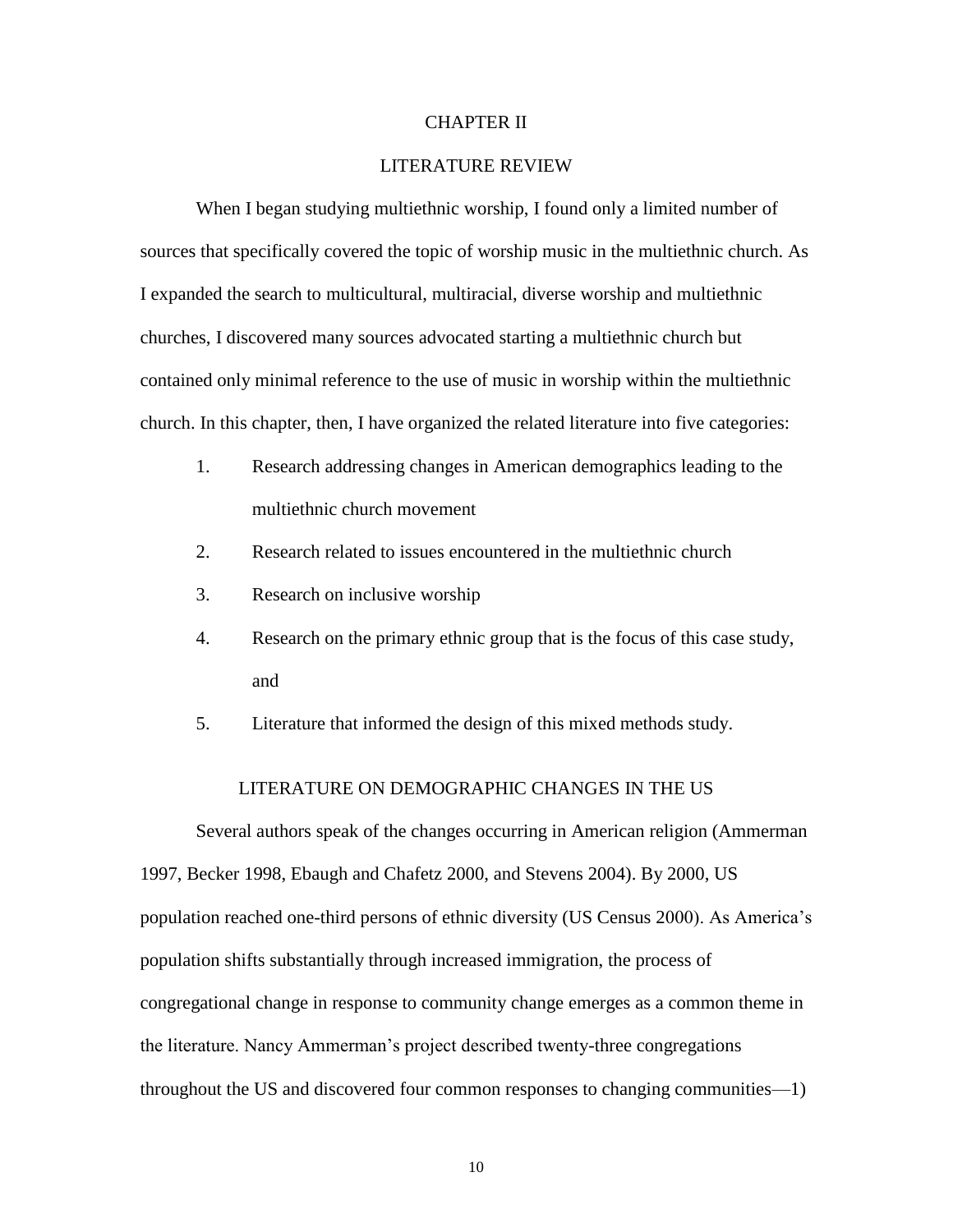remain the same, 2) relocate, called "white flight," 3) remain and become niche-like, or 4) remain and attract the neighborhood thus becoming multiethnic. Some churches have adapted and, as a result, experienced rebirth.

Becker's (1998) case study compared two congregations in Oak Park, Illinois that were declining due to their changing community and dwindling finances. The pastors at these churches both studied church growth strategies and taught their congregations how to become inclusive through changing worship service practices in addition to stressing their local identity and their "common religious identity." Both were successful in adopting a new multiracial identity based upon religious metaphors— "Community in Christ" and "New Testament Church."

Changes in the composition of a congregation occur for varying reasons. Some changes may be forced upon the church while others emerge from within the church as part of an intentional mission to reach the world, starting with the neighboring community. Emerson and Kim (2003) studied a national sample of multiracial congregations regarding their origin, motivation for change, and the source of racial diversification. Although congregations tend toward homogeneity, Emerson and Kim identified seven models that describe the origin of multiracial churches. They discovered the churches originating because of an inward mission are most likely to remain multicultural. As a consequence of these studies delineating congregational change, I included questions relating to changing worship practices as response to changing church demographics in both of my research phases—interviews at Minneapolis Multicultural Church and in the survey of greater Minneapolis-St. Paul metro area multiethnic churches. From survey responses, I discovered a connection between churches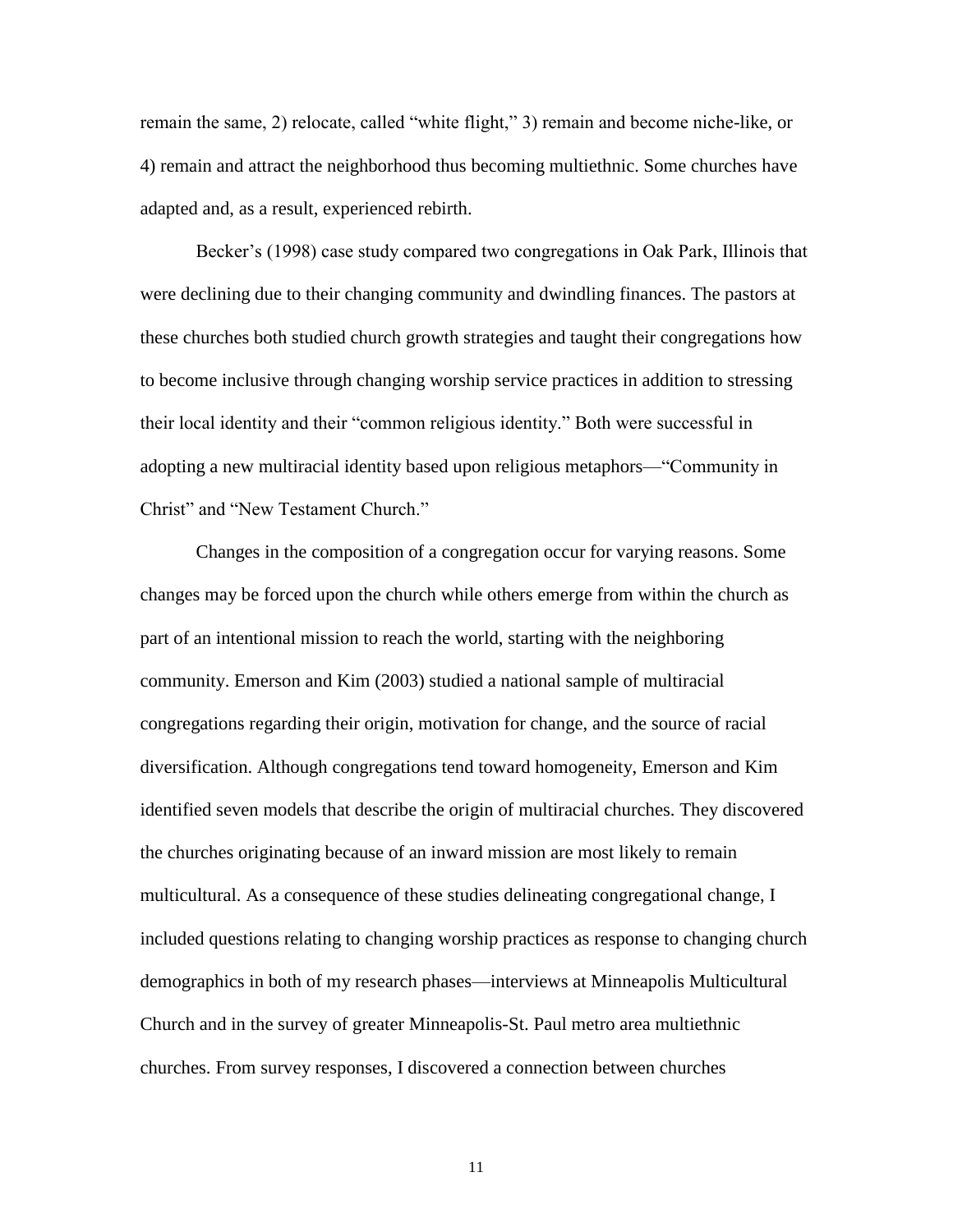originating from both inward and outward motivations and churches experiencing the greatest amount of change in musical worship style (see chapter 6).

Change can be costly, particularly that experienced in a diverse congregation, as Christerson and Emerson (2003) discovered in a Los Angeles case study of a Protestant evangelical multiethnic church. They studied costs of belonging to a multiethnic congregation, while questioning why multiethnic religious organizations continue to exist despite the tendency toward homogeneity. They discovered the costs of belonging to a smaller multiethnic religious organization are borne more heavily by the minority population in the congregation. Lack of social connections plus conflicts over worship styles were sighted most often by minority groups. Despite the difficulties, most congregants felt the benefits of belonging to a multiethnic church outweighed the costs. This study suggested that I may possibly observe some relational frustrations among the minority population at the multiethnic church of my research site.

*Summary:* Literature indicates some congregations adapt to demographic change and thrive. Church origin, in particular the motivation for change, affects the outcome. In particular, musical change in response to congregational change formed a basis for interview questions in the case study and the survey of local metro area multiethnic congregations.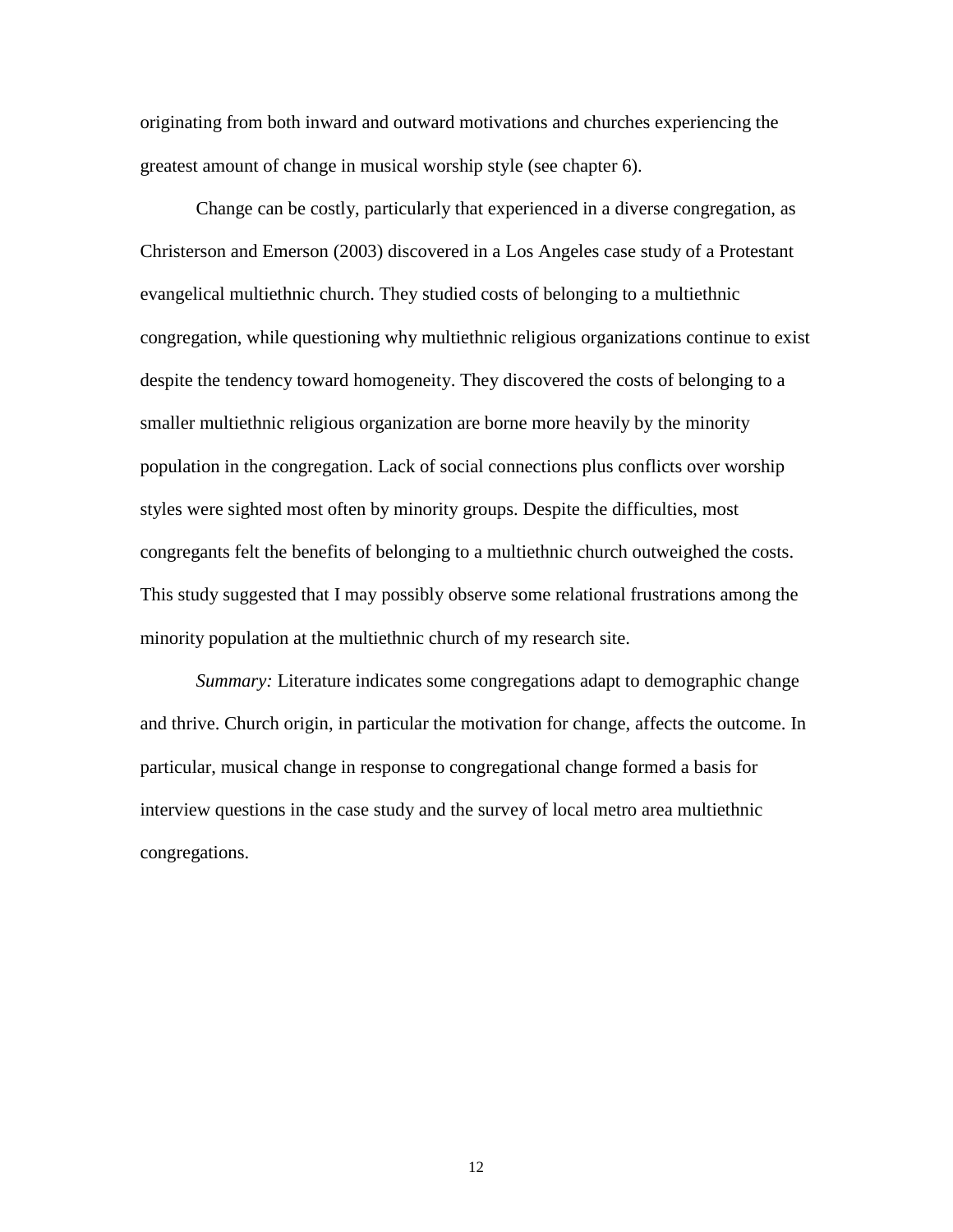# LITERATURE RELATED TO ISSUES ENCOUNTERED IN THE MULTIETHNIC CHURCH

#### **Defining the Multiethnic Church**

This second body of literature related to issues that either new or developing multiethnic churches face, including advocacy related to the starting of multiethnic churches, defining a multiethnic church, and finding existing, successful models of multiethnic churches. In his definitive study, VanEngen (2004) discussed the ‗homogeneous unit principle.' This concept originally created by McGavran (1965) from observations in the overseas missions context, was articulated by Wagner (1976) as a church growth principle. The homogeneous unit principle guided church growth procedures for decades in the church growth movement suggesting the church grows most quickly when people do not have to cross over racial, linguistic or class barriers. When carried to the extreme, this principle developed an inwardly-focused church. This principle was challenged in the ensuing years (Davis 2003, VanEngen 2004) because it afforded little room for the changing ethnic composition of our communities in light of the church's mission to reach its communities. More recent multiethnic church planting literature instructs church leaders in the principles, models and methods of building healthy multiethnic churches (Davis 2003, Deymaz 2007, Garces-Foley 2007, Ortiz 1996, Rosser 1998, Wilson 2004, and Yancey 2003).

Defining terminology related to multiethnic churches warrants discussion. Wilson (2004) and Garces-Foley (2004) define *multicultural* as a broad term including multicolored, multiracial, multiethnic, and multi-linguistic. On the other hand, Yancey (2000) excludes the term *multicultural* due to its use in US society in the broadest sense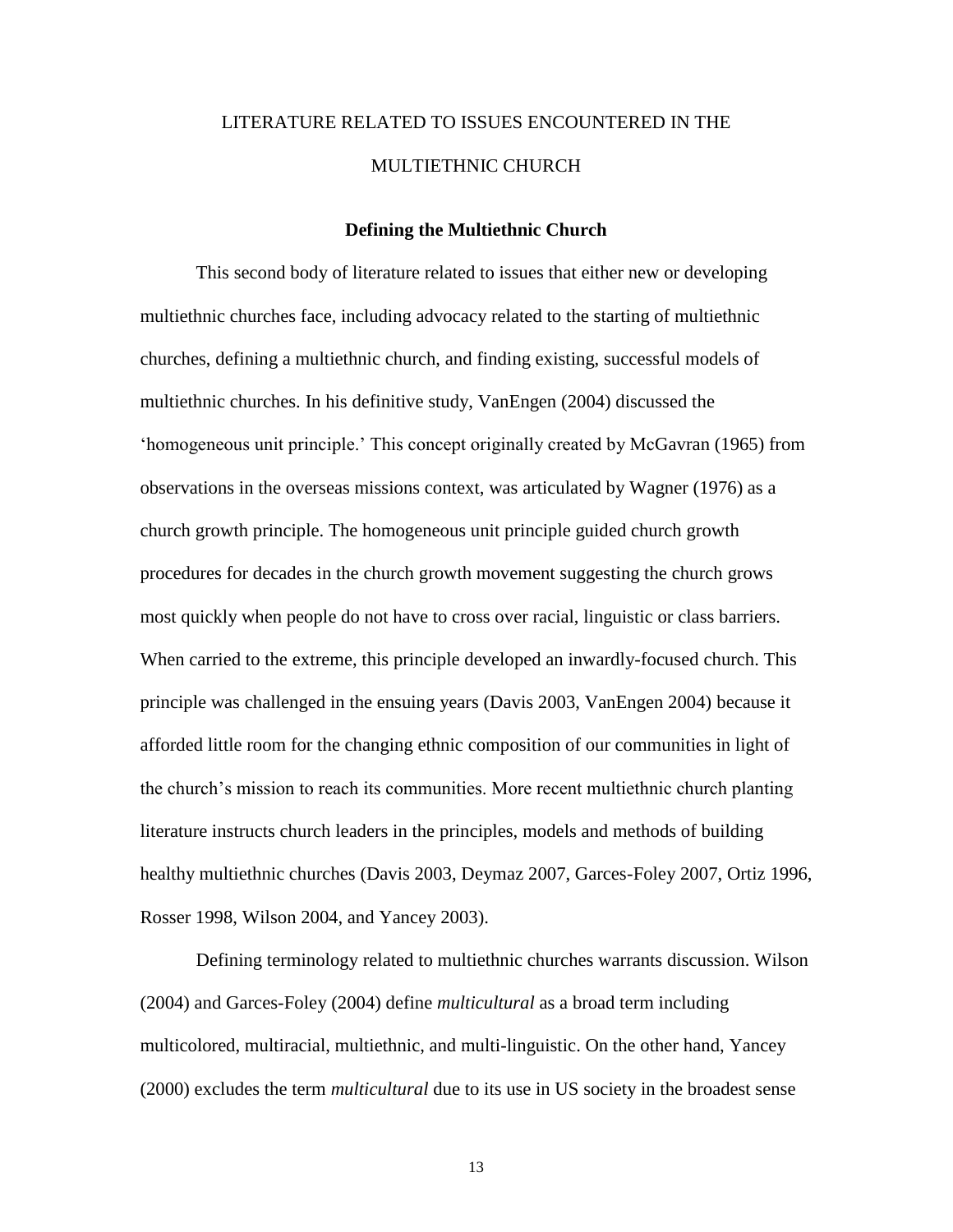to include gender, age and sexual preference. Garces-Foley (2004), in her ethnography of the Los Angeles Evergreen church, uses the term *multiethnic* stating this Asian American church feels *multiethnic* more accurately depicts their story with its gentler reference to diversity; and it represents a chosen identity rather than an imposed identity as *multiracial* implies.

The term *multiracial*, used by DeYoung et al. (2003), Emerson and Kim (2003), and Yancey (2003), suggests visible differences in people. Yancey points out that although *multiethnic* is closer to the groups discussed in the Bible, *multiracial* indicates more clearly the difficulties in society and thus in the church. "Usually racial distinctions create the most problems in our society" (Yancey 2000, 17). Others argue *multiracial* carries too many racial overtones and will cloud the discussion. DeYoung indicates discussion is needed leading to understanding and ultimately to racial reconciliation.

*Multiethnic* is used by Deymaz (2007), Garces-Foley (2007) and Rosser (1998). Black (2000) also defines *multiethnic* as inclusive of race, nationality and culture. I have chosen to use *multiethnic* and *multicultural* interchangeably. I have given preference to the term *multiethnic* in the title and body of this thesis as an inclusive term that more accurately represents the groups discussed in the Bible. Yet, I have included *multicultural* as the term Minneapolis Multicultural Church used to define itself.

Advocacy of the need for multicultural [his term] churches is covered by Wilson (2004). He believes that, with the advent of increased ethnic diversity, US Christian churches must embrace multiculturalism and the accompanying gifts global Christians bring to this country. He further emphasizes that churches of ethnic diversity more closely mirror the Christian church's origins on the day of Pentecost (Acts 2).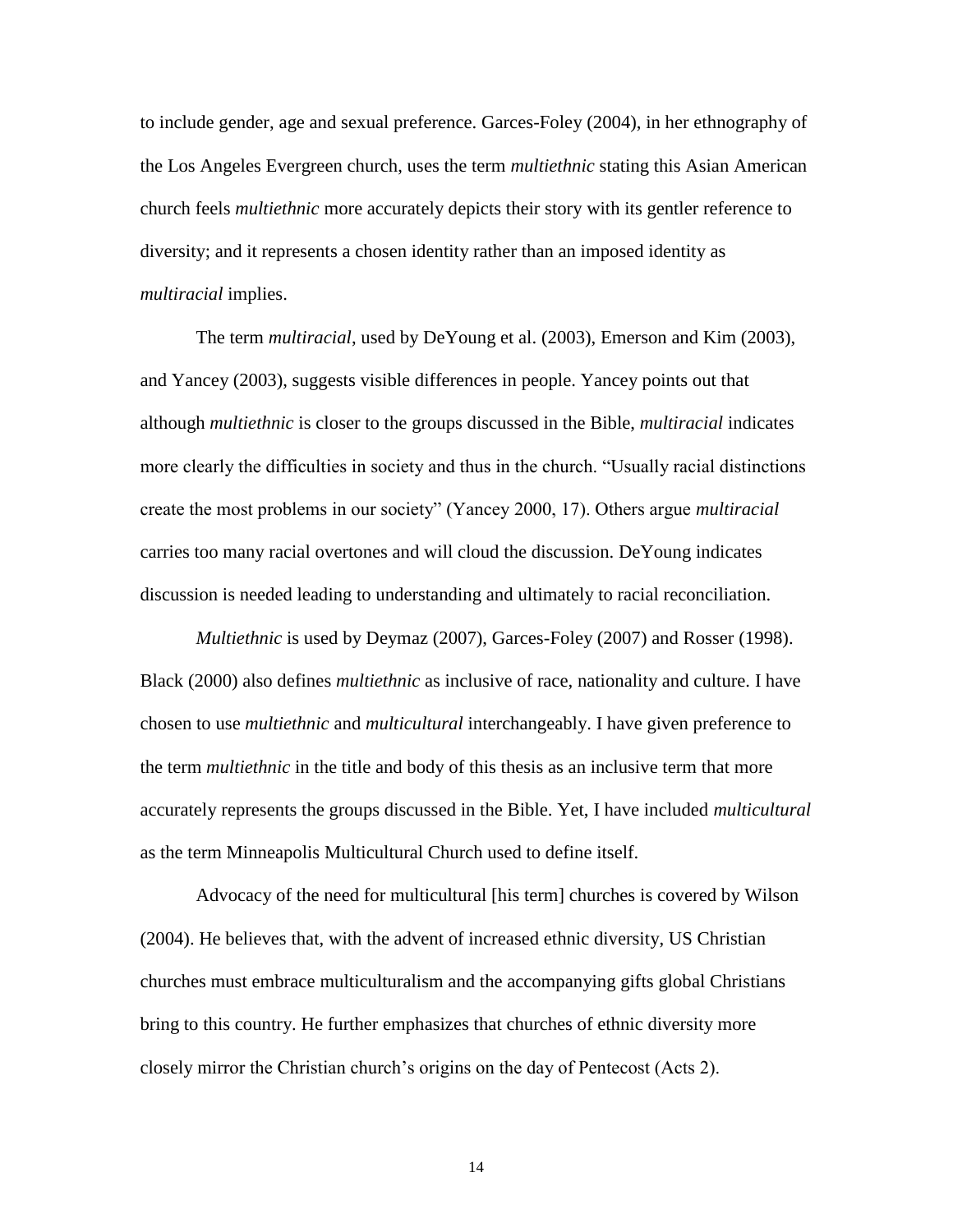Davis (2003) reinforces the need for multiethnic churches citing census data that 37.4% of the US population is composed of people of ethnic diversity (US Census 2000). Three additional factors emphasize the need for churches that are multiethnic: 1) second and third-generation immigrants desire this type of worship, 2) interracial marriages are increasing, and 3) ethnic families with higher income and education seek a multiethnic church.

Davis describes four multicultural [his term] church models that define the broad spectrum of culturally diverse churches. This explanation proved useful in determining the types of churches represented in my survey of metro area multiethnic churches. The majority of churches responding to the survey fit Davis' last category of the multiethnic church model.

- Multi-congregational model (several churches in same facility)
- Multilanguage satellite model (one church in many locations)
- Cell-celebration model (house groups plus a combined worship celebration)
- Multiethnic church model (ethnically diverse, meets together, uses one language with worship services designed to minister to the variety of groups)

*Summary:* Research stresses the importance of starting multiethnic churches in the US, with present ethnic population reaching one-third of the US population. It addresses a possible reason for the delay in this occurring—church growth advocates taught the homogeneous unit principle. Of the four multicultural church models described above, the multiethnic church model defines the type of church included in my survey.

#### **On Unity and Diversity in Worship**

In the multiethnic church the seemingly opposing viewpoints of unity versus diversity in worship can create conflict of philosophy. The controversy centers not only on what should be emphasized, but on whether celebrating diversity is important. This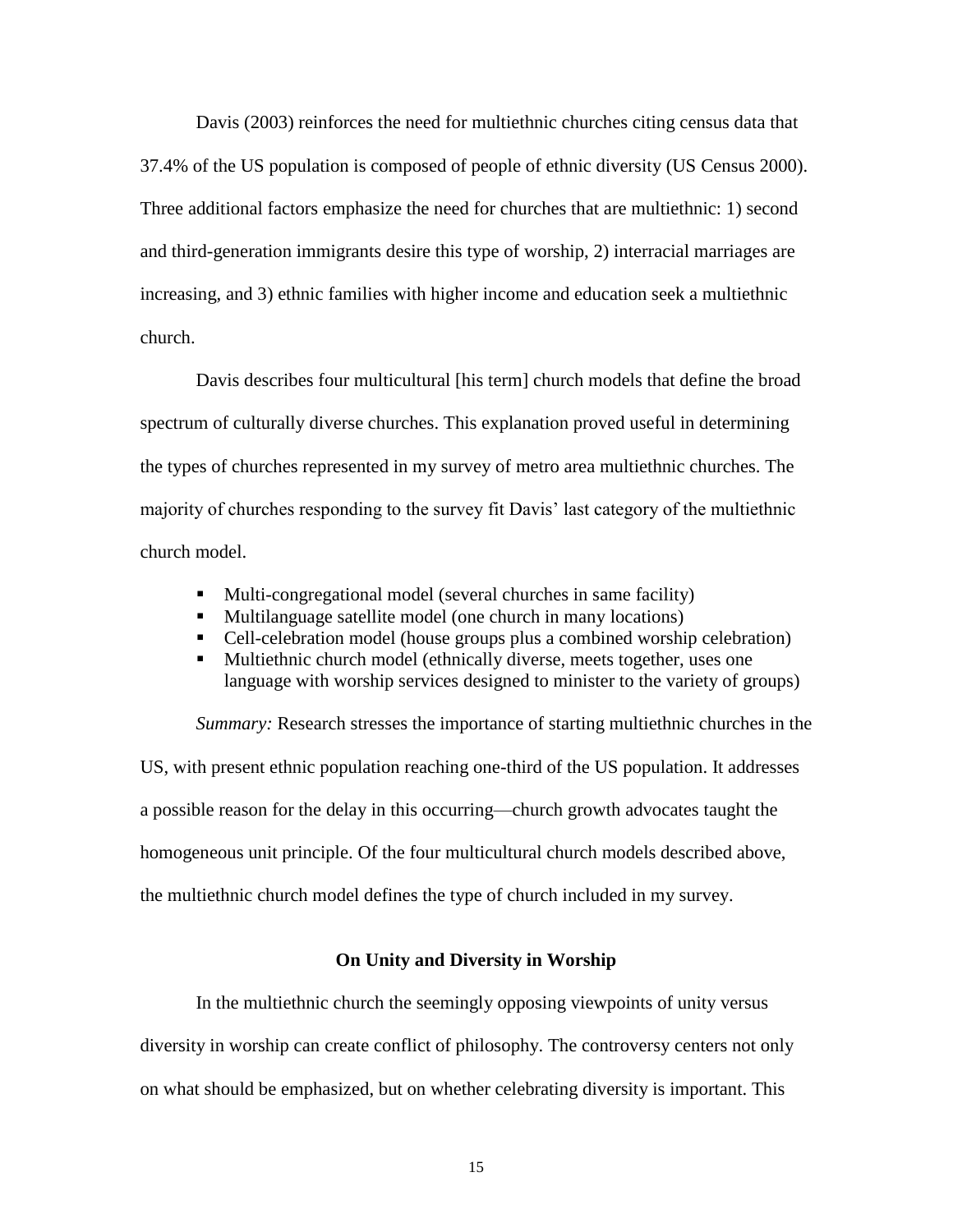section will discuss various authors' viewpoints on the connection of diversity with unity as general concepts of worship and will conclude with a discussion of music's role in providing unity in Christian worship.

Aghahowa (1996) analyzed the worship at two African American congregations in Chicago, which contained two contrasting worship styles, one charismatic and one formal. She discussed the African cultural roots that influence Black American worship, such as the importance of community and the call-and-response style between the preacher and congregation. The qualities of black worship can be categorized into these areas: rhythmic song and sermon, passionate prayer and testimony, ecstatic shouting, and conversion. Aghahowa emphasized understanding the diversity of others within worship traditions as a means of fostering unity, stressing one cannot achieve unity without first appreciating the uniqueness of each other. She calls the church to "unity in diversity" relating it to unity of purpose (Aghahowa 1996, 7). Her study fostered greater understanding of the culturally inspired worship roots of the people of my research. Additionally, she included a "Worship Rating Form" to use to begin worship dialog at any church. I adapted this form and, with permission, used it at my research site to determine worshipers' level of satisfaction with worship and music at their church.

The multiethnic church faces tension surrounding how to affirm diversity while simultaneously unifying the congregation. Garces-Foley (2007) described this concept as "unity and diversity in tension." Two multiethnic congregations in Los Angeles exemplify these concepts in tension—Mosaic Church (Marti 2004) and Evergreen Church (Garces-Foley 2007). Mosaic is a popular young adult church with a membership that is 1/3 Latino, 1/3 Asian and 1/3 Anglo. The church focuses singularly on developing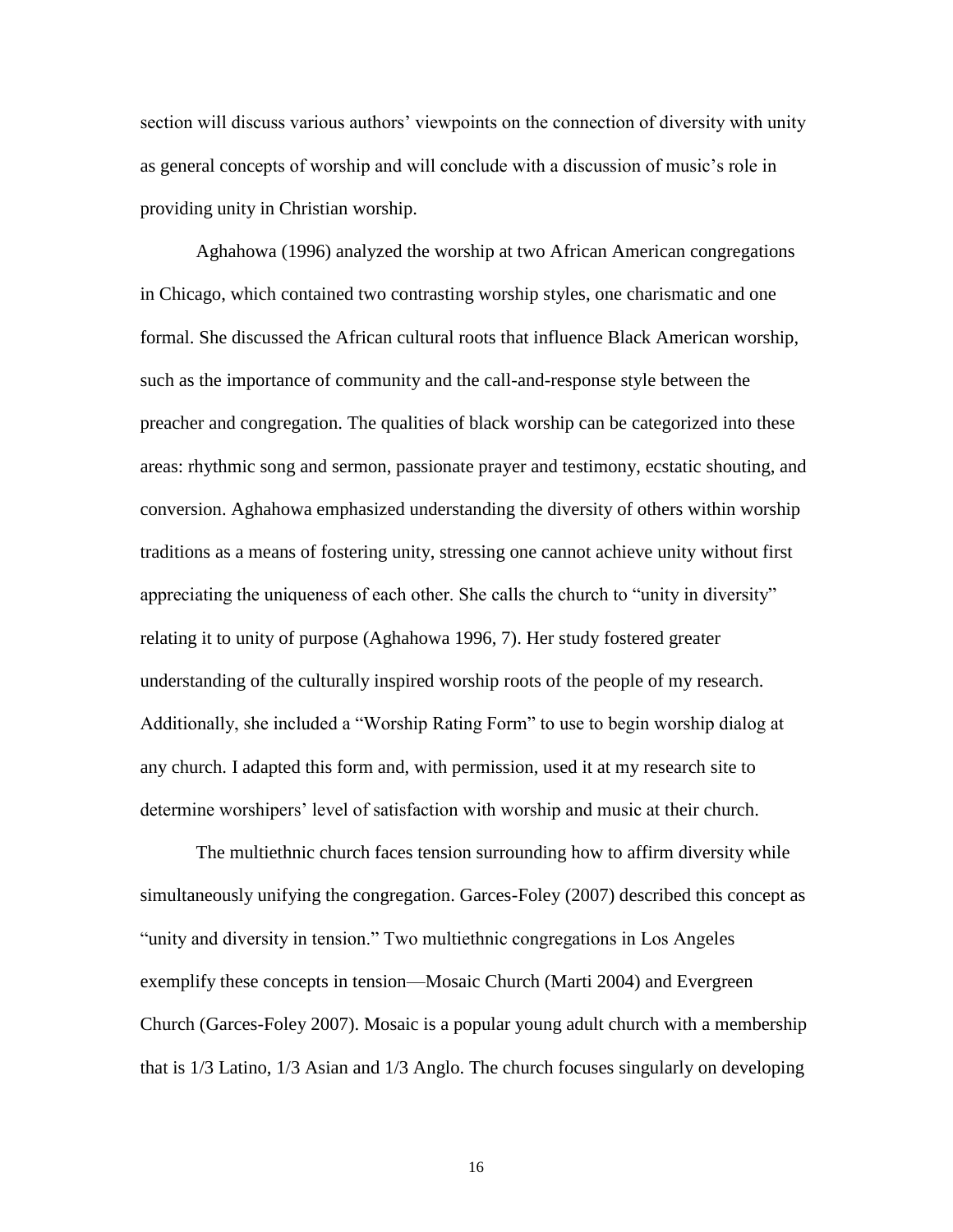young adult followers of Christ, committed to their shared identity, with a focus on using American pop music and drama as the unifying tool. The church leaders rarely speak of racial or ethnic differences. Marti terms this *ethnic transcendence,* whereas Garces-Foley considers this method mono-cultural more than multicultural. In Mosaic's model, unity supersedes celebrating or even recognizing diversity.

The alternative is *ethnic inclusion,* which acknowledges and affirms ethnic identity according to Garces-Foley (2007). She indicates Evergreen Church also attracts young adults and those in mixed marriages. The difference is the congregation dialogs about diversity and social issues, "unlike evangelical churches that frame ethnic and Christian identity as competing alliances, Evergreen affirms ethnic differences as part of God's eternal plan for humankind" (Garces-Foley 2000, 100). She sees the tension between unity and diversity as a balance and cautions churches against becoming too fragmented by overemphasizing diversity or too homogeneous to even be considered a multiethnic congregation.

VanEngen (2004) also speaks of the necessity of balance between the universality (unity) and the particularity (diversity) of the church. Following an exhaustive discussion including the pitfalls of emphasizing one over the other, first from Biblical perspective and then from church growth history, he emphasizes that the reader understand the dual nature of the Church as a whole—its theological and sociological natures. At its inception, the Church was a body consisting of many persons of varied socio-cultural backgrounds which became one in spiritual unity of faith in Jesus Christ. He suggests a guideline to use for planting multiethnic churches in North American: "Church planting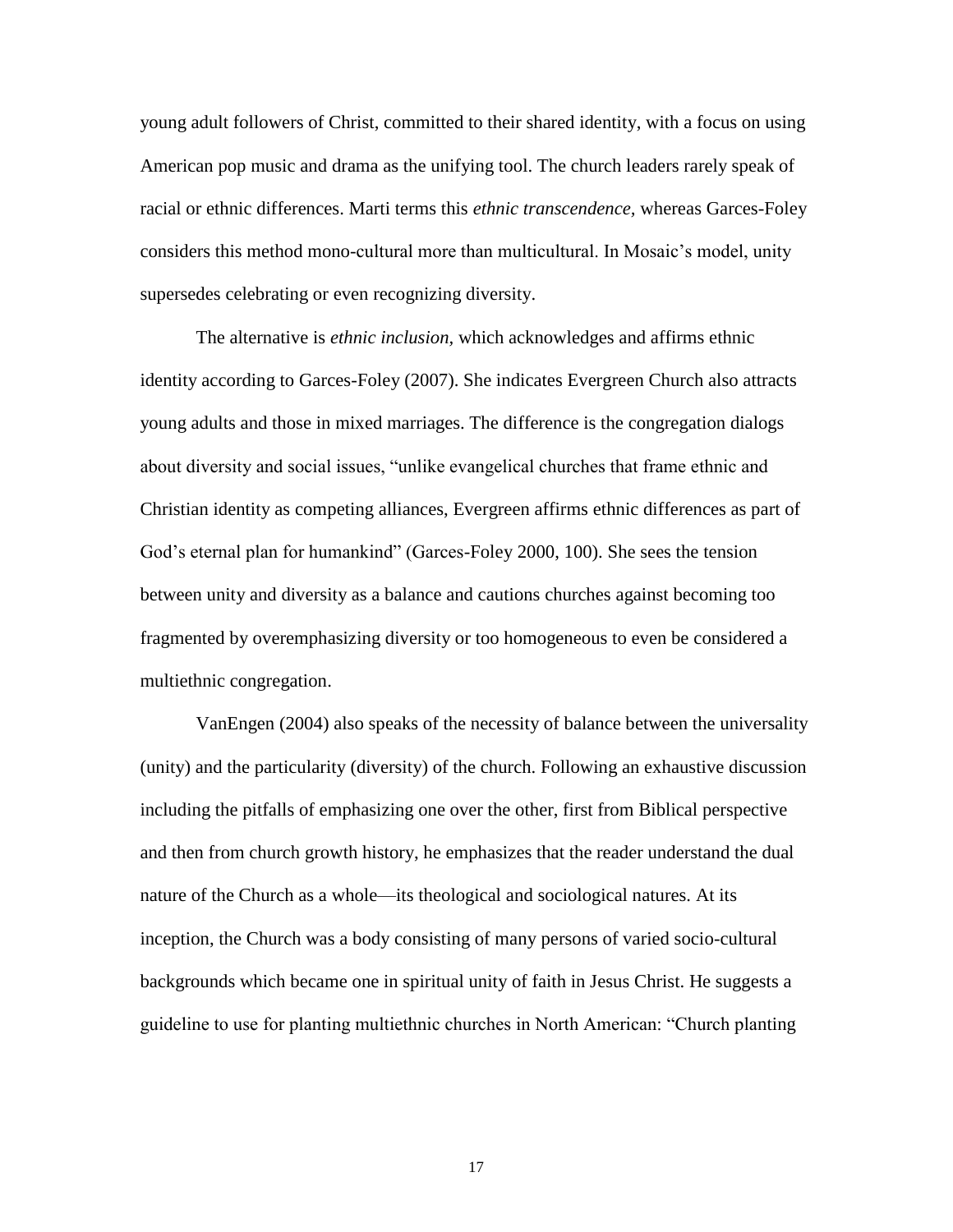in North American should strive to be as multiethnic as its surrounding context" (VanEngen 2004, 32).

DeYoung (2003) suggests that a sole emphasis on developing unity can masquerade as assimilationism. He advocates that a mixture of cultures is the ideal for the multiracial church. He describes this shared culture as a *mestizaje,* a hybrid that includes aspects of the cultures represented but "reflects a new and unique culture that transcends the worldly cultures." This shared culture expresses the new collective identity (DeYoung et al. 2003, 169). This new unity is seen in leadership, worship services and activities. DeYoung gives the Biblical basis for multiracial worship in Jesus' actions and words (John 17). He chronicles how four multiracial congregations in the US, including one local Minneapolis multiethnic congregation, became multiracial and concludes by emphasizing the vital importance that churches intentionally start multiracial congregations in an effort to overcome the race problem in this country.

Corbitt (1998), Doran and Troeger (1992), and Hawn (2003) look at music's role in fostering unity in the multiethnic congregation. In *Gather into One, Praying and Singing Globally*, Hawn speaks of the unifying power of congregational sung prayer to create unity. He describes the lives of five selected musicians from four continents and the contributions they have made towards worldwide congregational singing. He advocates singing songs from the world's cultures as a means of learning something of the other's worldview. Although music is not a universal language in the sense that all ethnic groups glean the same meaning, Hawn indicates even the early church fathers recognized the value of the congregation singing together to foster Christian oneness and church unity.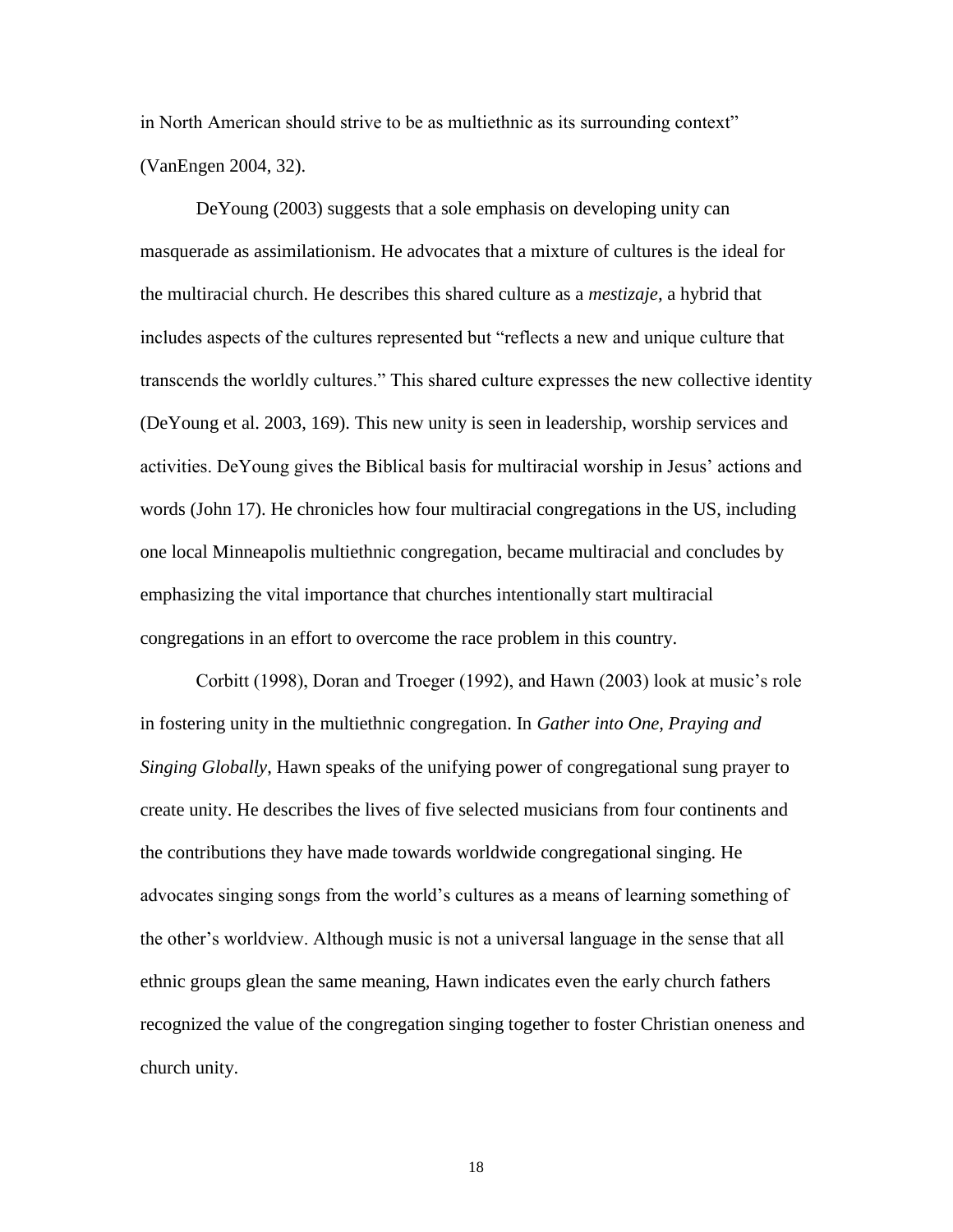Corbitt speaks of music's effective role in the growth of the Christian church around the world. He illustrates with examples drawn from the missions context, discussing five roles that music fills in the Church--priest (worship), prophet (calling for justice), proclaimer (communicating the message of salvation), healer (alleviating suffering), preacher (expressing the theology of God), and teacher (transmitting knowledge and values from generation to generation). He articulates the primary purpose of music in Christian worship is to express praise to God. Particularly applicable to my research is his discussion of how music unifies in Christian worship. He gives five ways music brings unity: through texts that express corporate thought in light of Biblical truth, through musical forms expressing emotion, through songs of personal testimony, through songs of Biblical history, and through songs connecting the congregation to the broader faith community (Corbitt 1998, 72).

Doran and Troeger (1992) speak of the challenges worship leaders and church musicians face to overcome crises regarding music styles in an attempt to *unite the tribes*. They give instructions to worship leaders who, in the tradition of King David, carry the responsibility of uniting diverse congregations around our common faith. Part I covers music crises many churches face, Part II speaks of regaining harmony in the church, and Part III gives several possible models, termed maps, to revitalized worship. These principles apply to the multiethnic church and reinforce the challenge of achieving unity while celebrating diversity:

How will we lead the church to worship God in a way that draws on the best of what each tribe has to offer without reinforcing the fragmentation and the struggle for domination that characterize our culture? (Doran and Troeger 1992, 16).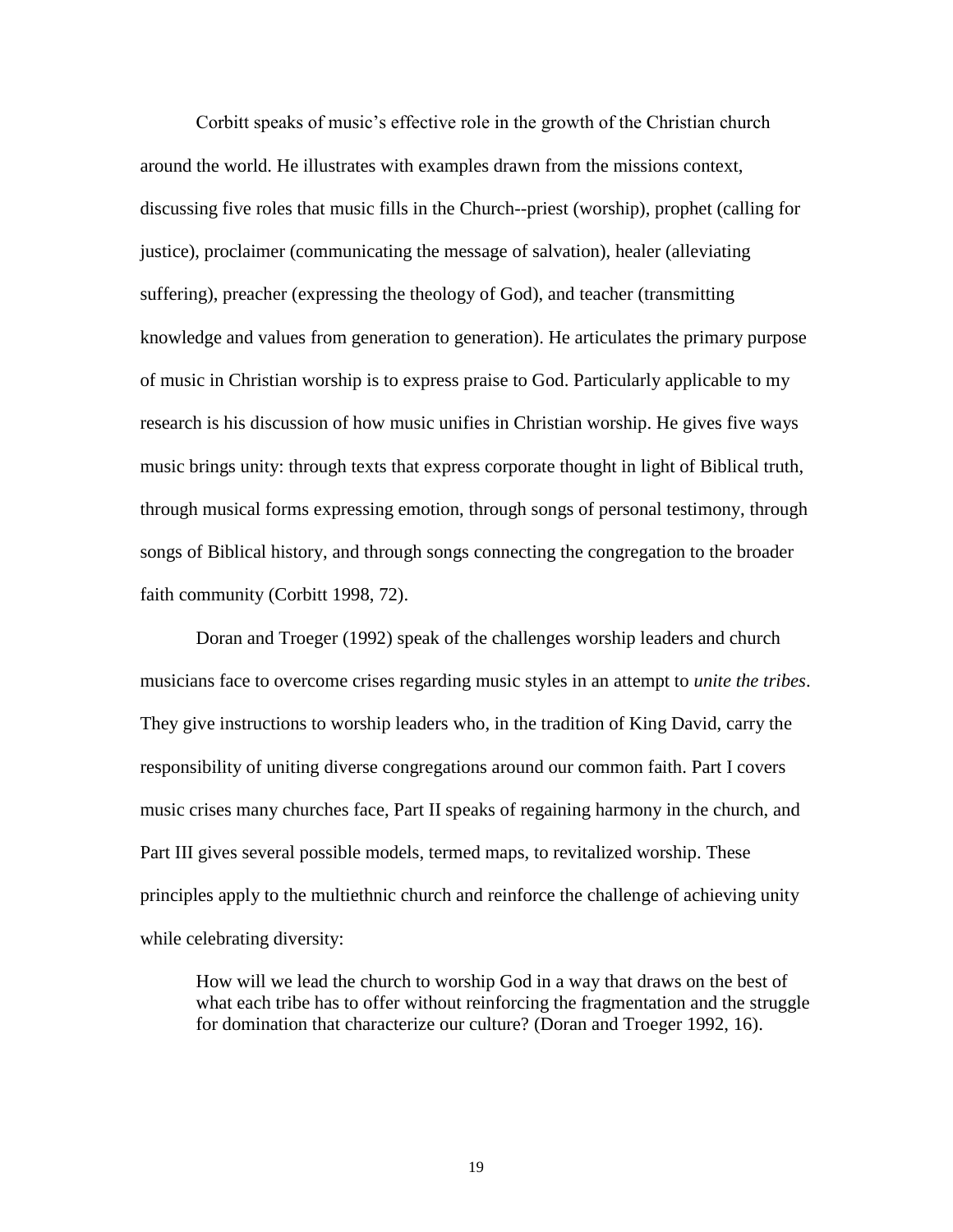*Summary:* Authors remind of the need for balance between unity and diversity in worship. Music's vital role in uniting the congregation centers on the texts and emotions of the songs. This literature propelled me to observe and discover practices local multiethnic churches incorporate regarding this dual role music fills of unifying the multiethnic congregation and of celebrating diversity. Additionally, this informed my survey tool to include questions on music that unifies multiethnic churches. Particularly, I requested particular song titles that unified each congregation.

#### **Literature on Identity**

Ethnic identity, religious identity, and their connection emerge as recurrent themes in the literature. Multiethnic church identity and music identity is also discussed leading to a connection between the songs sung and the values they reveal about the multiethnic church identity in the case study.

Chong (1998) studied the way religious identity affected ethnic identity in second generation worshipers at two Chicago Korean churches. Chong observed that second generation Korean Americans have maintained a high level of participation in the ethnic Korean church, thus suggesting a connection between their religious and ethnic identities. Second generation Korean Americans have experienced a significant amount of marginalization in American society. Chong suggested the church provides a place to belong and a place to preserve their culture, thus connecting their ethnic identity to traditional moral Korean values. Cong discovered that conservative Protestant Christianity and moral Korean identity have intertwined to define Korean American Christians in these Chicago churches. Chong proceeded to explain how religion reinforces ethnicity in two ways—by sacralizing and legitimizing ethnicity.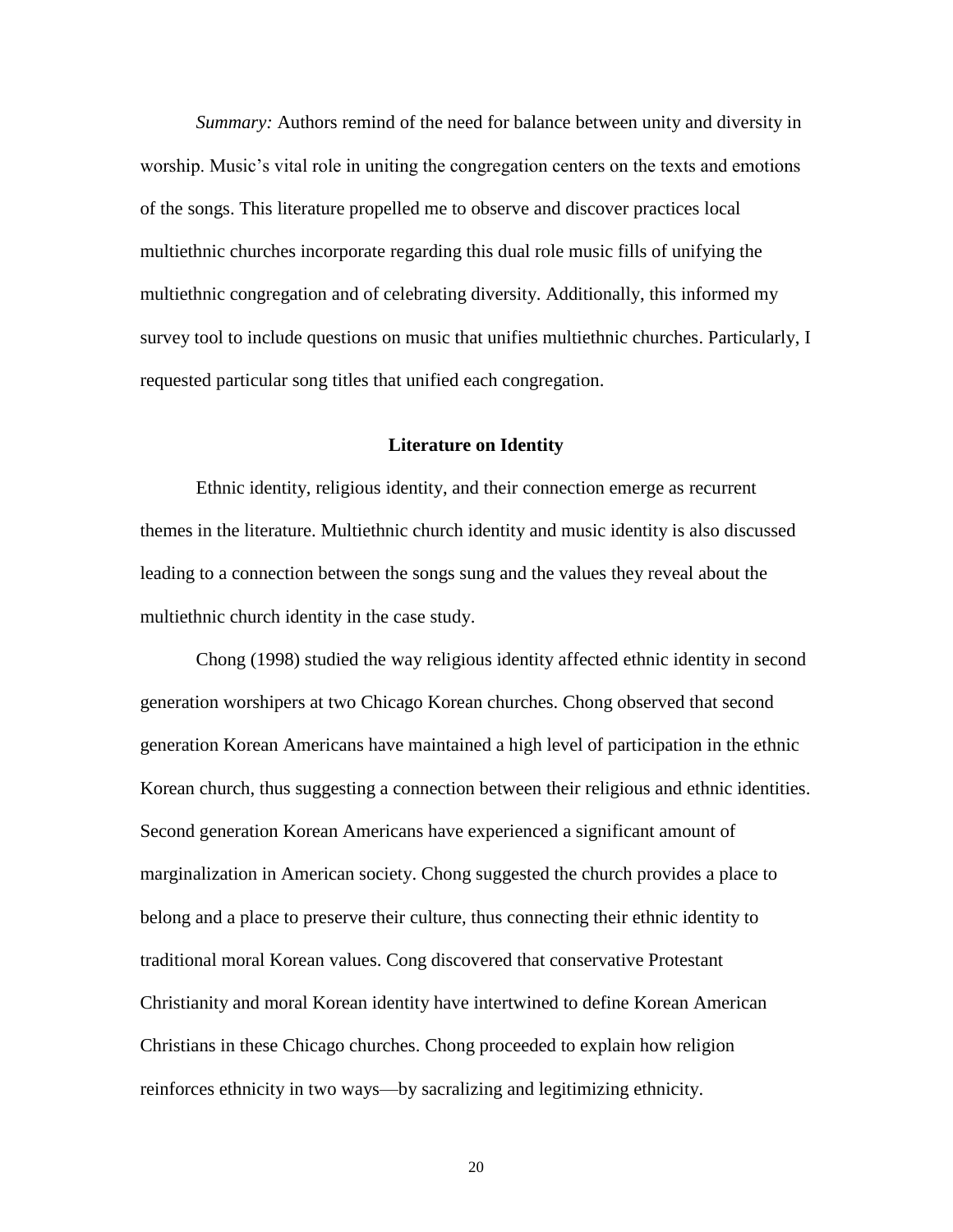In Benham's (2004) work, he researched the topic of identity formation as it relates to the All-Ukrainian Union of Associations of Evangelical Christian-Baptists music schools. Benham gave meticulous explanation of the basis for identity construction as he described the connection of music and identity in Ukrainian music schools. These music schools emerged in Ukrainian Baptist churches following *perestroika* and the resulting dissolve of the Soviet Union.

In explaining identity, both individual and collective, Benham cites Baumeister's identity components or units that combine to create a group or individual identity assigned (physiological), personal characteristics (psychological), single transformation events, hierarchy of criteria, and sociological. He further indicates, music provides the two defining criteria of identity—continuity and differentiation. Music provides continuity—preservation of identity—through transmission of culture, and differentiation, which refers to distinctions that set cultures apart from other cultures.

Noteworthy to my study is the fact these music schools function within Baptist churches. These schools not only raised the status of the church within Ukrainian society, which had suffered under Russian domination, but they used music as the means of constructing Ukrainian ethnic identity. Additionally, Benham indicated these music schools reflected the values and beliefs of the Ukrainian Baptist churches. This study formed an important connection of music with ethnic and religious identity. It suggested a connection to my research at the multiethnic church, that song lyrics can indicate the church values and identity.

Hargreaves, Miell and MacDonald (2002) discuss musical identity as it relates to expressing individual and collective identity. The music that people listen to or perform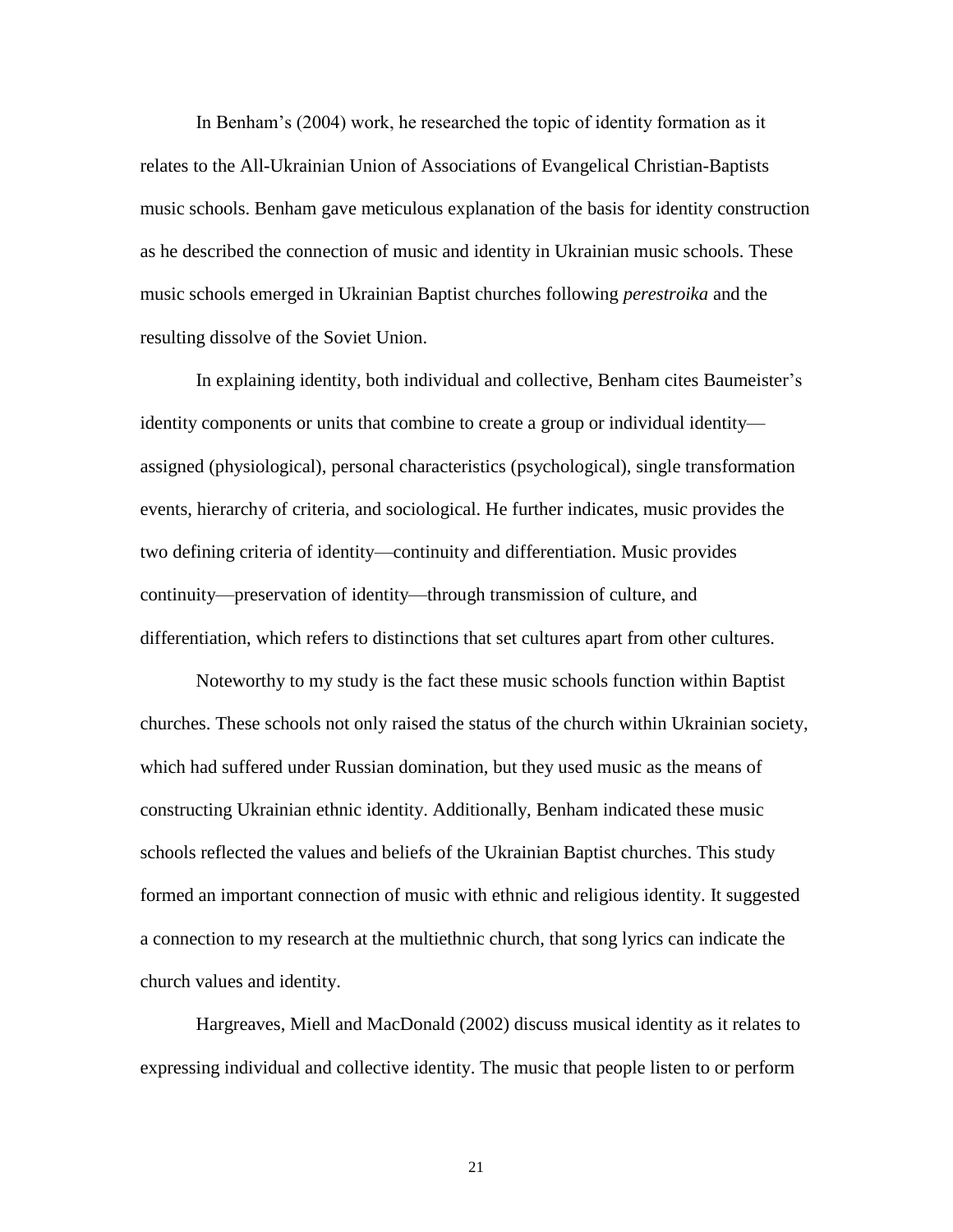can define who they are, who they wish others to think they are, and who they are not. This can take place at an individual level or at a group level, the collective identity. This research again confirms that the music MMC sings will indicate who they are or who they wish to be relating to their denominational ties, their ethnic ties, and their desired identity in the American church.

In describing a multiethnic church identity, Arellano (2007) studied a multinational Hispanic Pentecostal church in Minneapolis, Minnesota. She asked how the church described its collective identity and how that influenced their worship. She discovered that a common pan-Latino identity*, Latinidad*, enabled this multinational Hispanic congregation to successfully worship together in unity, despite their cultural differences, in two significant ways. *Latinidad* allowed them a means to interact and a culturally relevant way to express their faith.

Her explanation of *collective identity* described the varying identities influencing the participants. She discovered their spiritual identity (One body in Christ) was most influential on this multiethnic church and their Hispanic identity the second most influential. Her observations yielded a somewhat different explanation of the church's collective identity than the participants' description of their identities. I have noted this ambivalence of explanation can occur in research.

Additionally, Arellano's research location was of particular interest to me with its similar denomination and geographical area, and its being a multiethnic church—a multinational Pentecostal church in the greater metro Minneapolis area. Also, her writing methodology influenced mine as research well constructed and clearly communicated.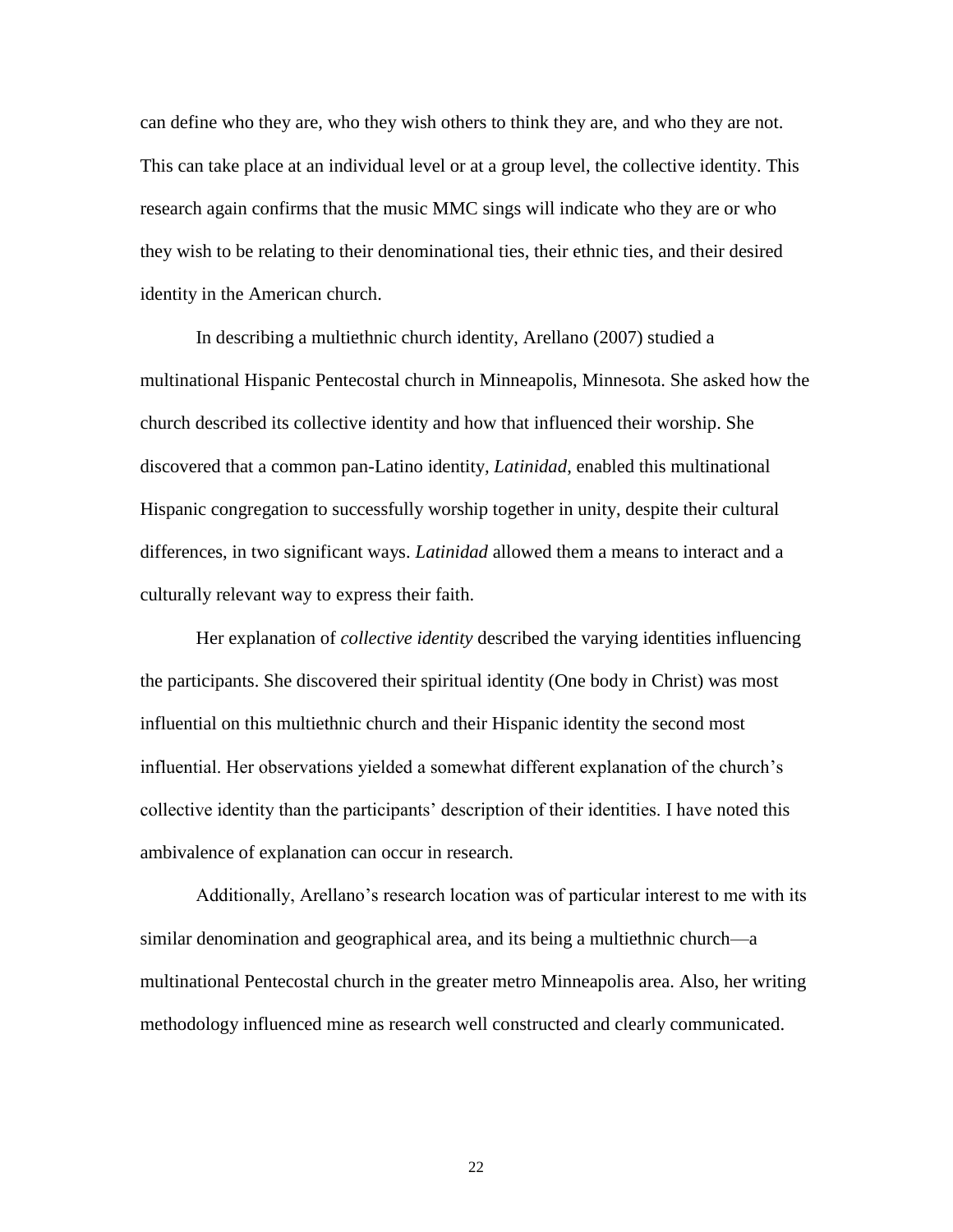This last study on identity was referenced above regarding unity and diversity.

Here I discuss its relevance to multiethnic church identity. From Marti's (2005) study of Mosaic church in Los Angeles, ethnic identity does not primarily define this multiethnic church. Instead, a common identity has been constructed based upon the broader mission of the church. Marti described this innovative, young adult, artistically oriented, multiethnic congregation and its Americanized culture. Ethnic identity at Mosaic can be emphasized or de-emphasized by the leaders as the social situation warrants. At Mosaic, group identity is reshaped through focusing on their common corporate mission to reach Los Angeles with the message of Jesus Christ. Respondents refer to themselves as "dedicated followers of Jesus Christ." Religious identity is consistently placed higher in importance than ethnic identity. This *ethnic transcendence* is accomplished through five significant practices, thus creating a new shared identity:

- 1. Common confession as follower of Jesus
- 2. Common rite of baptism by immersion
- 3. Common commitment to membership
- 4. Common meal in the Lord's Supper
- 5. Common character in attitudes and perspectives

*Summary:* Literature on identity relates to ethnic identity, religious identity, and the music connection. The multiethnic church's corporate identity emerges as it focuses on its common mission in Jesus Christ. My research will take this a step further to discover how worship music affirms ethnic identity in multiethnic churches and how it contributes to a unified collective identity in Christ.

#### RESEARCH ON INCLUSIVE WORSHIP

This next body of research discusses inclusive worship. Multiethnic churches face the important issue of worship style. In Rosser's description of First Baptist Church of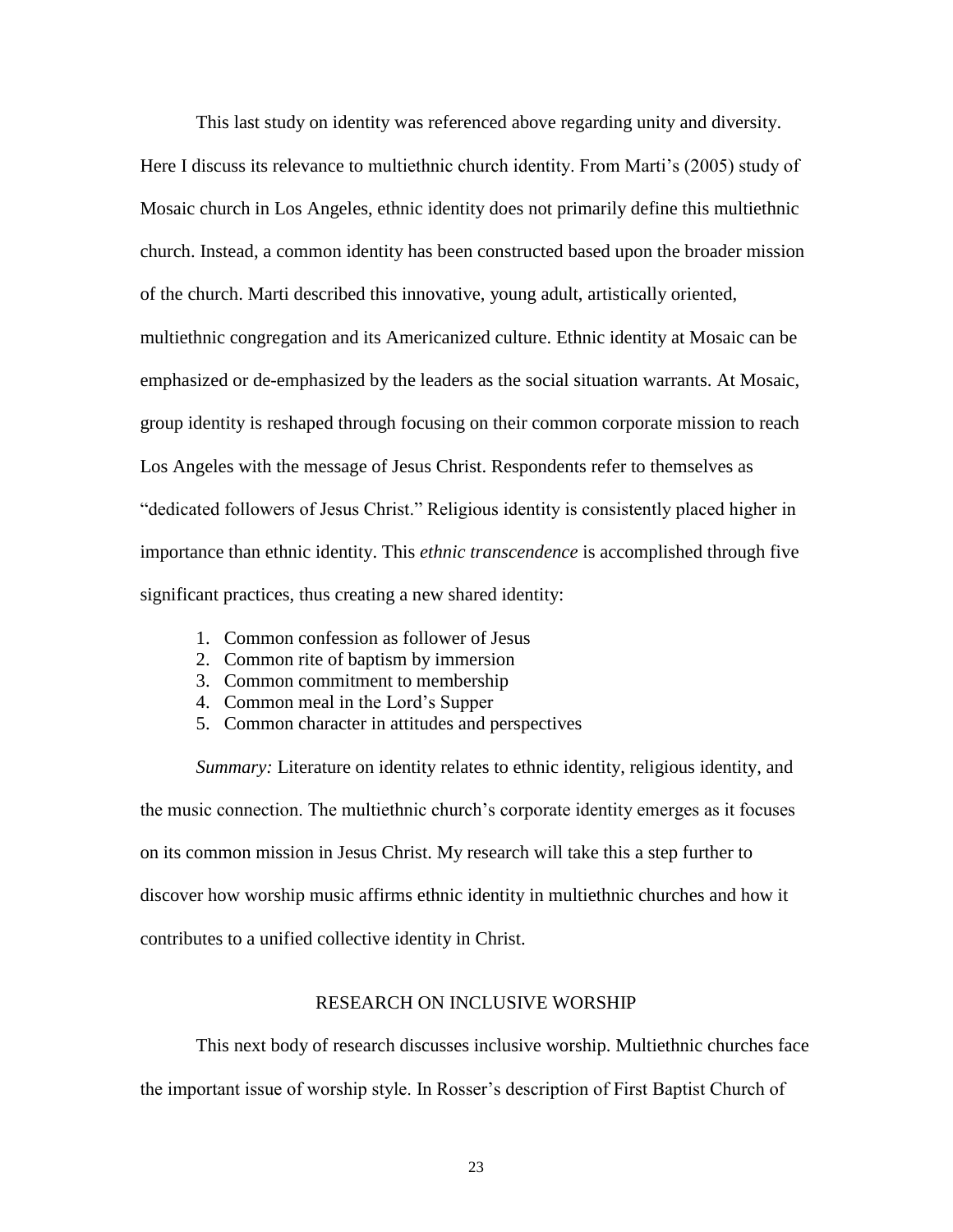Flushing, NY, a multiethnic/multi-congregational model, he refers to God-centered ethnically diverse worship as a necessary reality of the multiethnic congregation (Rosser 1998, 192). Several researchers term this *inclusive worship* (Deymaz 2007, Garces-Foley 2007, Hawn (2003) and Yancey 2003). Hawn connects the terms *diverse worship* and *inclusive worship*, "I assume that culturally diverse worship is an act of inclusion in which one's own cultural biases have value but must at times be modified for the sake of others' biases as all extend their boundaries" (Hawn 2003, 12).

Deymaz (2007) sets a foundation for his discussion on inclusive worship in the prayer of Jesus Christ, that His church must be one (John 17), to the church at Antioch where the believers understood that Jews and Gentiles alike were part of the church (Acts 11). He then describes seven core commitments, including a spirit of inclusion, which is vital for a multiethnic church to communicate convincingly that all people are welcome.

Deymaz indicates inclusion begins with worship and advocates incorporating prayers in other languages and varying the worship format as a means of developing inclusive worship. This is done by varying the songs sung, the way they are sung and who is participating. "In so doing, a church will expand its perspective and, in the process, experience a bit of *heaven on earth* [italics mine], as diverse people learn to worship God together as one" (Deymaz 2007, 110). Deymaz emphasized the multiethnic congregation must be led to realize inclusive worship, specifically music, means it is not about the individuals' preferences and comfort.

Hawn (2003) discusses strategies and philosophy on practices of moving towards diversity in worship. His model pictures a spectrum of congregations moving toward culturally conscious worship, from cultural uniformity on one end, to cultural partnership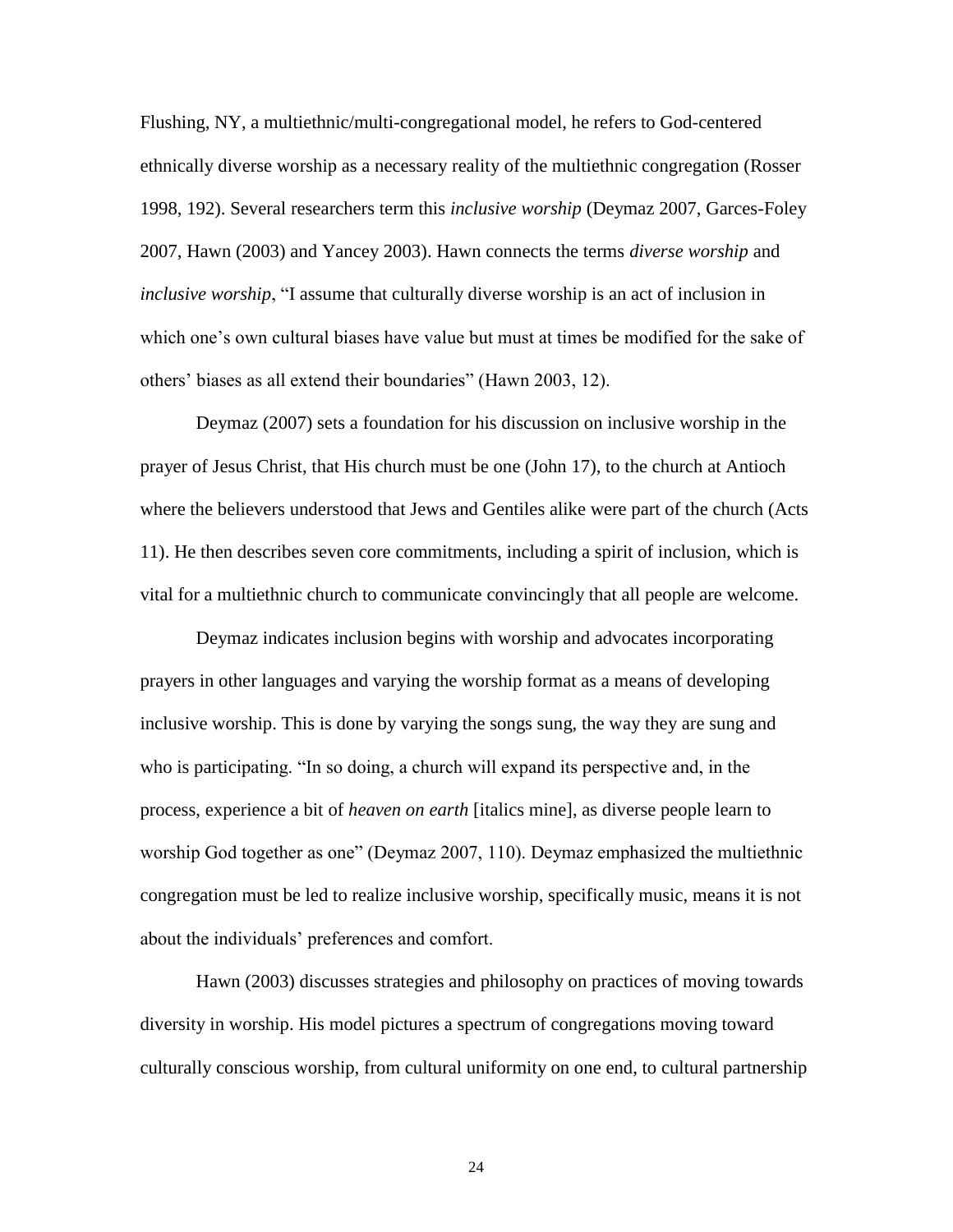on the other end. He then discusses four areas that influence meaning in cross-cultural worship—sense of time, nonverbal cues, written versus oral traditions, and relationship between the leadership and the congregation. He follows with four case studies of culturally diverse Methodist congregations in the greater Dallas, Texas area. He follows with advice to the worship leader of the diverse congregation, titling him/her the enlivener of worship, who "is an artist, skillfully crafting the worship mosaic each week" (Hawn 2003, 127). Hawn concludes with ten worship strategies for a congregation seeking to make its worship more inclusive.

Yancey (2003), speaks to the issue of inclusive worship in multiracial [his term] churches. He gives seven vital principles that must be present in the multiracial church with inclusive worship listed first. He does not specifically indicate it is the most important principle, but he does indicate without inclusive worship, the church must carry out the other principles extremely well, "because inclusive worship is a vital tool for creating a tolerant racial environment." He emphasizes, "An inclusive worship style signals to the visitors and members of the church that it is not dominated by any one culture" (Yancey 2003,  $76-77$ ). Although worship is not only music, altering the music style is a common method of the multiethnic church to indicate inclusiveness. His following observed methods used to facilitate inclusive worship were included in my worship and music survey to multiethnic churches.

- 1. Write their own songs: In this model everyone in the congregation started at the same point—all had to learn new songs, but they were written by their own people.
- 2. Recognize the songs of the different racial cultures: Include 1–2 songs from each ethnicity in each service.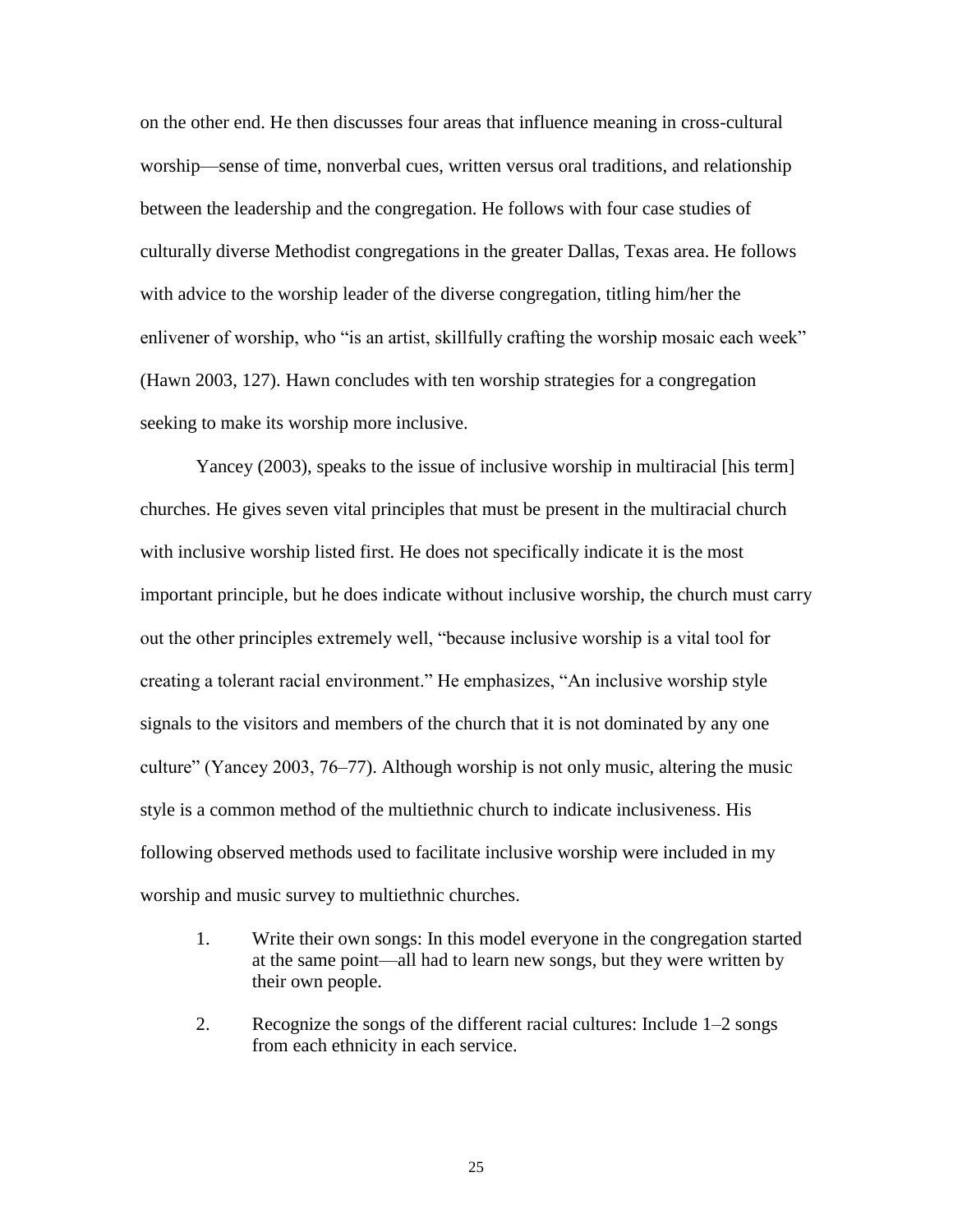3. Rotate the nature of worship style: One Sunday use Hispanic songs, one European, etc.

He concedes that leaders tend to shy away from varying the music for fear it will be presented poorly or be considered ethnotourism. In my conclusion, I suggest ways to avert these possible pitfalls. Worship musicians trained in ethnomusicology could dynamically aid worship leaders of multiethnic churches.

Yancey lists diverse leadership as his second principle for developing an inclusive worship style. By adding diverse leadership to a church staff, inclusive worship could be planned more easily. These two principles appear to work hand in hand. Yancey's first two principles—inclusive worship and diverse leadership—emerge as invaluable when facilitating multiethnic worship. As a result, I included these concepts in my survey questions to metro area multiethnic churches to determine how they valued these principles of inclusive worship.

Several authors (Christerson & Emerson 2003, Corbitt 1998, Deymaz 2007, Hawn 2003, Liesch 1988, and Rhodes 1998) refer to multiethnic worship as eschatological in its reflecting a bit of *heaven on earth*. When Christerson and Emerson conducted their study of the costs of belonging to a multiethnic congregation, they discovered relational and spiritual costs (referenced above). However, most parishioners still indicated the joys outweighed the difficulties. One Hispanic member said, "It's a *taste of heaven on earth* [emphasis mine] to have people from all these different backgrounds worshipping together. I feel like my worship of God is so much more pure and authentic when I look up there and see all of the nations represented" (Christerson and Emerson 2003, 176).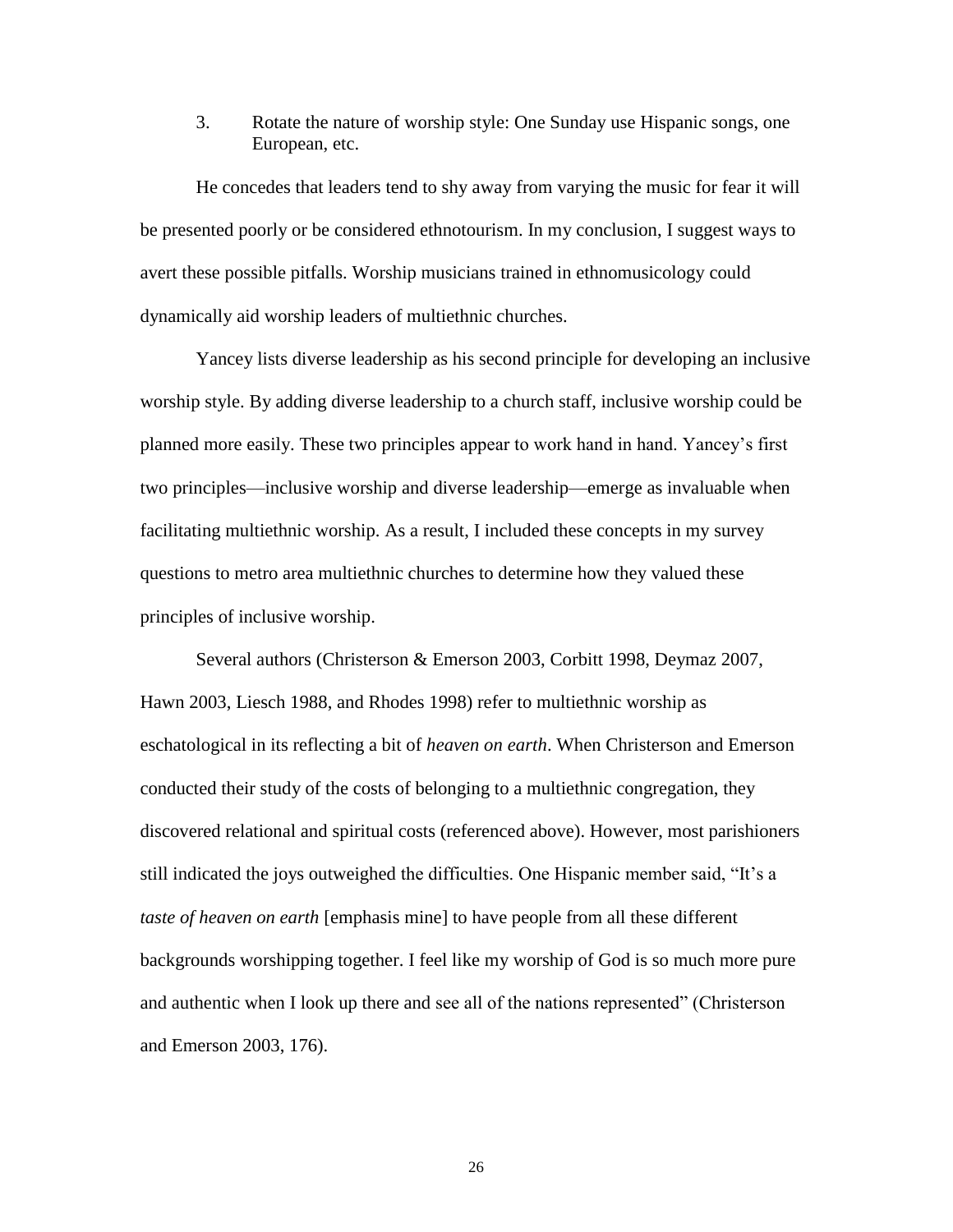Heavenly worship as revealed in Revelation 5—all nations bowing before God on his throne—becomes our model for the multiethnic church. Beginning with principles of worship, Liesch (1988), expounds upon five worship models throughout Scripture, the fifth being the Revelation model—worship in heaven. Mr. Liesch gives five confirmations that the book of Revelation provides about worship.

- 1. The priesthood of believers—all believers are priests, in contrast to Old Testament worship. All are inside the worship space, not outside as with the Temple. Worship is inclusive of all nations, tribes and languages.
- 2. Worship of Jesus Christ—prayers and thanksgiving are directed to Christ. He is the central focus of worship.
- 3. Worship as response—the great events of Revelation are punctuated with shouts of praise and Hallelujahs. Prompters exist to elicit response. All bow in worship to God in response to promptings of worship leaders.
- 4. Vocal and instrumental music is confirmed in Revelation. Whereas the Gospels and Epistles do not specifically reference instrumental music in worship, Revelation speaks of harps given to the victorious.
- 5. Costly worship—martyred saints are given a place close to the throne and a mission—serving and worshiping God continually (Liesch 1988, 235–237).

Liesch's principles of Revelation worship (referenced above) allow application of

this Revelation worship model to the multiethnic church, which becomes a microcosm of

heaven's worship on earth.

- 1. Its inclusivity—the multiethnic church welcomes all nations, tongues, and peoples inside the worship space, participating and worshiping God.
- 2. Christ is the unifier of the Church and worship is focused on Christ. When the multiethnic church centers on its oneness in Jesus Christ and its mission to tell others about Christ, it experiences unity of purpose in the midst of diversity.
- 3. Worship is response. The pastor and/or worship leader prompts the congregation to worship God and they respond in worship.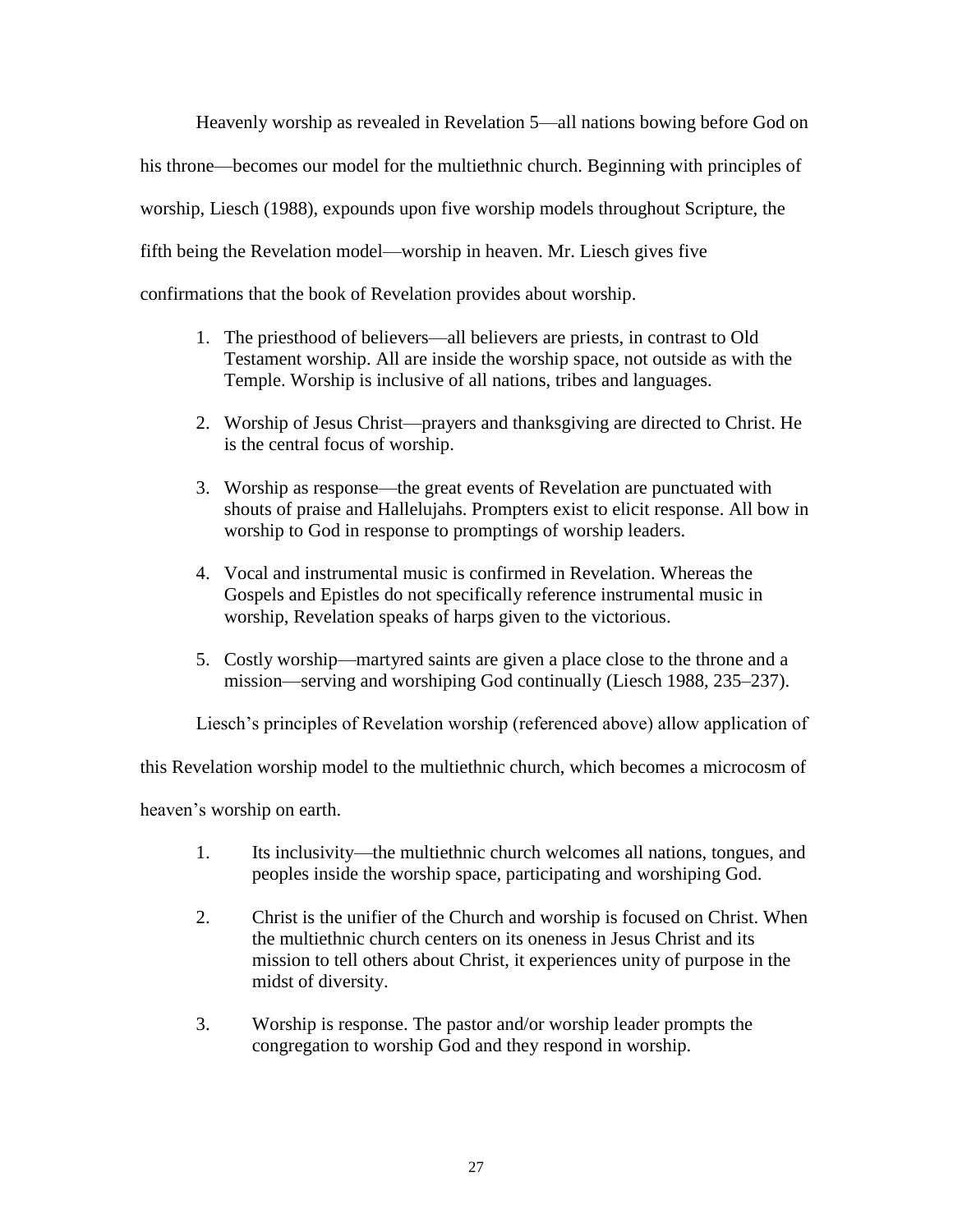- 4. Singing and instrument playing fill a significant role in heavenly worship. Likewise, at a multiethnic church one may hear a variety of instruments depending on the cultures of the ethnicities present.
- 5. Heavenly worship is costly as indicated by the martyrs present. Multiethnic worship, worshiping together across cultures, is costly as it moves people beyond their comfort zones. Each must give up something of their worship style to worship in harmony together with others in the multiethnic church. It is often costly relationally, especially to the minority group present.

*Summary*: Literature on inclusive worship was particularly vital to my research by delineating the components I must observe in the multiethnic church setting—diverse worship leadership, styles and genres of songs, and other inclusive worship practices. I particularly analyzed the eschatological aspects present in MMC's worship, thus giving worshipers a glimpse of heaven on earth.

# RESEARCH ON THE AFRICAN IMMIGRANTS OF MY RESEARCH

The following resources informed my research of the majority ethnic people group worshiping at Minneapolis Multicultural Church as to their experiences in their native land, their immigrant presence in this metro area, and cultural musical characteristics that influence their worship. Prior to my internship/research at MMC, I read a moving account of one family's miraculous escape from Liberia during the 1990s Liberian Civil War. William Nyanue (2005) in *Witness: The Hand of God in the Liberian Civil War* delineated the background of the civil war, enhancing my compassion for the suffering experienced by Liberian immigrants who attend MMC. Between 1800 and 1830 several freed slaves were repatriated to West Africa to the area that is now Liberia. These colonists formed cities on the coast and became the ruling class of Liberia. The natives living in the villages were not even recognized as citizens until 1904. The underlying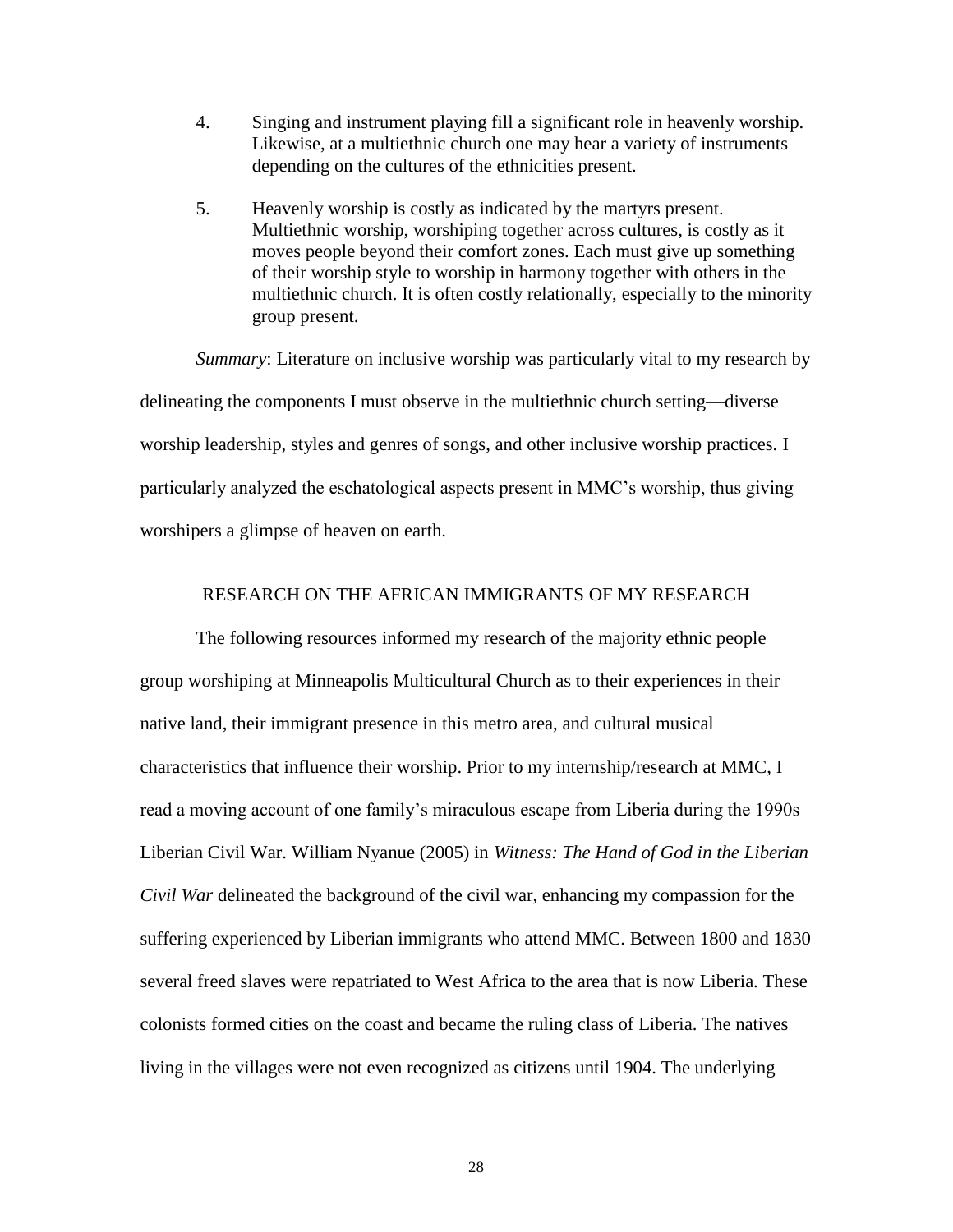disparity between the Americo-Liberians and the Indigenous Tribal peoples led to inequities that festered for years. When civil war erupted, many of the ruling class of people were killed.

Nyanue emphasized that Liberia needs to seek national reconciliation so violence does not erupt again. He explained three possible approaches: 1) Amnesty approach, 2) Judicial Prosecution Approach, or 3) Truth Commission explaining each option. This history prepared me to understand and converse with the immigrants at MMC.

Mayer (2008) indicates the Minneapolis-St. Paul, Minnesota metro area contains the largest Liberian immigrant population in the US. He compiles research data to aid the Christian church in our changing culture to strategically plan for reaching our communities with the gospel of Jesus Christ. The following facts relating to the majority people group at Minneapolis Multicultural Church broadened my understanding of this people group in this geographical area.

- 1. The Twin Cities has the largest Liberian population in the US.
- 2. Liberians are the  $5<sup>th</sup>$  largest immigrant/refugee group in the Twin Cities after Hispanics, Hmong, Somali, and Asian-Indian.
- 3. 89% of our 677,200 internationals are unreached with the message of Jesus.
- 4. The Twin Cities has over 150 multiethnic/multicultural churches out of 3,040 total churches. Mayer sent me a mailing list of 100 multiethnic churches to contact for my survey.
- 5. Liberians arrived since 1990 and settled in the areas of Columbia Heights, Brooklyn Park, Fridley, Brooklyn Center, Minneapolis and St. Paul.

Regarding the music of these African immigrants, Chernoff (1979) articulated characteristics of African music described in his study of African musical idioms. He reaffirmed what I had learned in an African Drum Ensemble class during my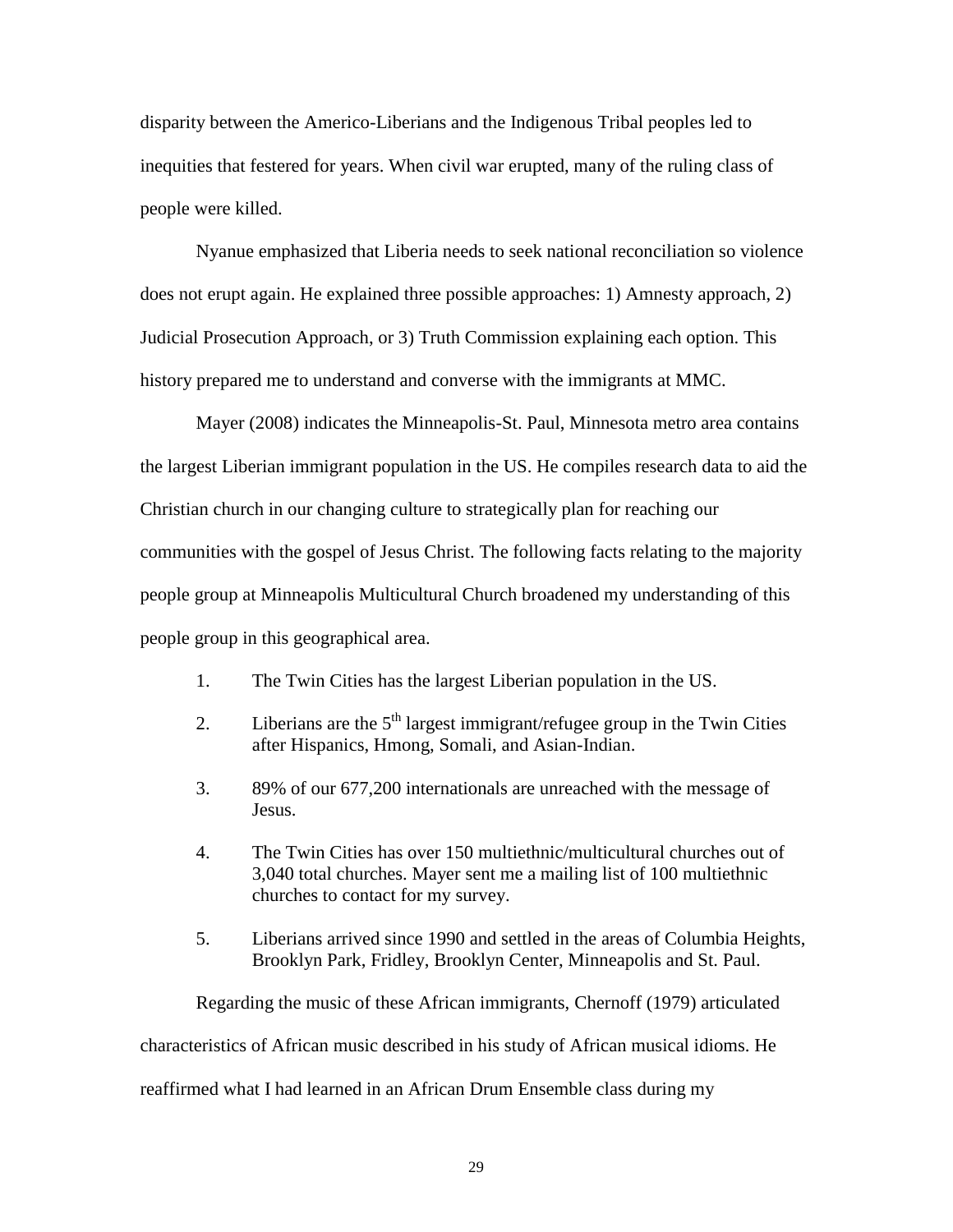ethnomusicology studies. First, African music is responsive. The talking drums create a *conversation,* as he terms it. This call-and-response form is a major characteristic of African music. Second, Africans' rhythmic sense is of higher importance than their melodic sense when compared to European American music. Chernoff discussed the polyrhythmic character of the music and the seeming lack of a downbeat. Thirdly, Africans make music in a social setting. Music requires participants—dancers. I particularly noticed this at a local International Music Festival. Each group of dancers performed. However, when the African Ensemble began, they asked the audience to join them and dance along to their music.

*Summary:* Liberian immigrants arrived in the US as hurting people who had fled the war in their homeland. They have formed a substantial population in this metro area, a people group meriting study. At the multiethnic church they attend, I would expect the music of their native land to influence their worship in the US with its rhythmic sense and participatory nature.

# LITERATURE INFORMING THE DESIGN OF THIS MIXED METHODS STUDY

Several quantitative and mixed methods studies aided me in determining the best method to study MMC and the greater metro multiethnic churches of Minneapolis-St. Paul, Minnesota. I settled upon mixed methods research as it combines the benefits of both a case study approach and a survey, with the possibility of gathering more data across a broader population. It necessitates the researcher becoming familiar with both qualitative and quantitative inquiry. Several previously referenced studies have modeled the case study approach (Arellano 2007, Becker 1998, Christerson and Emerson 2003, and Chong 1998). I now point to quantitative studies and mixed methods research.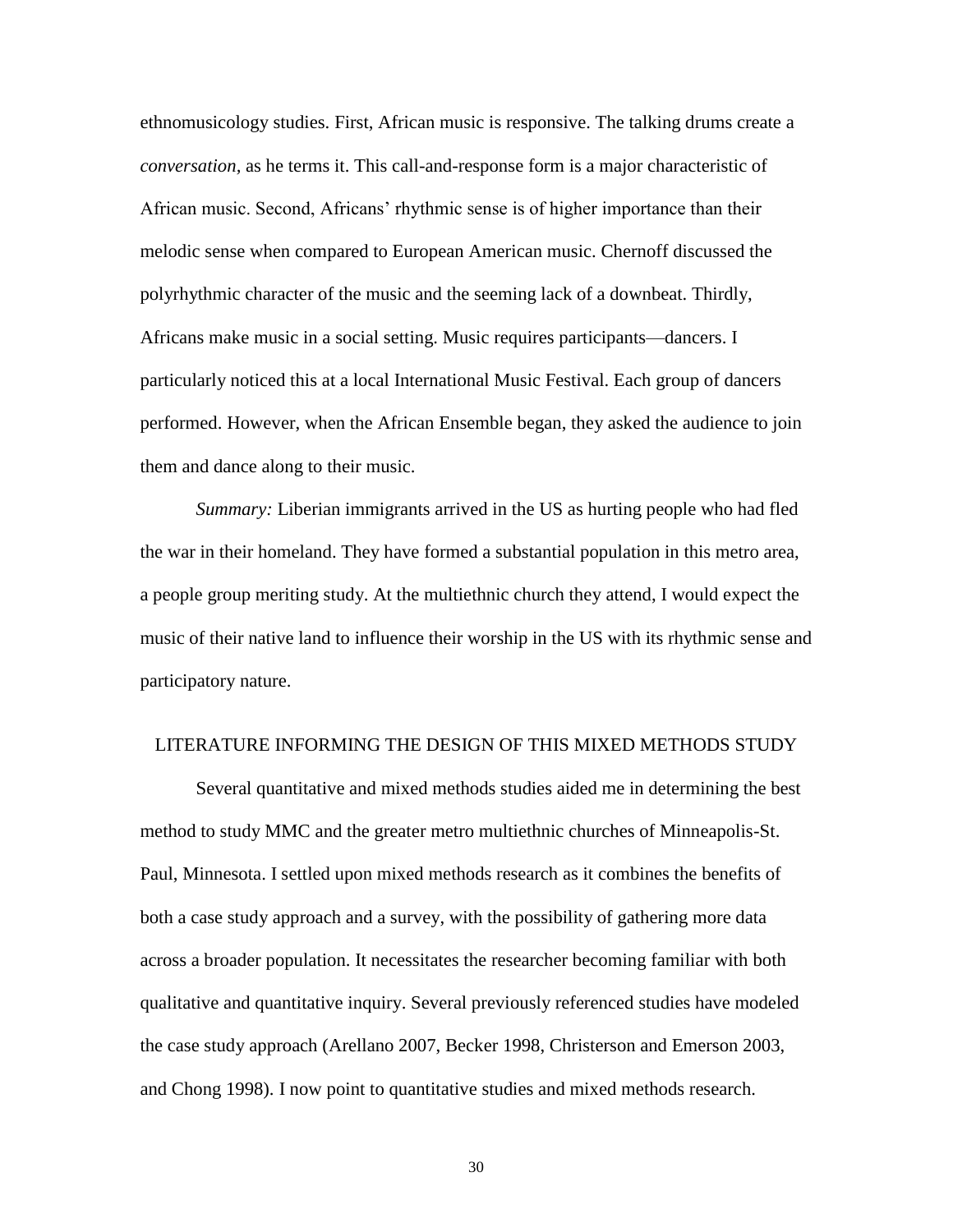Following that, I will reference textbooks particularly helpful in informing both qualitative and quantitative inquiry.

In Parker's quantitative study (1968) of "The Interaction of Negroes and Whites in an Integrated Church," he measured the number of interactions in a congregation of whites and blacks, the time spent in interacting and the seating patterns to determine how integrated is First Baptist Church, Chicago, Illinois. He determined the church was remarkably racially integrated, especially regarding its most active members and, I might add, considering its time in US history.

Although an older study, I noted the author's procedures to determine accuracy and reliability of his study, how he determined who the "most active" members were, and his ratios, graphs and conclusions. His use of quantitative data provided him with the type of information I sought at MMC. I therefore concluded it would be important to observe where the congregation sat and who they conversed with in order to determine if the congregation was well integrated, thus revealing their development of a unified collective identity as a multicultural church.

A more recent quantitative congregational study, "The National Congregations" Study: Background, Methods, and Selected Results" (Chaves 1999), researched worship plus other general congregational practices in a national sample of congregations. I particularly noted this research methodology, specifically methods for obtaining samples and for questionnaire construction. Chaves gathered information on 1480 congregations in the US. He obtained a random sample of congregations by asking a random sample of persons to name their place of worship. Researchers ended up contacting 1236 congregations and data was collected in a one-hour interview with a key informant (80%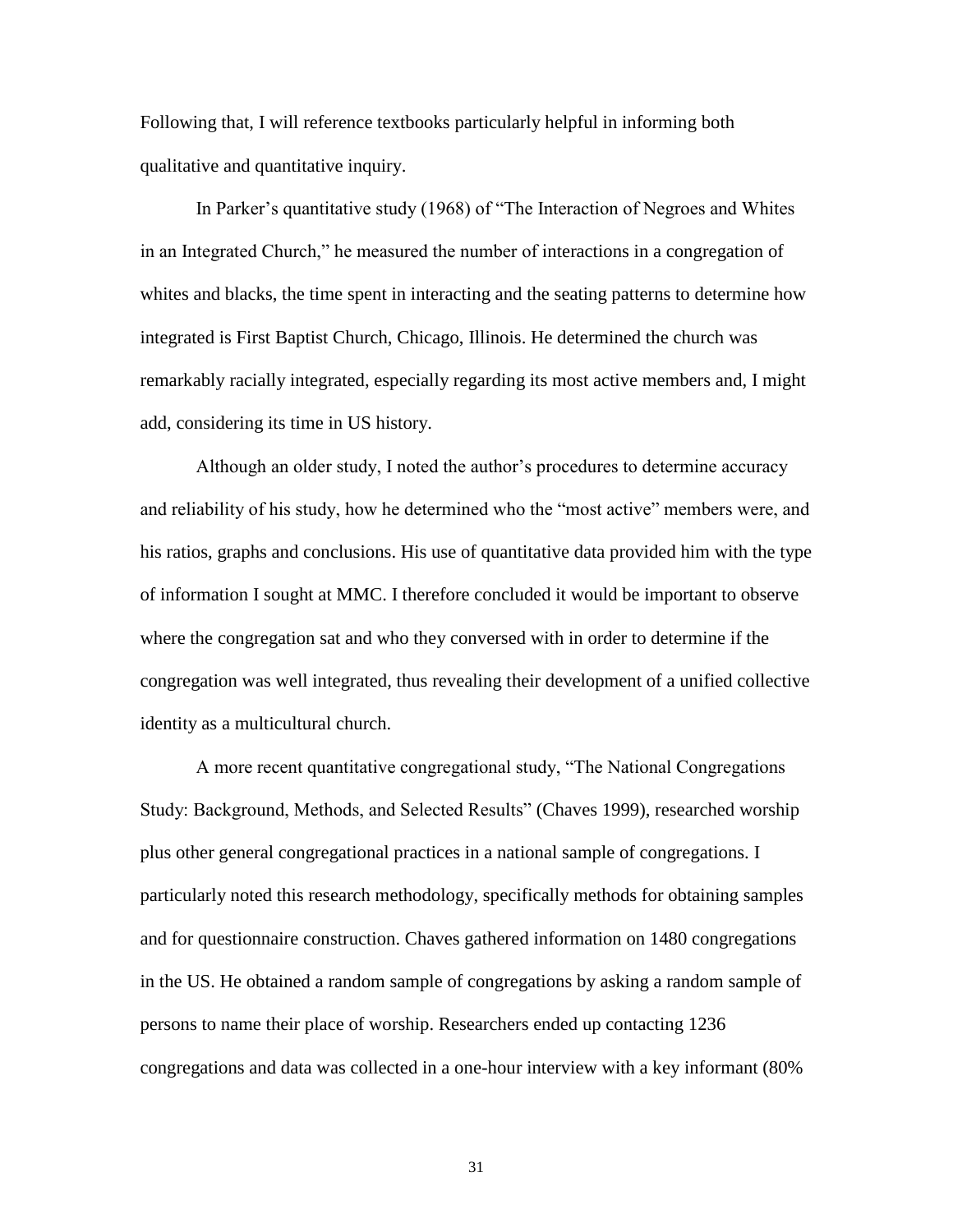response rate). Results were listed in several areas with worship practices being one area. It was discovered two activities—singing by the congregation and sermon/speech—were the practice in nearly 100% of congregations. These were directly observable practices that revealed congregational culture. This model familiarized me with quantitative inquiry.

The following two studies model mixed methods research. Ebaugh and Chafetz (2000), in their mixed methods study of religious centers in Houston, Texas, carried out 13 case studies of religious centers in this third largest gateway city for receiving immigrants into the US. The teams of researchers conducted extensive research in the community gathering data through mapping the churches' locations, a telephone survey, a study of service coalitions serving immigrants in the city, focus groups composed of religious leaders plus women and teenagers, and field research in 13 congregations over 18 months. This mixed methods design modeled many types of inquiry and data collection showing that both quantitative and qualitative data yielded more complete research results.

Ebaugh and Chafetz reported their research by dedicating a chapter to the ethnography of each religious center and then followed up by discussing larger thematic issues covering various topics that emerged in the research. Additionally, each chapter covered the same themes in the same order so the topics could be compared in the conclusion.

Finally, Ebaugh and Chafetz include two multiethnic Houston congregations in their study—one a Catholic church and one named Southwest Assembly of God. Of particular interest to me was Southwest Assembly of God being my research site adheres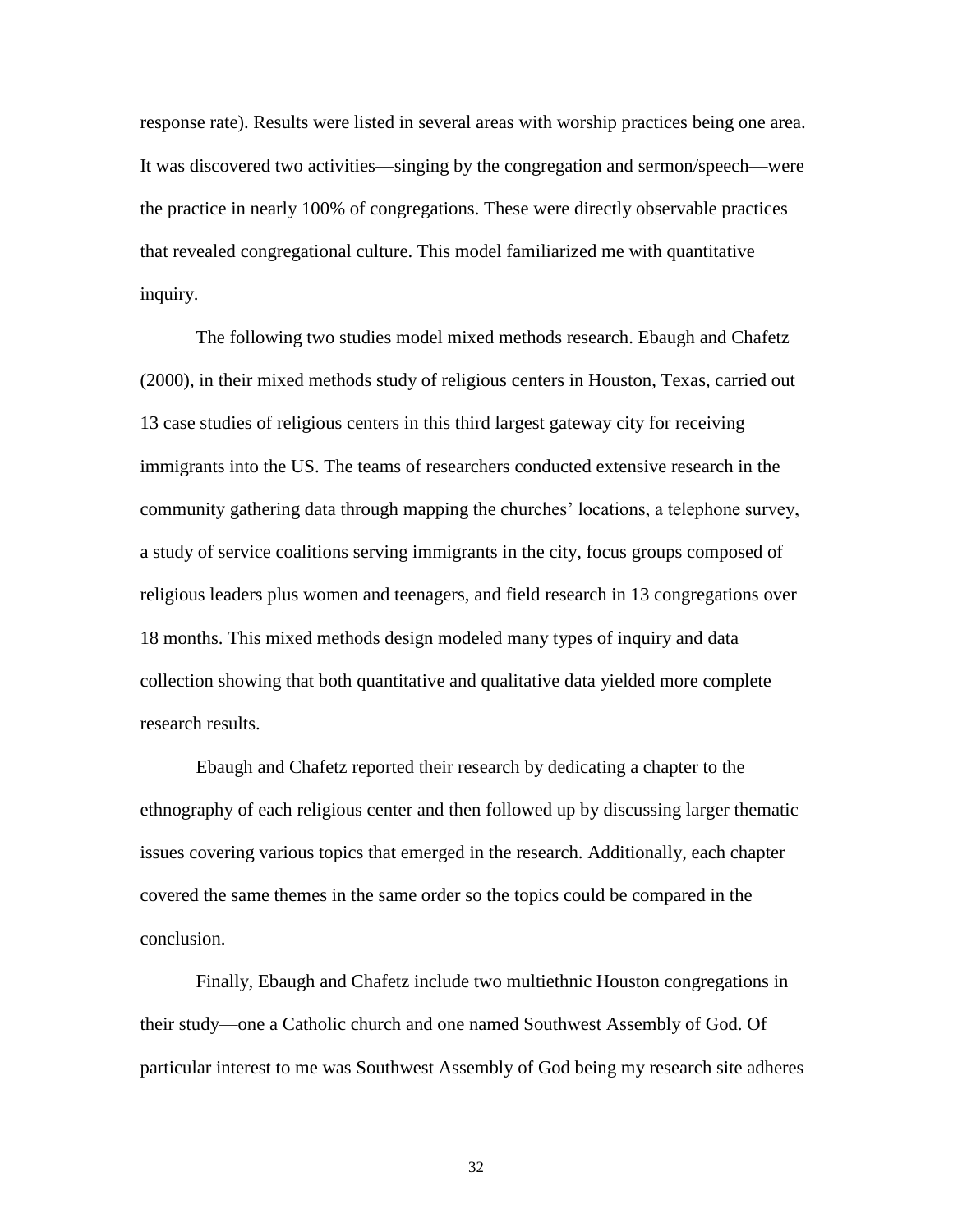to this denomination. That chapter modeled components for writing my case study such as topics including congregational history, church structure, ethnicity and identity, the role of women, and the second generation.

In another Gateway Cities research of worship communities, Foley and Hoge (2007) combined methods in their 3-year study of immigrant worship communities in the Washington DC area. Their procedure included both quantitative and qualitative research. They conducted a survey of 200 immigrant congregations followed by ethnographic studies of 20 worship communities. Their expressed reasons state, "We also wanted to combine the depth of ethnographic study with the quantifiable data that survey research could provide" (Foley and Hoge 2007, 16). Through mixed methods, the authors were able to extract themes and draw generalizations across the broader range of religious organizations.

Foley and Hoge presented their findings in the form of thematic chapters. In one particularly useful chapter, "Who We Are," they report that worship communities help immigrants "connect with and adapt to American society" by:

- 1. Offering them a refuge or a haven
- 2. Nourishing their difference
- 3. Helping them to be part of the wider society in which they live (Foley and Hoge 2007, 11).

Both these resources began with quantitative research first. I determined it would be more valuable for me to proceed with the case study first and immerse myself in the multiethnic church culture to discover themes. These themes would be followed up with a questionnaire across the broader population of multiethnic churches to gain a larger picture and determine the extent of worship music practices.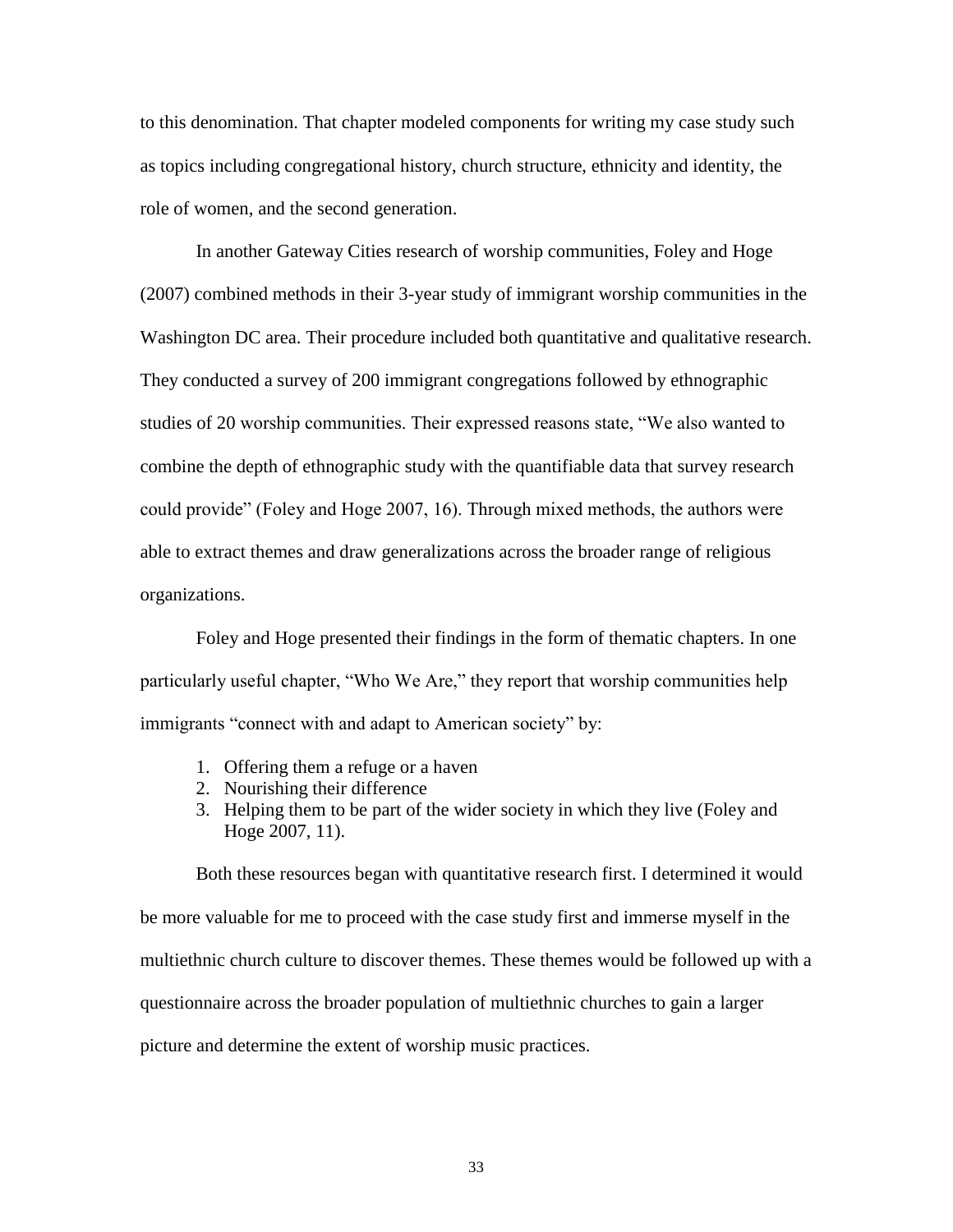Two textbooks on designing mixed methods research (Tashakkori & Teddlie 2003, Creswell & Plano-Clark 2007) yielded valuable direction on necessary facets of mixed methods studies. These authors guided my thought processes at each step and gave examples of mixed methods usage. The Creswell and Plano-Clark literature aided me in selecting the pragmatic worldview to fit my research as it orients the topic towards practice and "what works," with a goal being to discover what inclusive worship methods are being utilized in multiethnic churches. Additionally, I discovered the four-week survey procedure from Creswell (2003). This literature was helpful in my selecting the triangulation research design as the best approach to bring together the strengths of each research method and merge the two sets of data. Further, I discovered the importance of validating the data and how to explain that process in chapter three, Procedures. These steps enabled me to determine mixed methods research would afford the best approach to answering the research questions.

*Summary:* Literature has indicated demographic change is occurring in the US precipitating congregational change and the need for the development of multiethnic churches. Further, inclusive worship practices recur as a common theme of the multiethnic congregation, signaling that all ethnicities are welcome. Multiethnic churches achieve unity by emphasizing their common religious identity.

This study will explore how worship music contributes to a multiethnic congregation's development of a unified identity in Christ. It will further examine inclusive worship in multiethnic congregations across the greater Minneapolis-St. Paul metro area, with specific focus on how a multiethnic congregation characterizes worship representative of heaven's worship.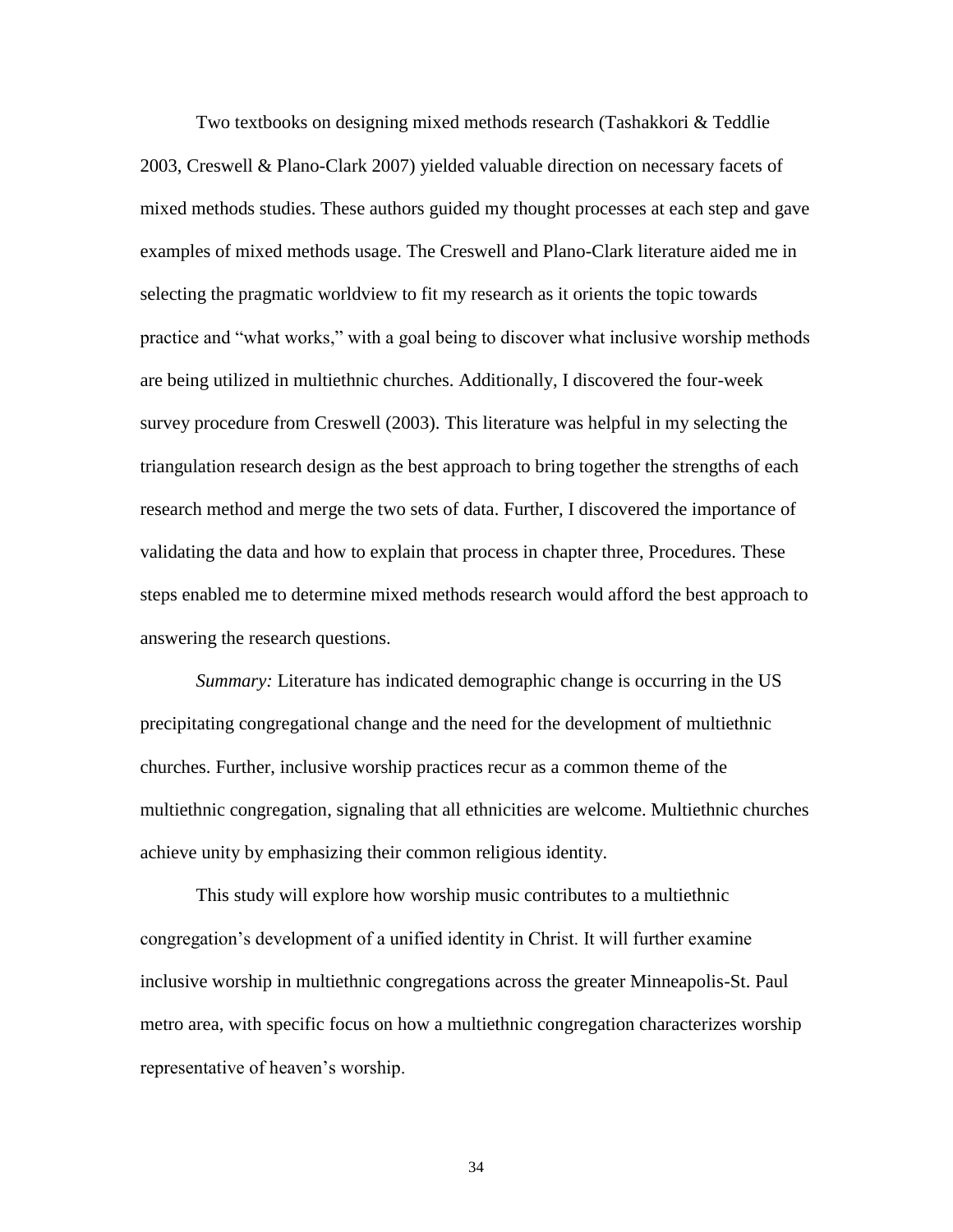## CHAPTER III

## **PROCEDURES**

# FOCUS OF THE STUDY

In this study, I explored and surveyed worship practice and music in a multiethnic church in the Minneapolis-St. Paul, Minnesota metro area. In particular, I focused on how the Minneapolis Multicultural Church Assembly of God (MMC) constructed worship with emphasis on the role of worship music in this thriving multiethnic Christian church.

I visited MMC over a three-month period, February–April of 2008. During this period, I observed worship services and praise team rehearsals and conducted interviews with church leaders and members. Further, I surveyed multiethnic churches across the Twin Cities metro area regarding attitudes and practices of worship in May, 2008 to determine factors contributing to an inclusive worship style in multiethnic churches.

#### RESEARCH DESIGN

I chose a two-phase, concurrent mixed methods research design as the most appropriate method for this study to overcome the possible weaknesses in collecting just one type of data and to answer the research questions more completely. In the first phase, a case study of Minneapolis Multicultural Church, my primary data collection procedures included participant observation, direct observation, interviews, and recordings. My goal was to document their worship style, their worship music, and the congregation's participation in worship. Because I was not currently attending a multiethnic congregation, I sensed the need to immerse myself in the church culture so I could build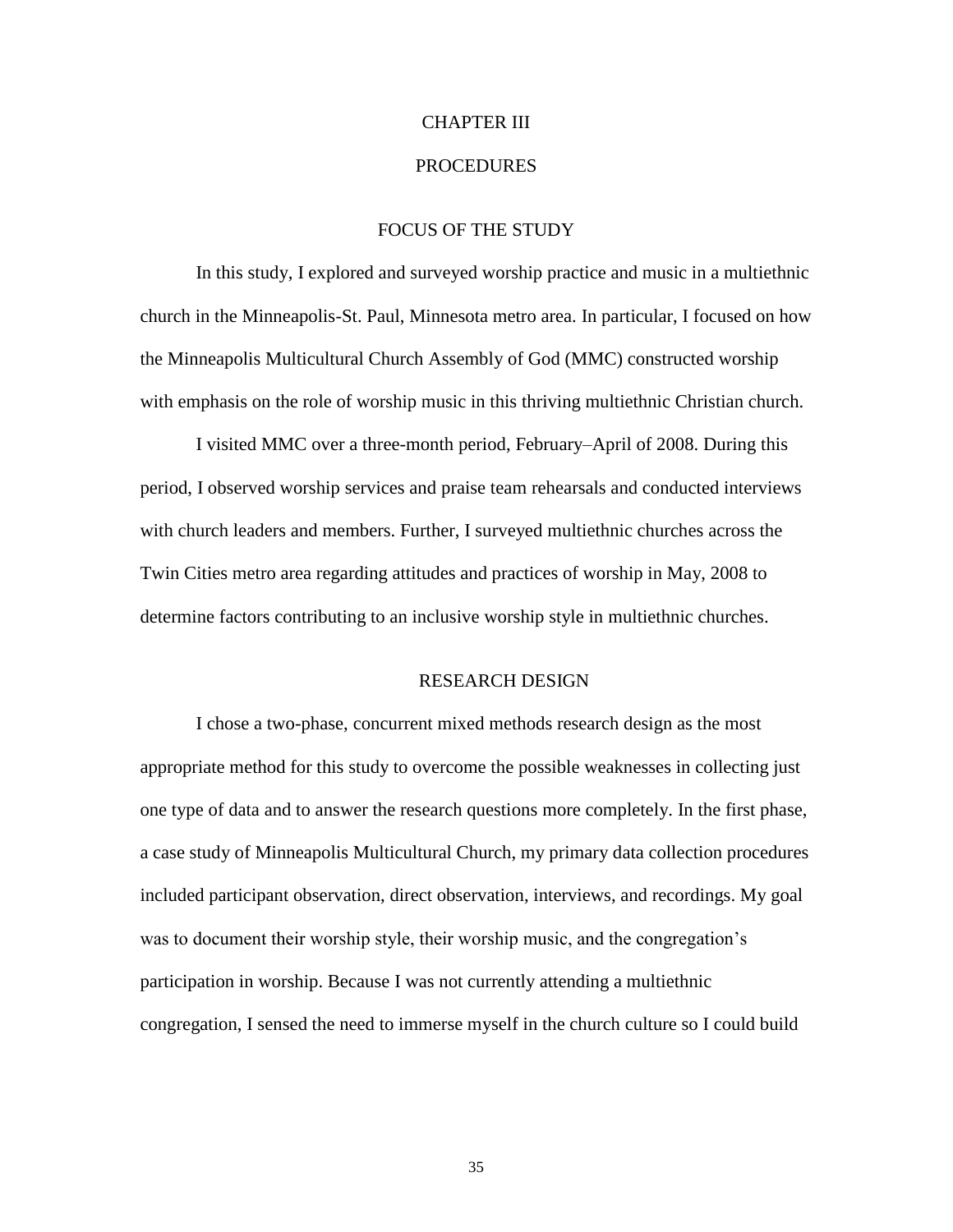relationships with the people to understand them better and identify the issues they face thus gaining an appreciation of the *emic* viewpoint.

The second phase of this study was a survey of 34 multiethnic pastors and worship leaders from the greater Minneapolis-St. Paul, Minnesota metro area. This survey allowed me to increase my understanding of the greater multiethnic church community, while collecting a larger amount of data regarding worship music practices in the larger population of multiethnic churches. This approach also enabled me to determine the distribution of themes across the overall population of multiethnic churches, to test the concepts surrounding inclusive worship, and to answer more completely the research questions.

# RESEARCH SITE

Over the past two years, during background study of my research topic, I visited ten ethnic and multiethnic churches (one occasion each) in the greater Minneapolis-St. Paul metro area observing worship practices and participation by the congregations. Through my contacts in the Assemblies of God denomination, in which I serve as music pastor, two churches emerged as possible research sites. The first was located in an urban area. The second church (MMC), which served as the focus of this case study, was located in the transition zone between suburban and urban Minneapolis. I chose MMC as the site for this case study due to its successful transition from a mono-ethnic to a multiethnic church, which occurred shortly after the surrounding neighborhood experienced dramatic demographic changes, including the arrival of a large number of African immigrants.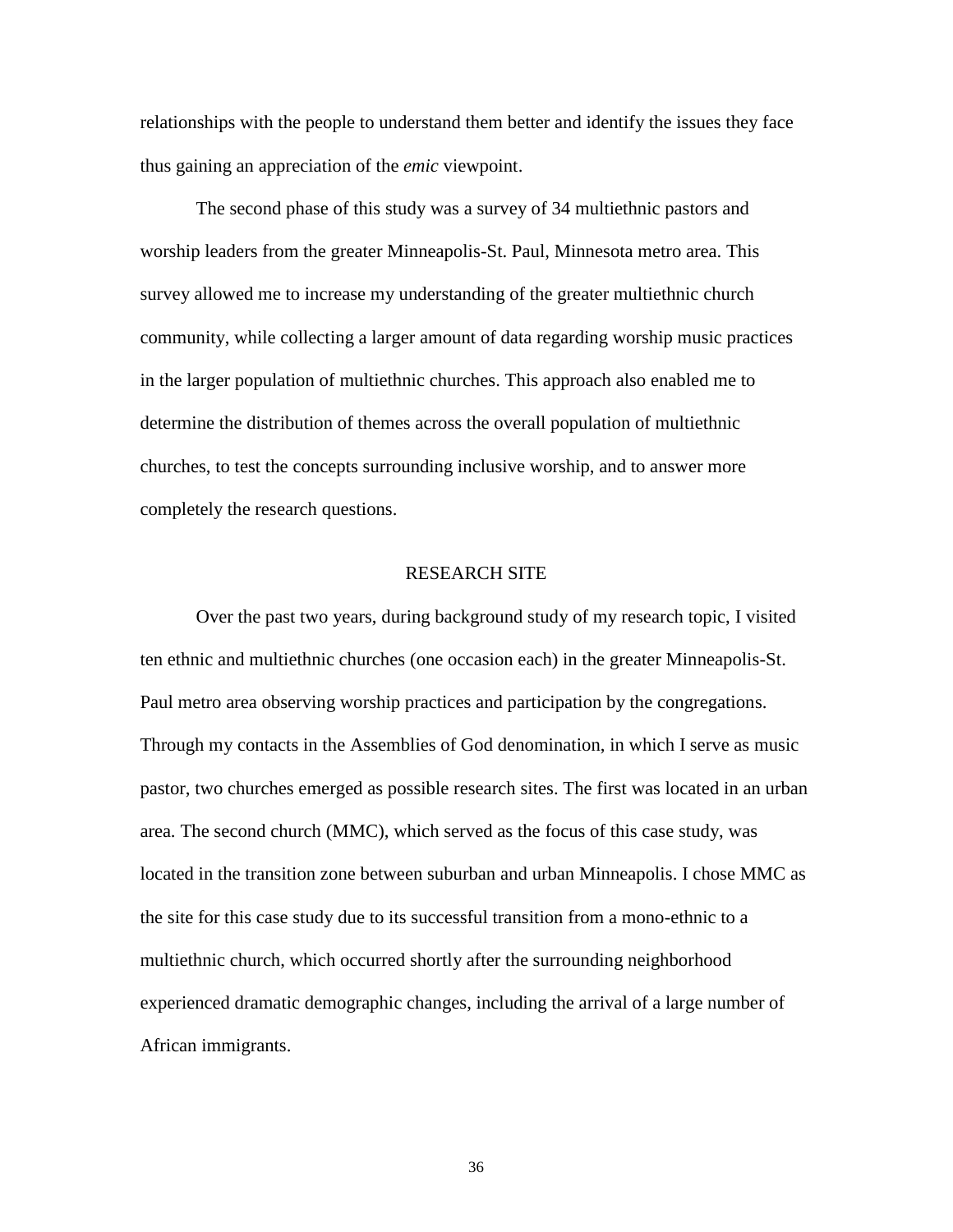During my conversations with former and present attendees of MMC, I learned that the church's worship music reflected its own unique blend of contemporary songs and traditional hymns in addition to songs composed by local writers. I was very intrigued by what had happened in the church's music program. In addition, I was acquainted with the pastor, the music director and the former music director, so I knew that I already had a greater chance of gaining access to the community. Finally, I was interested to discover how a church that began as primarily Anglo, with associated European American worship practice and music, had evolved into a multicultural church while still under Anglo leadership.

At MMC, I interviewed Carol, the present music director, and Sue, the former music director. Additionally, I conversed with Pastor Schmitt, who is also Carol's husband. I spoke with worship team members and with the head usher captain, Bill. Further, I met with eleven church members in a focus group meeting after church one Sunday I worshiped at MMC.

# FIELDWORK

My initial contact with MMC took place in fall 2007, when I spoke with the minister of music about the study. She was interested in the concept, and after exchanging several e-mails, arranging logistics, and coordinating schedules, I was able to meet with her for the first time in February 2008. I obtained verbal approval to conduct my research at MMC at that time, including permission to talk with leaders and worshipers, and also to observe worship services and rehearsals on-site. She also gave me some basic background information about her own personal story, and the story of how MMC had made the transition from a mono-cultural/mono-ethnic church to a multiethnic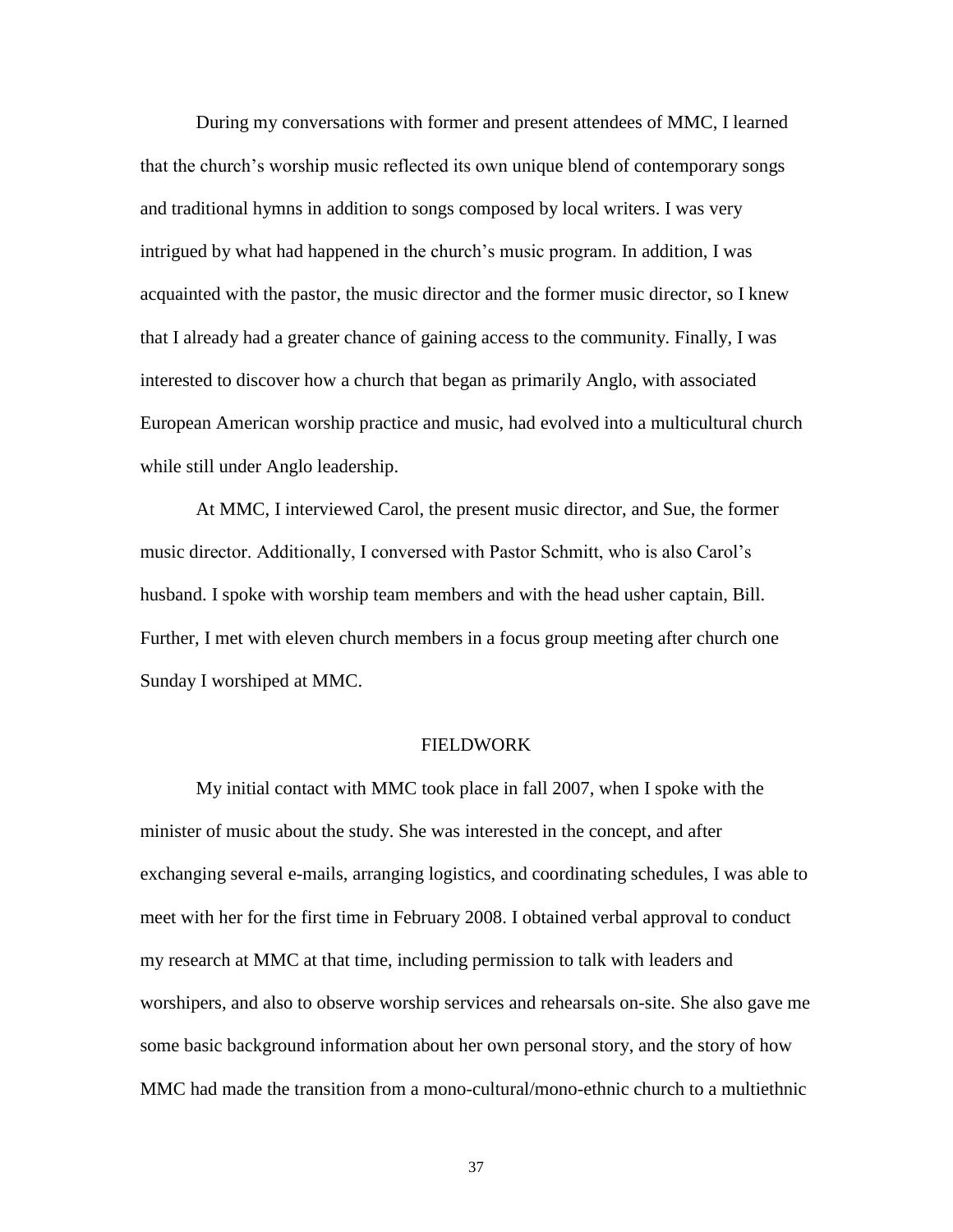church. She also shared some of the challenges and frustrations that accompany such a significant change.

I received official written approval to conduct the research following that meeting in February 2008. Together we specified a three-week period in March–April 2008 as the timeframe for my internship and research project. At the interview, she had mentioned that the third Sunday of the month was a designated "Missions Sunday," where many attendees in the congregation wear traditional garments and sometimes the Africans sing their native music, so I included this date on my research schedule.

Unfortunately, I had to contact the music minister again to request permission to change the initial dates we had chosen, because Easter took place in March 2008 and I could not take leave from my own church responsibilities to visit MMC until after Easter. She agreed that we could change the dates, and we selected the three Sundays: March 30, April 13, and 20, with the corresponding Wednesday rehearsal night between.

During our conversation, I discovered that another researcher had interviewed the pastor approximately a year ago, while studying church growth. The music director confirmed that the researcher had not done on-site research of the congregation at that time. I determined not to peruse his writings so as not to influence or bias my own potential findings.

My interview with the pastor was limited because of his recent surgery. However, the music director—his wife—answered the interview questions for me. When I questioned something she did not know for certain, she did ask him the details and reported back to me.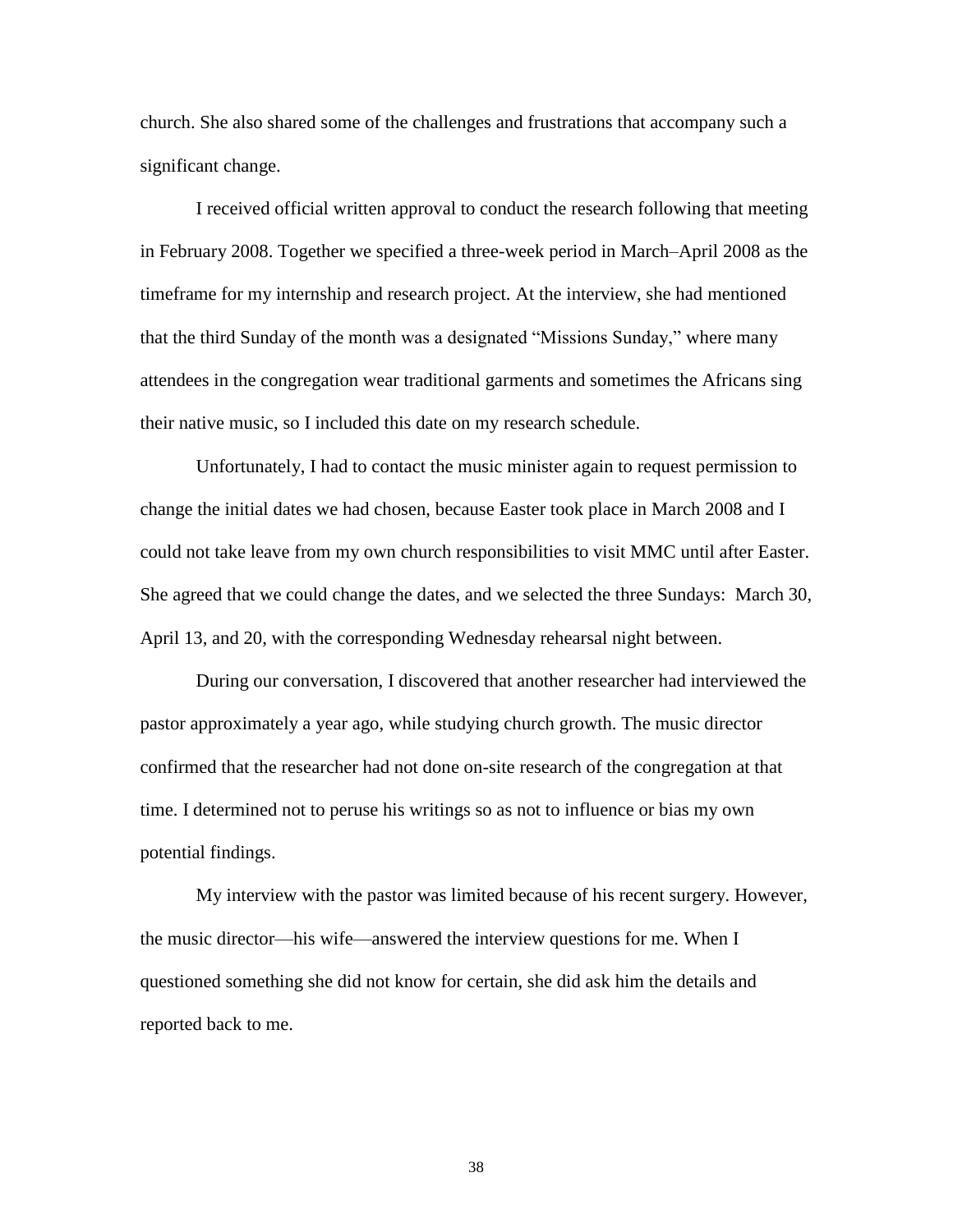I also interviewed Sue, the former music director of MMC. Her tenure spanned the first few years of MMC's process of evolving into a multiethnic church. Still serving in a leadership position at MMC, Sue was able to provide a wealth of insight.

On the Sundays that I attended MMC, I observed and participated in Sunday school classes and the worship services. I audio-recorded two services and videorecorded the music in the third service. Additionally, I purchased audio recordings of the service from the church. The recordings done by the church itself included the sermon only. I also talked with congregants before and after worship services to get better acquainted with them.

On the second Sunday, I met with eleven worshipers after the service in the adult Sunday school classroom and introduced my research topic to those present, distributing consent forms and short worship surveys. The music minister had suggested she contact the persons whom I could interview about the worship music of the church. She said that would result in greater participation than listing it in the bulletin. She already had developed relationships with the people and they would respond to her personal request.

That Sunday, she introduced me to the congregation and publicly announced those she contacted should meet me after the service. After the service, I discovered we would all be in the room together at one time, so I would not be able to interview each person individually. This then became a focus-group research strategy. Later I worked to supplement the answers given in the group by also talking with those persons on an individual basis after the Wednesday night rehearsal and the next Sunday's service. The eleven who participated represented a cross-section of the congregation by age, ethnicity,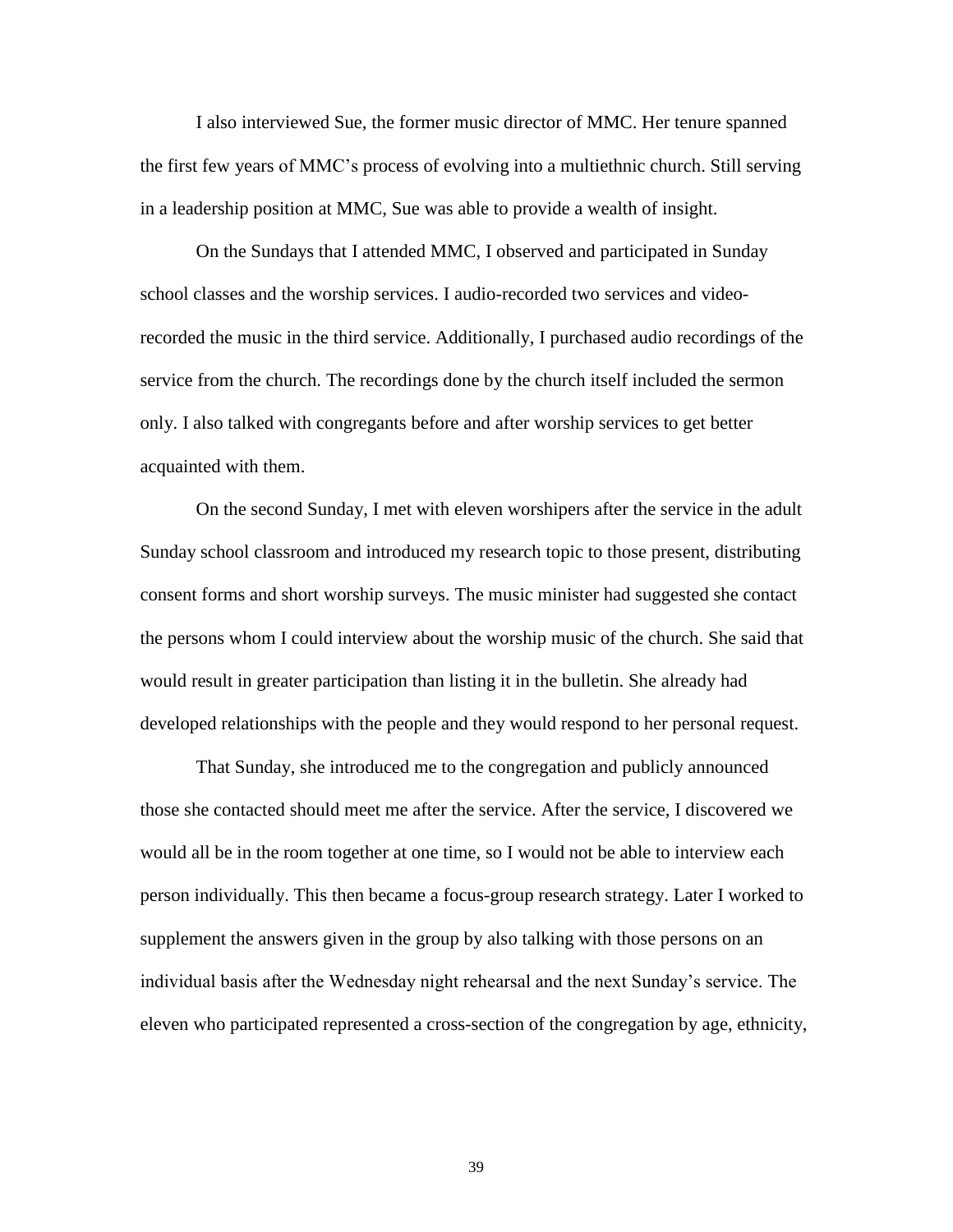and length of time attending MMC. I distributed a prearranged set of questions adapted from Brenda Aghahowa's *Worship Rating Form* (1996).<sup>2</sup>

In addition to rating music and worship at their church, this questionnaire presented to worshipers did include an open-ended question in which they were to write about their most spiritually meaningful worship service at the church. I gained quotes from their answers and coded them for themes.

# DATA COLLECTION

During the occasions I visited MMC, I recorded two Sunday services on my small Sony IC recorder. Each service I sat in a different section of the church to observe worshipers. The third Sunday, I recorded the African ethnic music and the youth choir's songs on my camcorder. Throughout the services, I took copious notes in a small notebook. The information that I included in my field notes included names of songs used in the service, names of participants, the highlights of the sermon, and general observations of the multiethnic church.

When I met with worshipers in the Sunday school room on the second Sunday, they were each given a consent form and the one-page Questionnaire for MMC Worshipers. This form was adapted from Aghahowa's (1996) suggested worship rating form. The last question yielded responses about worshipers' most memorable or spiritually meaningful worship service at the church that I compiled into a list of quotations. Aghahowa suggested this form as a "...basis for dialogue about worship at your church" (1996, 193) in her research on appreciating the worship form of the other. It

l

 $2^{2}$  Brenda Aghahowa provides this form as helpful in starting conversations about worship music in your church. Permission to use was granted in her book and also online (see Appendix B, Questionnaire for MMC Worshipers).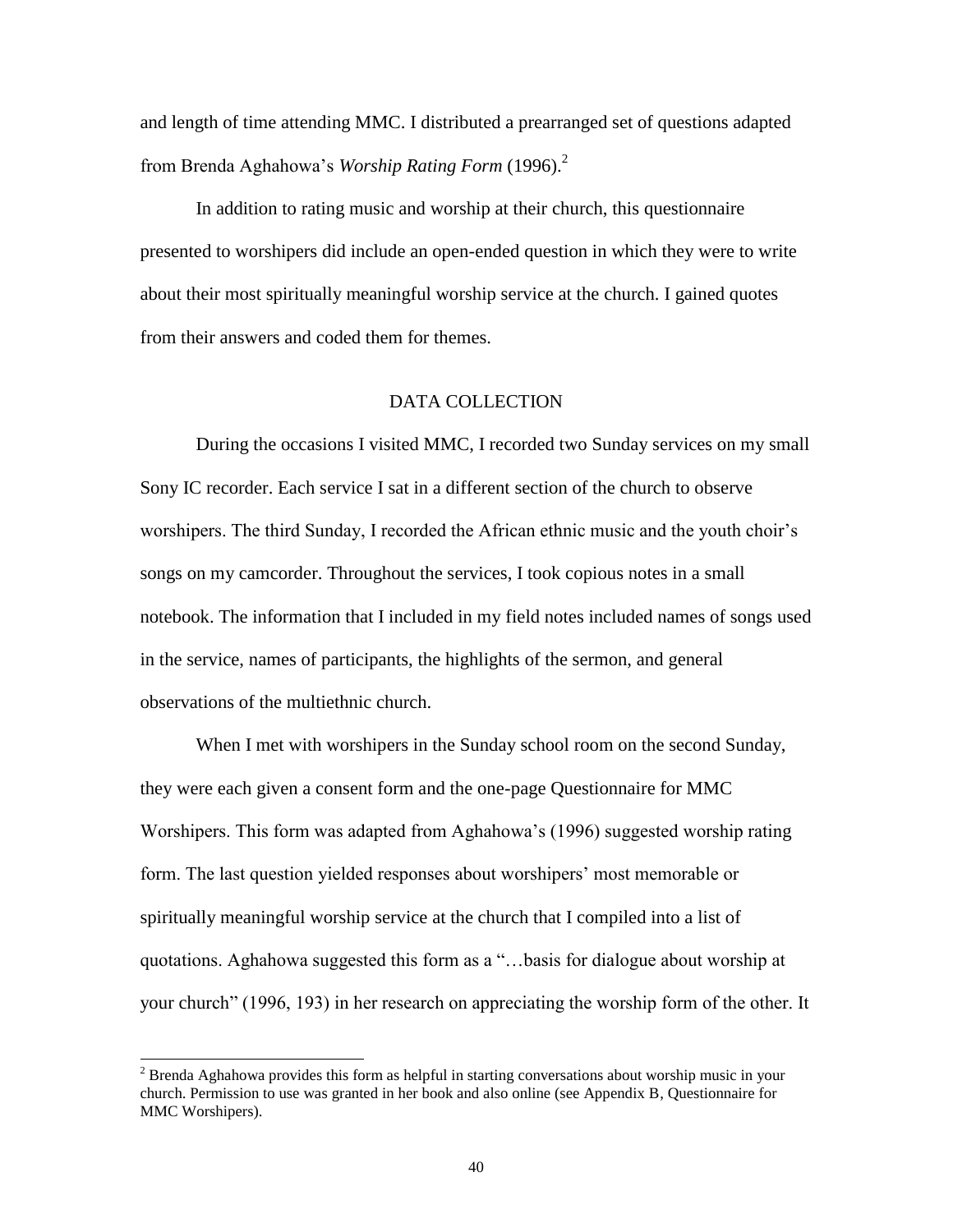seemed an appropriate tool to use in a church where the majority ethnic group was a different ethnicity than the pastoral and music leadership.

I also collected material evidence from Minneapolis Multicultural Church, including worship bulletins and written history of the church. Additionally, I collected order of service listings from each Sunday's service with song titles included.

In the second phase of this concurrent study, I developed a survey instrument in the form of a "Worship and Music Survey for the Multiethnic Church" (see Appendix C) to collect data from a larger number of multiethnic churches across the greater Minneapolis-St. Paul, Minnesota metro area. I developed the survey instrument to measure attitudes towards multiethnic worship, practices of the inclusive church, how diverse the worship leadership is, and worship planning techniques of the multiethnic church. My purpose was to generalize from one multiethnic church to the greater population of multiethnic churches in the Minneapolis-St. Paul area. A survey also allows for a greater amount of data to be collected over a shorter period of time.

I developed the survey instrument from my review of survey tools, collected during the review of literature; including one question based upon Yancey's observed inclusive worship-planning techniques (2003, 74–75). The survey instrument for worship leaders was prepared slightly different from the survey instrument for pastors because of the different roles each fulfilled. I obtained a master list of multiethnic churches from John A. Mayer of City Vision, a non-profit research organization that develops resources for strategic planning and vision to reach the growing diversity of the Minneapolis-St. Paul metropolitan area. The list of 100 churches was derived from my email to Dr. Mayer requesting a list of the multiethnic evangelical churches in the Twin Cities area for this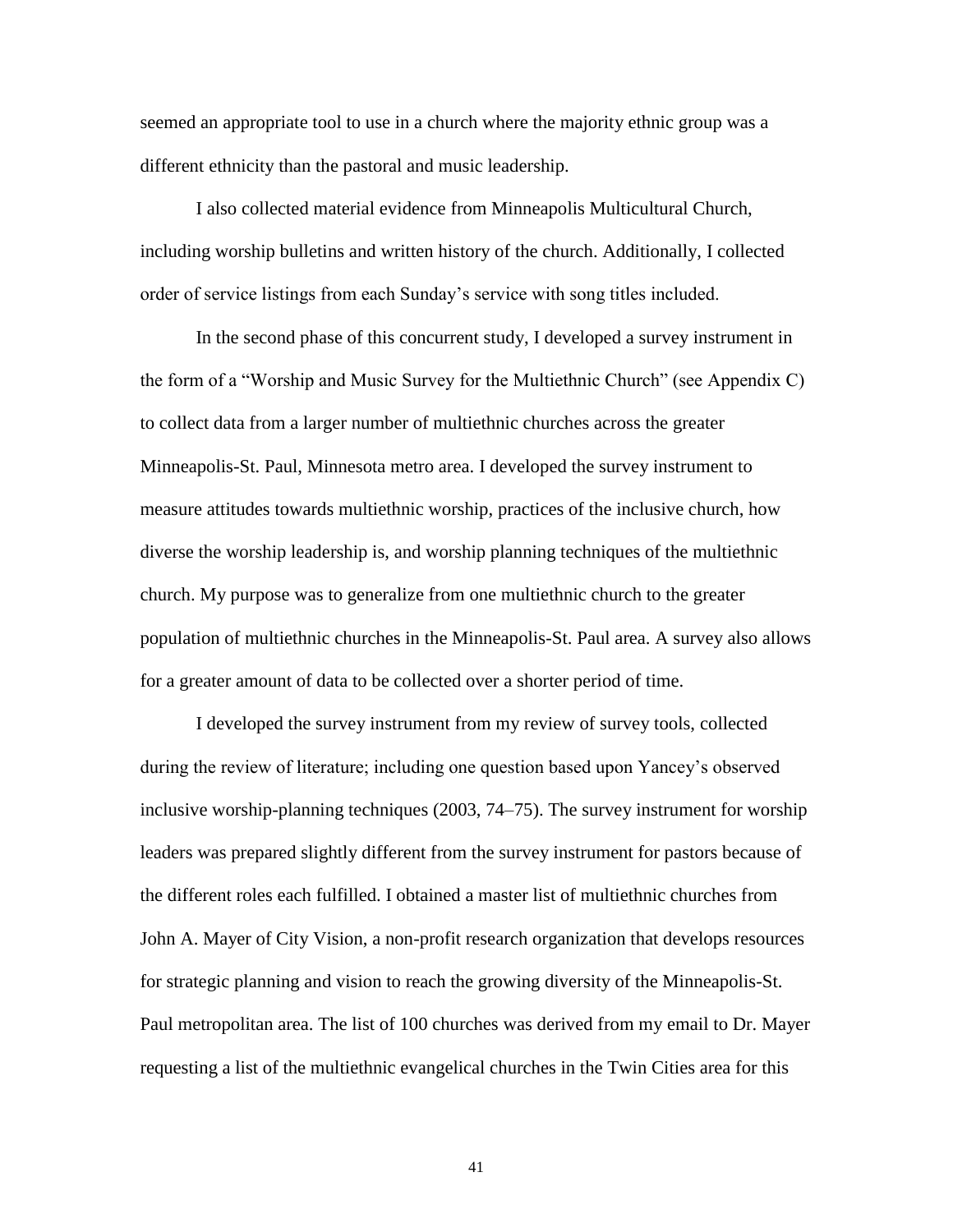project and my addition of a couple churches to the list from informal contacts of people familiar with my research.

On May 1, 2008 I sent a letter to the 100 pastors and 100 worship leaders in those churches, stating the goals of the research and alerting them a survey would be mailed to them in a few days. I asked for their response. A week later I sent the second letter including the survey along with a stamped return envelope. The pastor of my church gave permission for me to use the church address and telephone number for all correspondence. The third week I sent a follow-up postcard to all pastors and worship leaders telling them "thank you" for their returned survey and reminding those who had not completed a survey to take a few minutes to do so. The final week of May, I initiated telephone calls to pastors of churches from the list who had their own building and who I was uncertain whether they had returned their survey. These phone calls resulted in additional responses.

During the survey process, sixteen unopened envelopes were returned because they had an incorrect address or an explanation that the church had moved. I ultimately received worship surveys from 16 pastors and 20 worship leaders, a response rate of 19.6%. The survey was anonymous, although some respondents did include their return address. Thus, I could not determine if some churches had completed the survey for both the pastor and the worship leader. I sent the survey to both pastors and worship leaders in hopes of getting the greatest number of responses and to afford me the possibility of comparing results between the two sets. The final completed survey was returned in mid-June. I separated the data for each group of respondents into two charts—one for pastor responses and one for worship leader responses.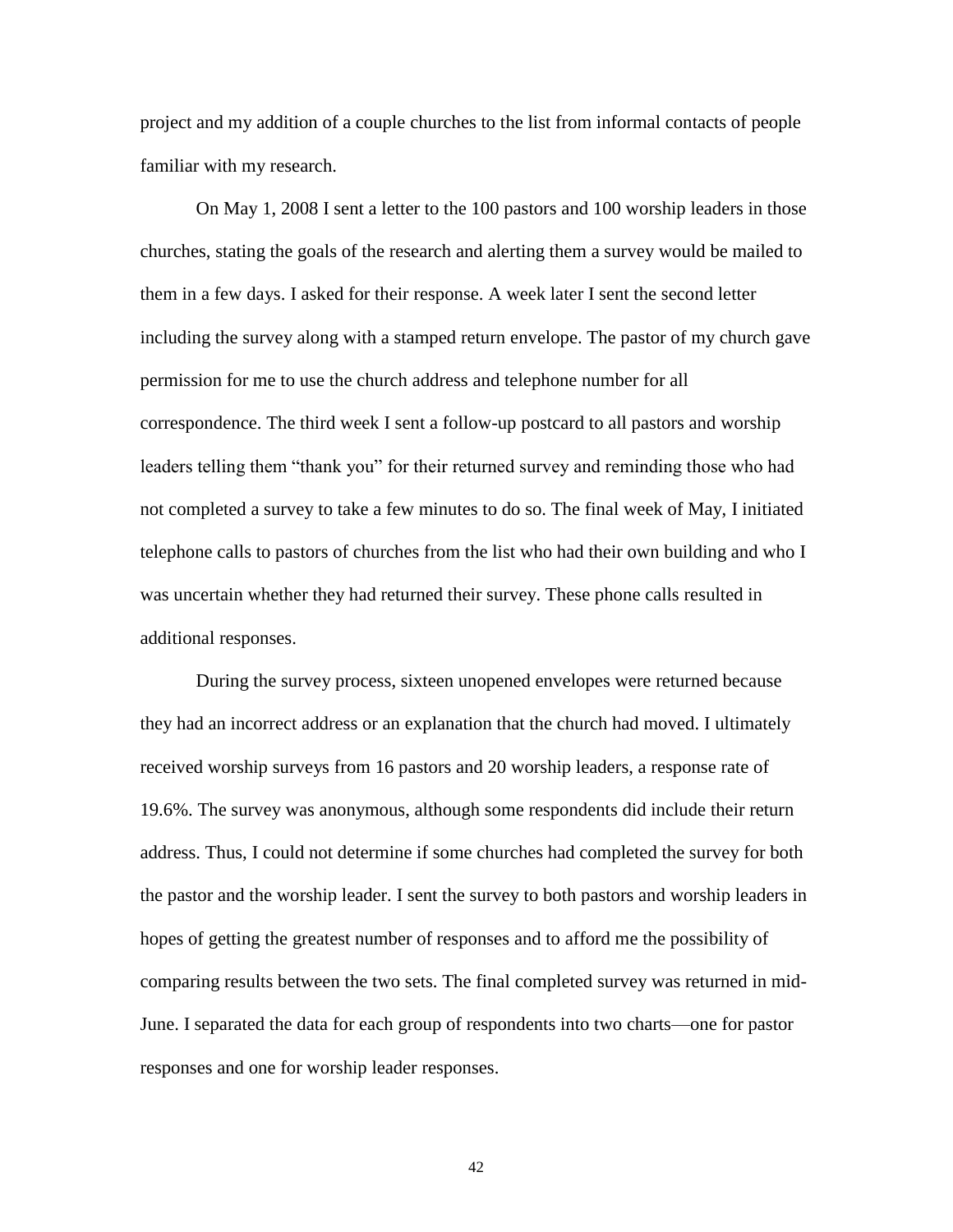## DATA ANALYSIS

## **Minneapolis Multicultural Church**

I transcribed my field notes, interview records, and recordings of worship services. I also analyzed the worship interview forms, comparing the ratings given by the worshipers for worship and music in their church. I calculated the average score for each question, while the individual worshiper comments were entered into a separate document. During the data analysis process, common themes emerged. Each theme was given a unique code, which was used for all of the various forms of data collected during the research process.

The triangulation process included not only comparison and analysis of the various types of data that I collected, but also member checking, which occurred when notes from interviews were submitted back to the music director, former music director, and usher for their input. These suggestions were incorporated into my findings.

## **Worship and Music Survey of Multiethnic Churches**

I commenced data analysis of the worship and music surveys. Two worship leader surveys were disallowed from analysis because their surveys revealed that the churches were not multiethnic, with 90% or more of the congregation of one ethnicity. The data from the pastor and worship leader surveys was compiled into an Excel document. With the help of a marketing researcher, the data was coded and imported into SPSS, one of the most common software programs for analyzing statistical data. Statistical data, including percentages and means, was examined as to its meaning and application. Although the low sample size prevents generalization of results to the broader population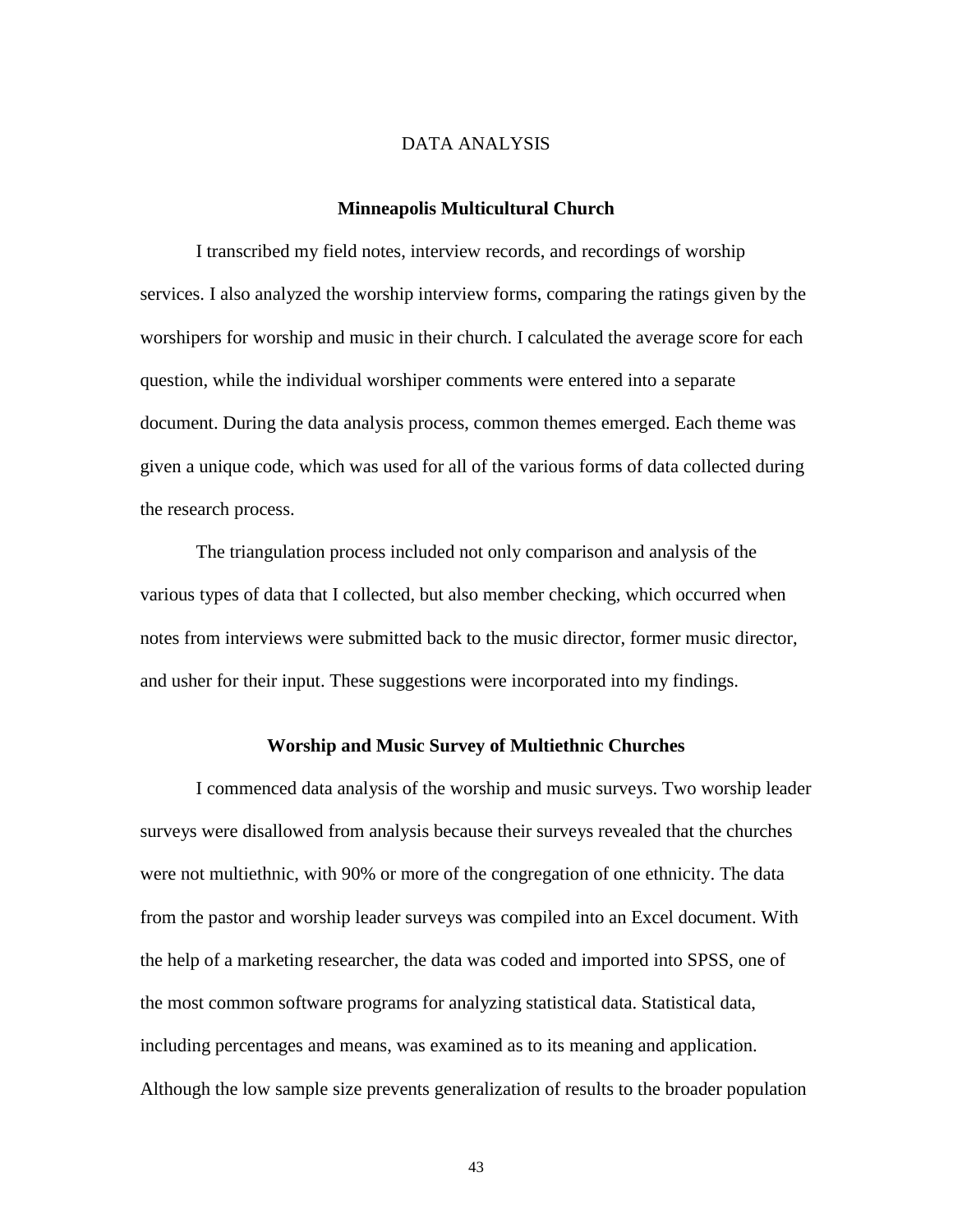of multiethnic churches, one question yielded statistically significant data and another approached significance. The database was further examined as to how it addressed each research question. Answers to open-ended survey questions were coded for themes.

Finally, the two sets of data were compared; and research questions were answered using both qualitative and quantitative data. Observations and conclusions were written.

# VALIDITY

Validity in mixed methods research is specifically addressed in mixed methods textbooks. Creswell defines validity within a mixed methods context as, "the ability of the researcher to draw meaningful and accurate conclusions from all of the data in the study‖ (Creswell 2007, 146). Potential difficulties can surround the using of different individuals in the different data collection periods or that two types of data do not address the same research question. I have addressed the issue as follows:

- In the case study, I studied one multiethnic church as to its worship practices, interviewing the worship leaders, worshipers and talking with the pastor. Then in the survey, I gathered data on many multiethnic churches from their pastor and worship leader as to their worship practices.
- I submitted the case study report to MMC and received an affirmative response regarding the accuracy of my portrayal of this multiethnic congregation.
- In both sets of data, I coded themes in similar fashion.
- I addressed the research questions with both sets of data.
- The results would have been less comprehensive without both sets of data.

# ETHICAL CONSIDERATIONS

The privacy rights of each individual participating in this study were respected at

all times. Initially, I contacted MMC for permission to study multiethnic worship.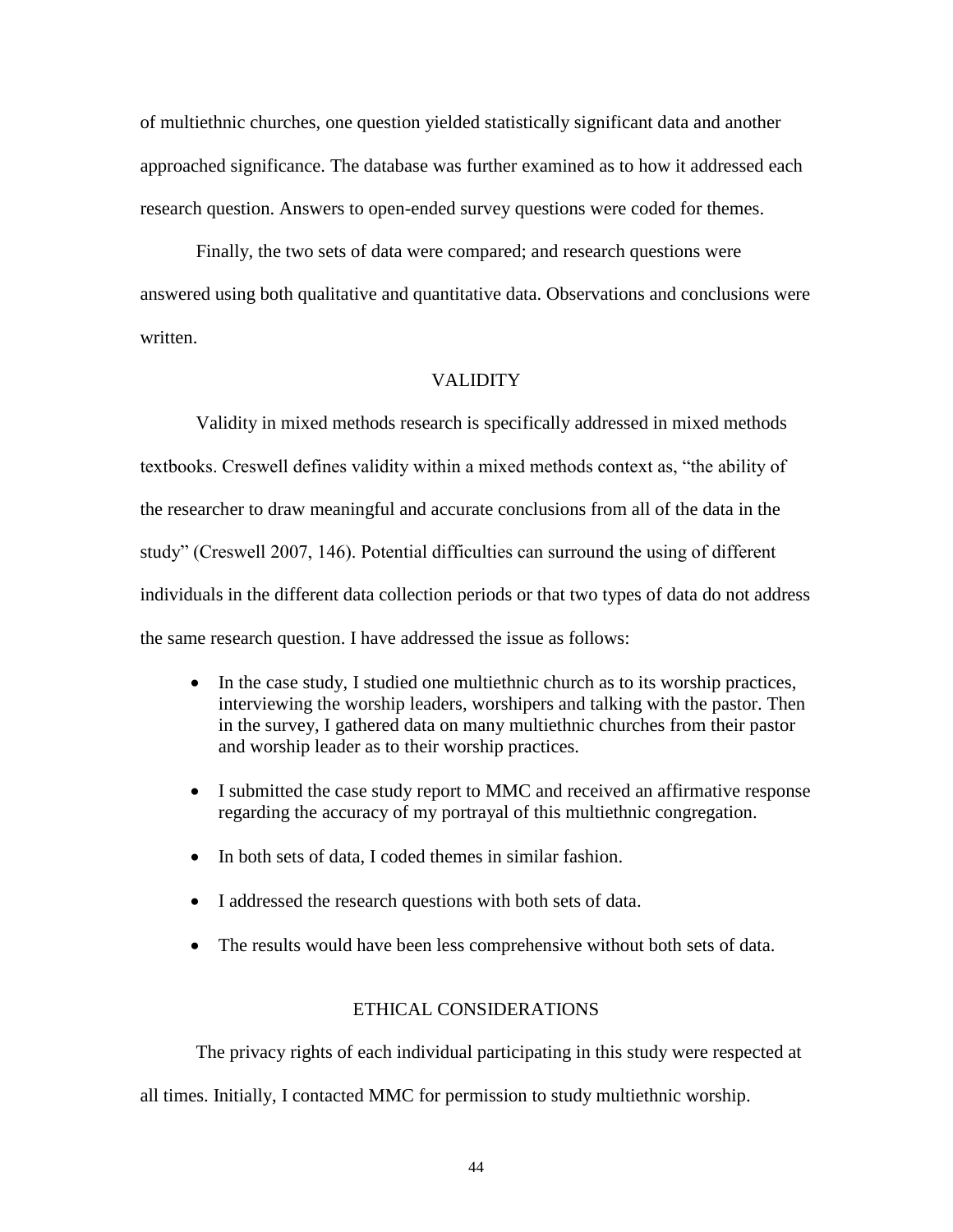Permission was granted by the music director on behalf of Pastor Schmitt and the church. The goals of this research were communicated to each participant in written form along with consent forms to the worshipers and leaders interviewed. Pseudonyms are used for each participant, and all identifying information about the participants and the church itself (including the church name) have been changed or removed. Written documentation was submitted back to the present music director and the former music director for their approval vis-à-vis privacy rights.

In the survey phase of research, the rights of each individual church, pastor and worship leader were also respected. A letter accompanying all surveys sent stated that "only aggregate data would be presented" in the findings and that "no one would be identified or identifiable."

#### RESEARCHER PERSPECTIVE

I am cognizant of the fact the case study phase of research commenced at an Assemblies of God church, which is the denomination in which I presently serve as music pastor. I have endeavored to be very observant during research data collection to ensure that I do not assume things to be true without asking for clarification. At the same time, the topic and location is of special interest to me because it relates to my denomination and my geographic area. By including the second research phase of data collected from metro multiethnic churches, I have attempted to overcome any possible denominational bias by surveying many multiethnic churches across Protestant denominations.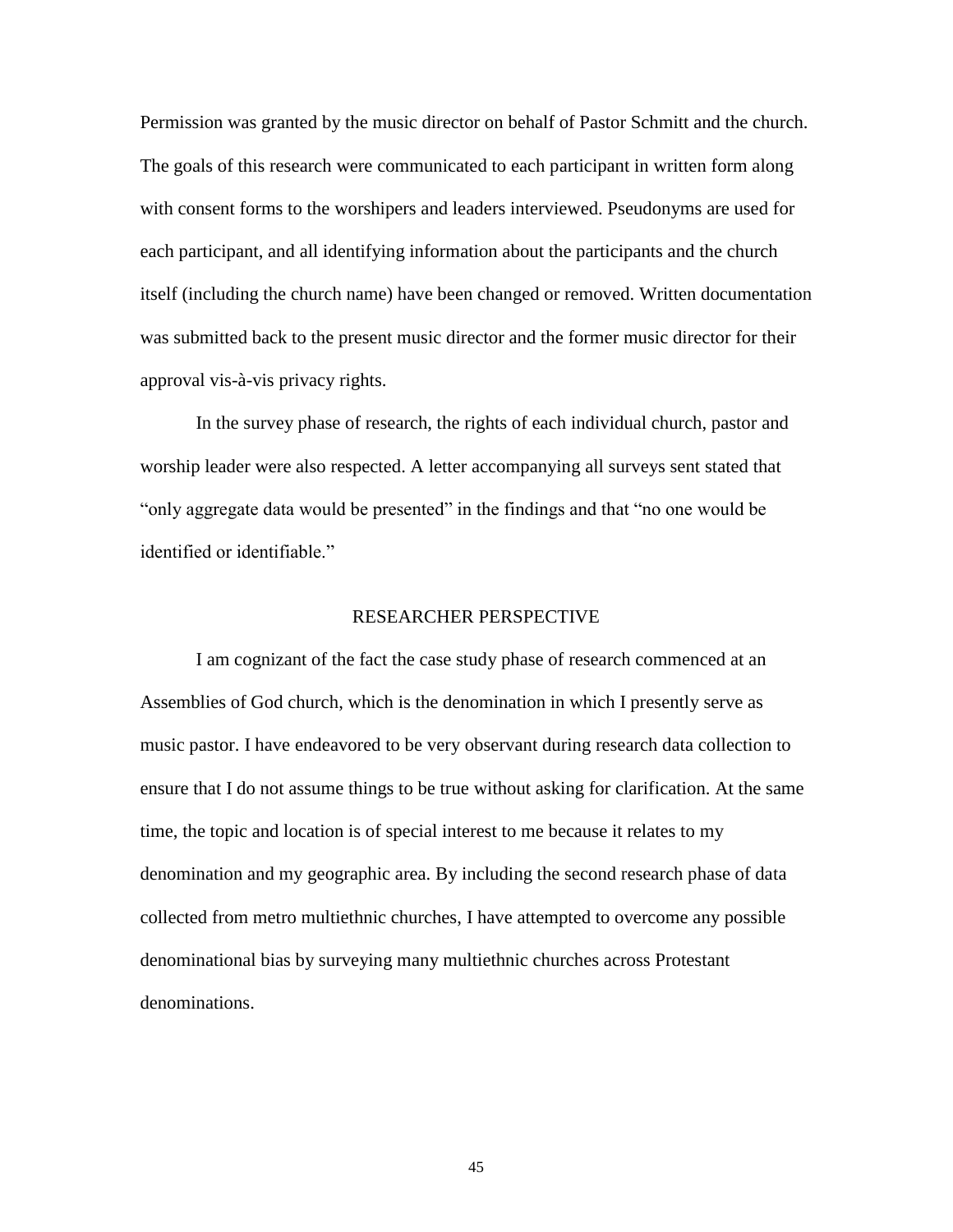#### CHAPTER IV

## MINNEAPOLIS MULTICULTURAL CHURCH

This chapter will cover Minneapolis Multicultural Church's community, its denominational roots in the Assemblies of God and its core beliefs. Further, I will explore the church's history and the heritage of its primary immigrant people group. Finally, I will describe its worship service format.

In chapter five, I will cover my interviews with participants at MMC, the focus group participants, and the musical content of the services from my experiences observing and worshiping with the congregation. Conclusions will be drawn concerning the inclusive worship character of MMC and its reflections of heavenly worship.

## MMC AND THE LOCAL COMMUNITY

The geography, demographics, community population shift and the current situation define present day Minneapolis Multicultural Church. MMC sits off a boulevard in a northern community of the greater Minneapolis-St. Paul, Minnesota metro area. When the church began in the 1950s, the congregation met in a school. As the church grew, the congregation purchased the present site and dedicated the sanctuary in 1970.

MMC began as a European American church with European American leadership in what was then considered a Minneapolis suburb. The community has changed steadily over the previous two decades. Now MMC's community is considered the transitional zone between urban and suburban regions of the city. In the 1990s, the proportion of ethnic groups rose by 20%. By 2000, the city's ethnic groups, composed of primarily African Americans and Asians, were nearly one-third of the city's population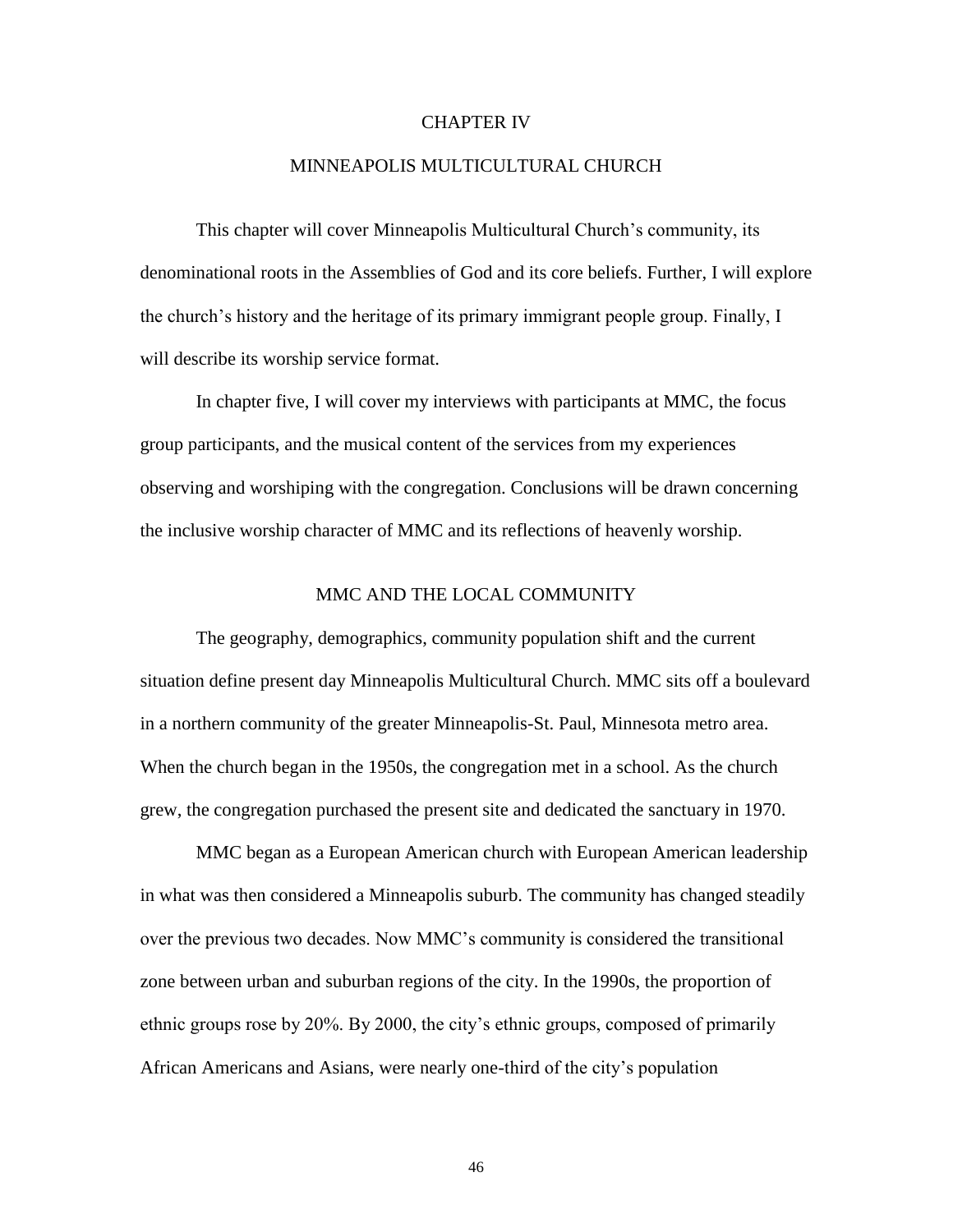(Metropolitan Council 2008). This change in community make-up precipitated a parallel change in the MMC congregation.

People from diverse ethnic backgrounds began attending MMC as the neighborhood changed. According to Carol, the music director at MMC, people from the surrounding community visited periodically for a service but did not make it their church home. The transformation began approximately eight years ago when a young Liberian woman attended MMC. This Liberian woman was a member of the Assemblies of God denomination in her native country, so when she moved to Minneapolis she attended MCC, which was the Assemblies of God church in her new community. In Liberia, the Christians were told the white American church would not accept them. To her surprise, when this woman attended MMC, the congregation accepted and welcomed her. Then she brought her husband. When her parents moved to Minnesota, they attended the church also. Her father was very well-respected in the Liberian immigrant community, having served as a government official in his native country. By his leadership skills, he gathered Liberians together at the church, and over a period of time, a community of Liberians formed at MMC. Now this church, that originally was predominantly Caucasian, is 75% native African including some African Americans and 25% Caucasian and Asian.

#### ASSEMBLIES OF GOD DENOMINATIONAL ROOTS OF MMC

#### **Foundation in Pentecostal Movement**

MMC belongs to the Assemblies of God fellowship, whose roots stem from Pentecostal revival meetings in the early twentieth century (Olsen 1998, 16). During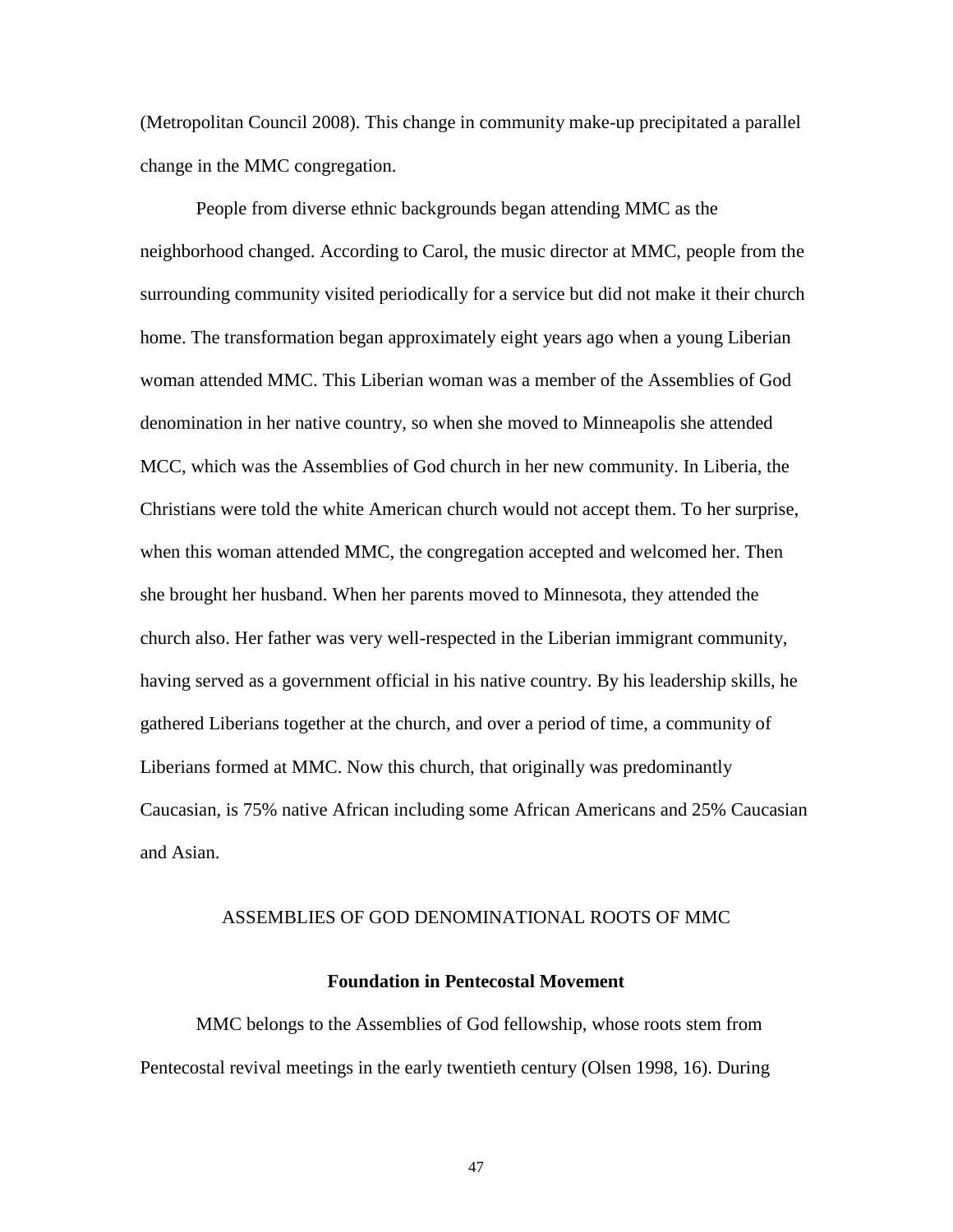services at Azusa Street Apostolic Faith Mission in Los Angeles, California, believers in Jesus Christ were ‗filled with the Holy Spirit' and spoke in other languages reminiscent of Pentecost, as found in Acts 2.<sup>3</sup> The twentieth-century Pentecostal revival emphasized this Holy Spirit baptism as a spiritual experience to be sought following personal salvation through faith in Jesus Christ. The revival transcended religious, ethnic and national backgrounds with William Seymour, an African American former student of evangelist Charles Parham, leading the Azusa Street mission.

# **Core Beliefs of MMC**

The Assemblies of God, one of several denominations to emerge from this

Pentecostal revival, formed as a fellowship in 1914. Sixteen statements of faith establish

Assemblies of God core beliefs.

l

- 1. WE BELIEVE...**The Scriptures are Inspired by God** and declare His design and plan for mankind.
- 2. WE BELIEVE...**There is only One True God**–revealed in three persons...Father, Son, and Holy Spirit (commonly known as the Trinity).
- 3. WE BELIEVE...**In the Deity of the Lord Jesus Christ**. As God's son Jesus was both human and divine*.*
- 4. WE BELIEVE...though originally good, **Man Willingly Fell to Sin**–ushering evil and death, both physical and spiritual, into the world.
- 5. WE BELIEVE...**Every Person Can Have Restored Fellowship with God Through 'Salvation'** (accepting Christ's offer of forgiveness for sin). [1 of 4 cardinal doctrines of the A/G]
- 6. WE BELIEVE...and practice two ordinances—(1) **Water Baptism by Immersion** after repenting of one's sins and receiving Christ's gift of salvation, and (2) **Holy Communion** (the Lord's Supper) as a symbolic remembrance of Christ's suffering and death for our salvation.
- 7. WE BELIEVE...**the Baptism in the Holy Spirit is a Special Experience Following Salvation** that empowers believers for witnessing and effective service, just as it did in New Testament times. [1 of 4 cardinal doctrines of the  $A/G$ ]

 $3$  The day of Pentecost occurred 50 days after Jesus Christ was crucified (on the Jewish Passover), and coincided with the Hebrew Feast of the Harvest celebration. On the day of Pentecost, the 120 believers "were filled with the Holy Spirit and began to speak in other tongues" (Acts 2:4, NIV).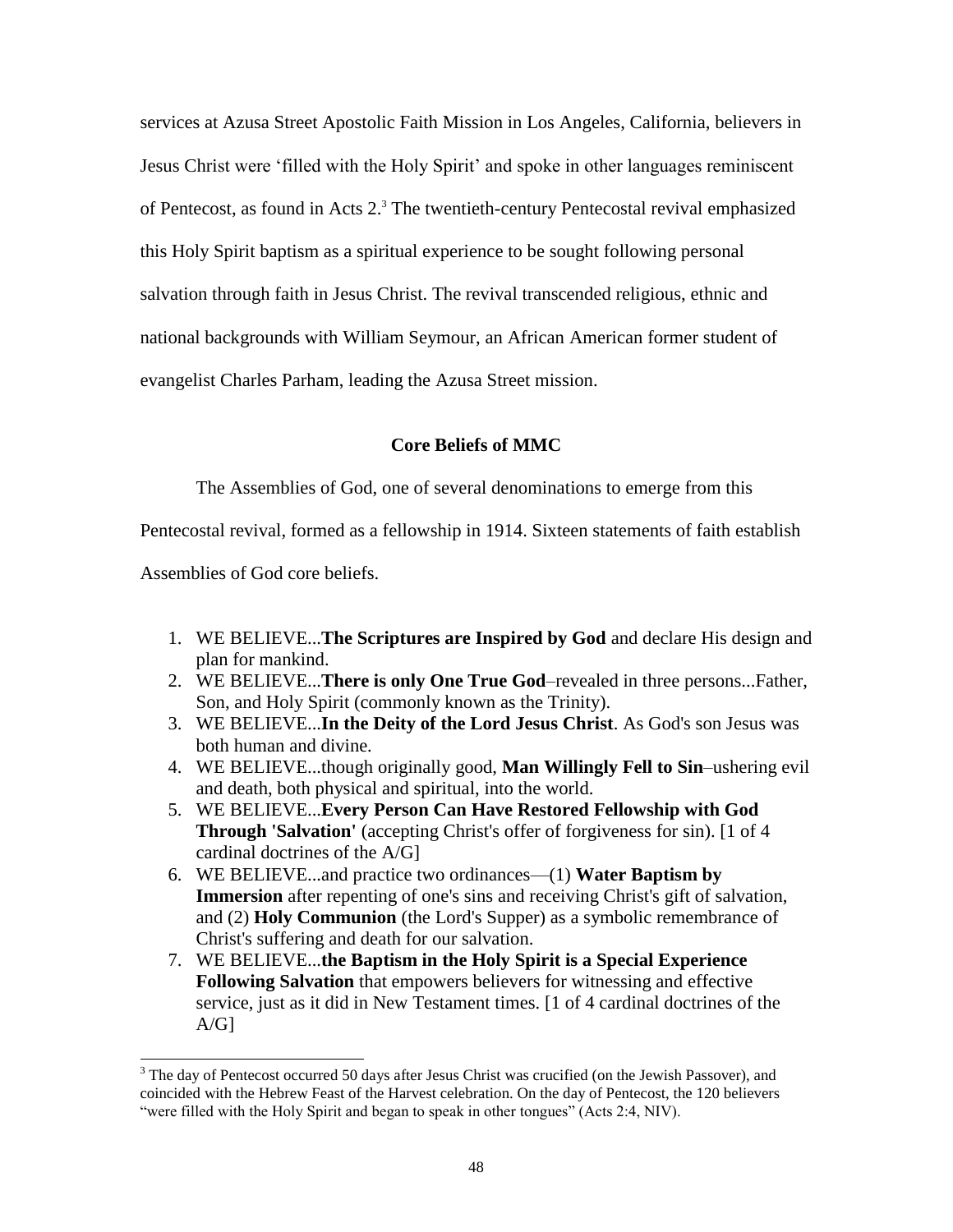- 8. WE BELIEVE... **The Initial Physical Evidence of the Baptism in the Holy Spirit is 'Speaking in Tongues,'** as experienced on the Day of Pentecost and referenced throughout Acts and the Epistles.
- 9. WE BELIEVE...**Sanctification Initially Occurs at Salvation** and is not only a declaration that a believer is holy, but also a progressive lifelong process of separating from evil as believers continually draw closer to God and become more Christ-like.
- 10. WE BELIEVE...**The Church has a Mission** to seek and save all who are lost in sin*.* We believe 'the Church' is the Body of Christ and consists of the people who, throughout time, have accepted God's offer of redemption (regardless of religious denomination) through the sacrificial death of His son Jesus Christ.
- 11. WE BELIEVE...**A Divinely Called and Scripturally Ordained Leadership Ministry Serves the Church**. The Bible teaches that each of us under leadership must commit ourselves to reach others for Christ, to worship Him with other believers, and to build up or edify the body of believers–the Church.
- 12. WE BELIEVE...**Divine Healing of the Sick is a Privilege for Christians Today** and is provided for in Christ's atonement (His sacrificial death on the cross for our sins). [1 of 4 cardinal doctrines of the A/G]
- 13. WE BELIEVE...in **The Blessed Hope—When Jesus Raptures His Church Prior to His Return to Earth** (the second coming). At this future moment in time all believers who have died will rise from their graves and will meet the Lord in the air, and Christians who are alive will be caught up with them, to be with the Lord forever. [1 of 4 cardinal doctrines of the A/G]
- 14. WE BELIEVE...in **The Millennial Reign of Christ** when Jesus returns with His saints at His second coming and begins His benevolent rule over earth for 1,000 years. This millennial reign will bring the salvation of national Israel and the establishment of universal peace.
- 15. WE BELIEVE...**A Final Judgment Will Take Place** for those who have rejected Christ. They will be judged for their sin and consigned to eternal punishment in a punishing lake of fire.
- 16. WE BELIEVE...and look forward to the perfect **New Heavens and a New Earth** that Christ is preparing for all people, of all time, who have accepted Him. We will live and dwell with Him there forever following His millennial reign on Earth. 'And so shall we forever be with the Lord!' (Assemblies of God 2008).

# **Local Beginnings**

The twentieth-century Pentecostal movement spread from California to the

Midwest. Prayer groups meeting in Minneapolis heard of the revival and wrote a letter to

the Los Angeles mission. In 1907, two men were sent from Los Angeles to Minneapolis

to speak to the prayer groups. As a result, many people were baptized in the Holy Spirit.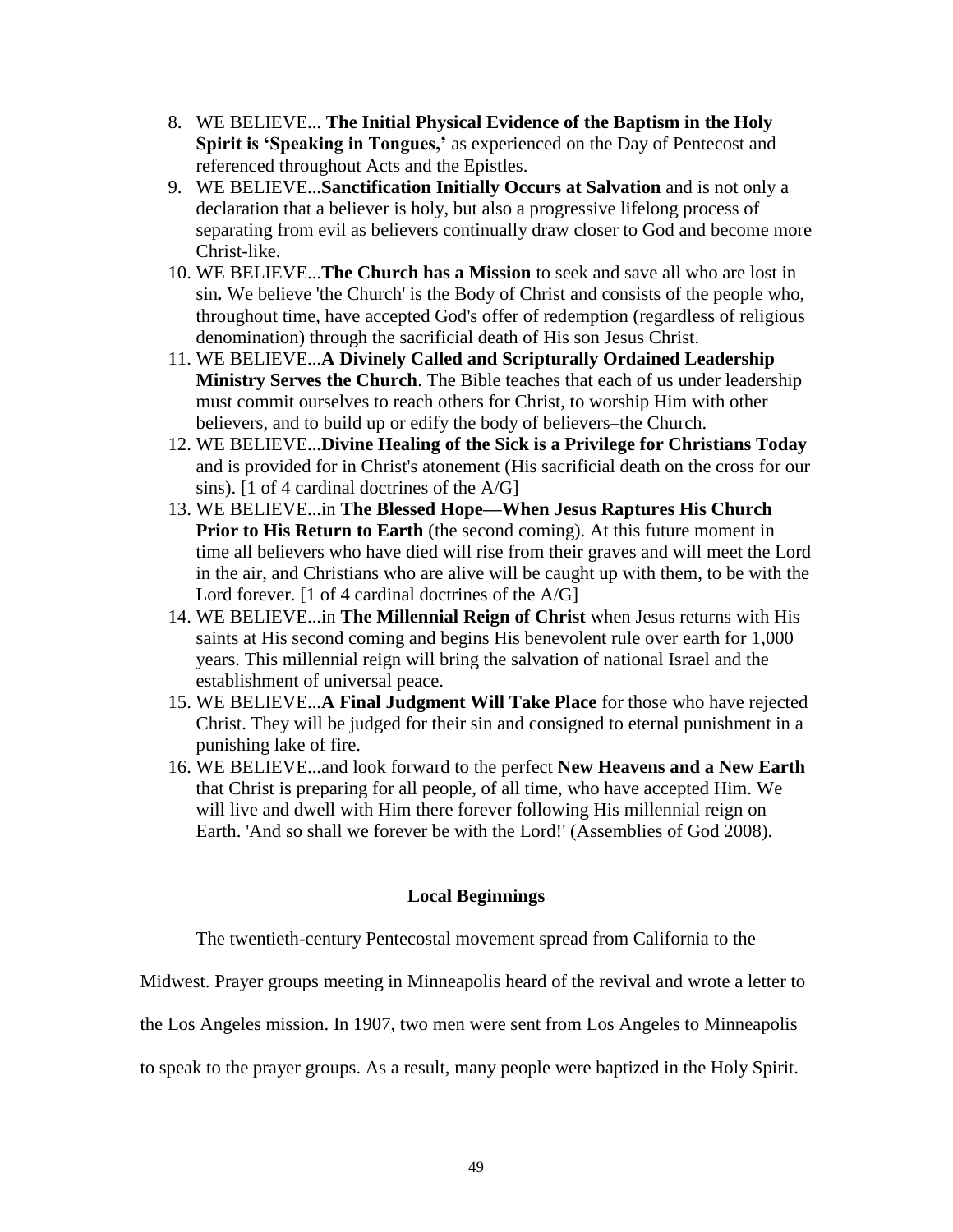The first Minneapolis Assemblies of God church, Minneapolis Gospel Tabernacle, was founded in 1921 and called its first pastor. By 1922, emerging Assemblies of God churches throughout the five state region formed the North Central District with Rev. F. J. Lindquist elected as superintendent (Christ's Church 1991).

#### **Mission Work**

Overseas missions work resulted immediately from the twentieth century Pentecostal revival. Assemblies of God leaders believed that evangelism formed the twentieth-century church's reason for being and that the Holy Spirit would empower them to bring the gospel around the world. At the second denominational General Council meeting in November 1914, the Assemblies of God committed itself to "the greatest evangelism that the world has ever seen" (McGee and Rodgers, 2008). By 1919, Assemblies of God missionaries were working in Africa, as documented by reports that, ―donations of nearly fifteen hundred dollars had paid for a saw mill to facilitate the construction of adequate housing for missionaries in Liberia‖ (Blumhofer 1989, 291). These beginnings formed the denominational basis of the Assemblies of God immigrants who found a new church home at MMC.

## THE HISTORY OF MMC

MMC was founded by a European American pastor in 1956 and the first service was held in a school, with 27 persons attending. The congregation soon purchased property and in 1959 dedicated an educational unit. The church continued to grow and the congregation dedicated the present sanctuary in 1970. When the founding pastor left to start a new church in 1979, Pastor Bob Schmitt, who had been the associate pastor,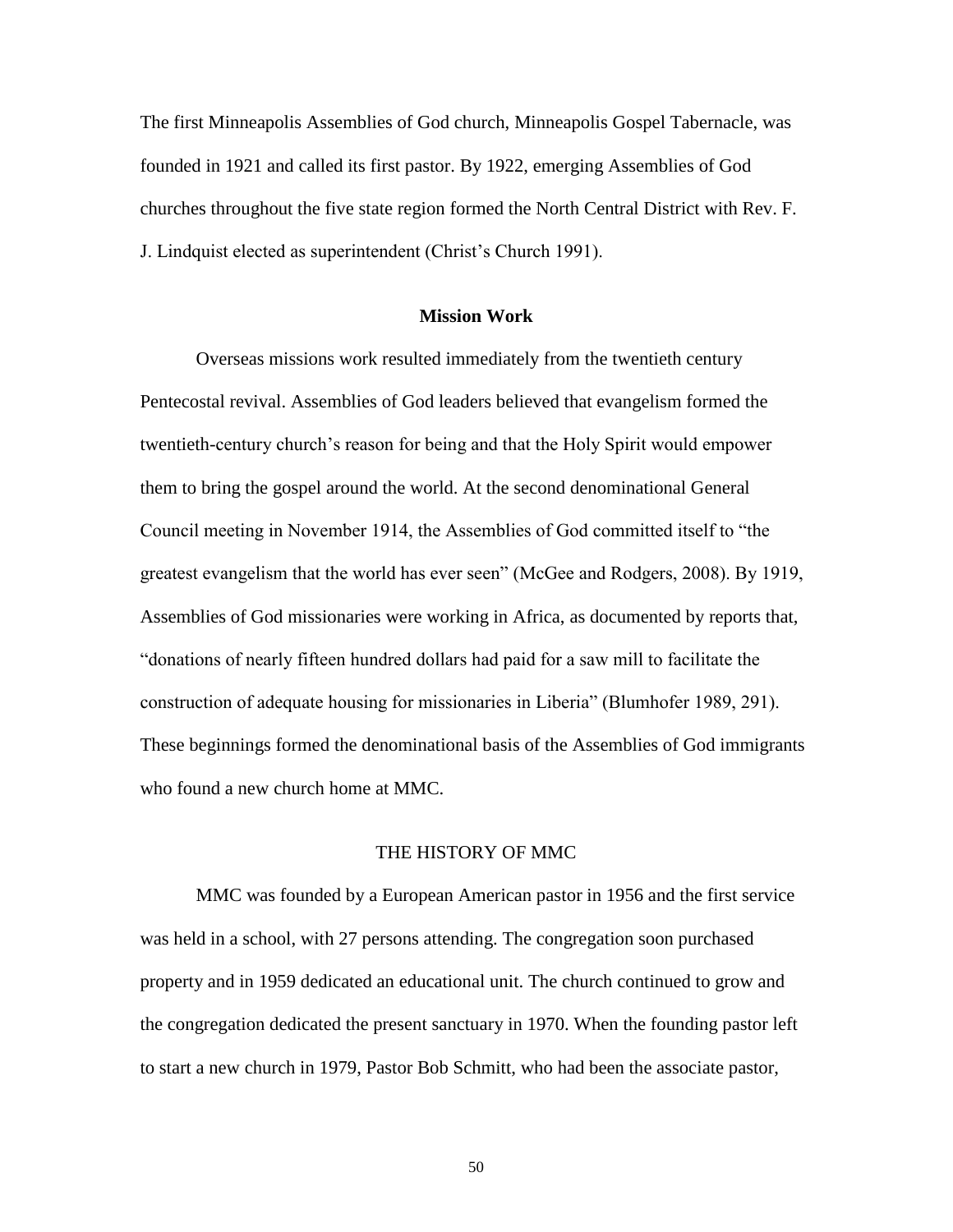became the senior pastor. Subsequently, the church constructed a Family Life Center, including a gymnasium.

Pastor Schmitt has continued to serve MMC as pastor to the present. His wife, Carol, directs music at the church and family members participate on the worship team and as sound technician.

Over the past decade the church demographics have transformed from primarily European American to a majority ethnicity of African immigrants, many having emigrated from Liberia. The European American attendance has decreased, however the European Americans who attend have welcomed the immigrants. Several native Africans now serve in leadership at MMC as prayer counselors, teachers, ushers, worship team members, and one serves on the deacon board.

# THE IMMIGRANT COMMUNITY AT MMC

The present Liberian wave of immigration to the United States followed the Liberian Civil War of the 1990s when many Liberians fled their country for fear of their lives. Some of these immigrants settled in New York. Many Liberians have now settled in the greater Minneapolis area, which contains the largest population of Liberians in the US (Mayer 2008).

A clan of Liberians moved to Minnesota from New York. They brought their cluster of relatives to MMC and a strong core of Africans formed in the church. When other Liberian immigrants moved to the Minneapolis area, the leader referenced above encouraged them to attend MMC as well, and many did so.

As this core of Liberians increased, the Board of MMC decided that a Liberian should serve on the church board. Mr. David Conner, the former Liberian government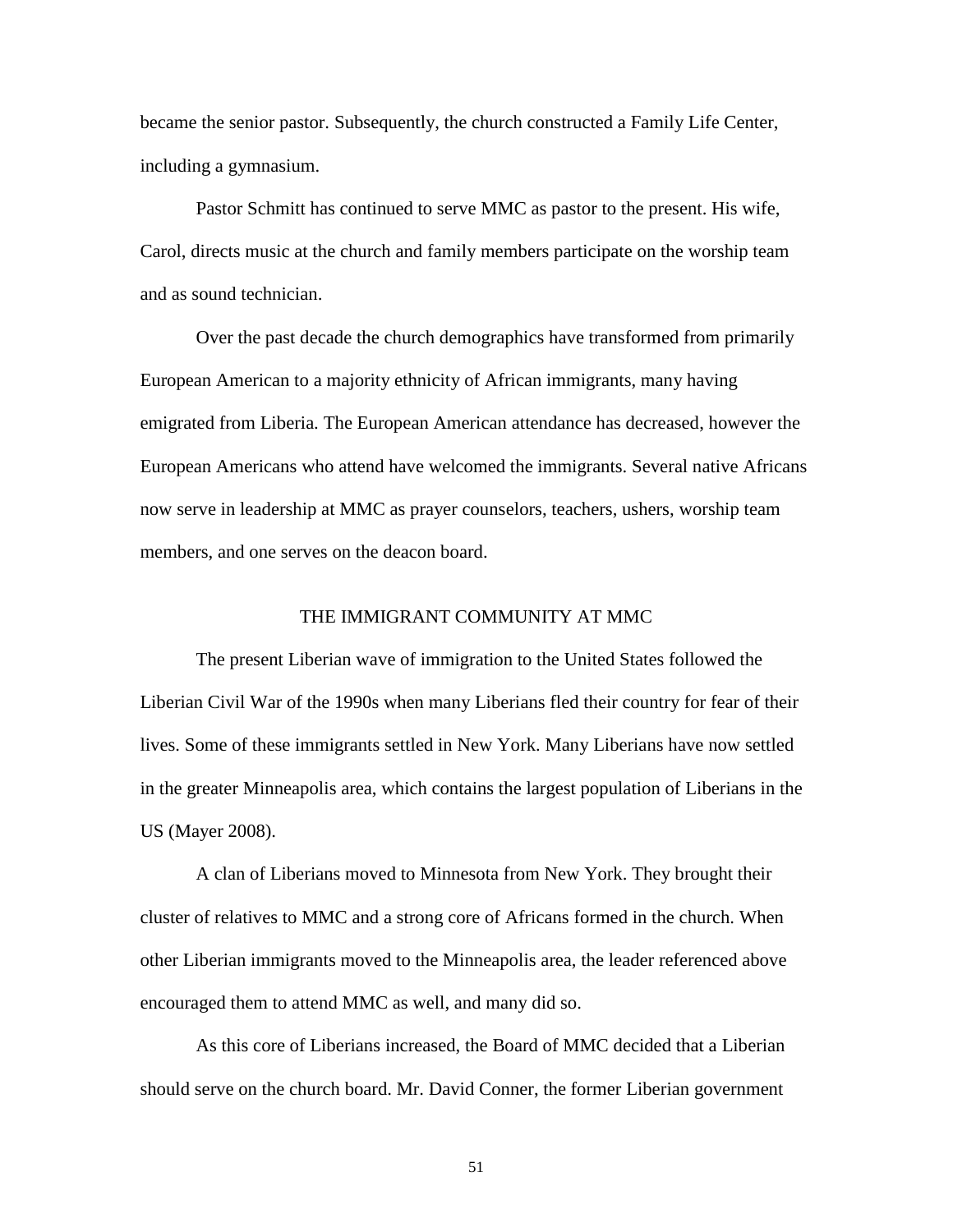leader mentioned earlier, was placed on the board in 2001. He proved to be very helpful in visiting parishioners with the pastor and by interpreting for Liberian members. Unfortunately after six years, he unexpectedly passed away, creating a vacancy in the church. Subsequently, a man named Emmanuel was selected to fill the Board position.

Sons and daughters of the immigrants participated in worship at Minneapolis Multicultural Church. Several served as ushers and as singers in the youth choir. Although no European American teenagers attended MMC, some students appeared of multiethnic heritage. Children of immigrants and of European Americans attended MMC.

Three young lady worshipers participated in the focus group discussed below and responded to my interview questions. They differed from first generation immigrant worshipers in their music preferences. They behaved respectfully and dressed nicely.

# WORSHIP SERVICES AT MMC

My observations at MMC focused on observing its typical worship service format to determine its inclusive worship style, particularly leadership on the worship team and also the songs selected for worship. These songs spoke of the role worship music filled at MMC. I observed the congregation's response in worship, noting the unique identity of this multiethnic church. Additionally, I observed special worship occasions, in particular how worship at MMC displayed characteristics of heavenly worship as revealed in Revelation 5: inclusive, Christ-centered, worship as response, instrumental and vocal music given high priority, and costly worship.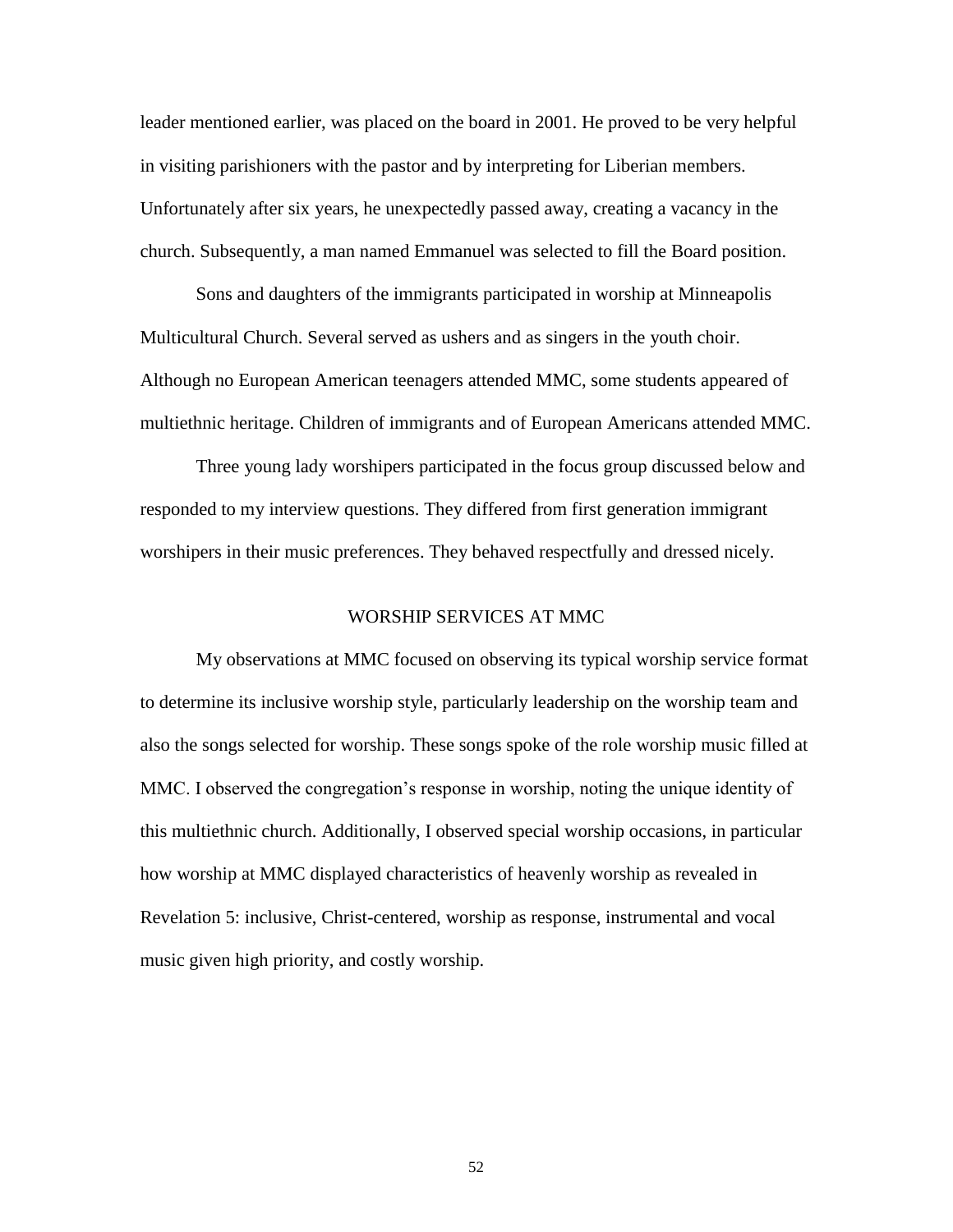## **Typical Worship Service Format**

From my observations of worship services at MMC, at 10:30 AM on Sundays the worship team stepped to the platform and began playing. One of the singers, whether male or female, invited the congregation to join in worship and the singing began. The worship team consisted of three or four male and female singers with microphones in hand, with music stands in front of them. Three or four instrumentalists accompanied the singing, including a drummer, and guitarists and Carol, the music director, playing a Petrof grand piano. She gave the musical introductions to the worship songs. The pastor added his saxophone virtuosity to the mix. He stood on the left side of the platform at the pulpit, in his place of leadership and authority, playing his instrument. In addition to the worship team's accompaniment from their location on the platform, two ladies in the congregation, one seated and one standing, played tambourines. One of these ladies appeared of African descent and the other of European American descent.

Music held a prominent role in the worship services of MMC. Worship music connected the entire first half of the service as a finely woven thread. Worshipers entered the sanctuary to recorded contemporary Christian music (CCM). The service itself usually opened with a song or medley of songs that facilitated the congregation clapping. This was either an originally-composed song ("Ev'rybody Praise the Lord" or "Lead Me to the Rock‖) written by Pastor and Carol; or a selection of contemporary Christian music such as "That's Why We Praise Him." Then worship continued with two more contemporary songs, "You are Holy" and "Blessed Be Your Name." The team led the congregation in singing each song two to three times. After approximately three songs, the offering was introduced and the singing continued. The offering song, most often a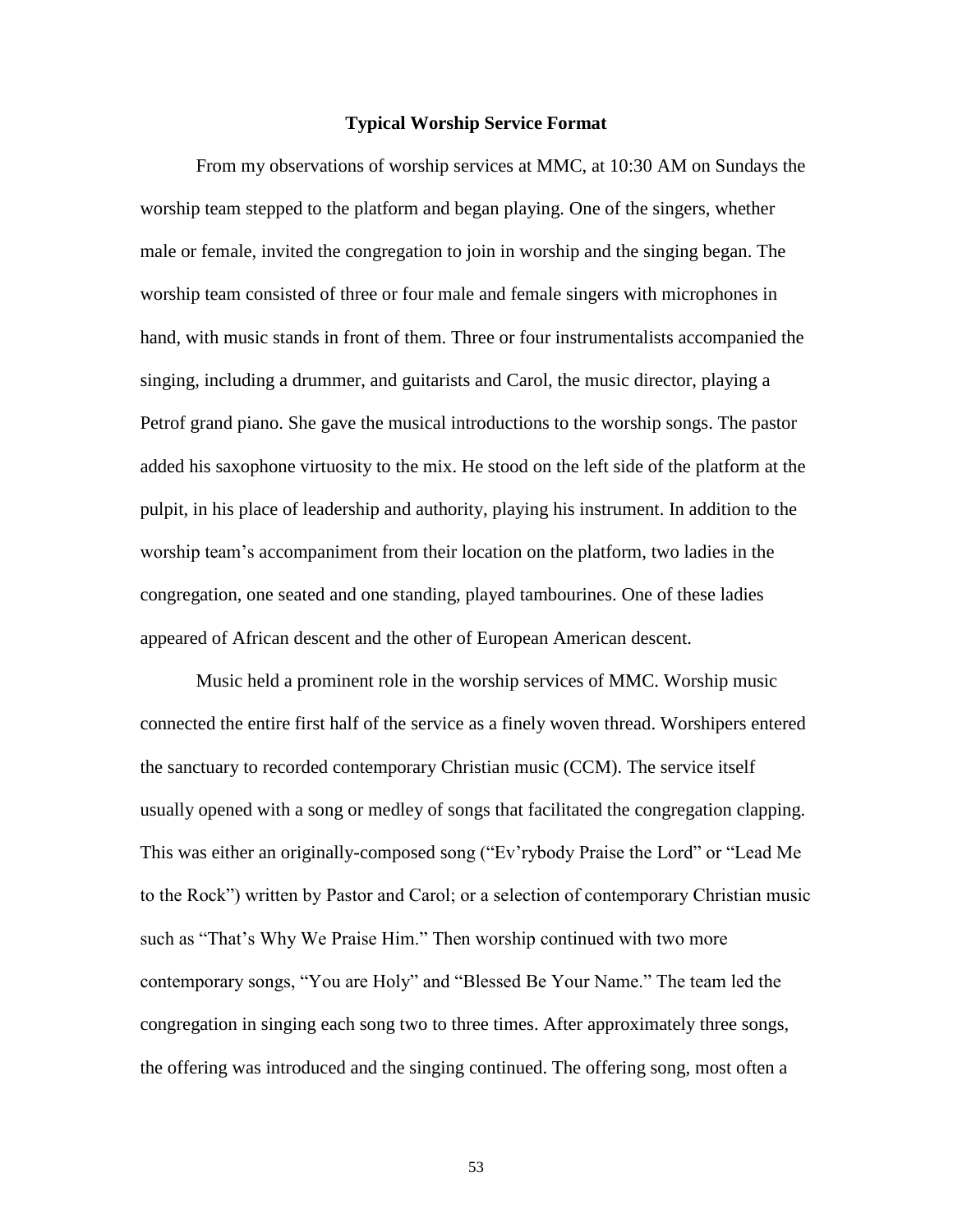gospel-style hymn, included verses and a chorus ("Such Love" or "I Know Whom I Have Believed"). These were familiar to me, having grown up singing them in an Assemblies of God church. There were few breaks in the music as the worship team continued singing and playing their instruments.

The musical thread continued after the offering song when another contemporary worship song such as "Your Name" led into prayer time. Prayer team members moved to the altar and faced the congregation. Pastor Schmitt invited the congregation to come and receive prayer. Music continued to play the entire time. Each of these four or five prayer team members, mostly of African descent, touched the person's forehead with a bit of oil, called 'anointing.' Then, each one placed their hand(s) on the person's head or shoulder and prayed aloud for the person. Team members prayed aloud simultaneously for each one who came for prayer as music continued to fill the sanctuary in a blending of audible worship and prayer. The pastor prompted the worship team and congregation to sing the song again several times until the prayer time was completed.

After the pastor preached the sermon, the congregation sang a concluding song, either a hymn or a song in call-and-response style. Then prayer concluded the service and we exited the sanctuary to contemporary Christian music playing on CD. The service lasted nearly two hours. Music played a visible, prominent role throughout by connecting the parts of the service and undergirding prayer and worship.

The congregation participated by singing, clapping to the rhythm of the songs, and by saying "Amen" or 'Hallelujah" in response to the pastor or person praying. Some congregants raised their hands during singing or prayer and some swayed to the worship songs. At first when I observed the services from my pew, I concluded the congregation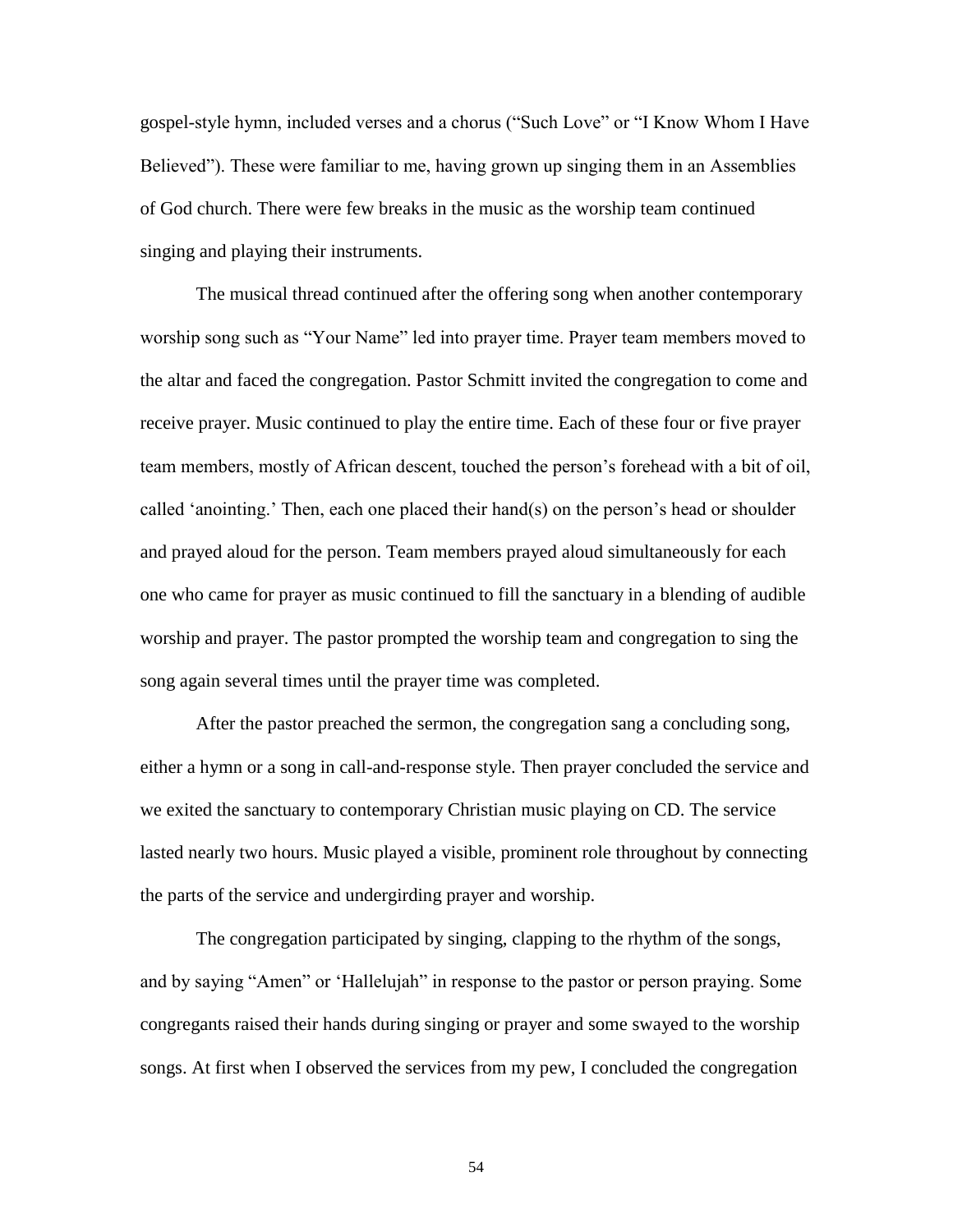was not participating as much as I expected. However, later upon transcribing my recordings of the worship services, I discovered considerably more verbal response of "Amen" and "Hallelujah" and more clapping than originally observed.

*Summary:* The typical worship service included men and women in leadership, although few multiethnic members were involved on the worship team during my research. Worship band instruments accompanied singing with the addition of two tambourines from the audience. Pastor's skillful saxophone playing filled a notable role. Worship music connected the first half of the service and song selections included primarily contemporary Christian music and hymns. The congregation responded in worship following their pastor's promptings, particularly surrounding prayer for needs and at the concluding song.

#### **Special Occasion Worship**

During research at MMC, I observed special worship occasions including communion (*alt.*, the celebration of The Lord's Supper), extraordinary prayer times, and Missions Sunday. These experiences illustrated characteristics of MMC that reflected heavenly worship, particularly the responsive nature of MMC's worship; they revealed aspects of the church's collective identity through its communion songs; and they demonstrated practices MMC had incorporated to affirm ethnic diversity through music.

The responsive nature of worship at MMC was particularly visible one Sunday at the conclusion of the service. The pastor stepped down from the platform to the floor level and led the hymn, "Great is Thy Faithfulness." As Pastor Schmitt repeated the chorus, he encouraged the congregation to worship and praise the Lord. The congregation responded with audible "Amen" and "Hallelujah" to the pastor's words. The people lifted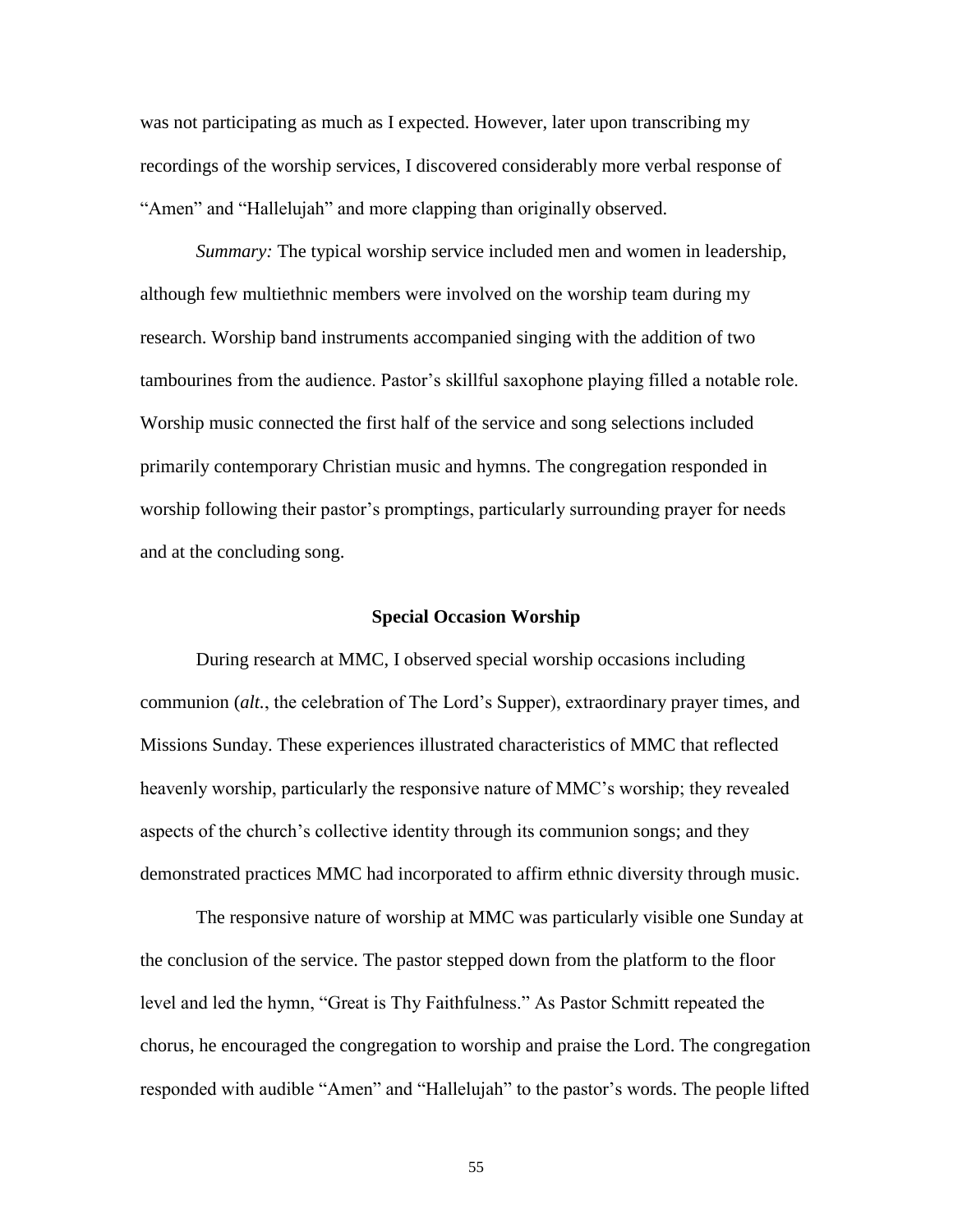their voices in praise and Pastor Schmitt led the chorus again with an extended ending. The people again responded with audible "Hallelujah!" This worship moment occurred as the congregation responded to their pastor's promptings. A focus group participant reinforced this occasion citing meaningful worship as, "the musical worship when our pastor comes down to minister and pray for the congregation."

Another worship occasion also reinforced the responsive character of MMC's worship. Additionally, it illustrated the significant role of instrumental music in the service, the role of the pastor in prompting the congregation to worship, and the important role of the ethnic prayer team's leadership. Prayer time the day of the focus group had proven especially memorable. When prayer team members came forward and those desiring prayer were invited to come, Pastor Schmitt began playing saxophone to the song, "He is Able."

He is able, more than able to accomplish what concerns me today. He is able, more than able to handle anything that comes my way. He is able, more than able to do much more than I could ever dream, He is able, more than able to make me what He wants me to be (Noland  $\&$ Ferguson, 1988).

Slowly people began responding to the invitation to come and receive prayer. Prayer team members prayed aloud, vociferously and intensely, for each person who came. This continued for several minutes as Pastor Schmitt and the worship team played and sang while audible prayers and praise ascended from prayer team members and people gathered at the altar. Pastor Schmitt stopped playing to encourage the congregation to respond.

I tried moving along, but the Lord instructed me somebody today needs to know that He is able to handle your circumstances. The great God in heaven says you are the apple of His eye. He is able. I don't know if we are going to sing it for a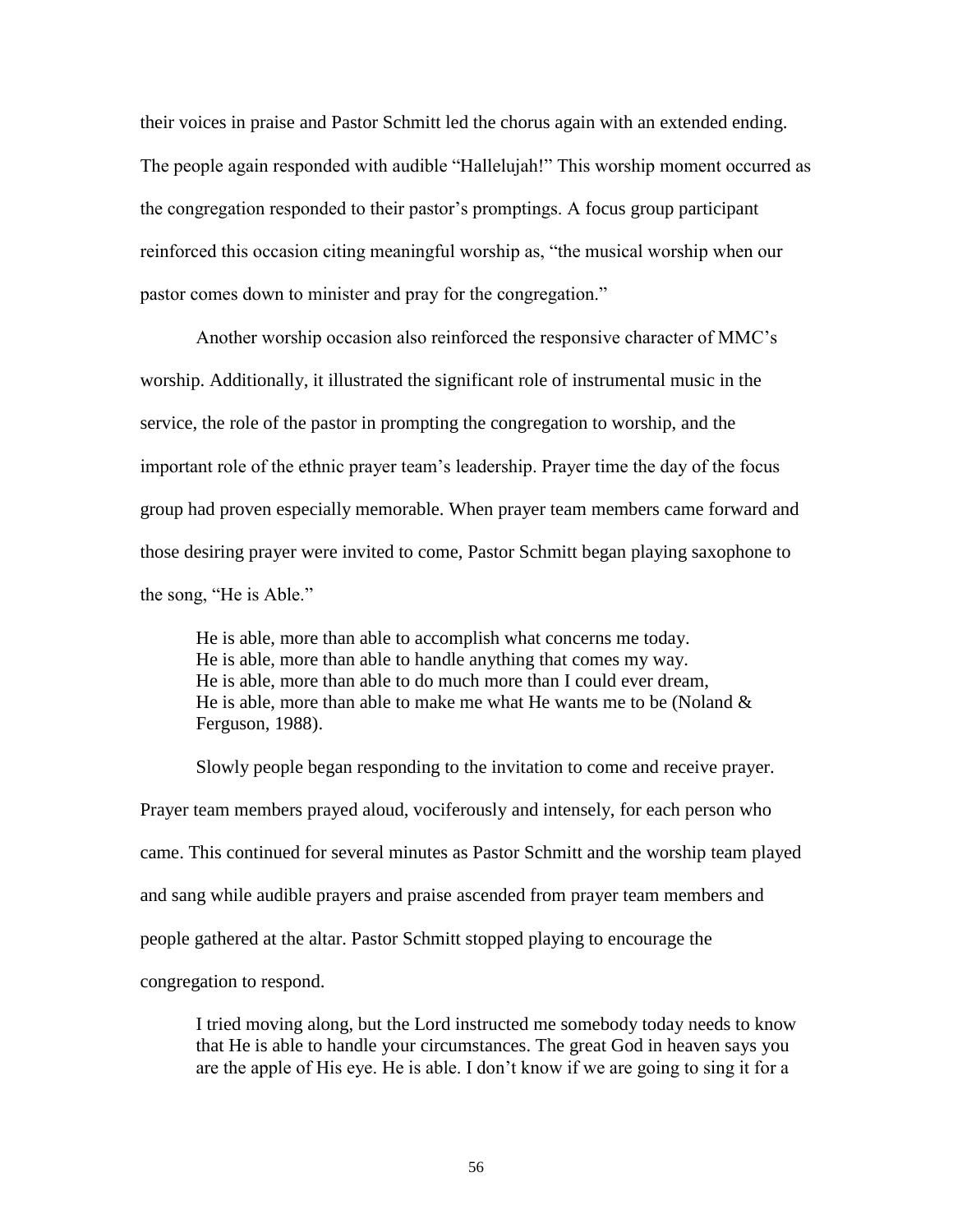half hour. God wants to meet someone today through this song. Until we get the message that God is able we are going to keep singing it.

More congregants responded that day, than other Sundays I observed, to come forward for prayer at the promptings of their pastor. The singing and beautiful saxophone music moved me that day also. A focus group participant additionally affirmed this as a meaningful worship experience, "today with all the anointing and prayers."

A third worship experience revealed aspects of the church's collective identity and occurred during 'communion' at the end of service one Sunday. Pastor Schmitt again moved down to the sanctuary floor level, this time to lead the communion commemoration. Four African communion servers passed the wafers and the tray of individual cups to the congregation. Pastor led the congregation in singing "The Old Rugged Cross.‖ After Pastor prayed and instructed the congregation to take the wafer and cup, he led the congregation in singing "Amazing Grace" and "Grace Greater than our Sin." I particularly observed that this immigrant-style multiethnic congregation sang confidently on these well-known hymns common to evangelical and Pentecostal churches, more strongly than on other songs. Carol had said, "The Liberians may not know all the hymns we know or exactly the way we know them, but they like hymns." Possibly due to early missionary work in their native country and their knowledge of the English language, these common Christian hymns have formed part of their worship heritage. A worshiper from the focus group later confirmed this occasion as meaningful worship, "We regularly have singing that moves me. During communion we have extended worship often. This is a blessing."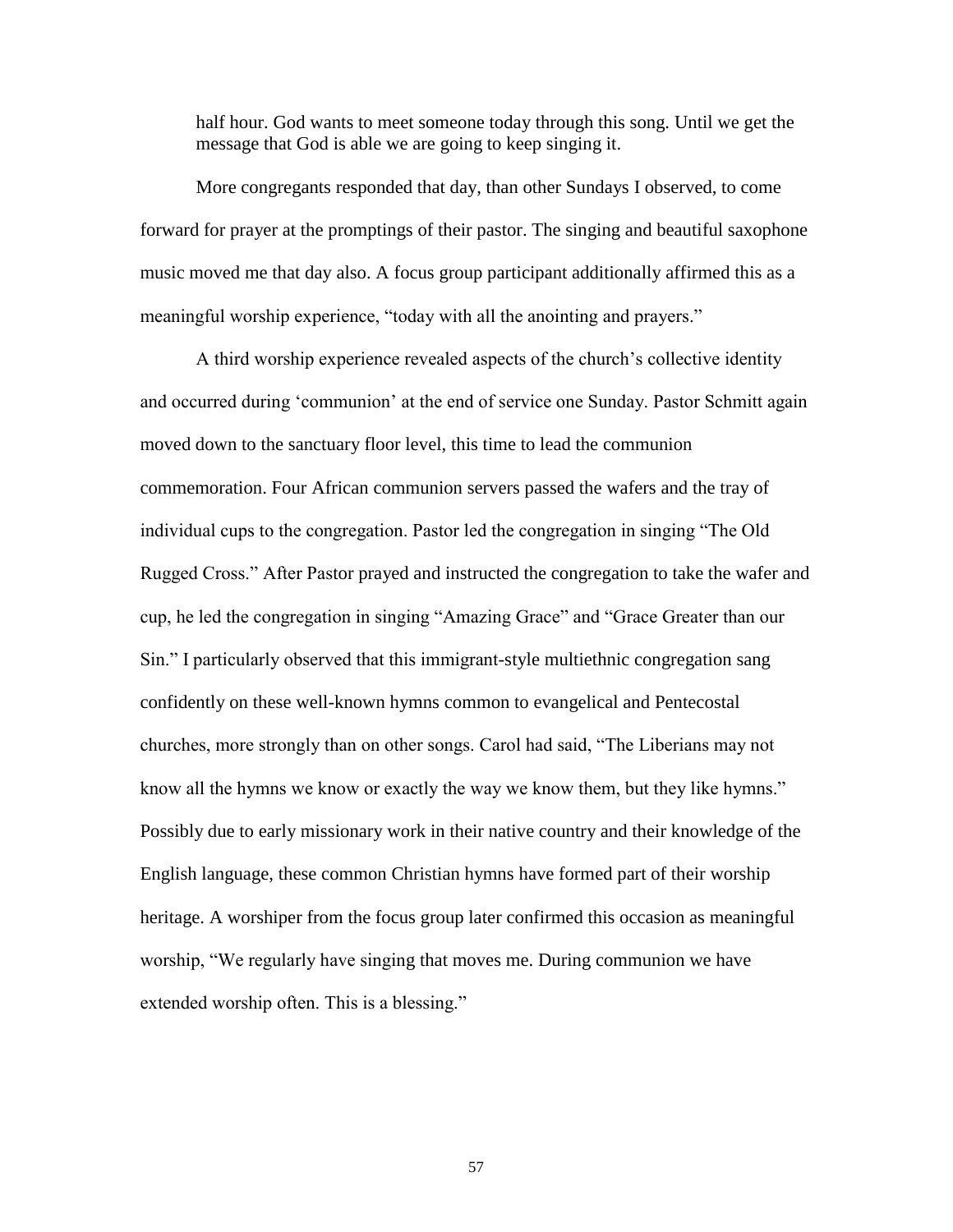*Summary*: Worship during the communion commemoration was referenced as effective and included the singing of common Christian hymns useful in unifying this multiethnic congregation.

An additional special occasion included Missions Sunday worship that demonstrated practices MMC had incorporated to affirm its ethnic diversity through music. The congregation worshiped to ethnic African worship songs that day. When Sue first introduced me to her Liberian friends at MMC, we talked about their singing and they asked if I would video tape them. I agreed! Carol, the music director, had asked them to sing on Missions Sunday. Bill, the usher captain, talked to them each Sunday reminding them we were looking forward to their singing on Missions Sunday. Finally, the time arrived. Several African ladies, beautifully dressed in native garments and head pieces, processed up the aisle singing, clapping and dancing. As they processed they encouraged others to join them at the front near the altar. Although initiated by a Liberian lady, other African ethnicities joined them in celebration, including a man and the youth choir members, who were scheduled to sing next in the service. They sang, danced and clapped while playing the saa-saa (their beaded gourd rhythm instrument) and the tambourine. This continued for several minutes with one voice lifting up over the others in a call-and-response style. Lyrics to one song sounded like the English words, "We will praise our God."

From the back of the sanctuary where I videotaped, Bill, the head usher, while clapping in rhythm to the song, excitedly told me, "We needed this!" A large majority of the congregation also responded by clapping rhythmically. I observed more corporate response at this worship experience than I had witnessed on other worship singing. It was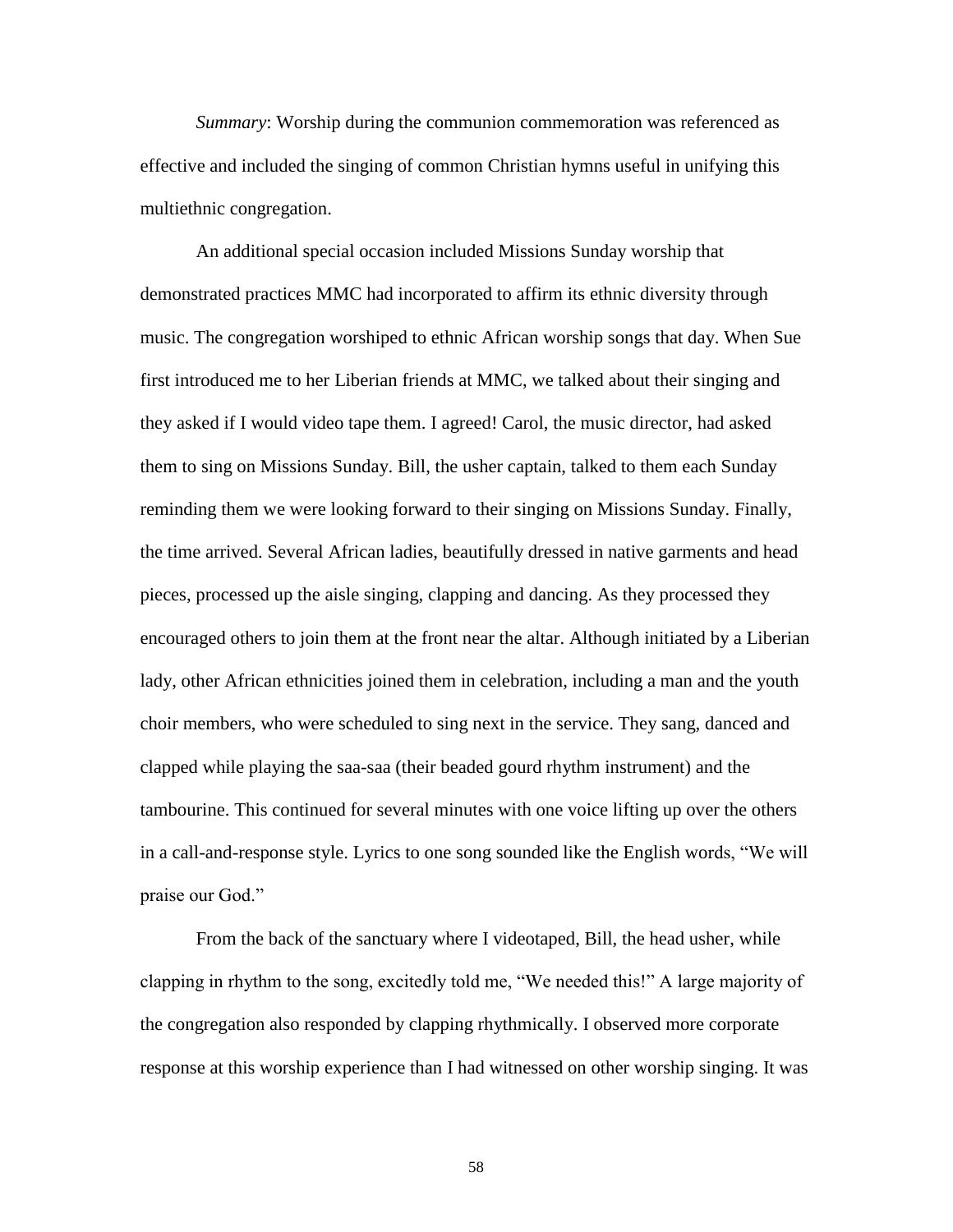a powerful moment when the immigrants expressed their African roots and the congregation affirmed their worship.

When the ethnic African music finished, the second generation followed. Eight female teenagers positioned themselves on the risers in a semicircle format with their director on the floor level. This was only half of the youth choir who had rehearsed the previous Wednesday. They began singing their two songs, accompanied by CD background tracks. They sang "Show Us Your Ways," the slower song first, then the upbeat song, "This is the Way We Praise Him." They moved energetically in rhythm, clapping in time, "This is the way we praise Him, clap your hands." The students stepped in towards the circle and then out in time to the music, smiling as they sang. The audience clapped in rhythm on the second (upbeat) song. Again I noticed much corporate participatory response from the congregation on these songs.

Several factors indicated the important function this Missions Sunday experience afforded MMC. The leaders' continued emphasis to the African immigrants that ‗we want to hear you sing your song' indicated its importance to the leaders. The congregation, by their enthusiastic response to the singing, placed their approval upon it. Additionally, Bill's reiterating over and over, "We needed this. We used to have more of this in the past, we needed this!" showed that he felt this an intrinsic part of who this congregation is, its identity as a multiethnic congregation.

*Summary*: Worship occasions such as prayer time re-emphasized the responsive nature of worship at MMC. The communion commemoration displayed the hymn genre as important in unifying the congregation through its lyrics and tunes a majority of the congregation knows and sings confidently. African worship on Missions Sunday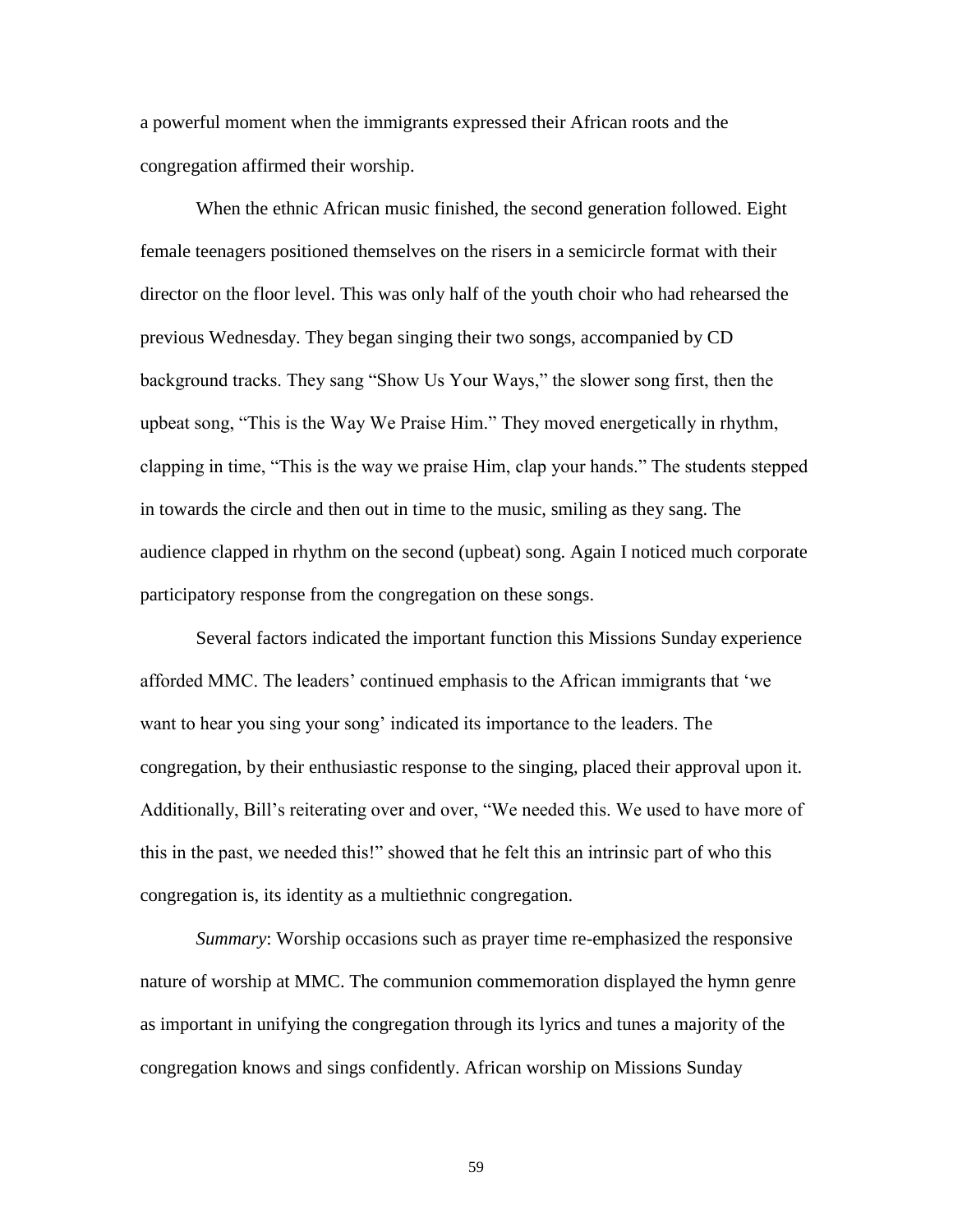reaffirmed the ethnic identity of the immigrants also unifying this multiethnic

congregation through corporate response.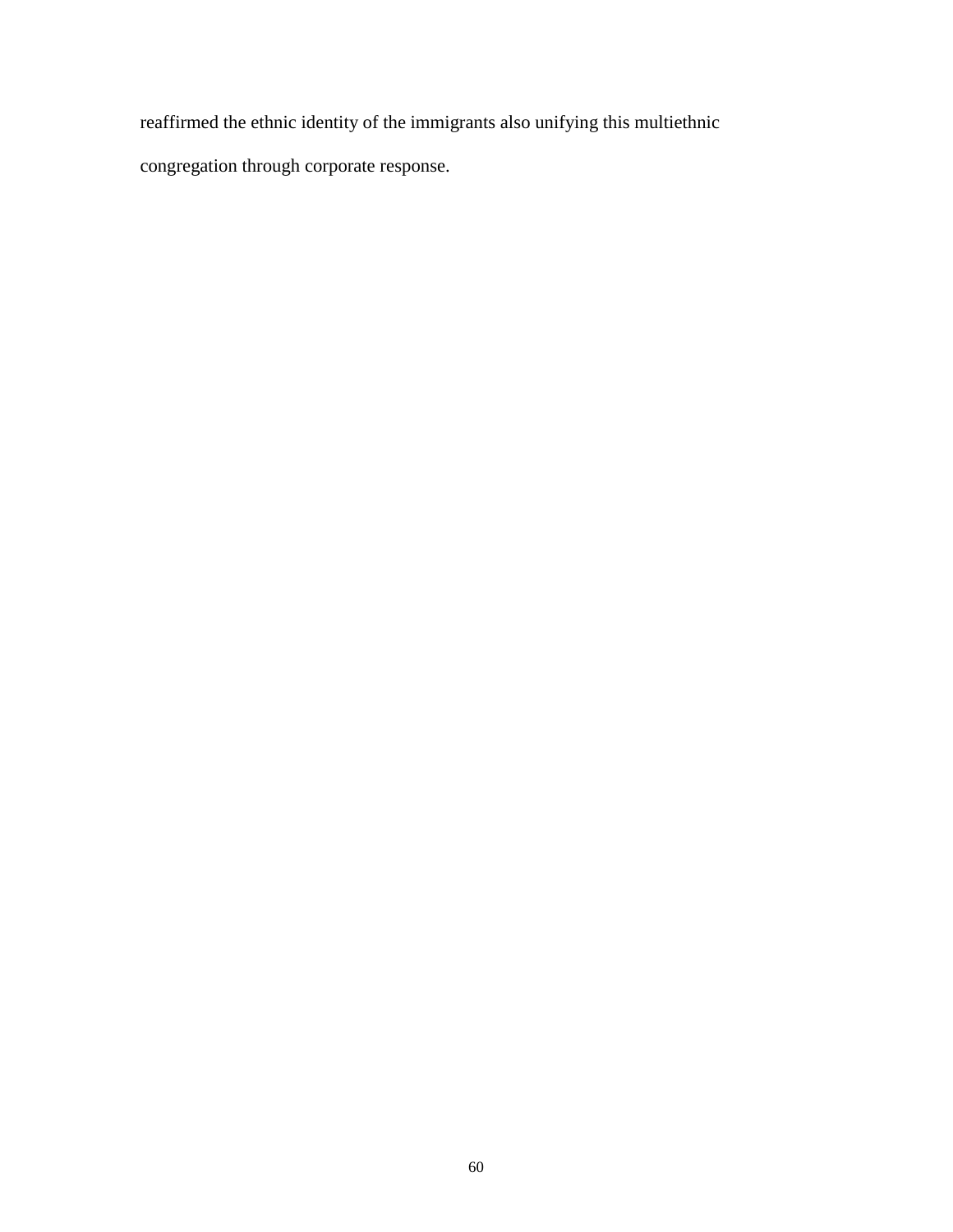## CHAPTER V

## PARTICIPANT INTERVIEWS AT MMC

This chapter covers my interviews with participants at MMC, the eleven focus group participants, and the musical content of the services from my experiences observing and worshiping with the congregation. Conclusions will be drawn concerning MMC's inclusive worship character and its reflections of heavenly worship.

## LEADERS

Leaders of MMC were interviewed because their choices affected the nature of the worship service, particularly by determining who served on the worship team and songs selected for worship. Through the leaders I could discover MMC's level of inclusivity in worship. The choices and changes worship leaders made in altering the worship service to reflect its ethnic diversity would signal a level of inclusivity. Additionally, I met with worshipers to determine how inclusive they viewed their church to be and their sense of satisfaction with worship and music at MMC. I discovered a high level of satisfaction in every category except one, the use of men and women of the various cultures in worship leadership. Further, I discovered several cultural frustrations MMC faced which contributed to the relational costliness of being multiethnic. All these factors reflected the Revelation worship characteristics of this multiethnic congregation. In this following section, I report the results of my interviews with various church leaders and members.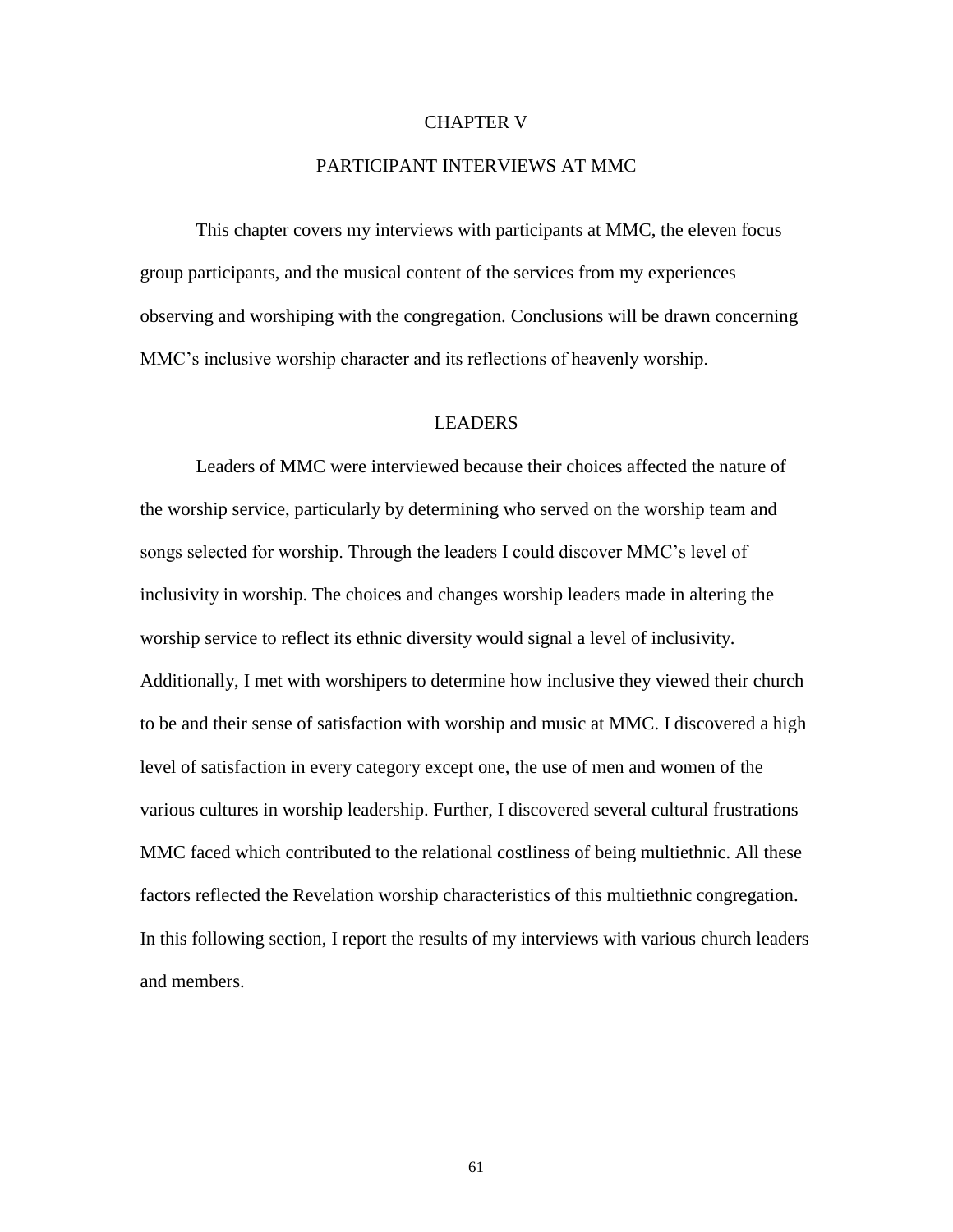# *Pastor Bob Schmitt*

Pastor Schmitt has served MMC as pastor for nearly 30 years as the primary spiritual authority. My conversations with Pastor Schmitt, although limited due to his recent surgery, sought to discover what he had done to facilitate inclusive worship. He led the worship service each Sunday and preached the sermons, except for one of the services I attended. Ultimately, I discovered he primarily filled the role of worship prompter in this multiethnic church.

As I observed Pastor Schmitt in the worship services, three aspects emerged as vital in explaining his role: his musicianship, his worship prompting (Liesch, 1988), and his preaching. Pastor Schmitt played saxophone, skillfully and beautifully. One Sunday particularly, the saxophone began the first verse of "He is Able," leading the congregation into prayer time. As the researcher, I was moved deeply that Sunday by the beautiful soulful saxophone sound and the lyrics reminding me, and the congregation, that God is the One to call upon as He is able to do more that we can imagine. Pastor Schmitt played his instrument from a visible location of authority, the pulpit, and facilitated the worship flow by his playing.

Pastor Schmitt also composed worship songs. His song, "Ev'rybody Praise the Lord," was arranged ten years ago, around the time the immigrants started attending. Therefore I questioned whether it was composed in response to a particular need he sensed, for example to facilitate the congregation entering into worship. This would help me discover whether he and the music director had changed the worship music much in response to changing demographics. I was told there was no special purpose behind the song, just that the Lord gave it to him. Although the song was not purposefully composed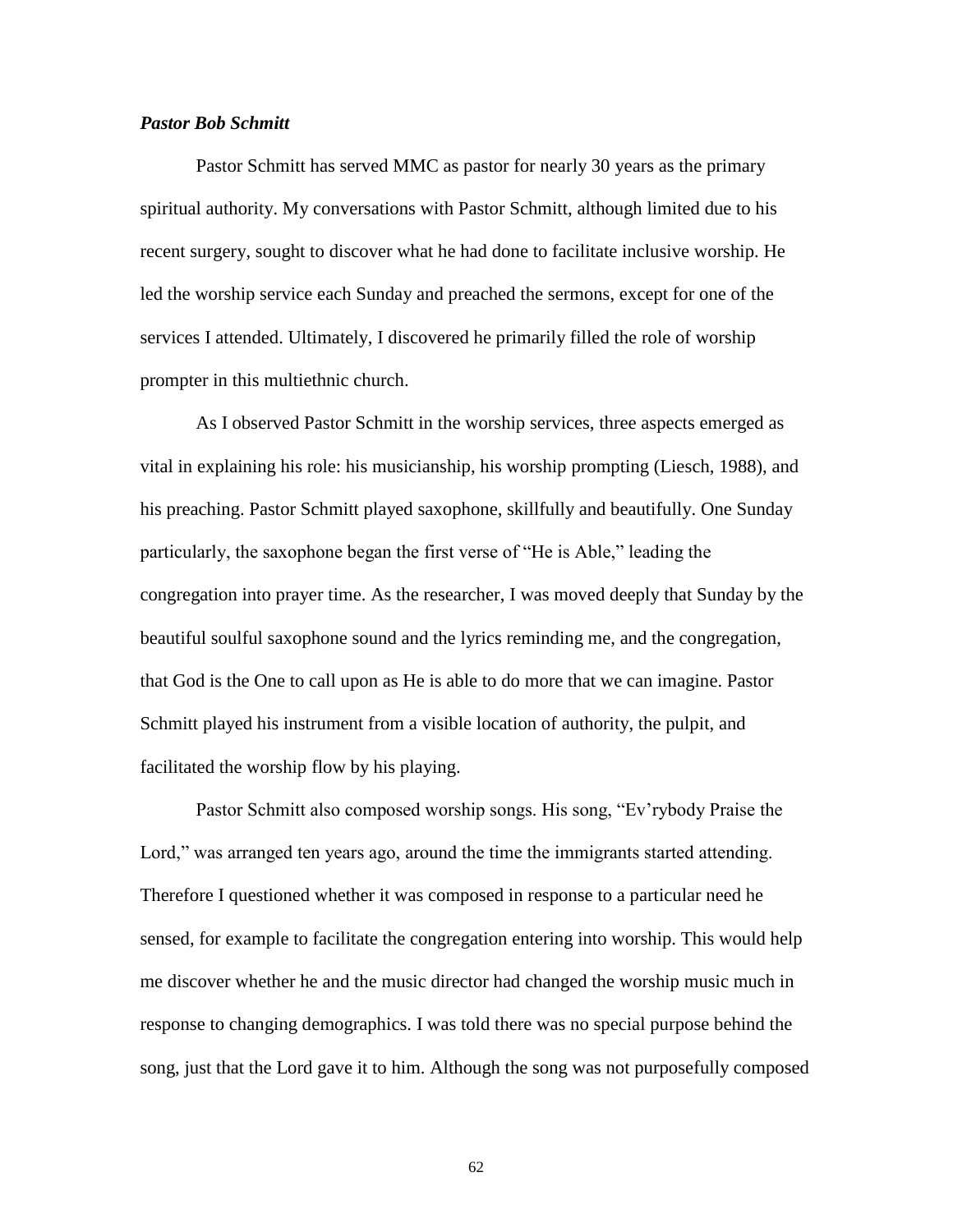for that function, it served particularly well as a "call to worship," an opening praise song facilitating congregational participation through singing and clapping due to its upbeat rhythm and 4/4 timing.

Pastor Schmitt filled the role of worship prompter at MMC when he encouraged the congregation to worship the Lord. This occurred during singing and prayers when he encouraged the congregation to repeat a song again and again. This responsorial characteristic of worship at MMC was also particularly evident at the service conclusion. During concluding prayers, Pastor questioned the congregation with, "Hallelujah?" and they responded to him with verbal, "Hallelujah!" Then he said, "Amen!" and the congregation responded with, "Amen!" This not only added a sense of spontaneity to the service, it also fit the congregation's participatory nature and Pentecostal identity. It additionally demonstrated the pastor's personality as he filled his role of worship prompter eliciting congregational response.

The pastor's third role at MMC was preaching. He was preaching through a series on Revelation, which was noteworthy considering my research focused on multiethnic worship representative of heavenly worship. Pastor Schmitt seemed to connect with the immigrants' experiences when he preached, "It's a hostile world. People are so angry. It seems justice is not served. But God's payday is certain." From Revelations 12, he referenced the centrality of Christ when he spoke of the war in heaven and the conflict surrounding who will control the universe and who will be worshipped—God or Satan. The congregation listened attentively as he preached.

*Summary*: From my interview and observations of the pastor, few changes emerged as methods of facilitating inclusive worship. Through his leadership at MMC,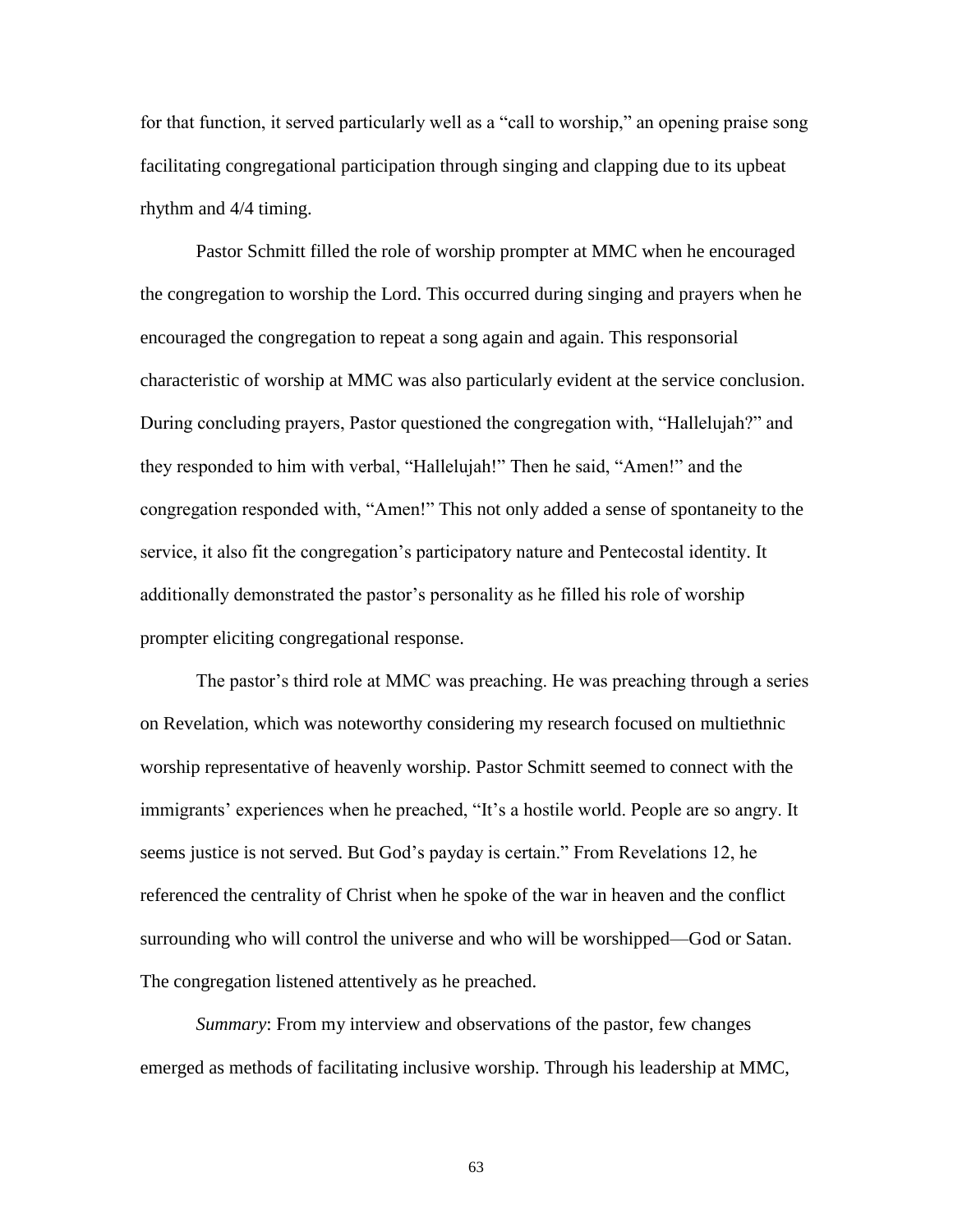however, several characteristics of heavenly worship were particularly evident in this multiethnic church—the priority of instrumental music, the centrality of Christ in worship, and worship as response.

# *Carol Schmitt*

Carol Schmitt, music director at MMC, served as my key contact. Her perspective was vital in gaining an understanding of MMC's steps to inclusive worship. I hoped to discover changes she made in MMC's worship style since the immigrants arrived, in other words, her attempts to affirm the ethnic identities of the cultures present. What emerged was her succinct explanation underlying her choices of worship music plus several frustrations she experienced in the church's transformation to multiethnic.

A trained musician, she functioned well with a wide variety of church music styles. Carol valued orderly, planned worship insisting that worship team members must attend rehearsals. She prepared the list of songs prior to rehearsal and wrote parts for the singers and musicians. The worship team rehearsed on Wednesday prior to Sunday, at which time she taught them new songs by playing parts for the singers. This aspect was important because it revealed the dichotomy between the diverse ethnicities of the congregation. Whereas the music director valued planned worship and the necessity of attending rehearsals, the majority ethnic group had difficulty attending rehearsals and valued more spontaneity. This may explain why I observed few multiethnic members on the worship team, although after reviewing this chapter Carol told me three African members were on maternity leave and would return shortly.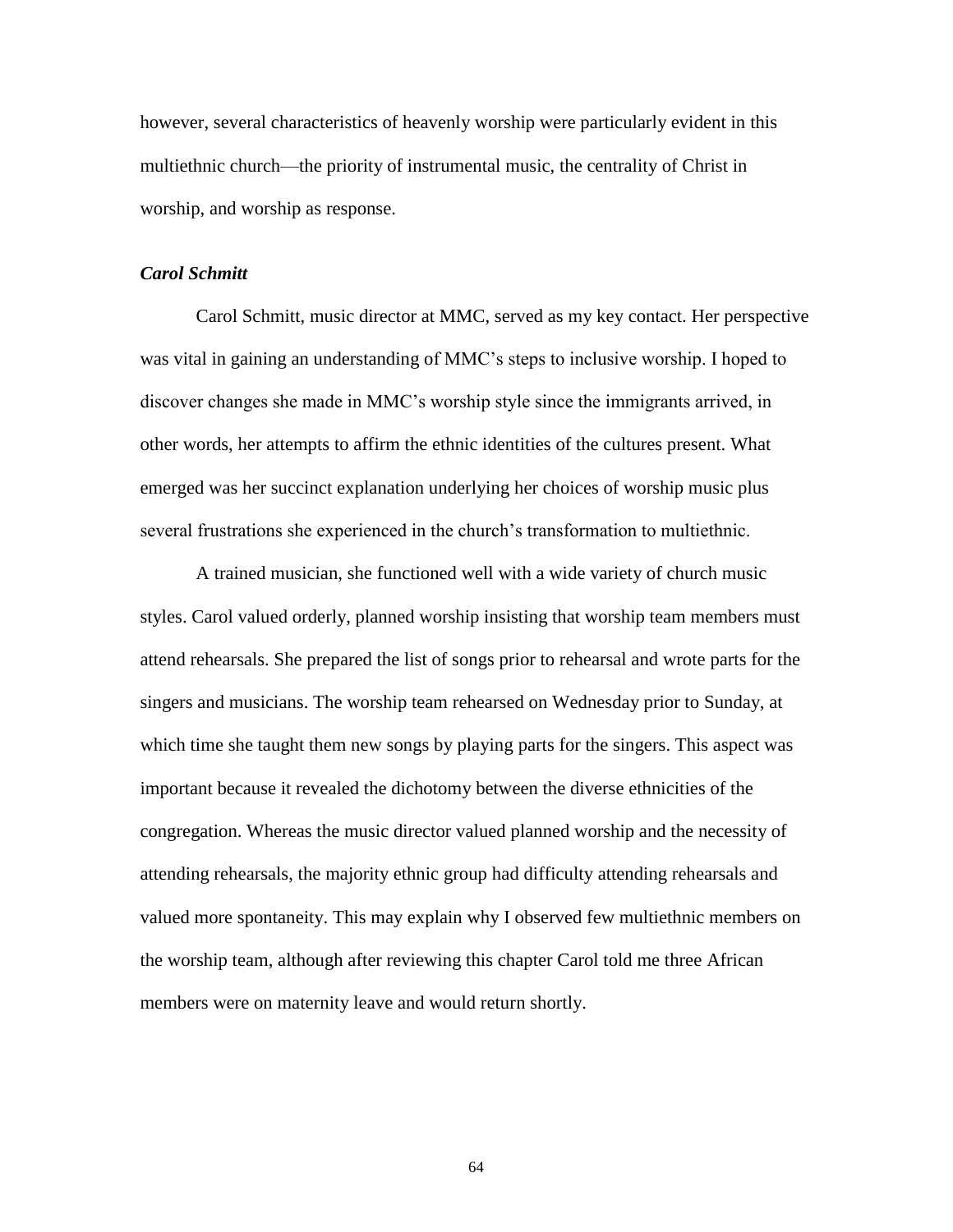Her attempts to incorporate the African cultures into the worship leadership, one method of developing an inclusive worship style, referenced the frustrations experienced in the process:

One of the Liberian ladies is on the praise team and others have been on the praise team. I offered to learn some of their music, but I never received any words so that did not work. Commitment, on the part of the immigrants, to come to rehearsals and to teach Sunday school is much different than on the part of the Americans. And, their concept of time is so different from ours.

Carol recognized the need for African cultural music. She facilitated the development of a Liberian Praise Team for Liberian gatherings and events such as funerals. Incorporating them into the worship service on a regular basis, according to my observations, was less common. "On occasion the Liberians would get up and sing. Someone would lead in singing. It was not necessarily planned or organized," Carol stated.

Her frustrations resurfaced in another misunderstanding that arose over the kids' choir Christmas music. When nothing was being done by the person assigned, Sue, the former music director, stepped in to help with preparations at the last minute. Carol indicated, "The difficulties are so great and they are where you least expect them." These frustrations displayed the costliness of being a multiethnic church, where one group must ‗fill in the gaps' when commitment levels differ.

When I asked Carol if she had changed the worship style since the church became multiethnic and how she selects music for worship, she put it succinctly, "Basically, the younger people enjoy contemporary music and the older people enjoy hymns. So we use both. The African songs are too hard to learn..." Carol attempted to incorporate African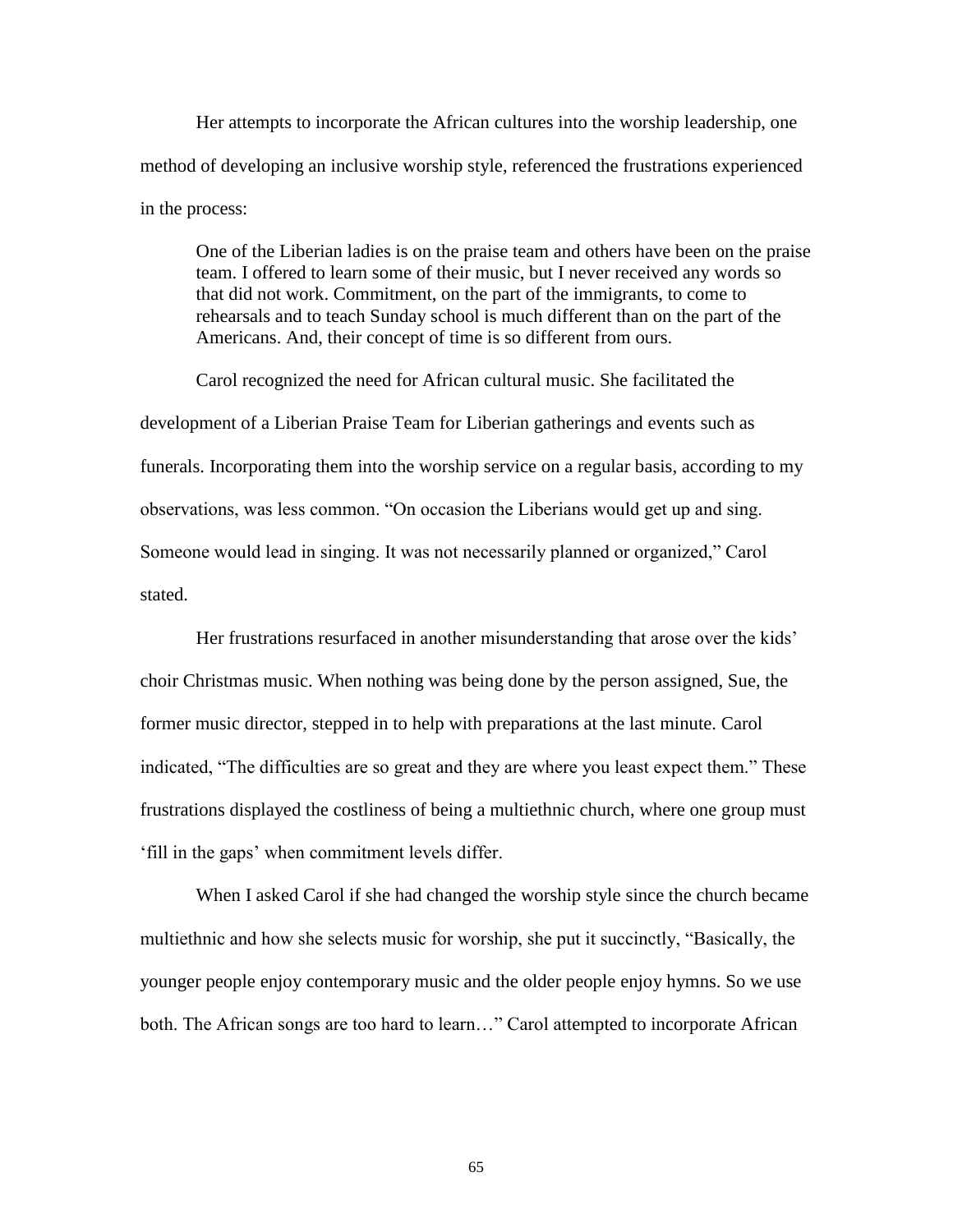worship styles into the worship service, but she found the difficulties too great to accomplish on a regular basis.

*Summary*: Carol attempted to develop ethnic leadership on the worship team with some success. Her choices in worship music most often fit the Contemporary Christian Music (CCM) and hymn genres. She made attempts towards including African styles of music in worship, but indicated the difficulties were too great. Ethnic African music was included in Missions Sunday services occasionally and in the African Sunday school class.

In effect, Carol was saying she had made little change in music of MMC's worship since becoming multiethnic. Despite what she articulated, my observations noted she included two songs representative of the call-and-response style plus the youth choir songs of the black gospel genre which would be considered inclusive style songs as discussed below. Drawing upon my observations of MMC's congregational singing, I concluded Carol understood the music her congregation enjoyed and could sing. Further, the misunderstandings and frustrations she experienced in the transformation process reinforced the costliness of multiethnic worship.

# *Sue*

The former music minister carried an historical perspective having served MMC as music director when it began transitioning to multicultural. Sue has continued to participate on the worship team as a singer. Her responses shed light on the responsive worship nature of the immigrants' worship and reaffirmed the worship songs they know and enjoy. She also spoke of the cultural misunderstandings experienced at MMC over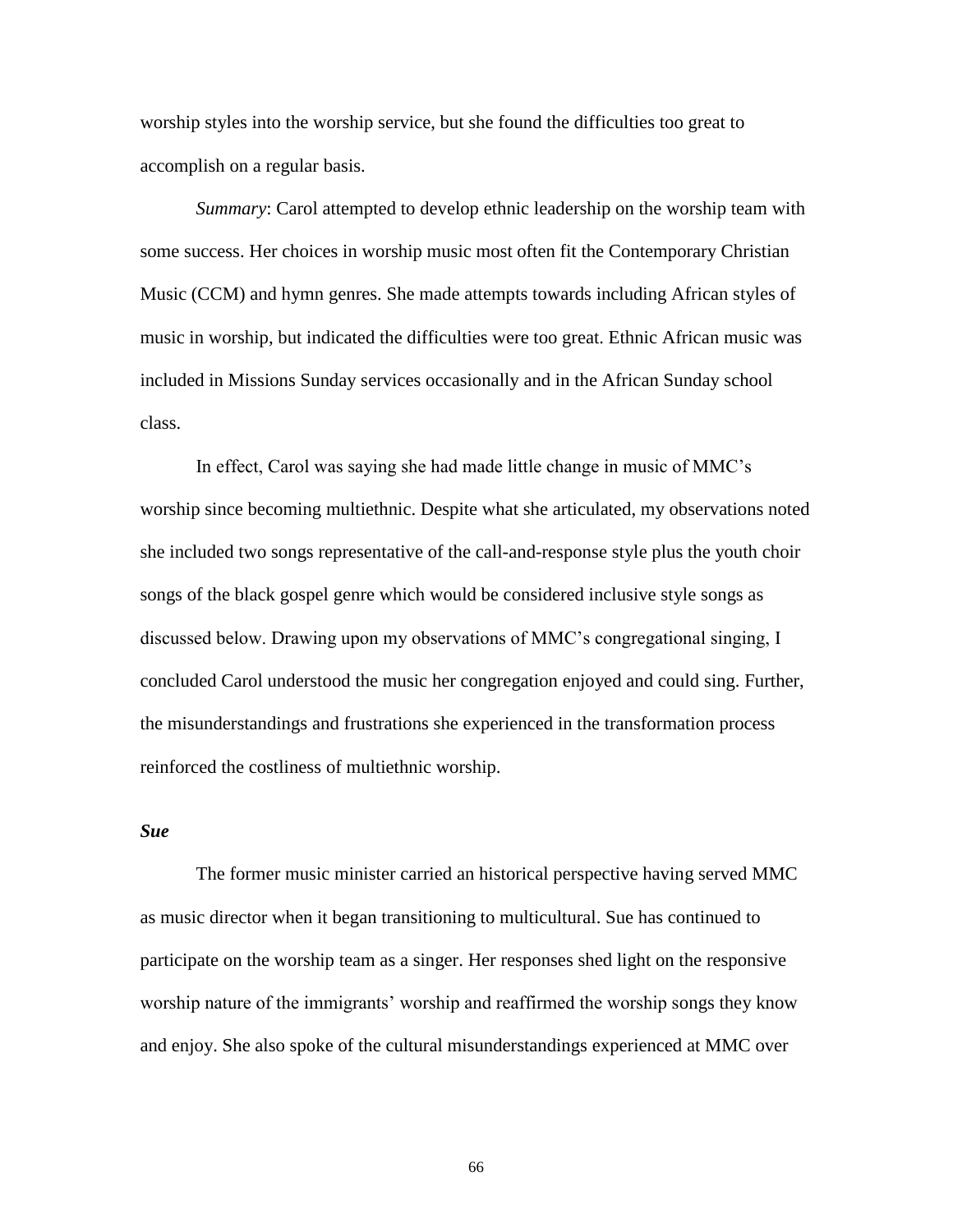the past decade, which again spoke of the relational costs involved in multiethnic worship.

When I attempted to discover if the African members were engaged in worship and responded in a participatory manner to the music, I asked if there were any particular songs to which the Liberians started spontaneously dancing in worship. She said it might possibly be a Jewish-style song. I assumed she meant a rhythmic worship song in a minor key, accompanied by tambourine, clapping, and dancing. Incidentally, only one similar song was included in worship during my time at MMC and no dancing ensued. Sue talked of the upcoming Missions Sunday when the Africans would sing "their" music. I indicated my desire to witness dancing in the worship service as a spontaneous response, not planned as I assumed the Missions Sunday presentation would be. "Actually their dancing is never planned, it is always spontaneous," Sue replied.

On issues of inclusivity in worship leadership, in agreement with Carol, Sue also said the worship team included more varied ethnic peoples in the past but two women are pregnant and have chosen not to be on the team at present. Regarding inclusive worship songs, Sue wished there could be more integration of worship styles—more Africans teaching their songs. From her statements and from my observations, we agreed the congregation does know and love the hymns and sang confidently during communion.

Sue spoke of cultural differences MMC had bridged such as differing understandings of time and concepts of congregational participation in a church event. She indicated open dialog through the African board member was a key: "We talked" about how easy it could have been to allow this cultural difference [regarding a wedding]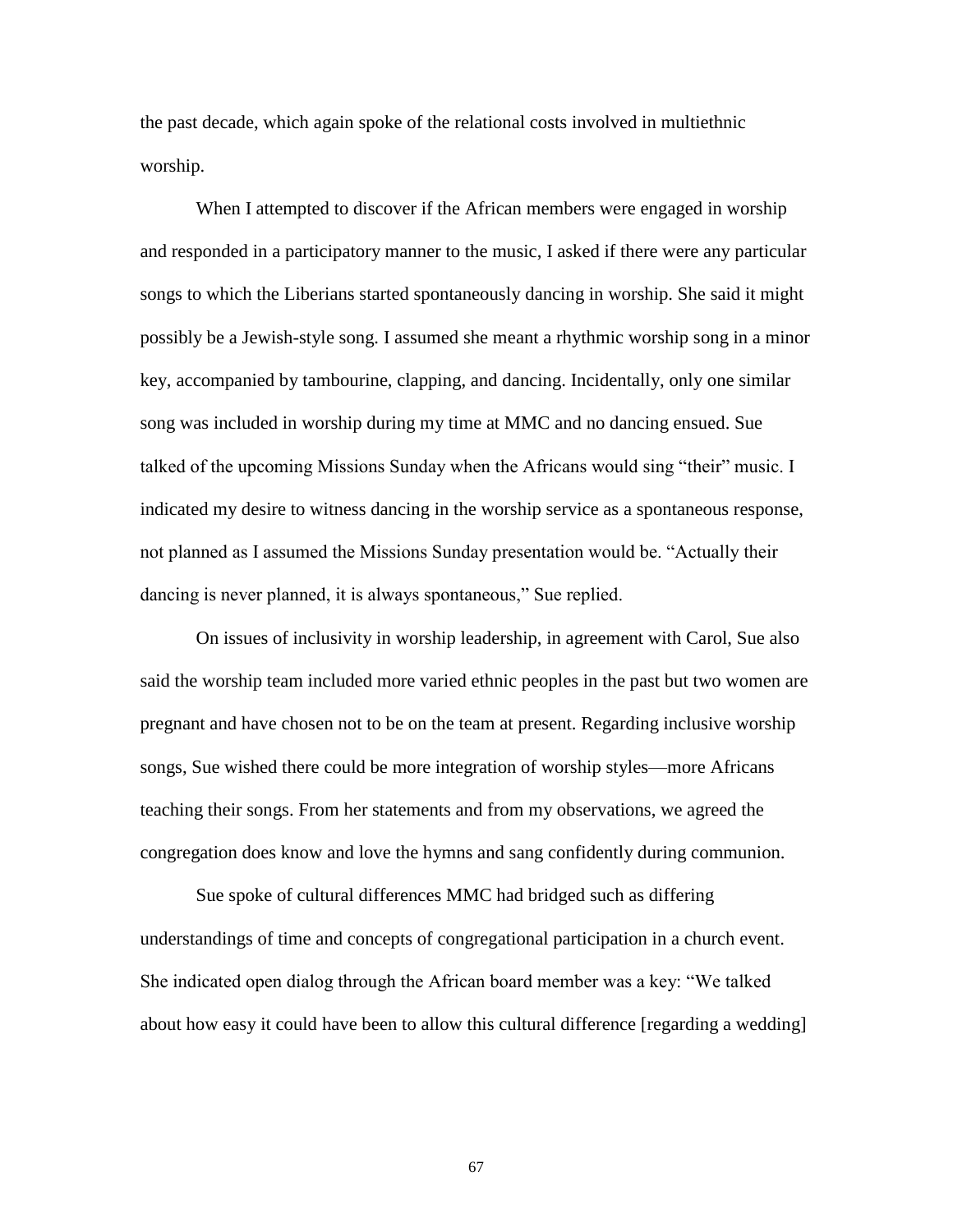to cause hurt within the congregation. Rather, people understood and there were no hurt feelings."

*Summary*: Cultural misunderstandings and frustrations have accompanied relational experiences at MMC indicating the costliness of the ethnicities working together. Sue played a key role in fostering relationships between the ethnicities. She also clarified the spontaneous nature of the immigrants' worship and their love of hymns.

# *Bill*

Conversations with the head usher centered on his affirming the immigrants to sing "their" song and the cultural differences experienced working with diverse peoples. Bill played a key role at MMC as usher and bus driver, transporting worshipers to the services. He also sang on the worship team periodically. Bill displayed a genuine kindness and compassion for the varied peoples of the congregation.

Bill filled a vital role by encouraging the African singers each week to sing "their song" on Missions Sunday. Being careful to not step beyond his authority, he nevertheless reminded them over and over. When they did sing, he beamed with pride and affirmed them with clapping in rhythm to their songs. As the Africans sang that Missions Sunday, he told me, "We needed this. We haven't had this for a while. We needed it!" His response indicated how important he viewed this worship experience of traditional African singing for this multiethnic congregation. Bill later referenced that my presence as researcher in this immigrant-model multiethnic church served as a catalyst prompting the Africans to sing 'their' song.

Bill also spoke of the frustrations experienced in working together with diverse peoples, in particular the differing concepts of time and commitment. This was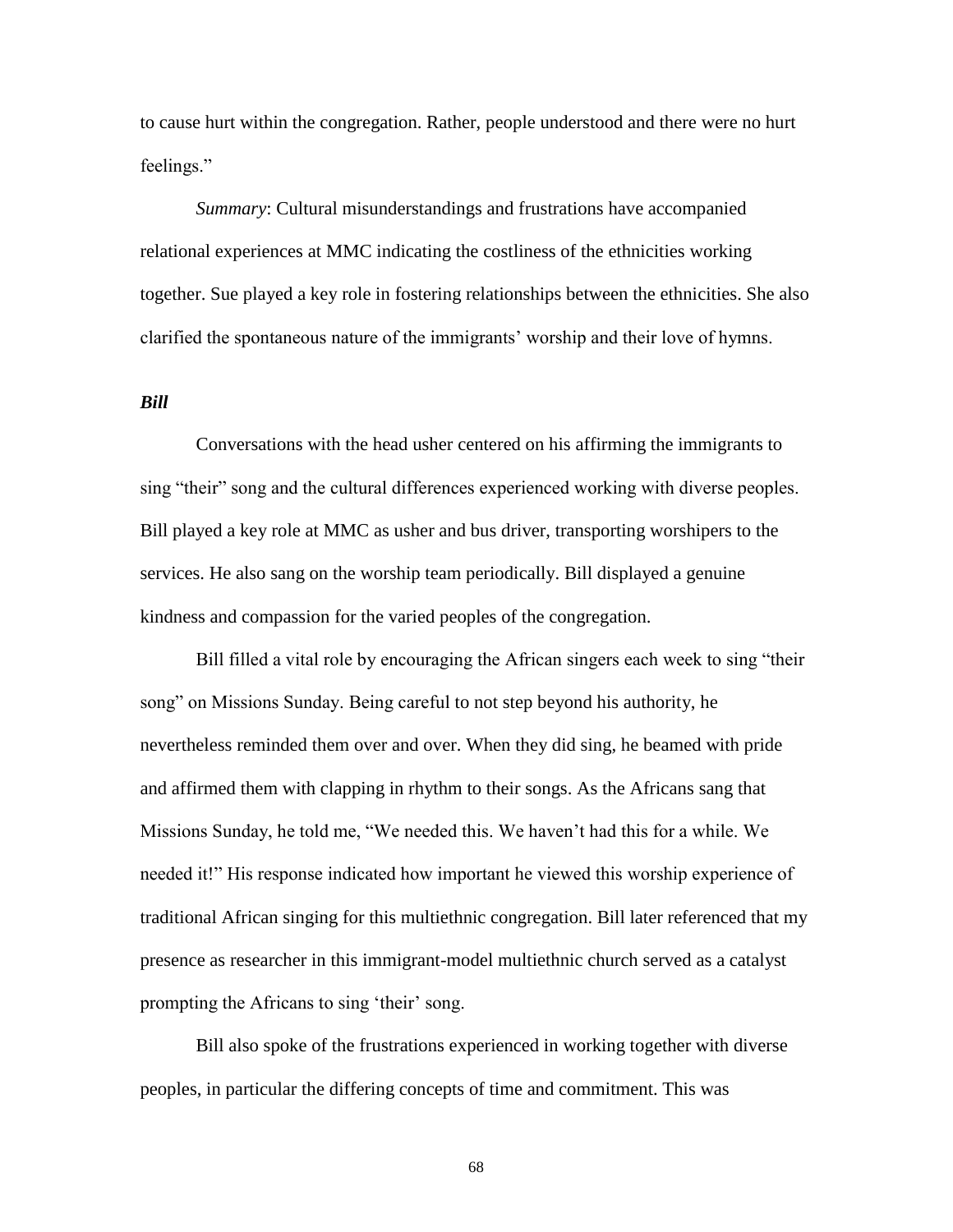particularly evident on Missions Sunday when the youth choir was scheduled to sing. As I videotaped the traditional African worship, Bill leaned over and half laughing said, "The youth choir director has just arrived!" The service was nearly half over.

*Summary*: Bill understood the frustrations over cultural differences. Yet, he appreciated and served the diverse peoples at MMC. It was extremely important to Bill that he reaffirm to the immigrants the importance of expressing themselves through traditional African worship on Missions Sunday.

*Summary of Interviews*: Interviews with each of the leaders highlighted vital themes. The pastor filled his role as worship prompter and modeled the importance of music in worship, both instrumental and vocal. He was particularly adept at encouraging the responsive aspects of MMC's worship. Carol articulated how she chose songs for worship. Hers was a limited definition of inclusive worship. She included songs chosen along generational lines, with African ethnic worship less common in the typical worship service. Sue desired to see more African ethnic songs in worship, but agreed hymns were very familiar to the immigrants. Bill encouraged affirmation of ethnic identity by repeatedly encouraging the immigrants to sing "their song." Revelation worship themes emerged—worship is response and multiethnic worship is costly.

#### FOCUS GROUP WORSHIPERS

Whereas the choices leaders made in worship reflected the worship identity of the entire congregation and much of the worship music at MMC did not reflect Liberian traditions, I met with worshipers in a focus group to determine if worshipers at MMC sensed inclusiveness through the worship service. How they rated the services as to their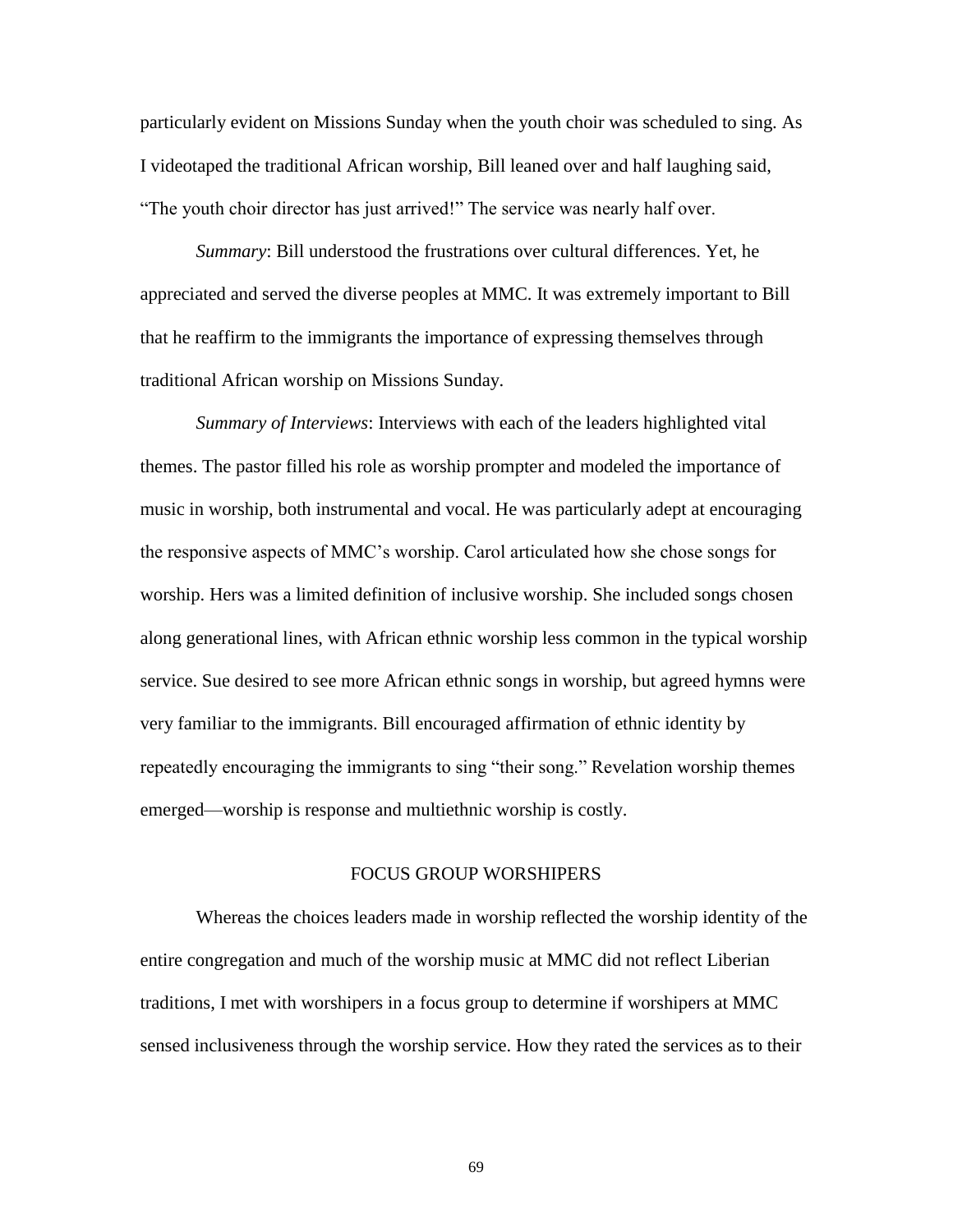level of spiritual meaning and sense of unity gained in worship was examined through a questionnaire at a focus group meeting.

Carol invited twelve worshipers to a focus group meeting. Eleven worshipers met with me in a Sunday school classroom to give response on a questionnaire regarding their satisfaction with worship and music at Minneapolis Multicultural Church (Appendix B).

Members of various ethnicities and ages from teenagers to adults participated. Worshipers included those attending MMC varying time lengths from those attending a short time span (less than one year) to those attending ten or more years. The largest

number of worshipers in the focus group attended MMC for 3–10 years. All eleven

worshipers indicated they attend MMC nearly every Sunday.

These eleven worshipers were asked to rate four aspects of *worship* at their

church on a 1–10 scale, with 10 being most satisfied.

Is well put-together Is of appropriate length Nourishes me spiritually Utilizes men and women of the various cultures in worship leadership

Additionally, they were asked to rate *music* in their church's worship in seven areas, also

rating each on a 1–10 scale.

Has spiritual power or "anointing" Helps me enter into the presence of God Helps me sense I am part of the Church Body Uses instruments I enjoy hearing/playing Includes a good selection of hymns Includes a good selection of contemporary songs Includes a good amount of congregational singing

On the final question, which was open-ended, they were asked to recount their most

memorable or spiritually meaningful worship service at their church. Several of those

responses have been quoted throughout this chapter.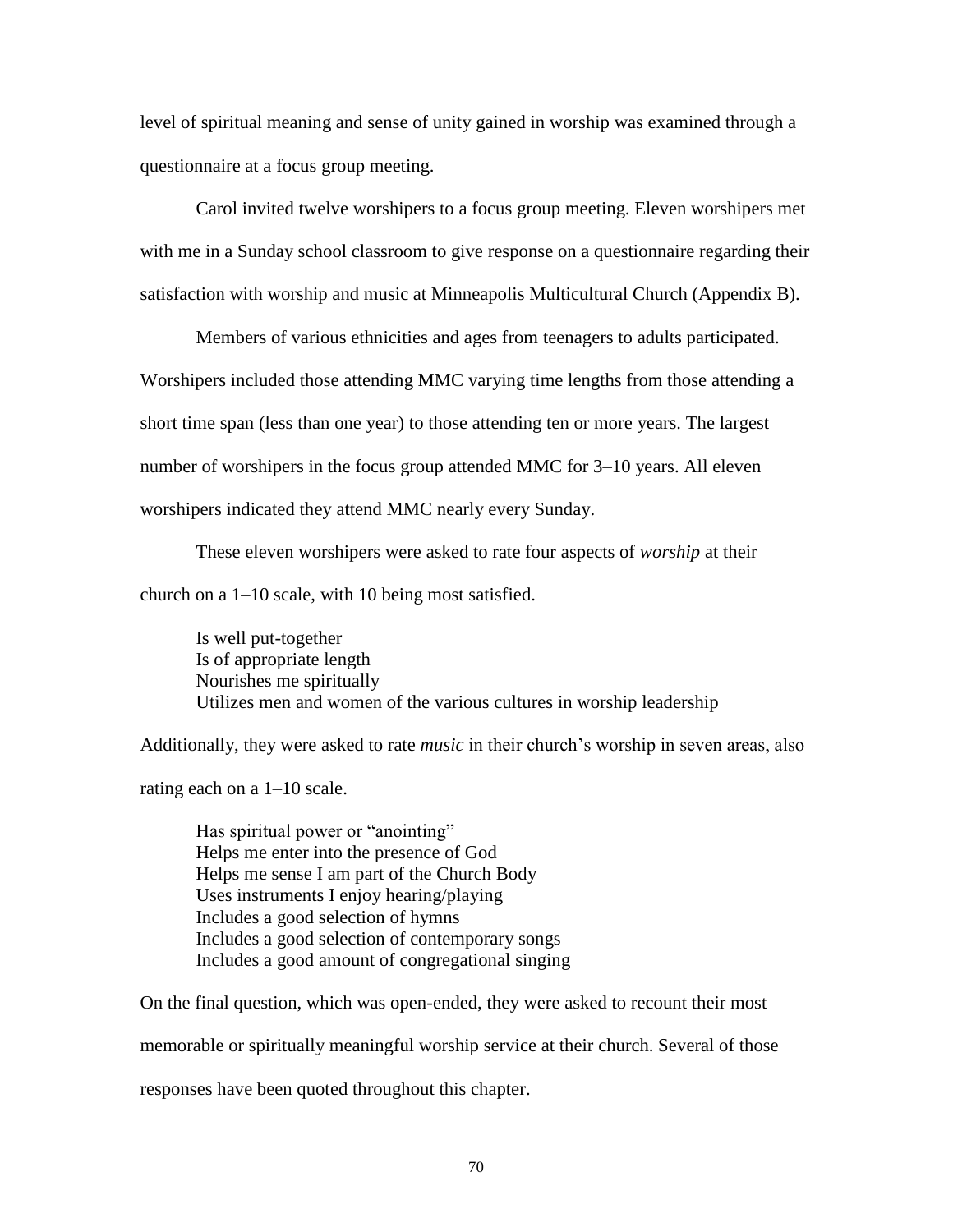All focus group participants awarded all questions an average of 9.45/10 or higher except two questions. "Worship is of appropriate length" averaged 9.36/10 and "Worship utilizes men and women of the various cultures in worship leadership" averaged  $8.7/10$ , the lowest rating of all questions. This lowest rating of 8.7/10 in the category of worship leadership confirmed my observations that a low percentage of multiethnic persons participated on the worship team compared to the large percentage of African immigrants in the congregation.

In spite of this, worship music at MMC "helps me enter into the presence of God" was rated the highest of all questions, with an average of 9.8/10. And, music's ability to unify the congregation at MMC by "help[ing] me sense I am part of the Church Body," was close behind with an average of 9.7/10. We conclude that this focus group exhibited a high level of satisfaction with worship and music at their church, sensing spiritual meaning and inclusion that they functioned within the worship space of the congregation (Liesch 1988).

Second generation worshipers rating worship and music in their church were identifiable due to their similar comments about youth camp. Notably, they all rated worship and music with particularly high averages—all 10's. In other words, they were very pleased with worship music in their church. Several factors may have influenced the second generation's top ratings of worship. It appears that the music director has connected with their present identity as Americans, in an American church, and this most likely figures significantly into their satisfaction with contemporary Christian music.

It was noted that few written comments from focus group participants to the openended question referred to music from different cultures in the worship services. This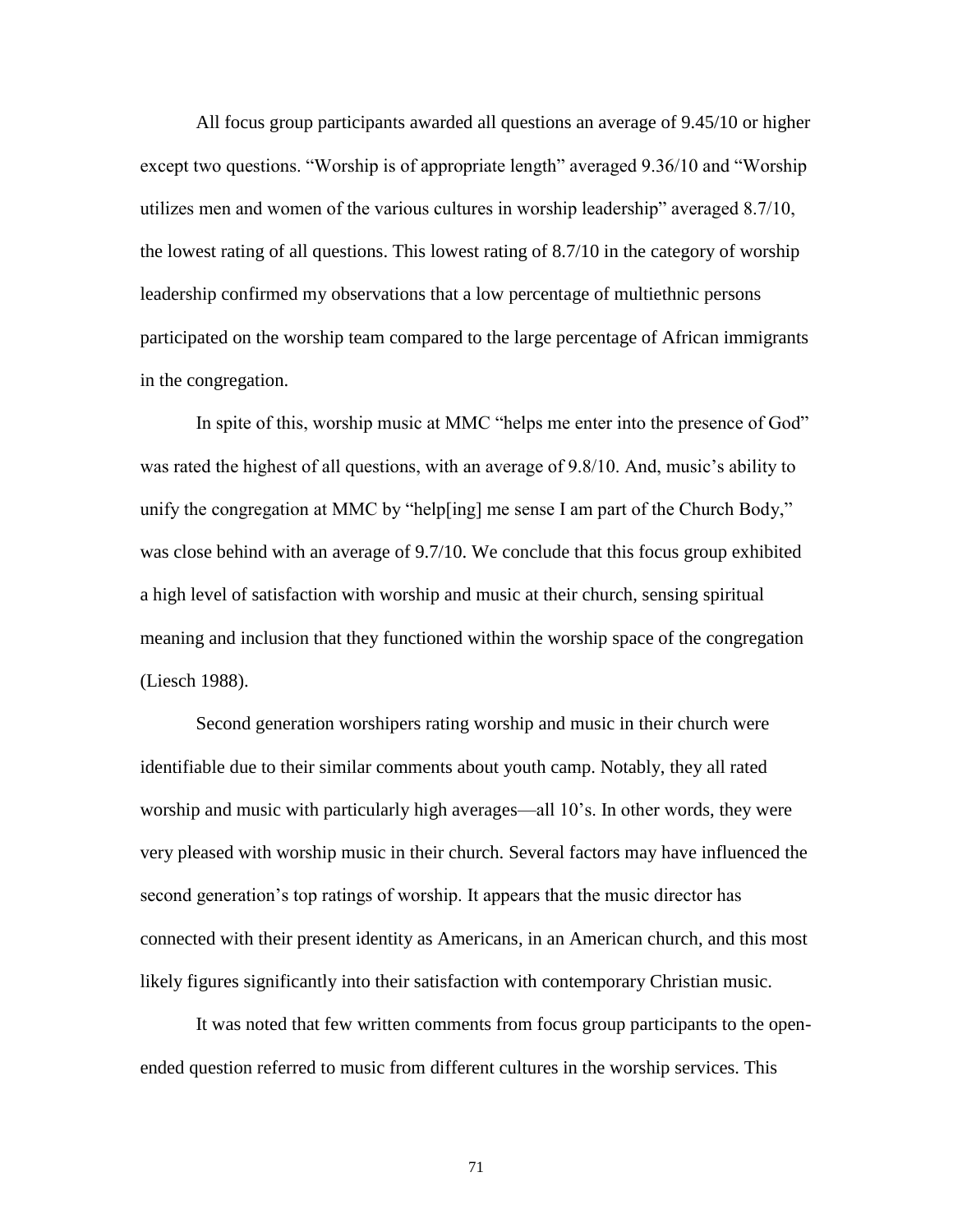could be explained by the fact the focus group met the Sunday prior to Missions Sunday, the day Africans sang and worshiped with traditional music. It would tend to indicate less importance was given to ethnic worship by the immigrants themselves. One worshiper did cite MMC's fiftieth anniversary celebration when "the worship was amazingly wellorganized, multiculturally rich and inclusive songs of different decades and was richly blessed by the two or three hours of worship as we thanked God for the many blessings this congregation has received from him."

*Summary*: One can conclude worshipers recognized the worship team should be more inclusive with more men and women of the various cultures participating. Notwithstanding, worshipers believed strongly they were included and that music at their multiethnic church meets their spiritual needs, holds a high spiritual value for them, and brings unity to the congregation. It was unclear whether worship at MMC fulfilled worshipers' expectations of being truly multiethnic.

#### **CONGREGATION**

At MMC, I observed the congregation as a means of determining their inclusiveness of the various ethnicities and their participation in the worship services. By observing their involvement in the worship service, how they responded to their pastor and how they interacted, I could determine characteristics of their worship that exemplified heavenly worship, specifically whether they all functioned within the worship space and whether worship was responsive.

The church was filled one-half to two-thirds with people sitting comingled throughout the sanctuary. Africans and non-Africans sat in each section and greeted each other easily. A specific inclusive worship practice that played a key role at MMC,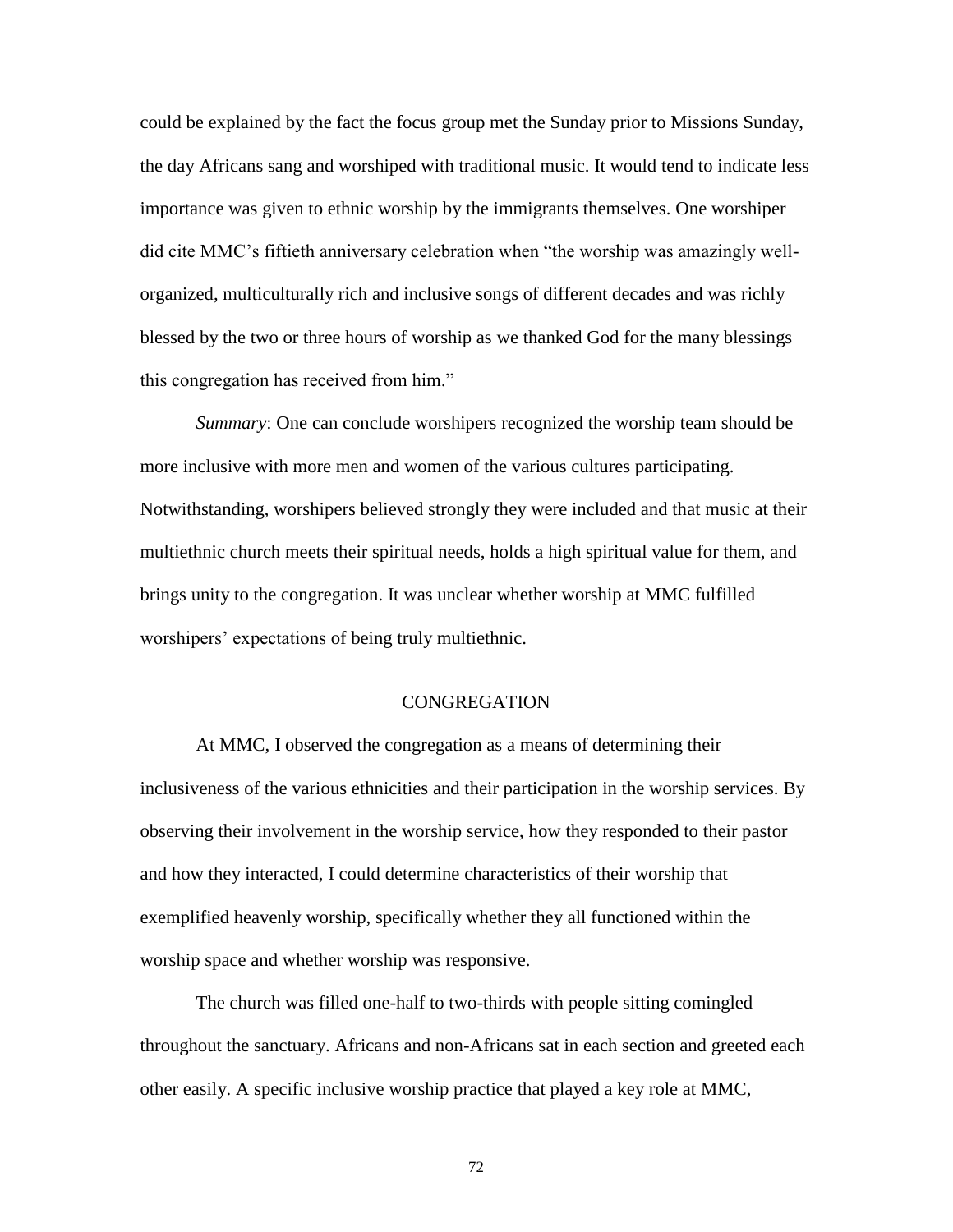although not involving music, was the extended Welcome/Greeting time. "Greeting time was an outgrowth of Pastor encouraging the people to not just be friendly, but to be friends," Carol indicated. It functioned well as a culturally appropriate way to include the diverse ethnicities. Most worshipers walked around the sanctuary and shook hands with as many people as possible, greeting them. This continued for at least five minutes. Cecilia, of multiethnic background, has attended MMC for twenty-six years and sang on the worship team one Sunday. She told me the congregation is truly friendly to one another, not gossiping nor just pretending to be friends.

The congregation participated by singing, clapping to the rhythm of the songs, and by saying "Amen" or 'Hallelujah" in response to the pastor or person praying. They particularly responded on Missions Sunday to the worship of their fellow ethnic congregants, some joining the celebration at the altar and others clapping in rhythm from their pew. In the typical worship service, some raised their hands during singing or prayer and some swayed to the worship songs. As common in any congregation, there was less than 100% participation and one Sunday the congregation remained relatively quiet. Generally, however, the congregation of MMC did follow the promptings of their pastor and participated as he encouraged them.

*Summary*: From observation of the congregation, all were welcomed and included in worship. Worship as response was particularly evident surrounding prayer times and on Missions Sunday during the African ethnic worship and the youth choir's singing.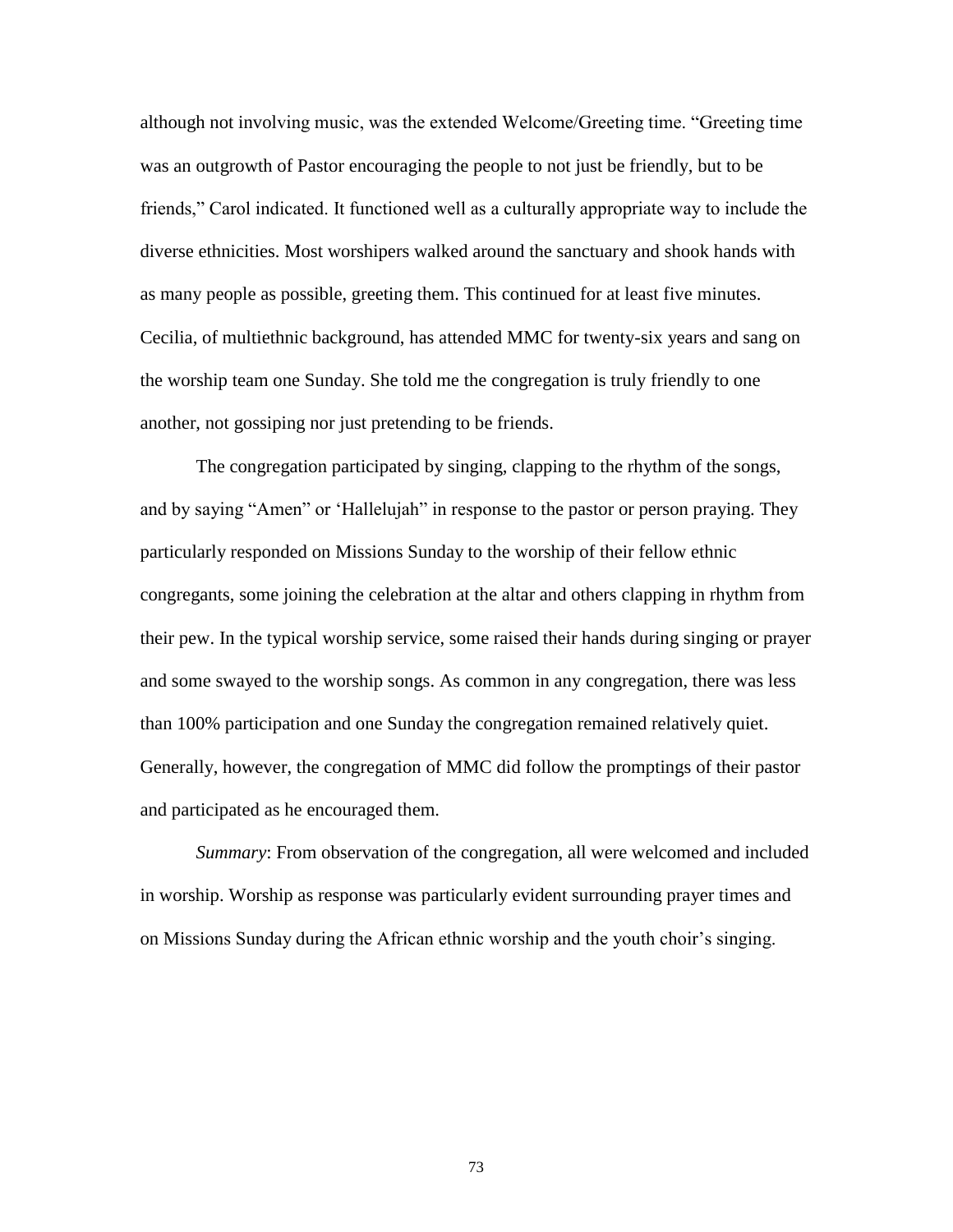#### MUSICAL CONTENT

Worship service music at MMC mostly represented sacred song genres of contemporary Christian music and hymns of both traditional and gospel style. Ethnic African worship was heard only on Missions Sunday and in the African Sunday school class. Thus, worship music on a 'normal' Sunday basis was mostly Americanized with a smattering of inclusive songs in call-and-response form. Only one ethnic rhythm instrument was included.

# *Contemporary Christian Music (CCM)*

The younger generation influenced the song choices the music minister made each week. When Carol stated, "the adults love hymns and the teens love contemporary music, so I use both," she considered their preferences as she chose worship music. Although students participated in the traditional African worship experience, their verbal responses declared their preference for contemporary Christian music.

One Sunday, I informally questioned several teenage girls after service. I asked, "What is your favorite worship song?" One said, "Shout to the Lord." Another said, "The song that has 'behold he comes.'" (That would be "Days of Elijah.") These students confirmed what Carol had said, "The young people like contemporary songs." Another student responded, "The last one we sang today." That had been "Victory Chant," in a call and response style. Either she could not think of another song or she validated my theory that call-and-response was an appropriate style to incorporate into this immigranttype multiethnic congregation. By her song choices, Carol fostered the second generation's sense of connection to their church; hopefully it will retain them in the church.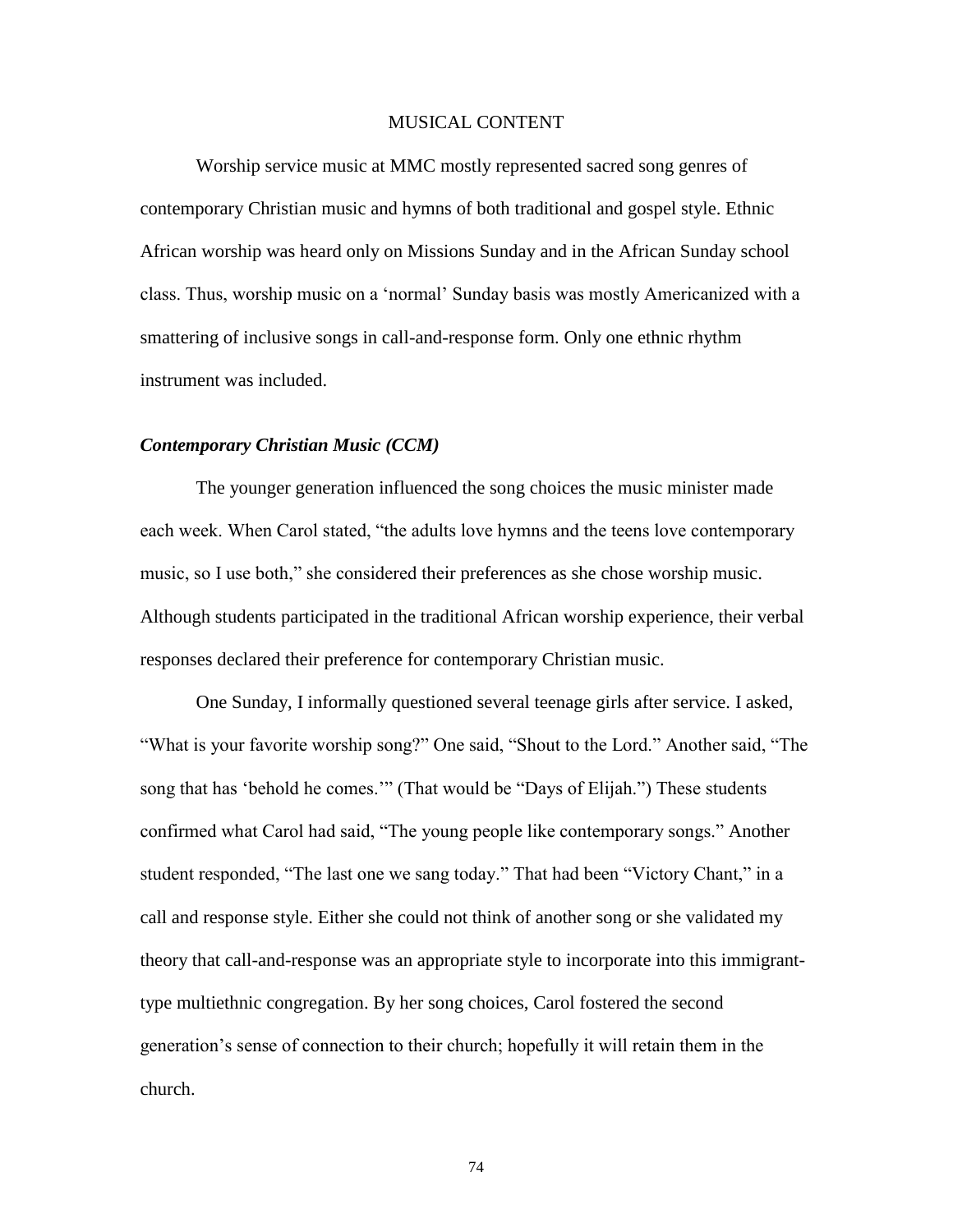Generally, the congregation of MMC knew contemporary Christian songs. One Sunday as a second offering was received, the contemporary Christian song, "Here I Am to Worship" was played on DVD. Spontaneously, the congregation began singing it.

*Summary*: The CCM genre was sung most commonly at this multiethnic church. Carol viewed it as important to the second generation worshipers enhancing their participation in their American church.

#### *Hymns*

Hymns were the second most common music genre included at MMC. Some important worship moments at MMC were mediated by the singing of hymns, as addressed previously. At a service's conclusion, the pastor led the congregation in singing "Great is Thy Faithfulness." The building of the song with repeated endings and the pastor's promptings of "Amen!" yielded response from the congregation, "Amen," "Hallelujah" and verbal prayers. Additionally, the communion commemoration included a set of hymns focused on Christ and his death on the cross. It was clear from observing the congregation, they sang confidently as if they knew these hymns well. Carol's words were confirmed, "They know the hymns. They may not sing them all exactly the way we do, but they know the hymns.‖ Her statement, spoken of the immigrants, applied also to the European American members, who knew the hymns also.

*Summary*: Hymns served an important function of mediating worship occasions. They especially served to connect the cultures as worship music commonly familiar to the majority.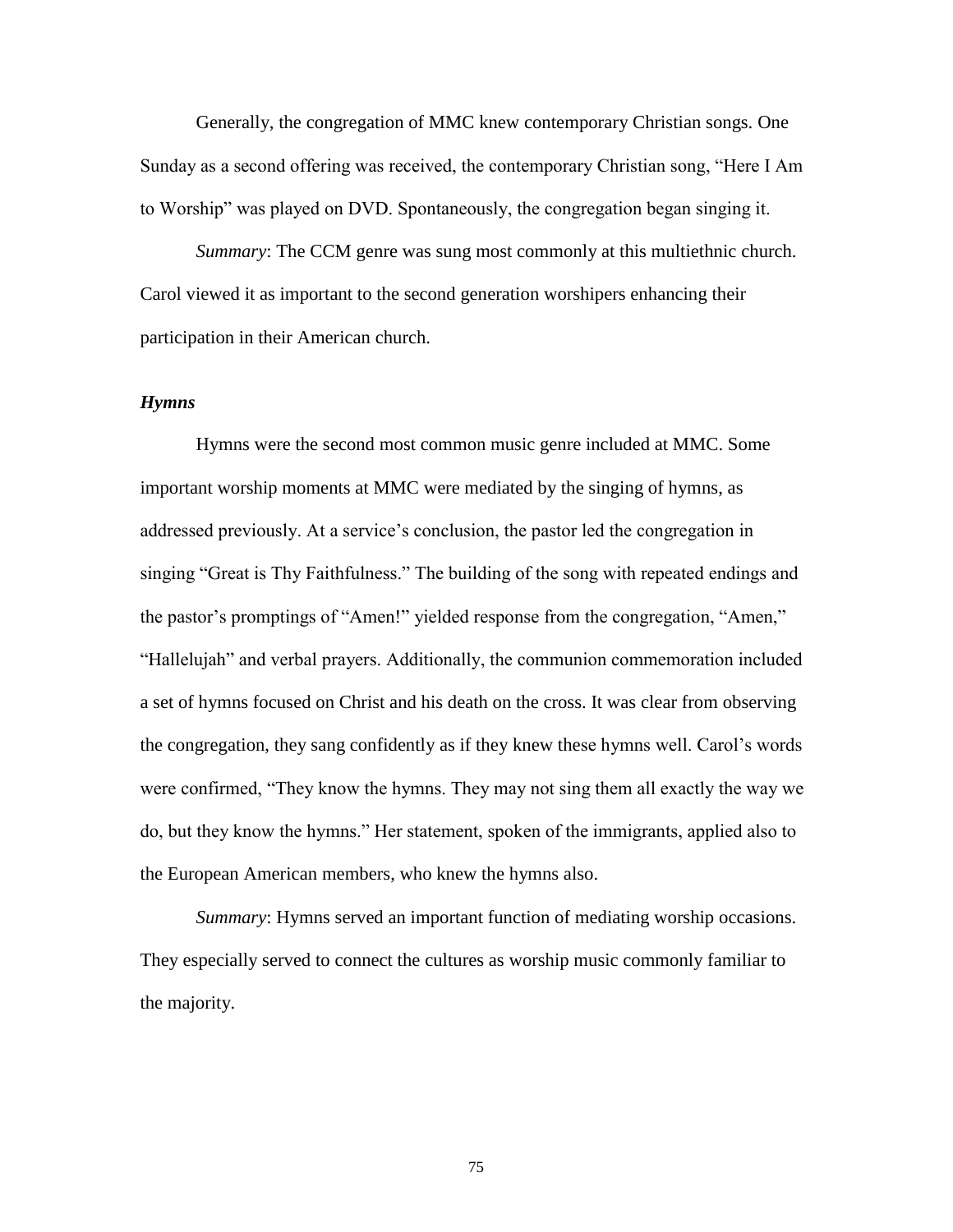# *Gospel music*

Several hymns at MMC could be subcategorized as gospel hymns with their focus on personal conversion experience and their strophic structure of verses and a chorus. "Such Love" and "I Know Whom I Have Believed" were commonly sung in Assemblies of God churches in past decades and would tend to reinforce MMC's heritage and denominational identity.

Further, the black gospel music genre was visible at MMC. When the youth choir sang, although they had given prior verbal preference to contemporary music for worship, their selections fit the black gospel music genre. They sang "Show Us Your Ways," the slower song first, then the upbeat song, "This is the way we praise Him." They moved energetically in rhythm to the music, clapping in time. The congregation responded with enthusiastic clapping. Their director had selected this CD from a local Christian bookstore.

*Summary*: Gospel music connected MMC to their denominational heritage. Black gospel music resonated with second generation immigrants by expressing participatory worship and inviting the congregation to respond.

# *Ethnic Music*

Occasionally, one could hear Ethnic African music in the worship service. As described above, on Missions Sunday ladies processed down the aisle to the altar singing and dancing accompanied by saa-saa, tambourine and clapping. Two or three worship songs followed in call-and-response style, one with the lyrics, "We will praise our God." A voice led and the others followed. The congregation participated by clapping rhythmically in general affirmation of its fellow members.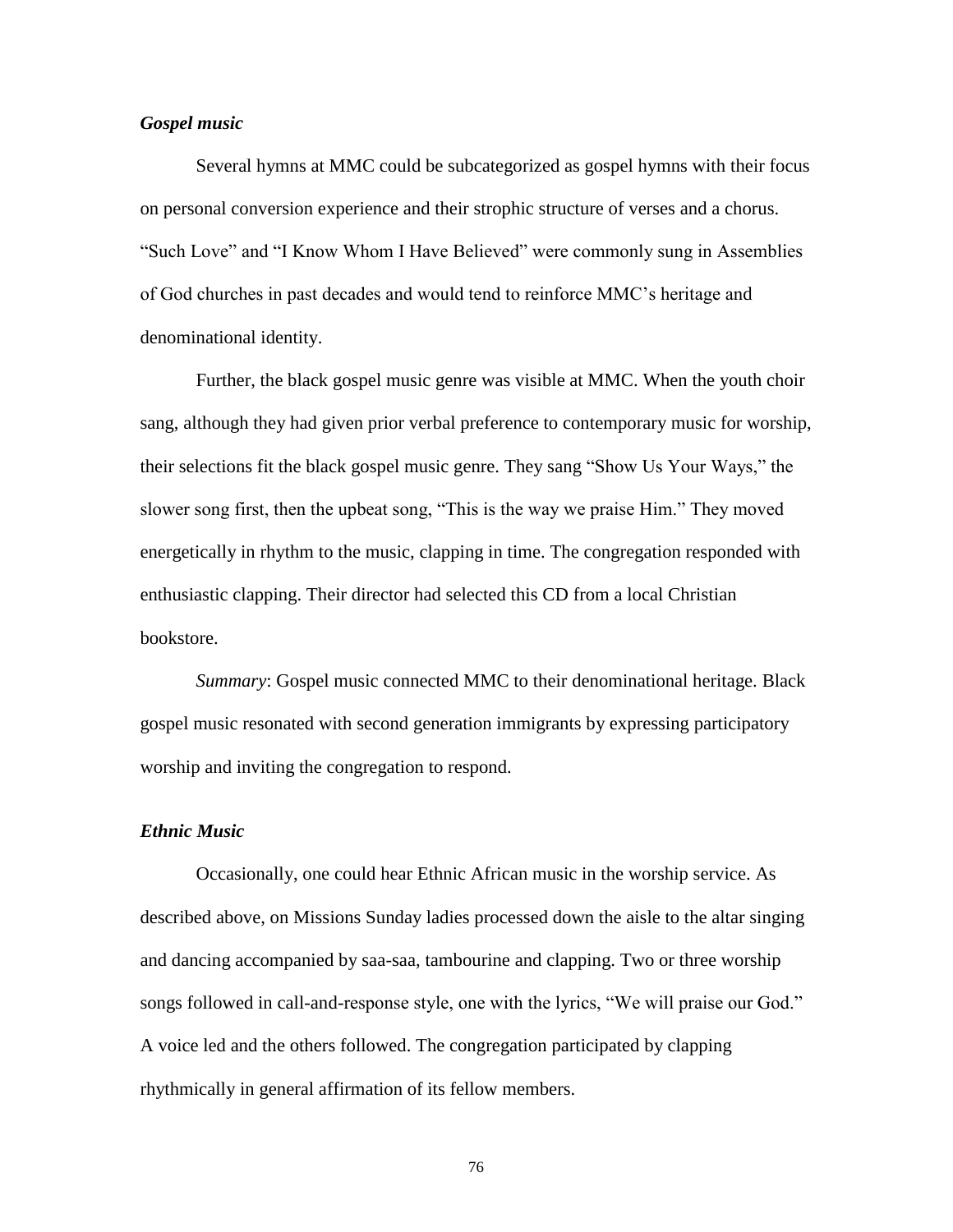Every Sunday, however, in the African Sunday school class one can hear African music sung by the immigrants. Downstairs in a corner of the fellowship hall approximately ten older Liberian men and women were seated around a table for Sunday school. They were singing *a cappella* in heterophonic texture with a lady's voice rising over the top of the men's voices. It was sung in the Krahn Liberian dialect, I discovered later. Most of the song was one phrase repeated over and over, accompanied by rhythmic clapping.

It was difficult communicating with these older immigrants because they spoke slang English that Carol called Liberian English. They agreed to allow me to tape their singing and proceeded to explain the song's meaning. One gentleman said, "If we come to God, He will come to us." I asked, do you mean the scripture, "Draw near to God and He will draw near to you?" (James 4:8 NKJV) They agreed and began singing what sounded like, "Aye-o, Aye-o..." in a call-and-response style of music. Pick-up beats started the song and then three claps followed as the other singers joined in response to the song leader.

*Summary*: Ethnic music in the African Sunday school class afforded first generation immigrants a place of comfort and belonging as they transitioned into their new country and new worship culture. Liberian worship music was included occasionally on Missions Sunday and the congregation responded by affirming its African members.

## *Call-and-response style*

Two worship songs at MMC could be categorized in the call-and-response form. One was of the contemporary Christian music genre, "You are Holy," and the other a 1980s song, "Victory Chant" (Vogels 1985). These two worship songs included elements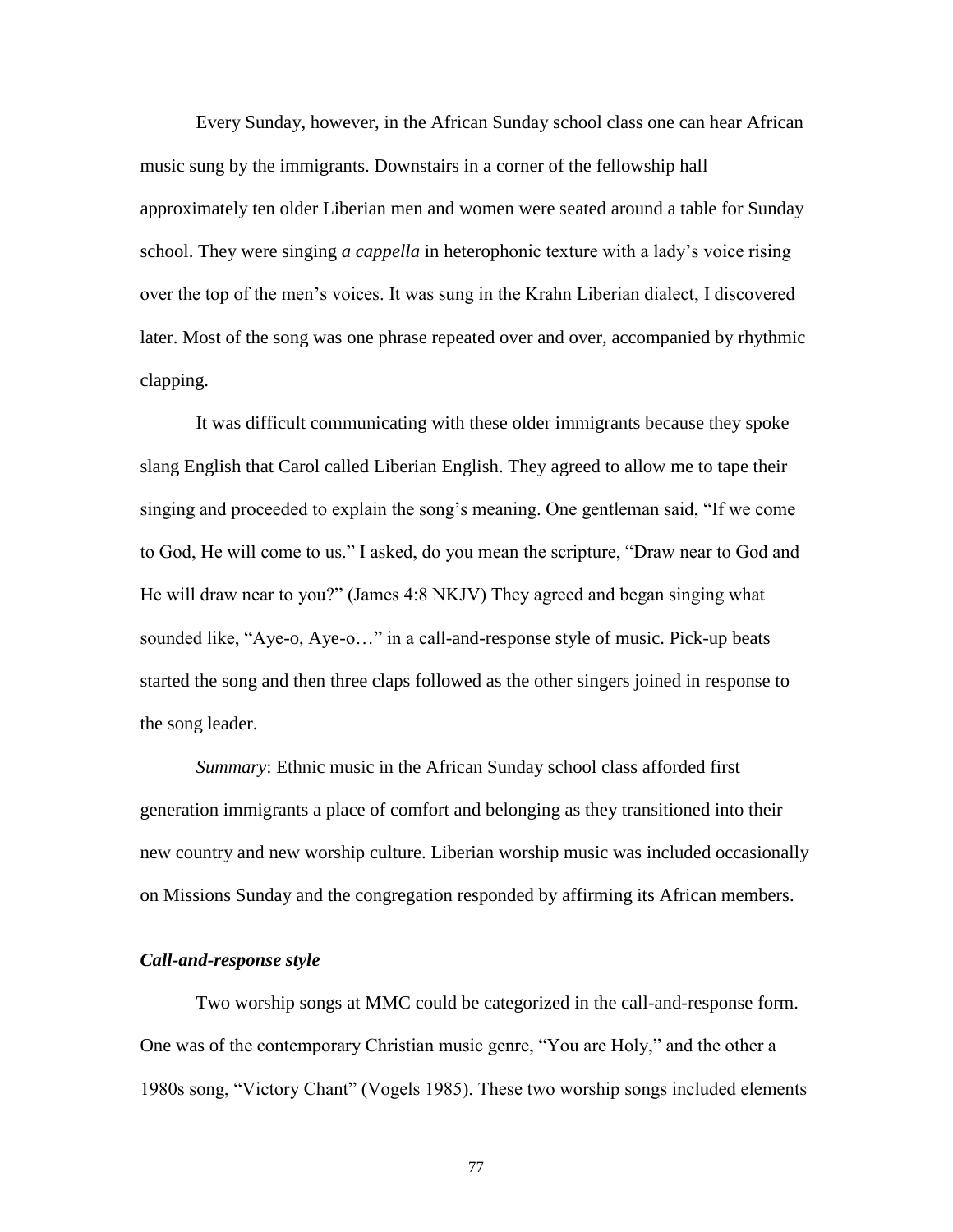that could bridge the diverse ethnicities represented in the church. These two songs functioned in the call-and-response song form with leaders singing a phrase and the congregation responding by repeating the same phrase. From my observation, it was especially effective to incorporate this stylistic element of African music into the worship of this multiethnic church. A teenager reinforced this when she referenced the ―Victory Chant" as her favorite worship song.

*Summary*: Call-and-response could be one effective song form used to increase the inclusivity of the worship service. This form not only illustrated an inclusive worship practice, it simultaneously indicated the responsive nature of worship at MMC as discussed below.

# *Lyrics*

Song lyrics sung at MMC focused overwhelmingly on Christ. Lyrics included, "On Christ the solid rock I stand" and "That's why we praise Him" to "The Lord is my Light" and "Wonderful, Merciful Savior." Communion hymns also carried the focus to Christ's death on the cross. These lyrics would be expected at a Christian church. However, it was notable that every song at MMC carried strong lyrics guiding the worshiper to Christ. Other non-musical worship forms, such as prayers and sermons, additionally reinforced the centrality of Christ. MMC clearly reflected heavenly worship in this aspect of Christ being the central focus of worship.

*Summary*: MMC sang contemporary Christian music most often as songs commonly heard in the Christian culture. CCM resonated with second generation worshipers and signaled their American identity. Hymns were the second most common song genre at MMC facilitating unified worship because of their familiarity to first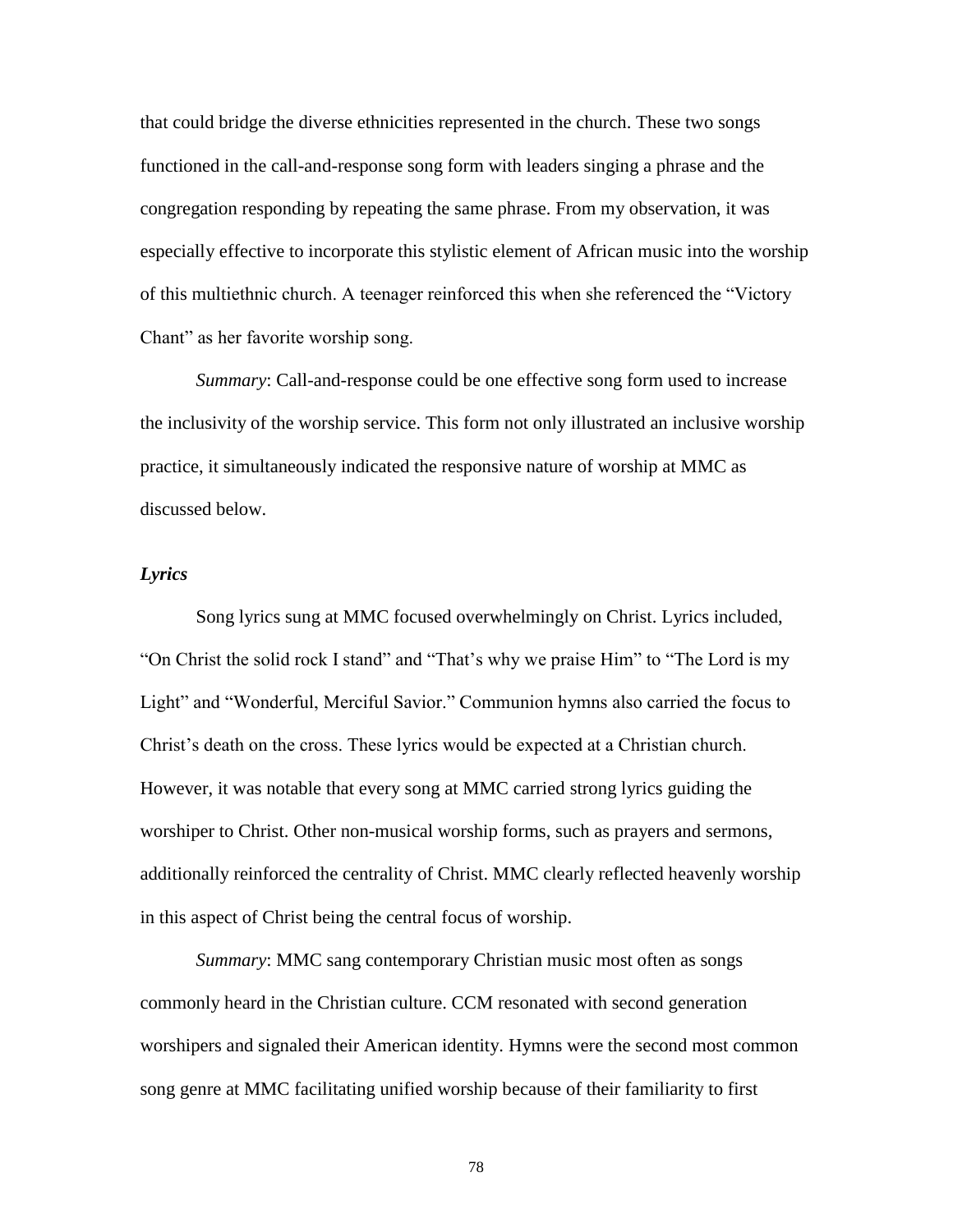generation immigrants and the other ethnicities. Gospel music and the call-and-response song form helped to signal a level of inclusive worship at MMC; and ethnic music, though included only occasionally, functioned as a means for the congregation to affirm its diversity.

# SUMMARY OF MMC

### **Assemblies of God Identity**

MMC's denominational identity was inferred through talking with Sue, the former music director, through songs chosen for worship, through worship practices, and in educational literature. It was not articulated often, however.

Sue told me of the immigrants, "they were Assemblies of God in Liberia, they will be Assemblies of God in America" to indicate their strong denominational fellowship ties and their commitment to this congregation, the Assemblies of God church in their neighborhood. Exactly how important their denominational identity remained to the congregation was only visible in some songs chosen by leadership for worship as referenced above, in the denominational literature taught in the adult Sunday school class, and in the open method of congregational praying. At the same time, the worshipers did not refer to their denominational ties often. I would suggest their Assemblies of God identity formed an underlying worship view they commonly assumed.

## **Reflective of Heavenly Worship**

MMC exhibited characteristics of heaven's worship as revealed in Revelation— Christ-centered, inclusive, worship as response, instrumental and vocal music given high priority, and costly worship. Surprisingly, the pastor was preaching a series of messages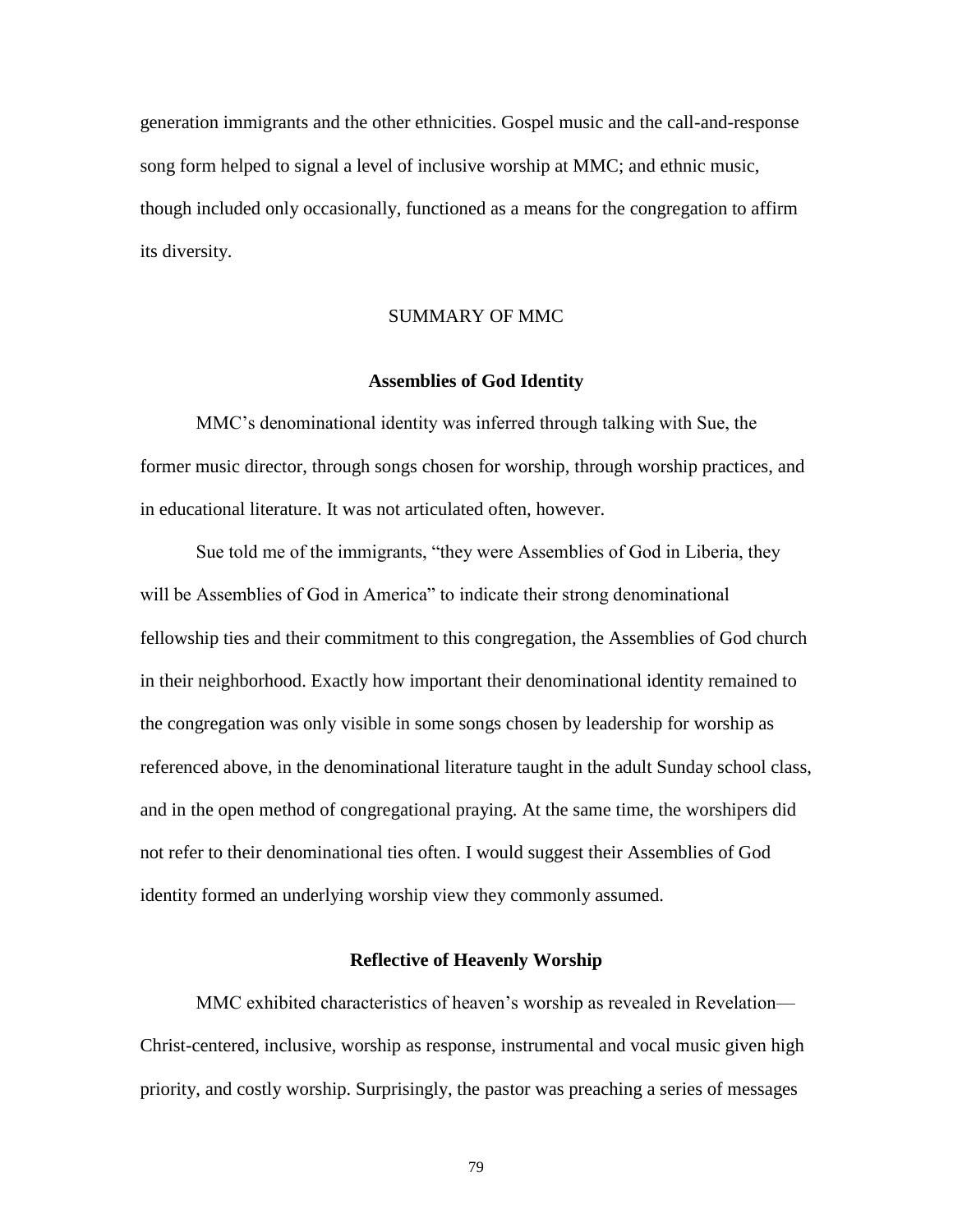from the book of Revelation when I attended for research. He said, "God is doing some amazing things. He is bringing us together as various cultures to worship Him. In Revelations we read, ‗I saw a great multitude in heaven from every tribe, tongue and language bow down in worship to the Lamb<sup>\*\*</sup> (Rev. 5:9 NIV).

Worship at MMC was Christ-centered as I observed in Pastor Schmitt's sermons, in worship song lyrics, and in prayers. Pastor Schmitt preached on the war in heaven and he reminded the congregation, "The war in heaven is over who will be worshiped—God or Satan...The time will come when Christ will resume his control."

All genres of worship songs consistently focused worshipers towards Christ. From "Your Name" of the CCM genre, to "I Know Whom I Have Believed" of the gospel hymn genre, the service was clearly Christ-focused. Even the official prayer for needs prayed by a deacon board member or by the youth pastor clearly reinforced the focus: "Lord, we come to you this morning, and we know that you are able to meet any need…Lord, we know that you have all the power. God, I pray for the leadership in this church, that we would continue to focus on You..."

MMC exhibited a welcoming inclusive attitude of the varied ethnicities. Cecilia, the multicultural worship team member referenced above, had attended MMC for 26 years and told me, "The people are genuinely friendly here, not gossips. They seem to get along.‖ Women and men were equally involved in worship leadership, whether on the prayer teams or in ushering. From observing its worship services, it appeared all ethnicities functioned ‗within the worship space' of this multiethnic church sharing in aspects of worship and leadership (Liesch 235, 1988).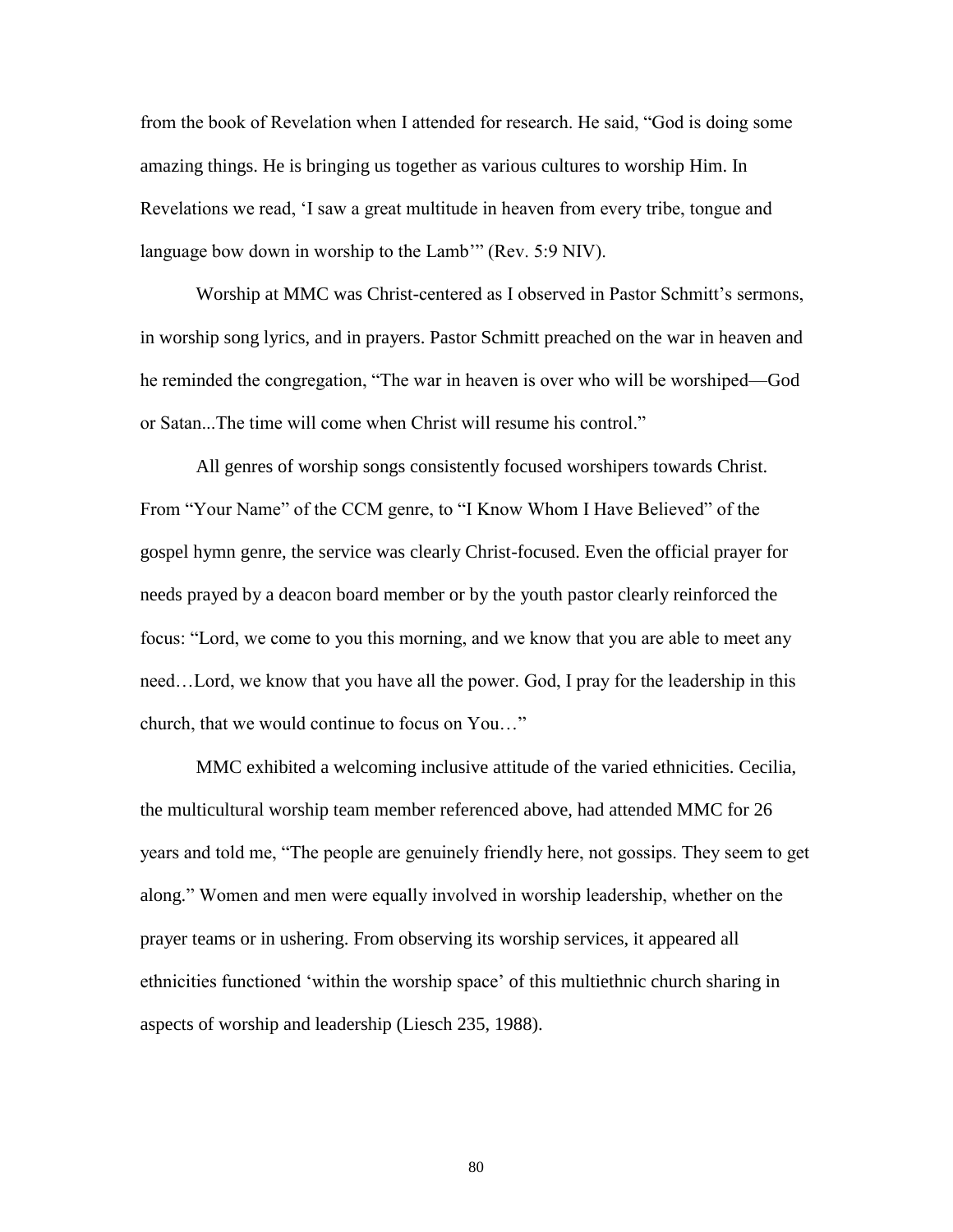Regarding the inclusive nature of MMC's worship team leadership, the worship team was minimally visibly representative of the congregation's multiethnic make-up during my research. The music director indicated multiethnic members had served on the worship team and would be returning to the team after their babies arrived. Inclusive worship leadership was included regularly into other non-musical leadership roles.

Two worship songs at MMC included elements that visibly signaled inclusive worship. These two songs functioned in the call-and-response song form with leaders singing a phrase and the congregation responding by singing the same phrase. This form not only illustrated an inclusive worship practice, it simultaneously indicated the responsive nature of worship at MMC as discussed below. However, including African ethnic music into the worship service occurred only on Missions Sunday.

Worship was response at MMC. The congregation echoed the Pastor's promptings, "Hallelujah!" The people responded, "Hallelujah! Amen!" The congregation's responsorial characteristic particularly emerged during prayer times when their response formed a crescendo of simultaneous praying and praise. Additionally, two worship songs referenced above fit a call-and-response song form with worship leaders initiating and the congregation answering. Worship as response was particularly evident at MMC.

Worship at MMC illustrated the priority given to instrumental and vocal music in worship. Pastor's saxophone playing from his place of authority, standing at the pulpit, along with his promptings to sing the song again, added his affirmation of the vital role given music. The worship team took time and effort each week to prepare. The team included three or four singers harmonizing in three or four-part harmony each Sunday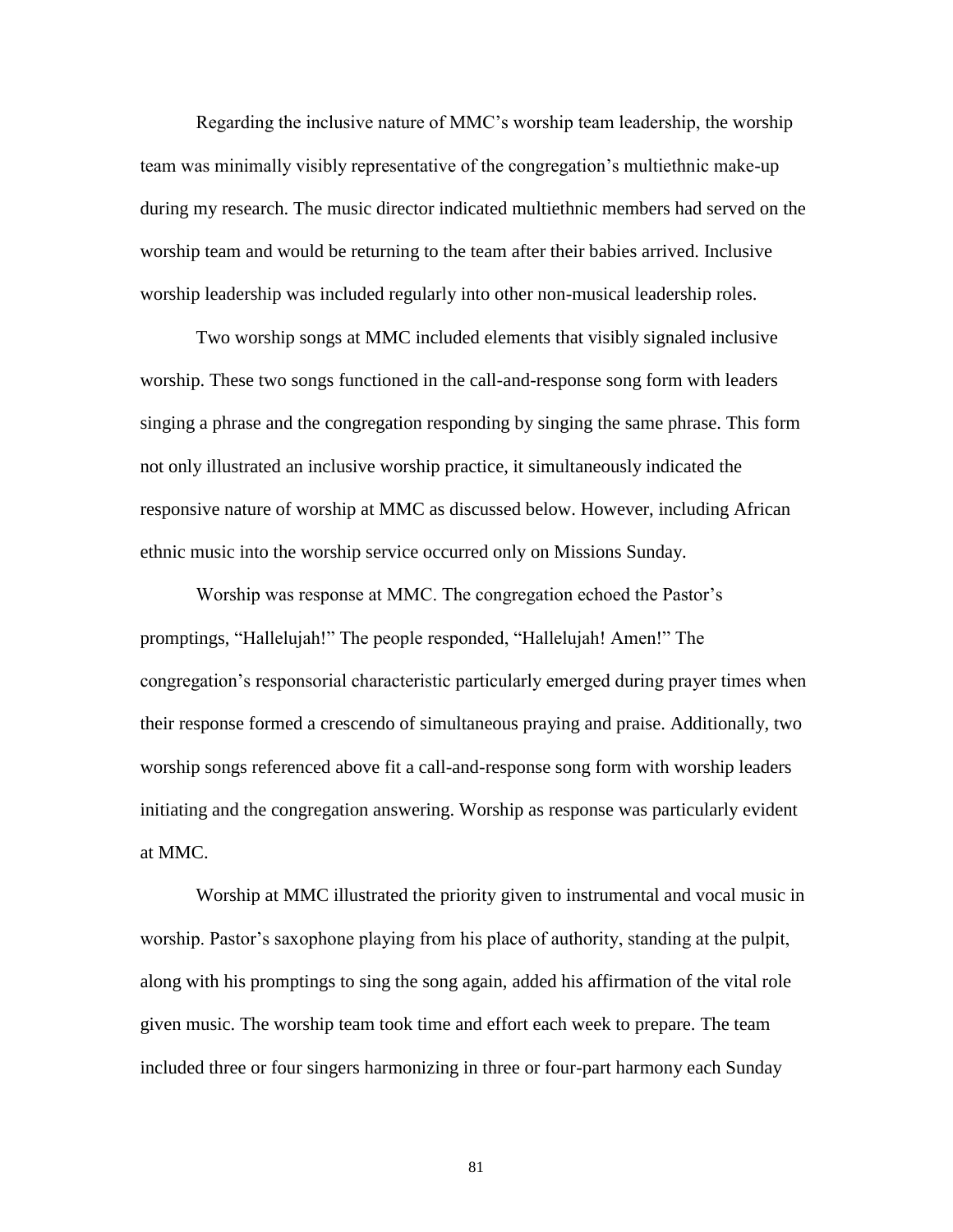along with guitarists, a drummer and Carol at the piano. Worship music filled a prominent role as it connected the entire first half of the service.

MMC experienced many frustrations working through cultural differences between ethnicities and races. Paradoxically, this also afforded glimpses of heavenly worship. Heavenly worship is costly, as Liesch indicates (1998). In Revelation worship, martyrs who have paid the supreme cost by giving their lives for Christ are given a key role in heaven. On a smaller scale, multiethnic worship is costly. MMC experienced over and over the difficulties of working together with very diverse people. Each leader spoke of the cultural differences and their attempts to understand these differences surrounding time, commitment, ownership, and cultural traditions. Sue teased her friends, "Now is this African time or American time?" Other misunderstandings arose over use of the instruments and who was coordinating children's choir music.

Sue recounted her experience when cultural misunderstandings arose over an African wedding the majority of the non-African members did not attend because they had not been 'invited!' The European American segment of the congregation did not understand that when the Liberian community has a special occasion, the entire community is invited whether or not they receive a formal ‗invitation.' While Sue and the African deacon served together on an anniversary committee, it opened dialog for them to talk about the wedding issue. They discussed how easy it would have been to allow cultural differences to cause hurt within the congregation. Rather, through dialog they built understanding and there were no hurt feelings. The church later hosted a reception for the couple to compensate for the misunderstanding.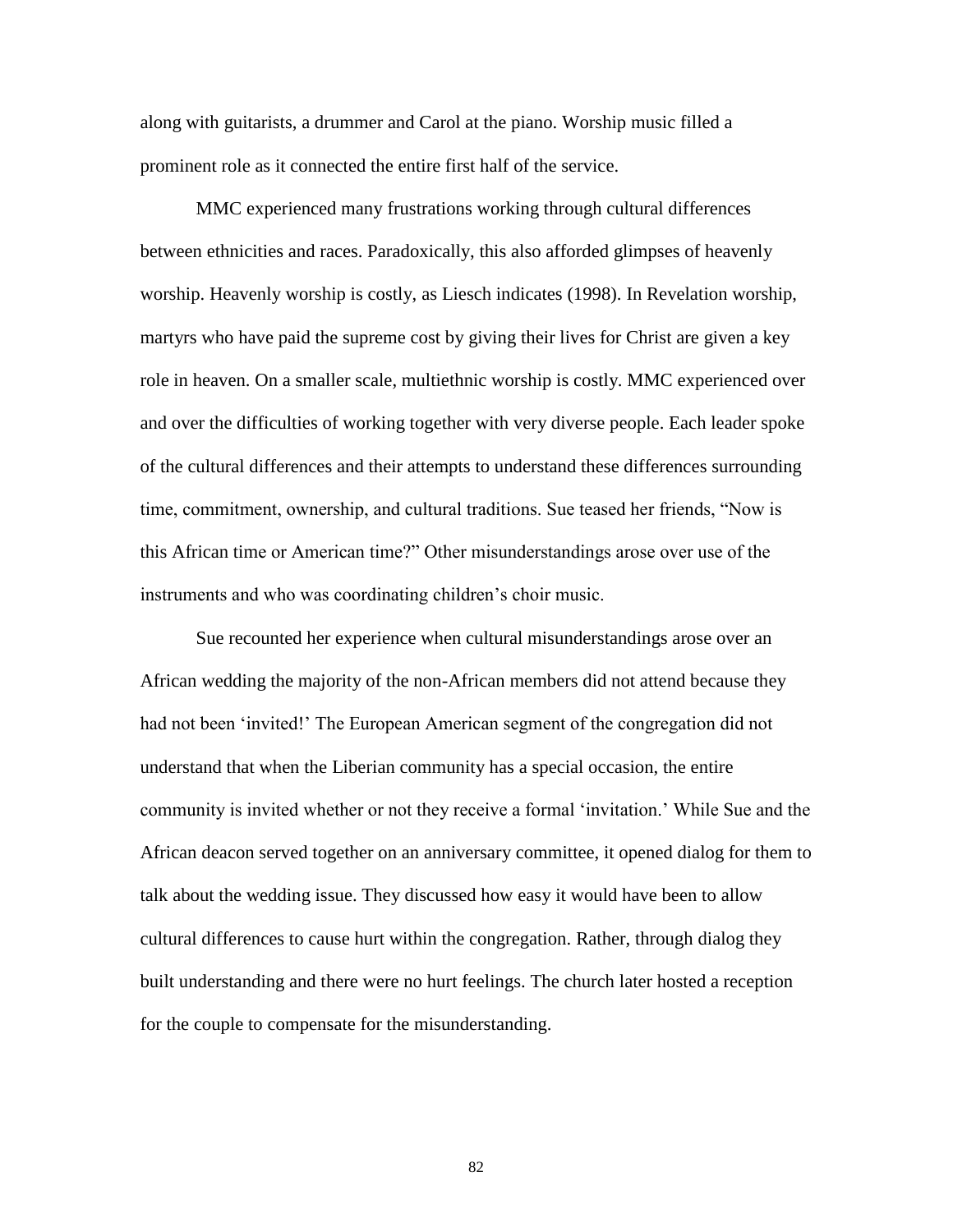*Summary*: The pre-existing congregation, of necessity, made some changes to welcome the immigrants. The costs involved caring enough to foster friendships with diverse people, taking time to communicate, trying to understand the other culture, giving up some of their own ways, or leaving this multiethnic congregation. The immigrants had to fit into this American congregation, thereby giving up some of their worship practices in the process. Multiethnic worship has been costly as experienced at MMC.

# **Conclusion**

An observer of worship services at MMC would conclude the worship music style is largely characterized by contemporary Christian music and hymns. MMC defined its inclusive worship in the worship services according to generational preferences. These included hymns for the first generation immigrants and contemporary Christian music for the second generation.

Upon further analysis, I discovered inclusive worship practices emerged in the extended greeting time, some originally-composed songs and call-and-response songs, an ethnic rhythm instrument, and a few multiethnic worship team members, although multiethnic leadership was primarily visible in areas other than on the worship team during my research.

Ongoing attempts to affirm its ethnic identity centered on the African Sunday school class where older immigrants gravitated to sing in the Krahn dialect and to teach and converse together. Occasionally, Missions Sunday worship included African traditional worship music, dancing and ethnic instruments. On these occasions, adults and students participated and a majority of the congregation joined in affirming the Africans with rhythmic clapping.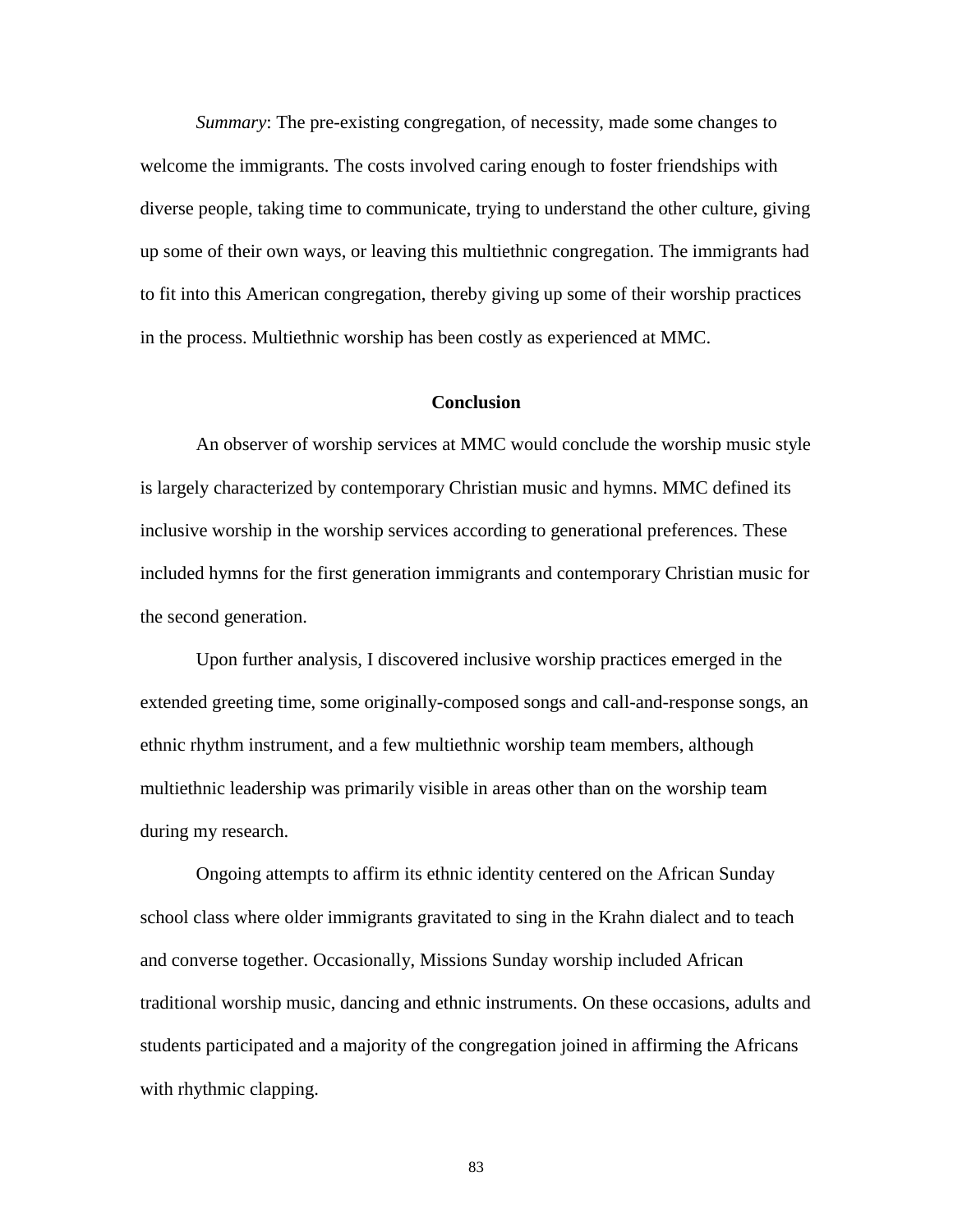Services at MMC were conducted in English and the American church identity emerged as most prominent judging from the majority of songs of the contemporary Christian music genre. MMC's Assemblies of God denominational identity influenced their music choices to a limited extent.

MMC reflected all five characteristics of heavenly worship as indicated in Revelation—an inclusiveness, Christ-centered, worship as response, instrumental and vocal music given high priority, and costly worship.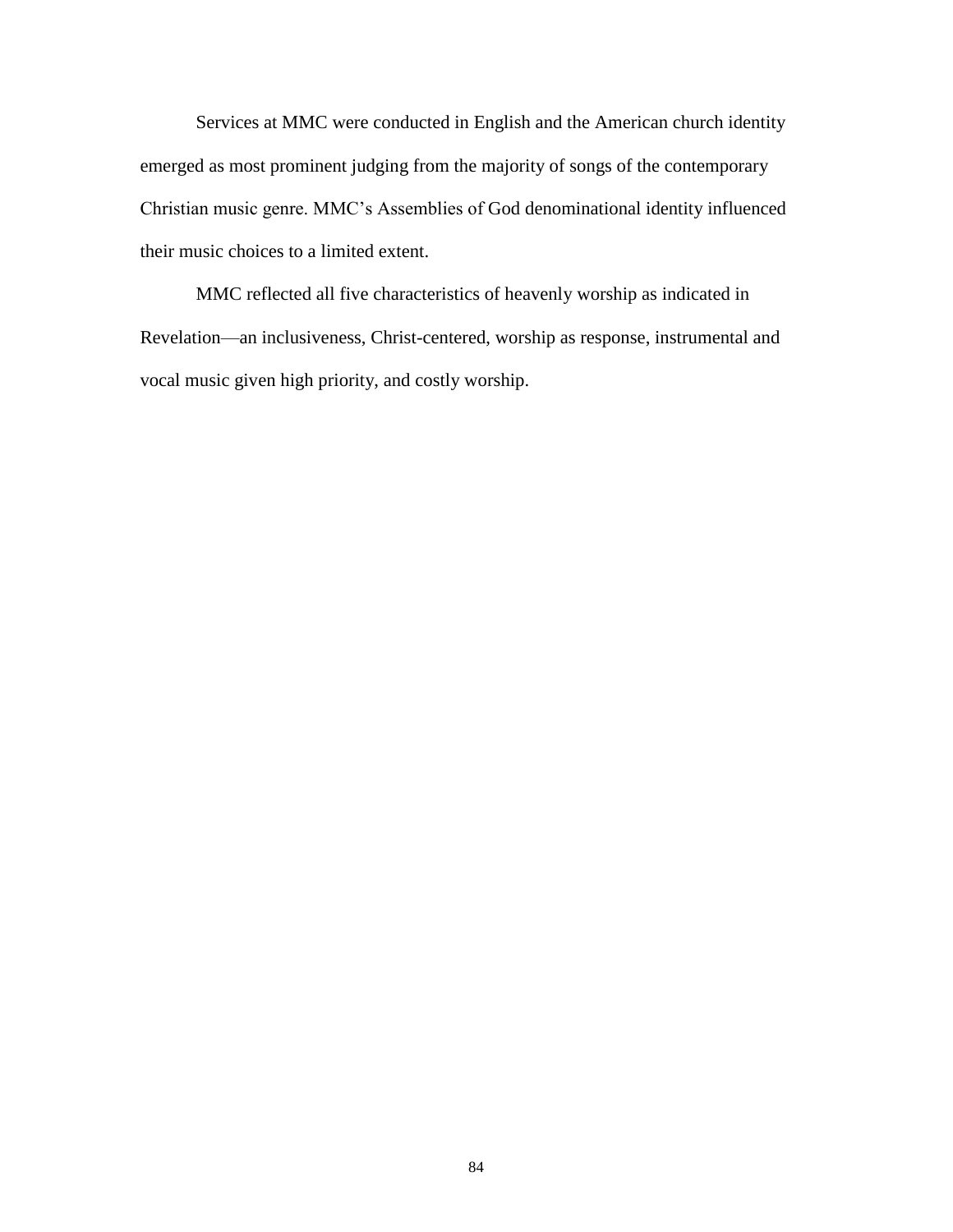## CHAPTER VI

## METRO MULTIETHNIC CHURCHES SURVEYED

In May 2008 I commenced the second phase of research by sending worship music surveys to 100 pastors of multiethnic churches in the greater Minneapolis-St. Paul, Minnesota area. I also sent surveys to the 100 worship leaders of these churches (Appendix C, Worship and Music Survey for the Multiethnic Church). My purpose was to study the role music plays in worship across the broader range of Protestant multiethnic congregations in this geographic area, drawing data from these two different leadership roles within the churches. The survey measured attitudes towards and behavior regarding the inclusiveness of multiethnic worship within these Minneapolis-St. Paul metro area multiethnic churches. It also measured worship practices that affirm ethnic diversity and worship music that fosters unity in these churches. I aimed to gain a larger amount of data regarding actual worship practices and then to compare and contrast the results with my findings at Minneapolis Multicultural Church, the first phase of my research. In this chapter, I will explain the survey findings. In Chapter VII, the results of both types of data will be compared and the research questions answered.

The data base of multiethnic churches was obtained from John A. Mayer of City Vision, a local non-profit ministry that compiles data on the changing nature of the greater Minneapolis-St. Paul metro area for strategic planning by the Christian church. Returned surveys yielded eight churches that had either closed or their mail was not deliverable. After the four-week data collection process, of the 184 possible surveys, 36 completed surveys were received for a 19.6% response rate. Of these 36, two surveys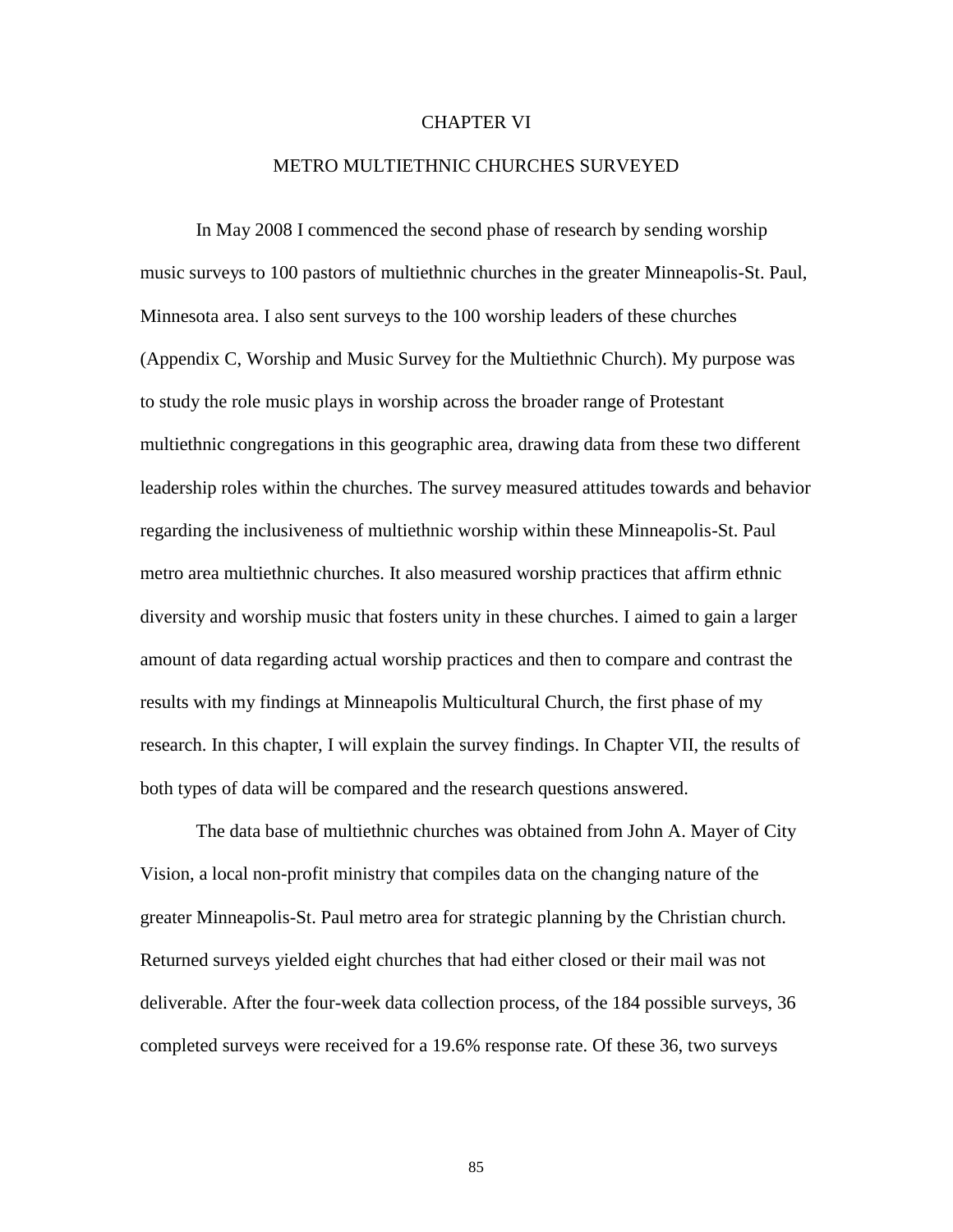were disallowed from analysis because the churches' ethnic make-up was over 90% of one ethnic group.

All 34 surveys were analyzed together and recoded with a computer statistical program made by SPSS, commonly used software to analyze statistical data in academia and market research. On two key questions, pastor's responses were compared with worship leaders' responses. Some questions requested ratings on a scale of 1–10, some involved making an appropriate choice, and others were open-ended soliciting a written response.

Given the relatively low response rate and thus low sample size, I recognize limitations exist in drawing definitive conclusions across the entire population of multiethnic churches with any significant level of reliability. However, this being the first multiethnic worship music survey of protestant churches in this geographic area, it will begin the process towards understanding the role of music by suggesting certain leanings of the data, and will point towards certain basic understandings of emerging multiethnic churches in this geographic area.

#### CHARACTERIZING MULTIETHNIC CHURCHES

First, in order to understand the basic composition of these multiethnic churches, pastors and worship leaders were asked to characterize the multiethnic/multicultural make-up of the church they serve. We noted in chapter one, "Emerson and Kim define a multiracial church as consisting of at least two major racial groups with neither representing more than 80% of the whole" (quoting myself page 6). Caucasian population in these 34 multiethnic churches averaged 44%, with Black American and African Immigrant population combined averaging 38%.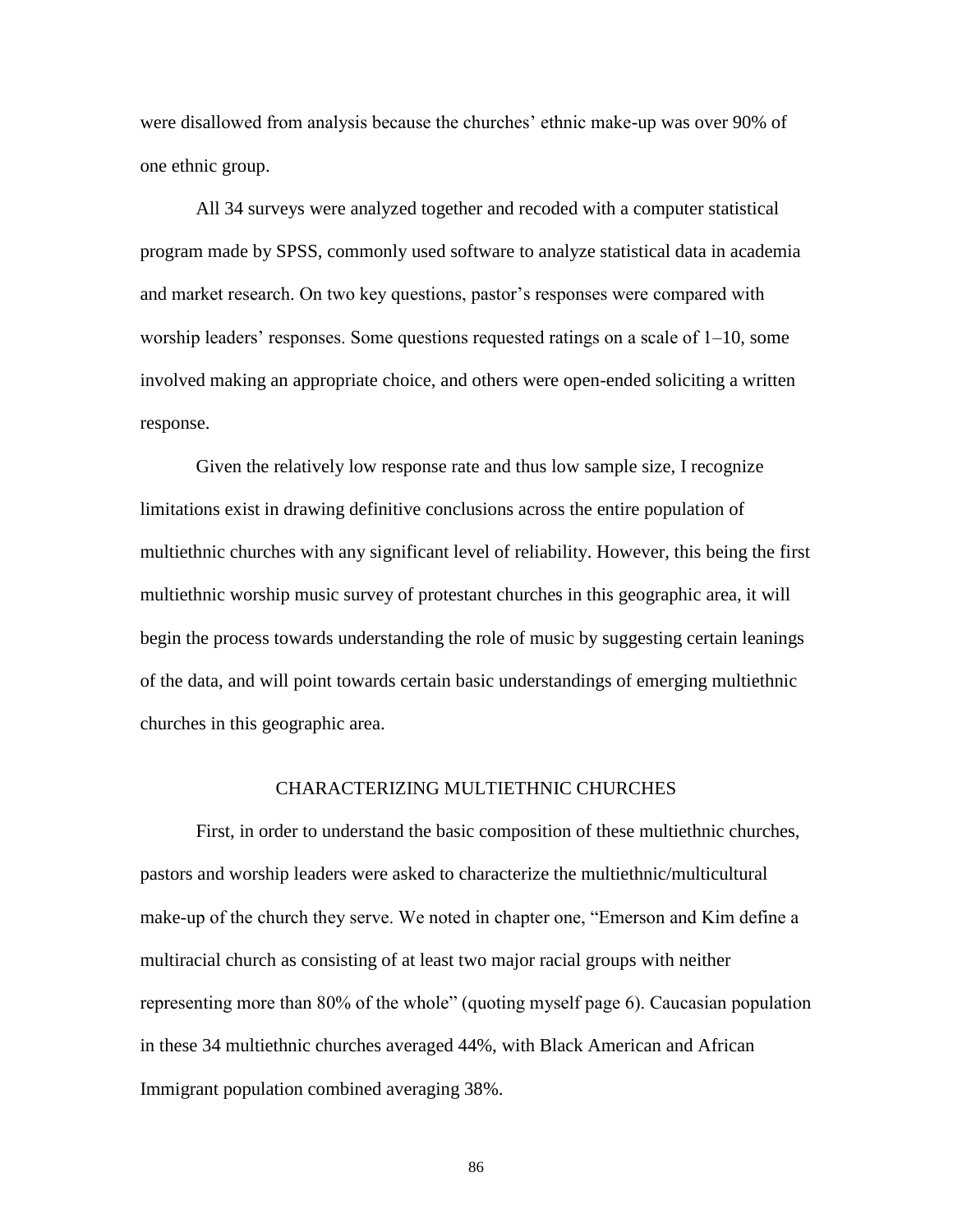

### *Ethnic Composition Comparisons in Multiethnic Churches*

Further comparison of Caucasian population with other ethnicities in these churches suggested there were two kinds of multiethnic churches represented in our sample, one with a majority of Caucasians and one without a majority of Caucasians. The majority (62%) of churches in our sample reported fewer than 50% Caucasians in their congregations.

|                        | N of Churches | % Other Ethnicities |
|------------------------|---------------|---------------------|
| Non-Caucasian majority | 21            | 62                  |
| Caucasian majority     | 13            | 38                  |
| TOTAL                  | 34            | 100                 |

Table 1. Caucasian Population in Multiethnic Churches

When comparing this multiethnic make-up with the general population, in chapter 2 we noted, "Davis (2003) reinforces the need for multiethnic churches citing census data that 37.4% of the US population is composed of people of ethnic diversity" (quoting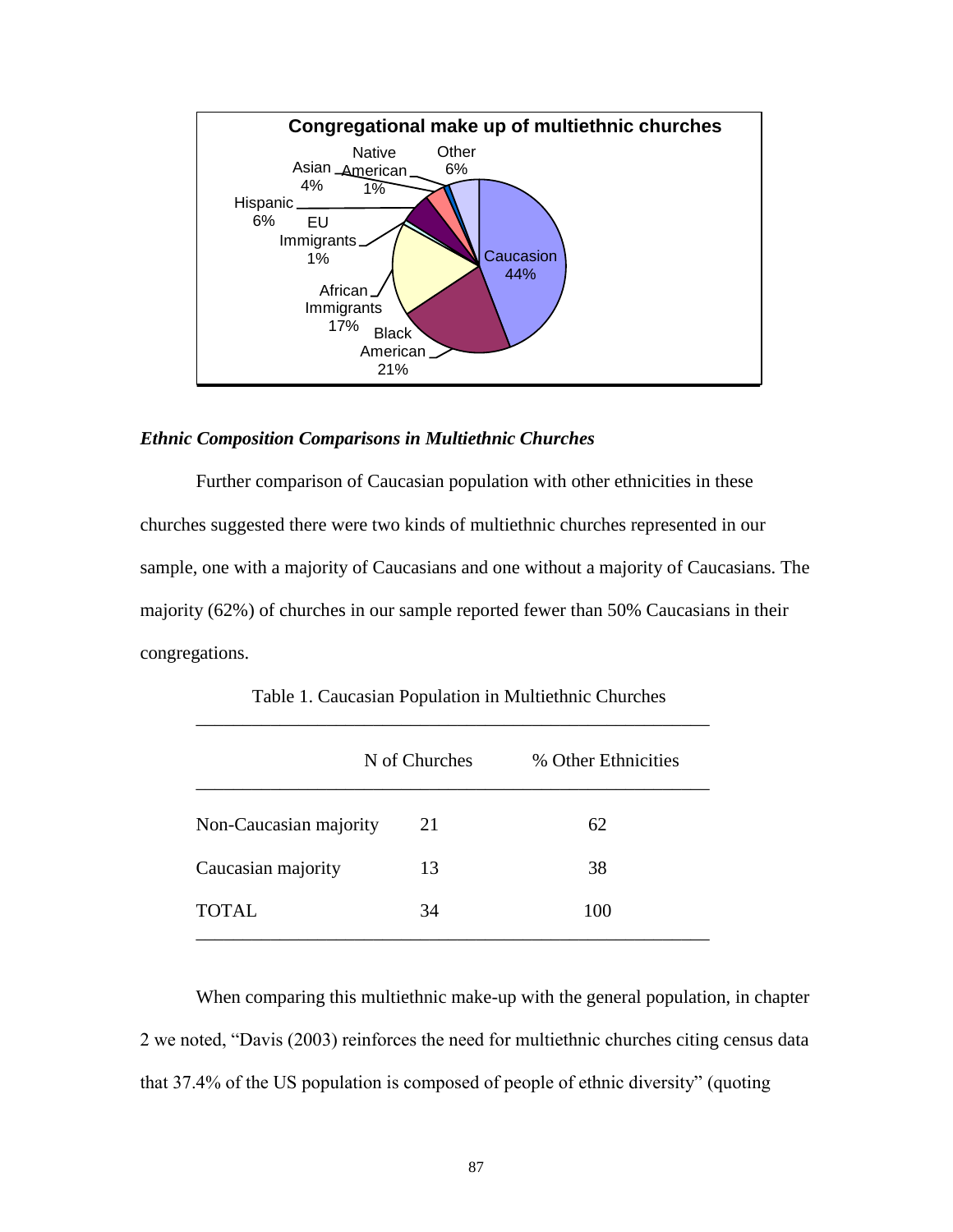myself chapter 2, page 15). For the greater metro area of Minneapolis-St. Paul, ethnic population totals more than 20% of first and second generation immigrants, previously noted in chapter one (Mayer 2007). Interestingly, the Caucasian-majority multiethnic churches in our sample are more multicultural than the Minneapolis-St. Paul metro ethnic population, but amazingly close to ethnic population distribution in the United States.

African immigrants represented the third largest ethnicity in the multiethnic churches in our sample. Since my first-phase research had commenced at a congregation with a majority of African immigrants, I further analyzed whether African immigrants identified more often with the Caucasian majority multiethnic church or with the Black American majority multiethnic church. Table 2 suggests, for the greater Minneapolis-St. Paul area, African immigrants tend to gravitate towards Caucasian majority multiethnic churches.

| Dominant Ethnic Composition<br>$60\%$ or greater | Af. Im. | Cauc. | Blk.Amer. | Eu.Im. | Hisp. | Asian | Nat. Am. | Other |
|--------------------------------------------------|---------|-------|-----------|--------|-------|-------|----------|-------|
|                                                  |         |       |           |        |       |       |          |       |
| African Immigrant                                | 68.8    | 27.5  | 1.3       | 0.0    | 0.0   | 0.0   | 0.0      | 2.5   |
|                                                  | 4.0     | 4.0   | 4.0       | 4.0    | 4.0   | 4.0   | 4.0      | 4.0   |
| <b>Black American</b>                            | 1.0     | 18.8  | 77.0      | 0.0    | 1.4   | 1.0   | 0.2      | 0.6   |
|                                                  | 5.0     | 5.0   | 5.0       | 5.0    | 5.0   | 5.0   | 5.0      | 5.0   |
| Caucasian                                        | 4.8     | 68.8  | 7.6       | 2.7    | 7.6   | 0.1   | 0.5      | 8.0   |
|                                                  | 11.0    | 11.0  | 11.0      | 11.0   | 11.0  | 11.0  | 11.0     | 11.0  |
| Asian                                            | 0.0     | 25.0  | 0.0       | 0.0    | 0.0   | 75.0  | 0.0      | 0.0   |
|                                                  | 1.0     | 1.0   | 1.0       | 1.0    | 1.0   | 1.0   | 1.0      | 1.0   |
| Split (no super majority)                        | 19.6    | 39.2  | 19.5      | 0.0    | 7.7   | 3.4   | 2.2      | 7.1   |
|                                                  | 13.0    | 13.0  | 13.0      | 13.0   | 13.0  | 13.0  | 13.0     | 13.0  |
| Total                                            | 17.3    | 44.0  | 21.4      | 0.9    | 5.6   | 3.7   | 1.0      | 5.7   |
|                                                  | 34.0    | 34.0  | 34.0      | 34.0   | 34.0  | 34.0  | 34.0     | 34.0  |

Table 2. Ethnic Composition Viewed Through the Lens of a Super Majority

From the first line of Table 2, we note that when African immigrants are a supermajority of the congregation, 60% or more, Black Americans are rare, only 1.3%. When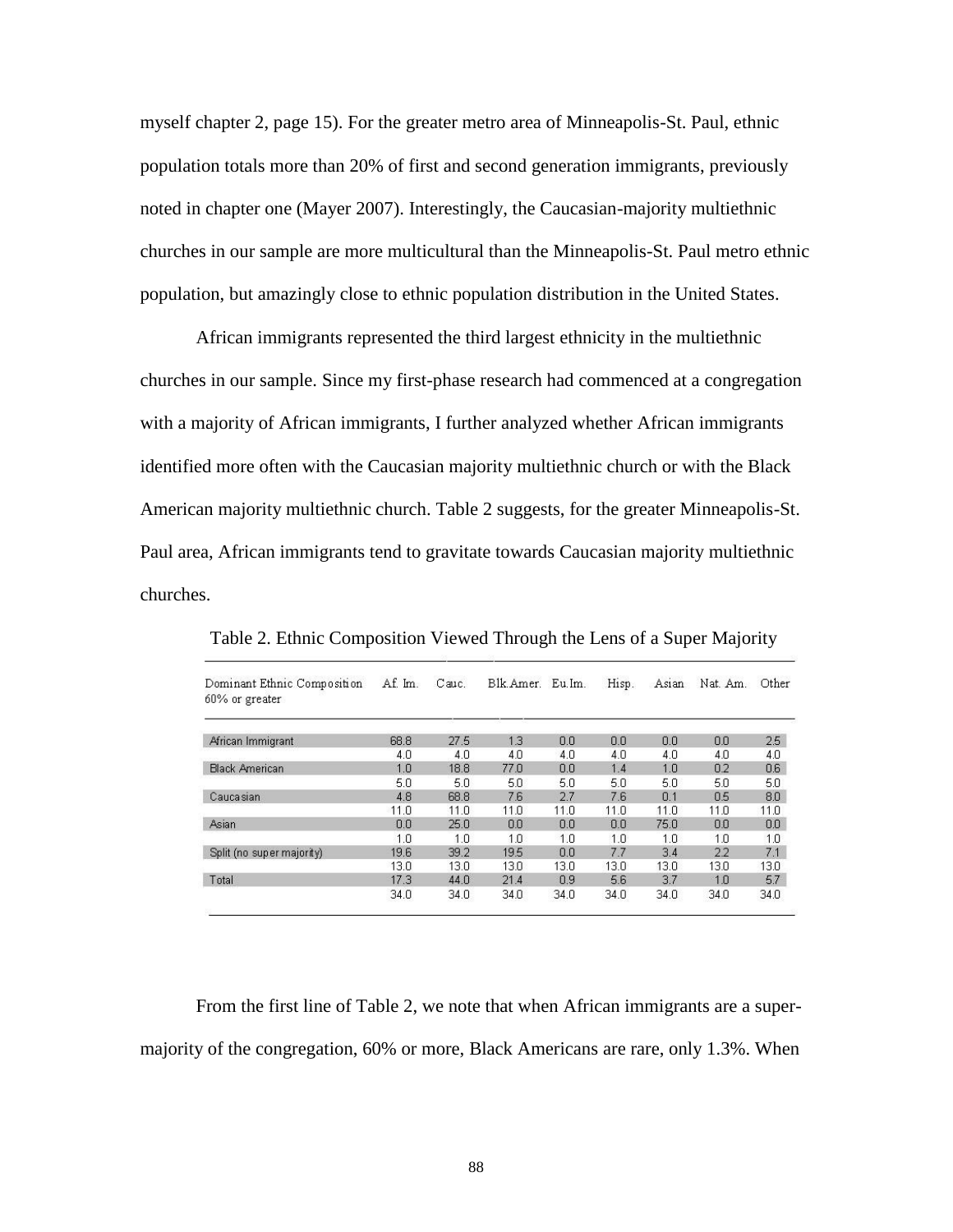Black Americans are a super-majority in the congregation, that is 60% or more, African immigrants are rare, only 1%.

Also, Table 2 indicates in churches where African immigrants comprise the majority, few other ethnicities, except Caucasian, are present. Note the statistics at the top of Table 2: 68.8% African immigrants, 27.5% Caucasian, 1.3% Black Americans and 2.5% other ethnicities. Note the second line statistics for Black American majority church: 77% Black Americans, 18.8% Caucasian, and only 1% African immigrants. This supports that African immigrants tend to gravitate towards Caucasian majority multiethnic churches, and MMC, case study in the first-phase of research, fit that model when the immigrants began arriving. (It has since transformed into an African-immigrant majority multiethnic church.)

# *Church Origin*

Leaders were asked how the church they serve became multicultural. Taking into account that several leaders chose more than one reason, 53% indicated the church intentionally set out to plant a multicultural church and 41% cited the neighborhood changing. Only one church indicated several congregations share the same facility, or what is considered the multi-congregational model (Davis 2003). The data suggests we have multiethnic model churches in the sampling, which Davis defines as "ethnically" diverse, meets together, uses one language with worship services designed to minister to the variety of groups" (Davis  $2003$ , 118).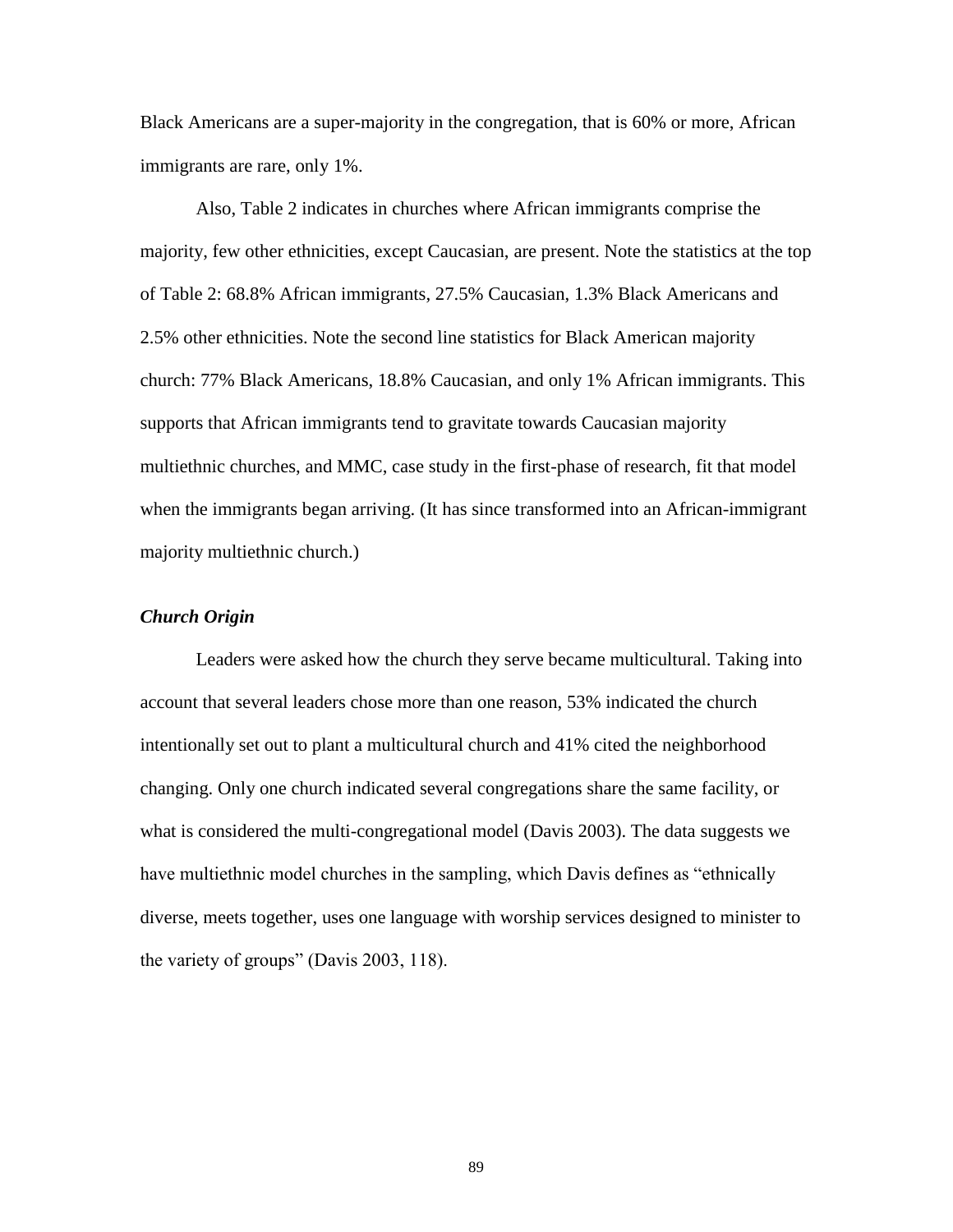

## IMPORTANCE OF MULTIETHNIC MUSIC TO LEADERS

Recognizing the influence leaders' attitudes exert on the church overall, pastors and worship leaders were asked to rate the importance they place on multiethnic worship in the church on a 1–10 scale. With "1" meaning they strongly *disagreed* and "10" meaning they strongly *agreed*, 68% of the respondents rated multiethnic worship as very important in the church ("8" or higher) and 88% enjoy music from different cultural backgrounds very much ("8" or higher). The questions did not specify whether this rated the importance of multiethnic peoples worshiping together or whether the responders agreed multiethnic worship music must include diverse cultural musical styles. However, these ratings from multiethnic church leaders do indicate a strong attitude of valuing the multiethnic church movement, which we would expect.

Leaders' attitudes toward affirming ethnic diversity in worship musical style was further covered in the following questions. When asked if the church they serve should be more proactive in promoting multiethnic worship, 62% answered "yes." Additional understanding of the value of multiethnic worship to leaders was gained from their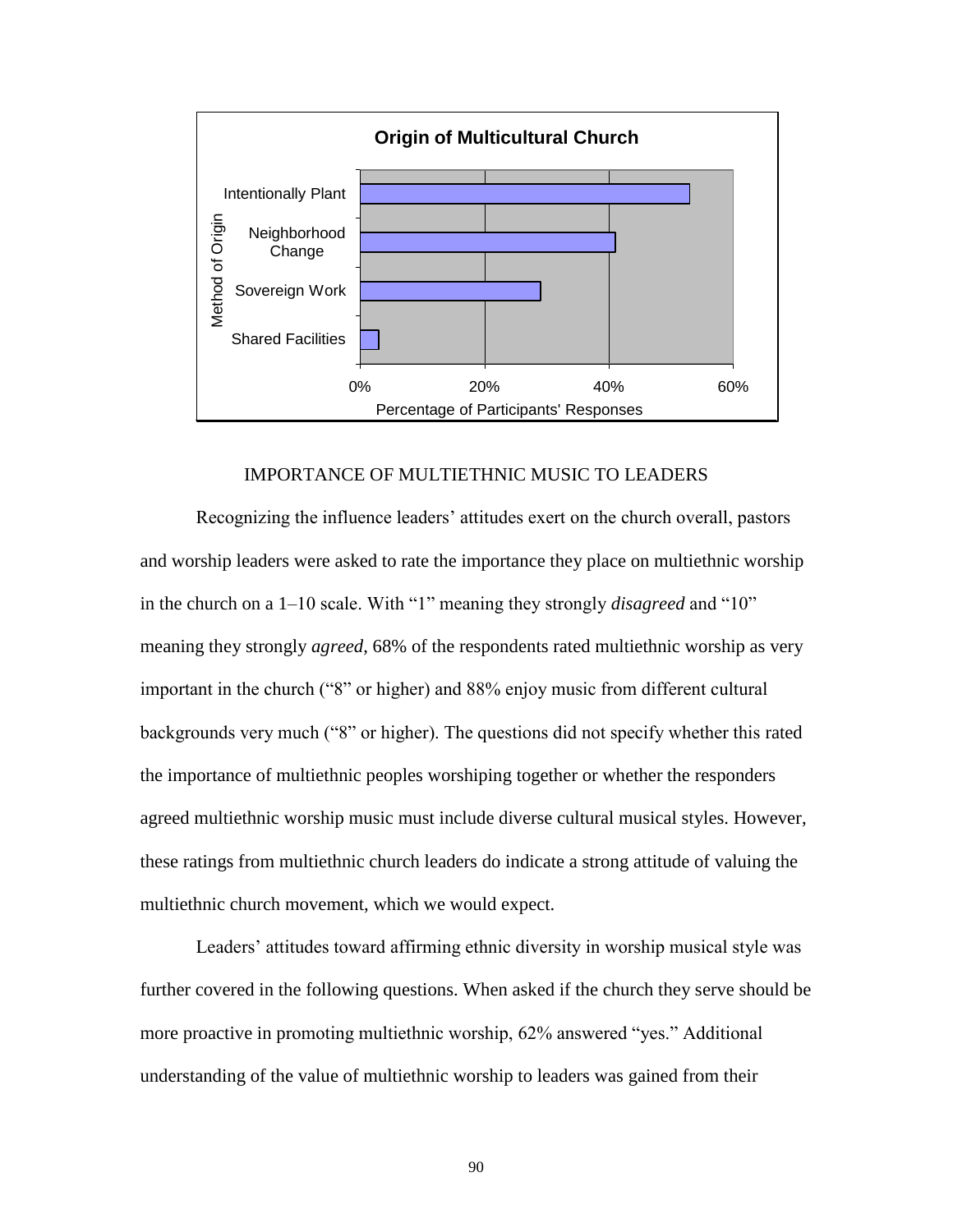comments covering the spectrum from "We are about right," to "We've tried and are in process," to "We are not intending to become multiethnic in style of music." Further, 86% of pastors responded, "yes," when asked if it is important to consider ethnic/cultural background when selecting music for worship. One remark indicated, "Yes... but one should be sensitive to what's the best common expression of worship." Written responses referenced the formation of ethnic music groups or praise teams as methods they had used to promote multiethnic worship within the congregation.

*Summary*: Leaders of multiethnic churches mostly value multiethnic worship and feel it very important to consider ethnic/cultural background when selecting music for the church. Their positive attitudes form a strong basis for growth of diverse worship in multiethnic churches.

# WORSHIP GENRES IN MULTIETHNIC CHURCHES

To determine if one particular genre of music functioned best in multiethnic churches and how inclusive their music was, pastors and worship leaders were asked to characterize their church's worship music. Four categories were listed as possible choices—Contemporary Christian Music (CCM), Gospel, Hymns, and "Other," in which they could write a selection. They were not given definitions at this point; they were only asked to self-identify their worship genre.

Later in the survey, I requested that each leader list a specific song facilitating congregational participation, and then I identified (coded) the music genre of each (See Appendix D, Genre of Songs Facilitating Congregational Participation). Their selfcharacterization of their worship genre compared to my coding of songs that unify the congregation will be noted below.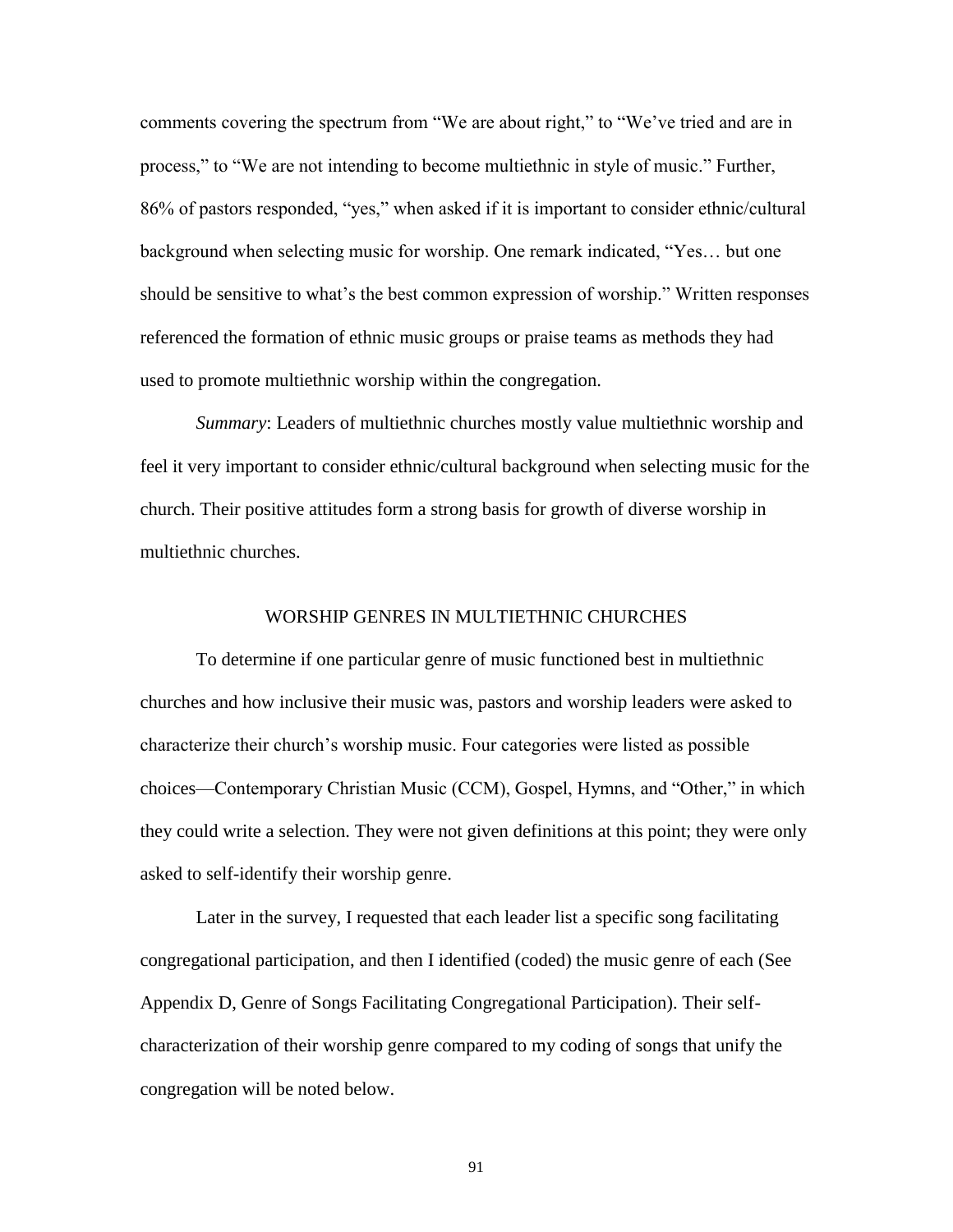Contemporary Christian music would include songs heard commonly on religious radio stations and on CDs, made popular by Christian pop/rock recording artists over the past two decades. Gospel music, in the broad sense, would include black gospel and white gospel, characterized by texts speaking of the individual's personal spiritual experience. Commonly sung in Protestant churches, gospel hymns and songs are strophic, including verses and a chorus. Black gospel music rose around the turn of the twentieth century as the Pentecostal revival blossomed. Black gospel borrowed elements from ‗white' gospel music, but added its unique rhythmic, melodic and harmonic qualities (Eskew et al. 2008). Hymns include more formal religious song focused towards God and often accompanied by an organ or piano.

The majority of leaders chose more than one category to characterize their music. Four pastors and four worship leaders, 24% of participants, selected contemporary Christian music (CCM) as the only music they sing. A majority of leaders responding (67.6%) indicated their church does sing CCM music in worship.

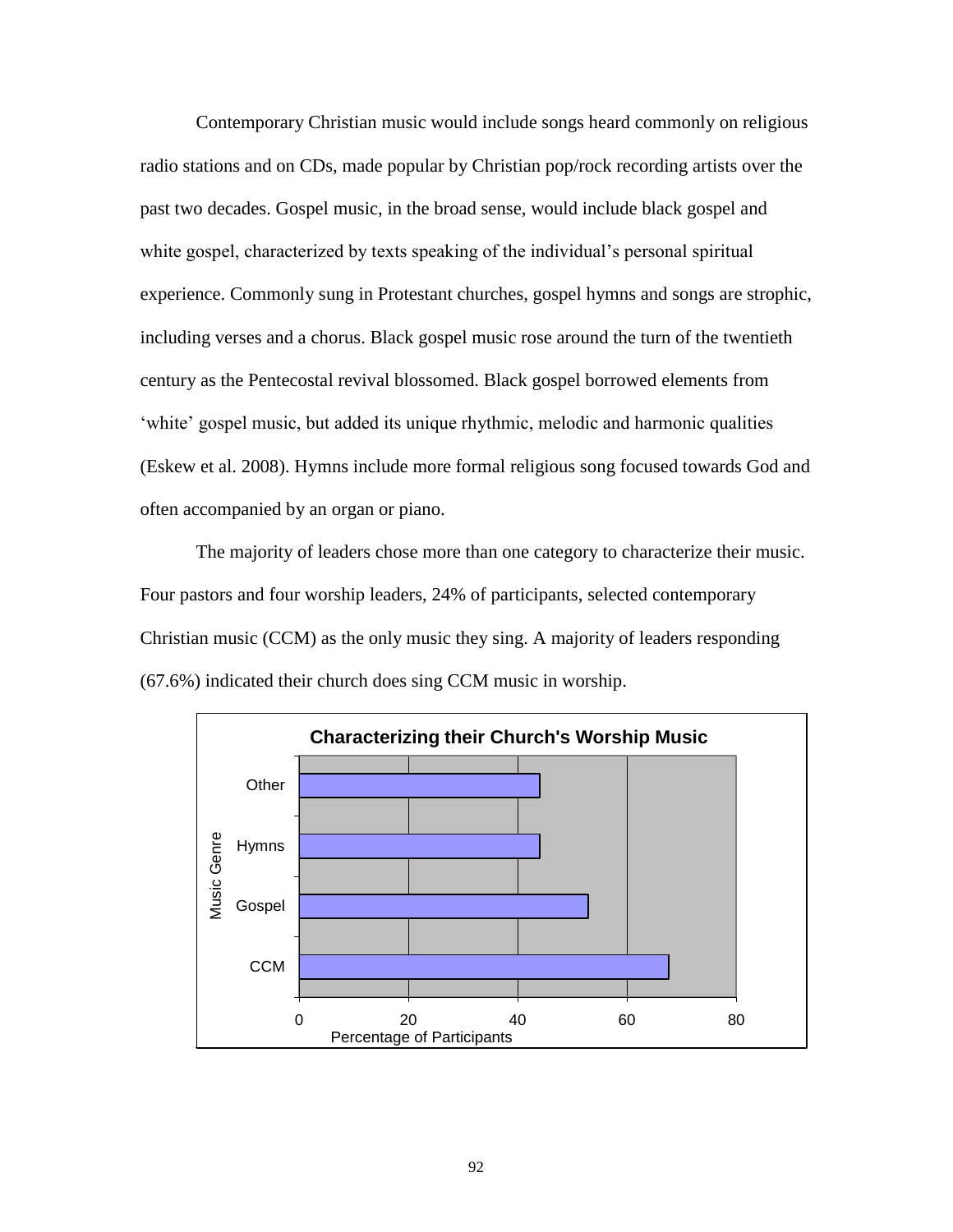Interestingly, although CCM is very popular and its use is widespread, over 53% of these multiethnic leaders indicated their church sings gospel music. Additionally, 44% incorporate hymns and other music styles in worship. Other genres include a great variety from jazz and heavy metal rock to global and classical. Possibly, this variety of song genres in the multiethnic church reflects the cultural diversity of this metropolitan area.

Further, to determine if genre/style of music is determined or affected by the multiethnic make-up of the church, the two questions were cross tabulated—multiethnic make-up and worship genre of the church's worship music. The results tend to suggest churches with a lower Caucasian population (non-Caucasian majority) have a higher use of Gospel music and hymns than Caucasian majority churches. However, the sample size is too small to determine its connection with confidence.

Table 3. Worship Genre in Churches with High/Low Caucasian Population \_\_\_\_\_\_\_\_\_\_\_\_\_\_\_\_\_\_\_\_\_\_\_\_\_\_\_\_\_\_\_\_\_\_\_\_\_\_\_\_\_\_\_\_\_\_\_\_\_\_\_\_\_\_\_\_\_\_\_

| <b>Worship Genre</b> | Non-Caucasian Majority                    | Caucasian Majority |  |
|----------------------|-------------------------------------------|--------------------|--|
|                      | Percentage of Respondents Singing a Genre |                    |  |
| <b>CCM</b>           | 66.7%                                     | 69.2%              |  |
| Gospel               | 57.1%                                     | 46.1%              |  |
| <b>Hymns</b>         | 47.6%                                     | 38.5%              |  |

*Note:* Respondents could choose multiple genres. Therefore, percentages will not add to 100.

Further results below will expand upon the possibility of the gospel music genre as useful in promoting a sense of congregational unity within multiethnic churches.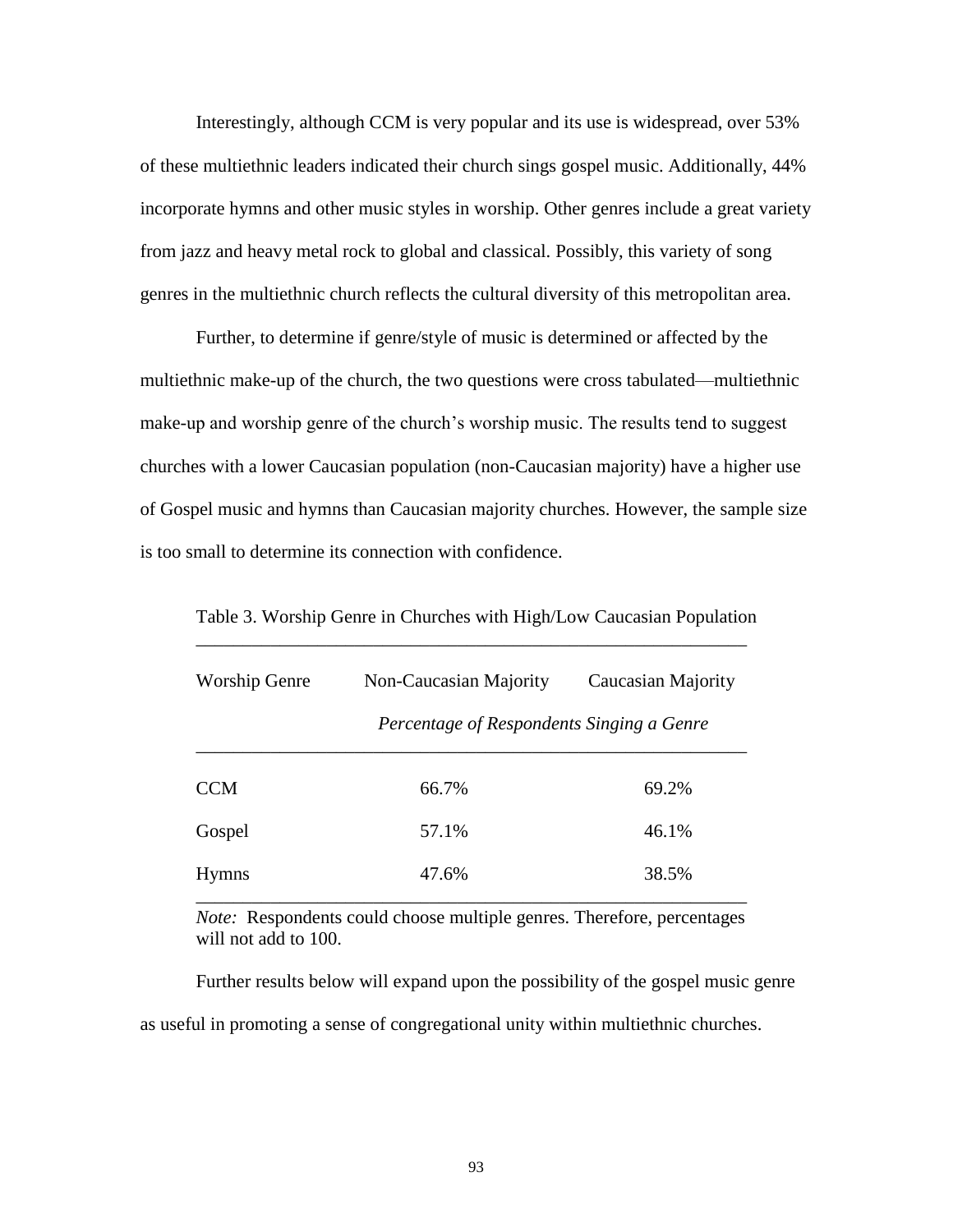*Summary*: Multiethnic churches incorporate the contemporary Christian music genre widely. Additionally, the gospel music genre emerged as worthy of further testing to determine its role in the multiethnic church. Finally, the majority of participants chose more than one genre to characterize their music, possibly indicating they have incorporated a blended style.

# MUSIC'S ROLE IN UNIFYING THE CONGREGATION

#### *The Importance of Music in Uniting Congregation*

We turn next to music's role in uniting the multiethnic church. In chapter two, I referenced the tension between promoting unity versus celebrating diversity. Through the survey, I attempted to determine the importance of music in uniting multiethnic churches and asked respondents to rate their agreement of its role. 73% of participants awarded an ―8‖ or higher rating to agreeing worship music plays a huge role in uniting the multiethnic church. While supporting this high rating, 57% of leaders, mostly pastors, listed other factors playing a larger role in establishing unity other than worship music. Pastors cited these factors: a genuine heart for the people, fellowship/relationships, multicultural leadership, and the Word—liturgy, teaching and preaching—as unifying the multiethnic church. Only one worship leader cited a factor other than worship music as unifying the congregation—people's desire to BE a multiethnic community [participant's emphasis]. The importance of multicultural leadership will be developed below.

## *Specific Songs that Unify*

To test specific songs and genres that united the congregation, pastors and worship leaders were asked to list one or two specific songs a majority of the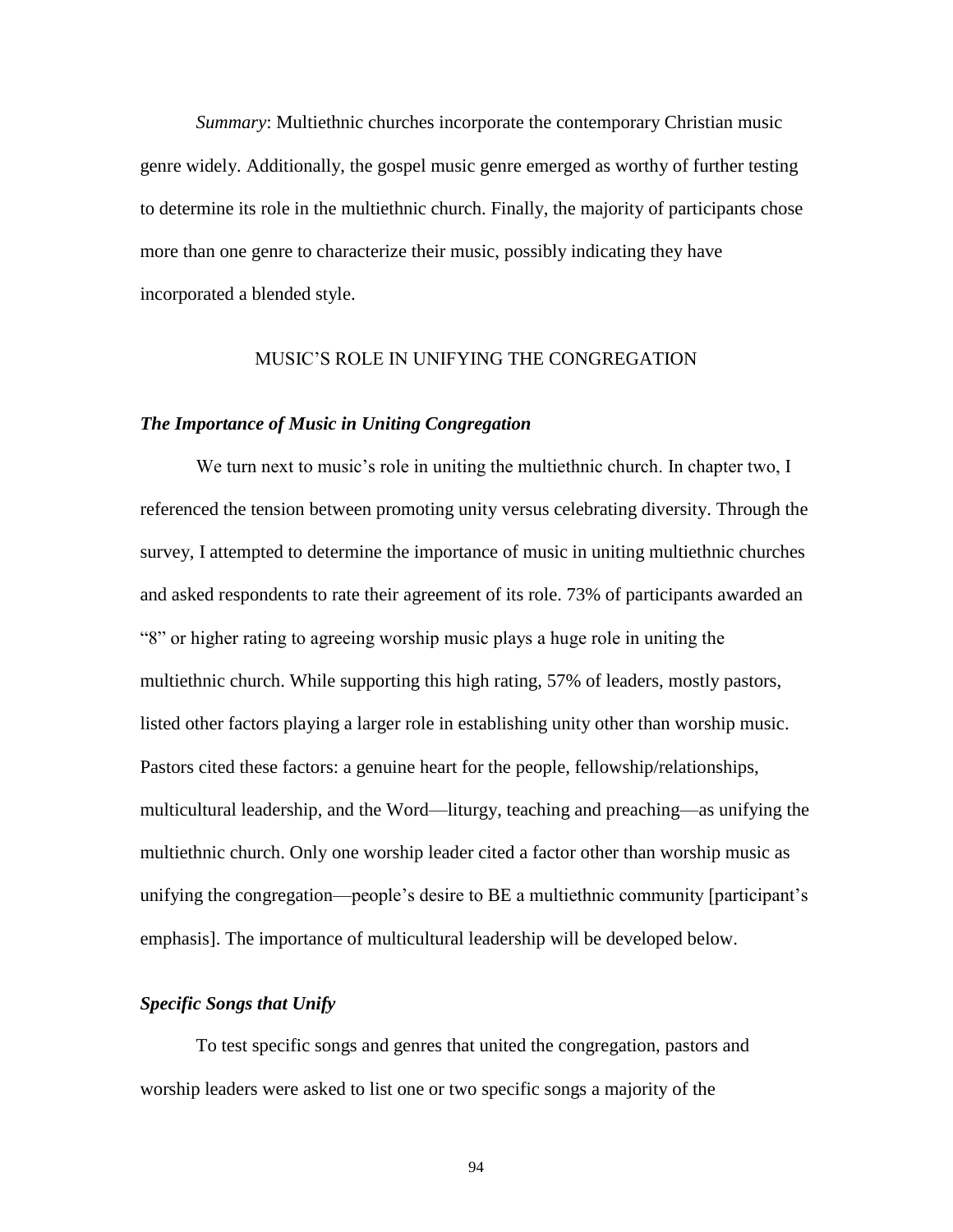congregation participates and enters into worship. From my experience as a church musician, I then coded their songs by indicating genre, whereas in a previous question each leader characterized their church worship music genre. If I questioned a song's genre, I deferred to their previous characterization of their church music. This chart indicates most songs the participants listed as unifying these multiethnic congregations fit the gospel music genre.



There was little duplication in actual song titles the leaders submitted indicating the uniqueness of each congregation. It is vitally important to note diverse songs were listed as uniting the congregation (included in "Other" genres 17%). Titles included "Bayete Kosi" (South African), "Thuma Mina" ("Send Me, Lord," South African), and "Santo, Santo, Santo" ("Holy, Holy, Holy," Argentine). Some multiethnic churches have incorporated diverse songs into worship and these songs are now known and sung by the majority of the congregation.

*Summary*: Several diverse songs were listed as unifying these multiethnic congregations. From my coding of their songs that unify the congregation, it appears a gospel genre song does so most often. Comparing this with their self-characterization of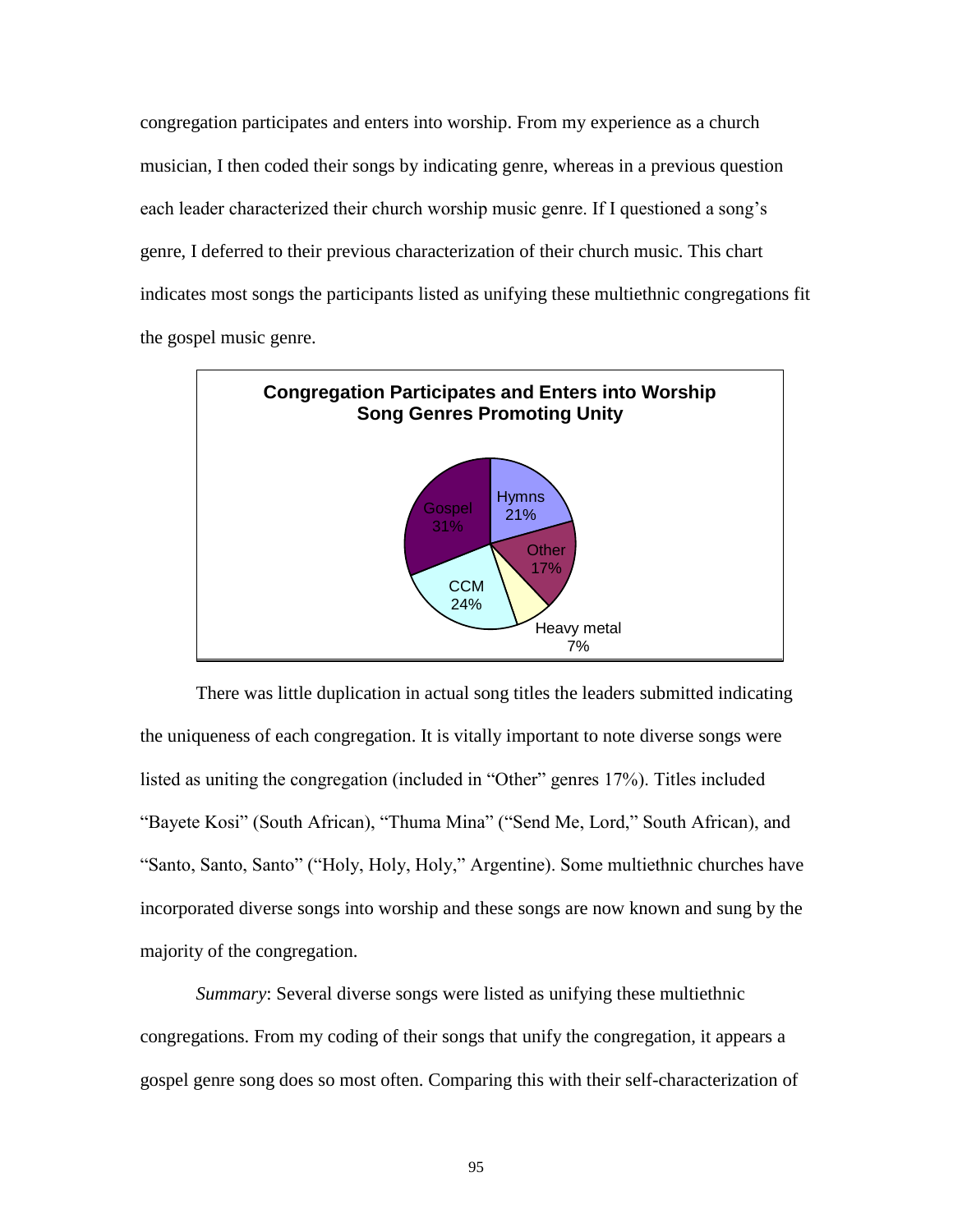their worship genre, they had chosen CCM as characterizing the worship music sung most often in these churches.

# *Reason for Choosing Song*

Leaders were asked their most important reason in choosing a song for worship and were given four possible choices. The most common reason chosen was that the congregation enters into the presence of God. This would indicate pastors and worship leaders value music's unifying role in congregational worship as centering on its spiritual value more than on its rhythm or groove, which would reveal its style or genre.



The reasons leaders gave for choosing worship songs were also analyzed by comparing pastor responses with those of worship leaders to determine if ministry responsibility determined their answer to any extent. The response, "enter into the presence of God" still received highest ratings for both pastors and worship leaders. Notably, however, their second highest selection differed for each office. Pastors more often answered, "The lyrics dovetail with the message of the day," in keeping with their role of preaching the message. Worship leaders responded with their second highest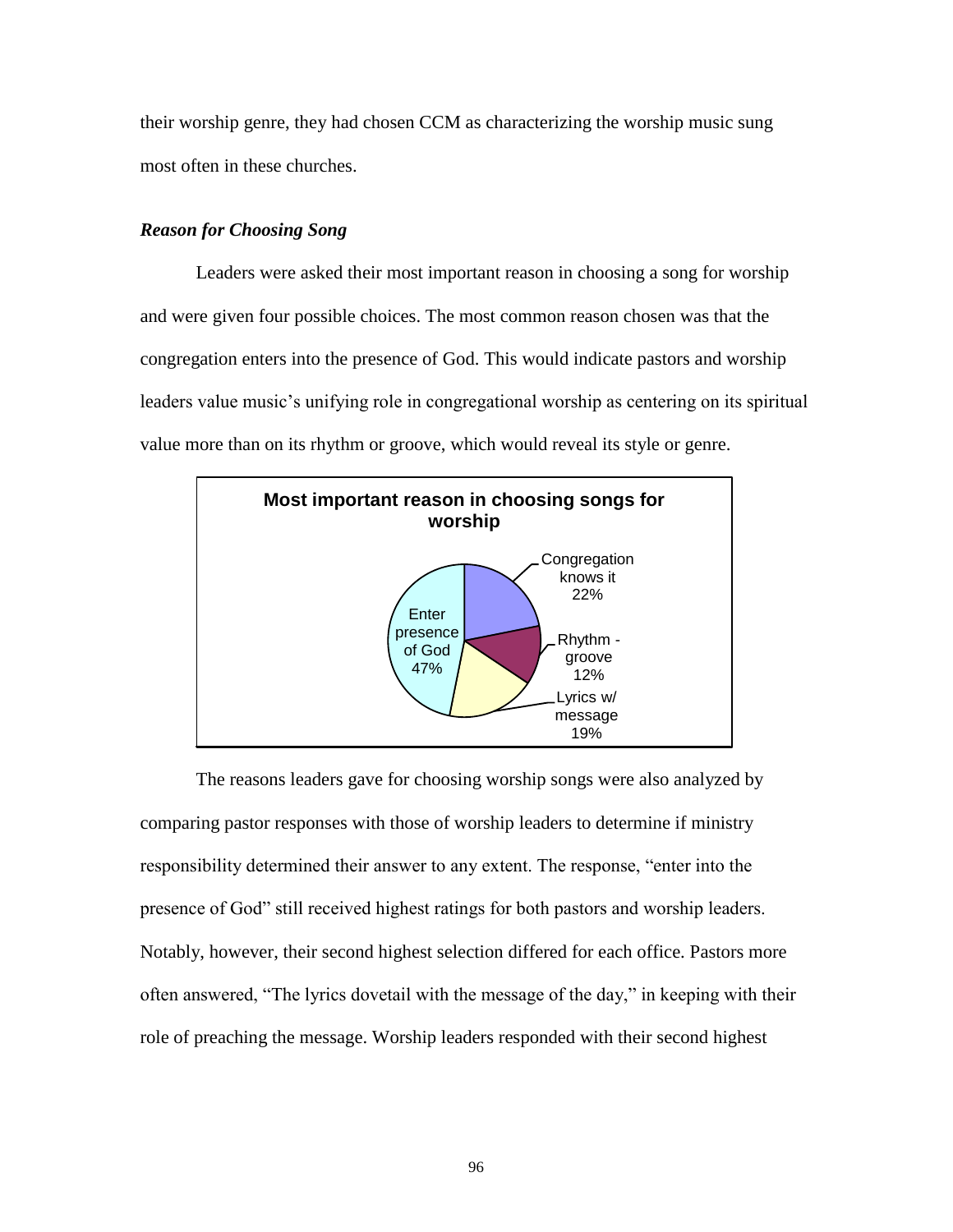selection, "The congregation knows it and will participate," in keeping with their role of facilitating congregational participation in singing.

*Summary*: The gospel music genre emerged as a possible unifying genre for these multiethnic churches. Although this may reflect the African American influences within these churches, it is nonetheless noteworthy and would merit further study. The spiritual value of worship songs to unify multiethnic congregations outweighed song genre.

# AN INCLUSIVE WORSHIP STYLE

Inclusiveness in multiethnic worship was referenced in previous chapters as vital for all participants to sense they belong within the worship space. The survey measured these aspects of inclusive worship—amount of change in worship style and methods used to develop inclusive worship. Amount of change in worship style was compared to origin of the church and to church ethnic composition to determine any possible connections.

#### *Changing the Worship Style*

Altering the worship style is a commonly used method to signal inclusive worship in a multiethnic church (Yancey 2003). In my first research phase, I had questioned the music director about this issue of change in music with minimal response. With our changing communities in the Minneapolis-St. Paul greater metro area, this was an important issue in determining whether multiethnic church pastors and worship leaders had adjusted the church music style in response to changing ethnicities to develop more inclusiveness. In the survey, when asked whether music at the church has changed since the congregation became multiethnic, 80% of participants rated "some" to "very much" change in music since becoming multiethnic. The converse holds true also, 20% of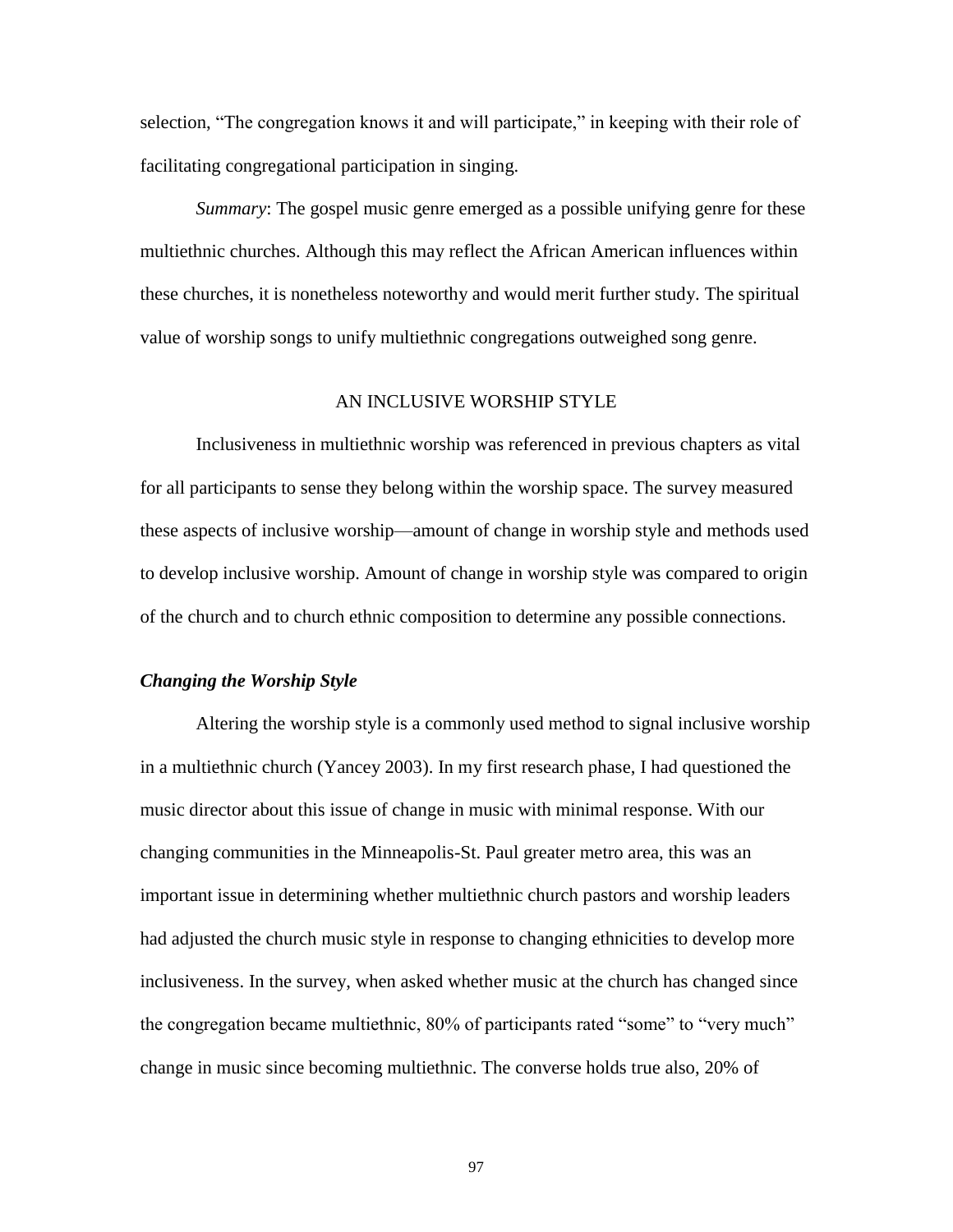respondents indicated they had changed the church's music little or not at all. Whether these churches with little change had begun as multiethnic with multiethnic worship from the start, as two pastors indicated; or whether some felt it not important to change the worship style or format was unclear. Therefore, I analyzed how the churches became multiethnic in comparison with their degree of musical change.

## *Changing Worship Style Connected to Church Origin*

To explore this possible connection between degree of musical change and how the church became multiethnic, I analyzed question three below.

*Question 3*: The church you serve became multicultural through:

- a. Intentionally setting out to plant a multicultural church
- b. The neighborhood changing
- c. Several congregations meeting at different times in same building
- d. Sovereign work of God/happened in His way and timing
- 27 of the 34 respondents (79%) chose "a" and/or "b" by answering either "a or b"

or both "a and b." In other words, the church became multicultural through intentionally setting out to plant it and/or the neighborhood changing. Those leaders answering both "a and b<sup>"</sup> on question three also rated the highest amount of musical change at their church. To clarify, those whose churches became multiethnic through intentionally planting a multiethnic church and the neighborhood changing said music at the church has changed very much since the congregation became multiethnic. This is the highest amount of musical change in these multiethnic congregations for all responses in relation to how the church became multicultural. It is the consistency of high answers given to change within group four, in Table 4, that merits attention.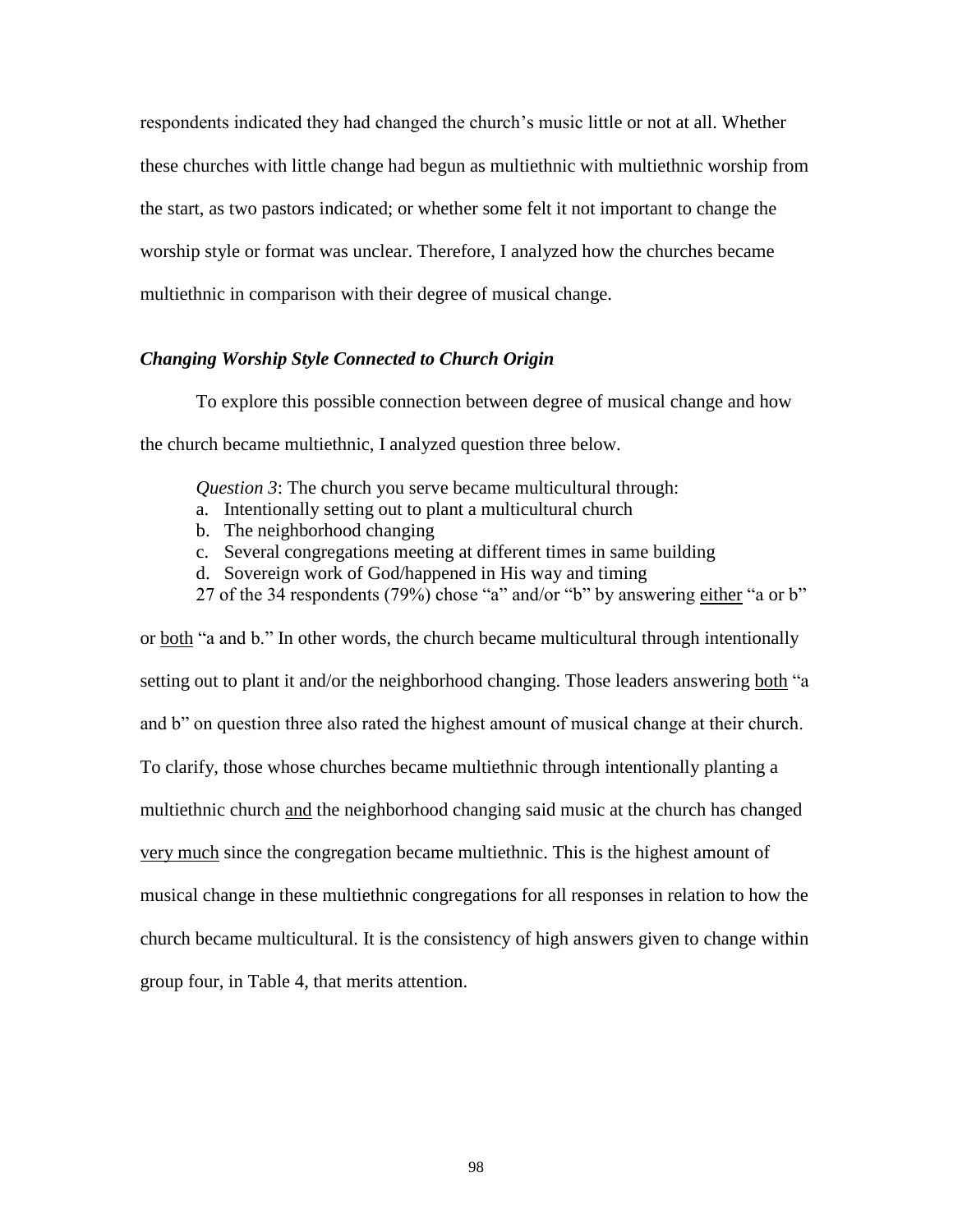| Group | Origin of Church  | Avg. Amount of Change<br>Mean |
|-------|-------------------|-------------------------------|
| 1     | Neither a nor b   | 3.8/10                        |
| 2     | $a = yes, b = no$ | 4.8/10                        |
| 3     | $a = no, b = yes$ | 5.7/10                        |
| 4     | Yes $a + b$       | $9.3/10*$                     |

 Table 4. Musical Change in Worship Related to Origin of the Church \_\_\_\_\_\_\_\_\_\_\_\_\_\_\_\_\_\_\_\_\_\_\_\_\_\_\_\_\_\_\_\_\_\_\_\_\_\_\_\_\_\_\_\_\_\_\_\_\_\_\_\_\_\_\_\_\_\_\_\_

*Note*: Origins of the church: a=intentionally setting out to plant a multicultural church, b=the neighborhood changing \*Group 4 is different from each of the other three groups (one-way ANOVA, LSD post hoc test  $(p<.01)$ .

Thus one of the most important questions on the survey (change in music),

resulted in statistically significant data when compared to church origin. I would suggest churches that intentionally started as multiethnic have considered the diverse cultural needs of their community from the start and have taken steps to construct the music accordingly. They would mostly likely be inwardly motivated to make the multiethnic church succeed. As for neighborhoods changing, census data clearly indicates this has occurred in the metro area over the past two to three decades. I would consider this to be external motivation, from outside the church. We can conclude that both these origins of multiethnic churches in the Minneapolis-St. Paul metro area, when combined, form a strong impetus for musical change leading to inclusive worship.

## *Music Change Connected to Church Ethnic Composition*

The analysis of musical change suggested another comparison with ethnic composition of these churches. Possibly the churches with the highest degree of musical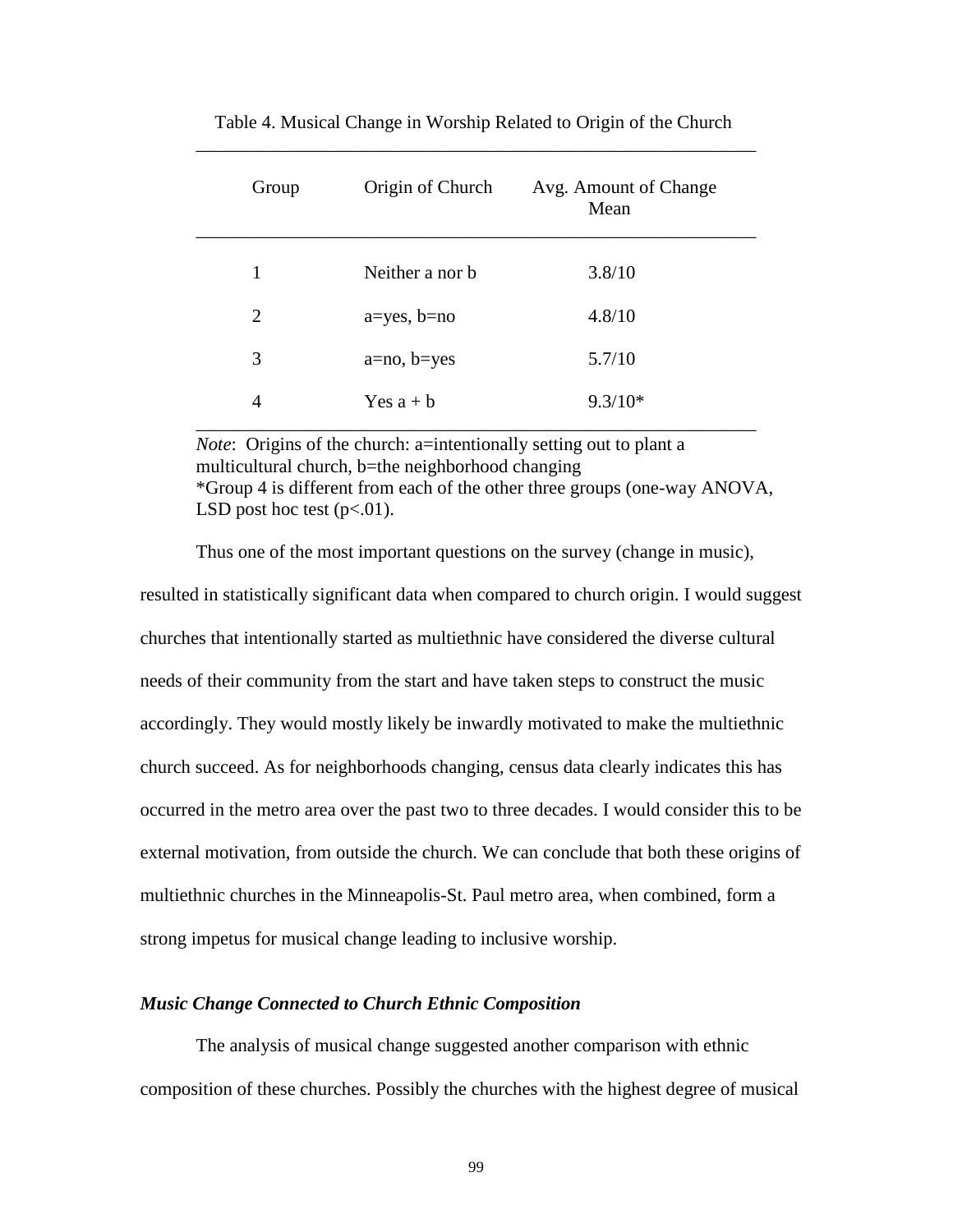change were adapting to the newest wave of immigrants—the African immigrants. Thus I compared musical change to multiethnic church composition to determine if there is a positive correlation between the percentage of African immigrants and the higher degree of musical change. In fact, there is positive Pearson Correlation at .29 which is higher than all other ethnicities compared (approaching statistical significance p<.108). Due to small sample size, it limited the ability to draw definitive conclusions, but it may be supportive of the connection.

| Ethnic Group<br>Dominant  | Avg. Amount of Change<br>Mean | N of Churches |
|---------------------------|-------------------------------|---------------|
| African Immigrant         | 6.5/10                        | 4             |
| <b>Black American</b>     | 4/10                          | 4             |
| Caucasian                 | 6/10                          | 10            |
| Asian                     | 3/10                          | 1             |
| Split (no super majority) | 5.6/10                        | 13            |

Table 5. Musical Change Related to Church Ethnic Composition

\_\_\_\_\_\_\_\_\_\_\_\_\_\_\_\_\_\_\_\_\_\_\_\_\_\_\_\_\_\_\_\_\_\_\_\_\_\_\_\_\_\_\_\_\_\_\_\_\_\_\_\_\_\_\_\_\_\_\_\_

Note: The highest average amount of musical change has occurred at the African Immigrant majority multiethnic churches.

To further test these connections, the individual surveys of the pastors and worship leaders represented by this group of high degree of musical change, were perused to determine any commonalities. These four churches included a strong contingent of African immigrants or African Americans. Their written responses referred to African music styles in their worship. It suggests they are making intentional efforts to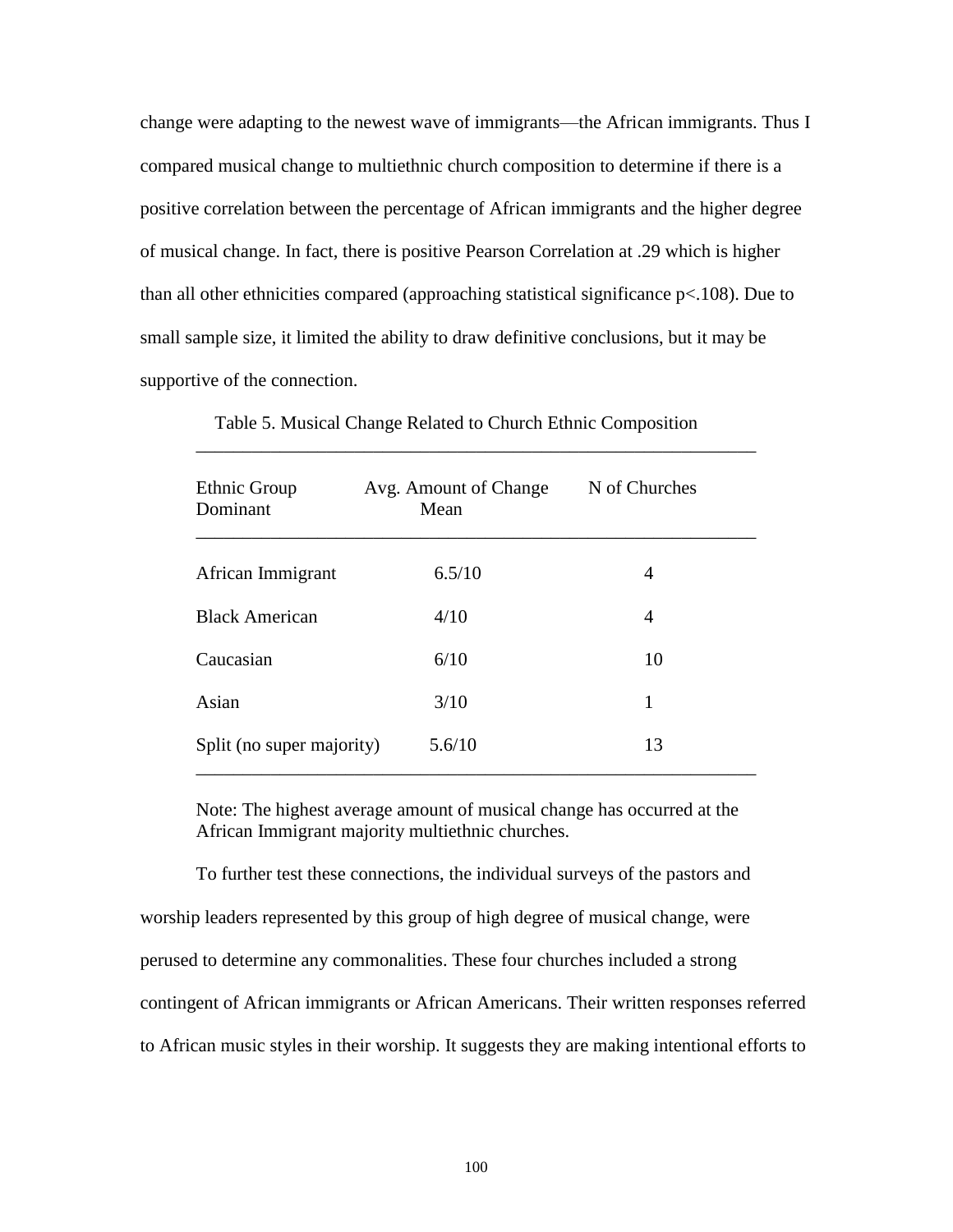blend worship formats or as one wrote, "we are multiethnic on an on-going every Sunday hasis"

# *Methods Used to Develop Inclusive Worship*

In order to determine useful methods for developing inclusive worship, pastors and worship leaders were requested to list specific methods they have used to include the multiple ethnicities in the worship service. This list included multiethnic leadership, development of ethnic music groups, changing the songs, using songs with lyrics in different languages, and including ethnic instruments (See Appendix E, Useful Methods for Developing Inclusive Worship). Their responses have been incorporated into chapter six in answer to the research question on inclusive worship.

Further, leaders were asked to rate the three most common worship techniques used to develop an inclusive worship style (Yancey 2003). 50% of pastors and worship leaders include elements of different cultures in their services. One pastor expanded by writing that a church can only effectively include two or three ethnic backgrounds in each service. 33% of leaders indicated their congregation has developed its own worship style.

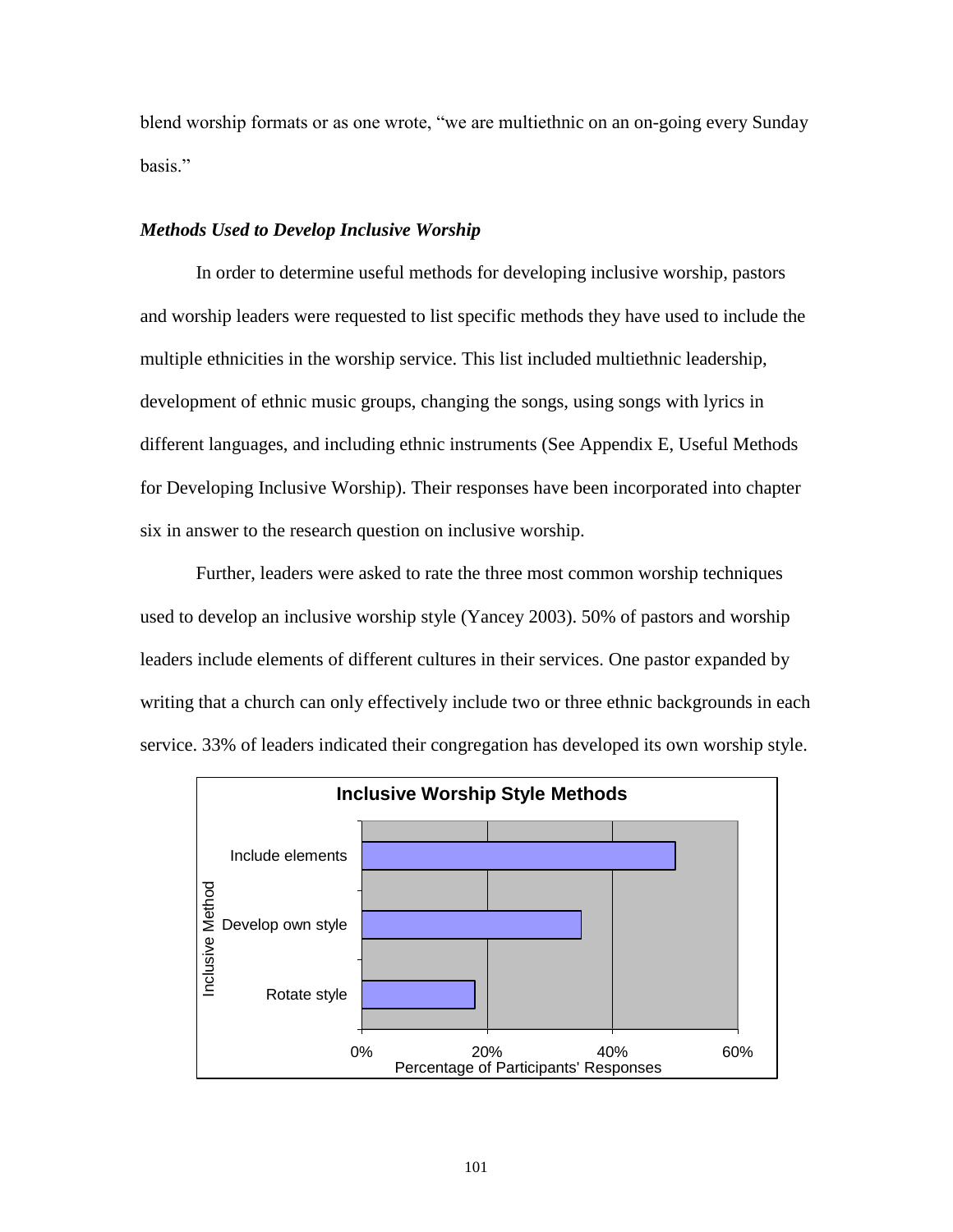*Summary*: Including elements of different cultures in worship services was the most common method used by participants to signal an inclusive worship style. Congregations whose origins centered on intentionally starting a multiethnic church AND the neighborhood changing reported the highest amount of change in music styles. The consistency of answers within this group of high musical change, in contrast with the other groups, produced statistical significance. The connection of worship music change in response to a particular ethnicity present within the congregation was less clear.

# *Worship Leadership*

Two further methods of signaling inclusiveness in the multiethnic church include ethnic worship leadership and use of ethnic instruments (see below). The literature indicates ethnic worship leadership is vital (Yancey 2003) and many survey participants noted the importance of visible multiethnic leadership on the worship team and in choir. Leaders were asked to rate how often persons from the various ethnic groups serve on the platform and/or in worship leadership. They were given three choices: seldom, once in awhile, or most every Sunday. 79% responded, "most every Sunday." This seemed a higher percentage than expected upon considering my observations of the case study worship team. What was unclear in the question, was the exact definition of worship leadership. Interpreted broadly, it would include worship team, prayer team, communion servers, scripture readers, and anyone on the platform. Narrowly, it would include only worship team members. It appears leaders defined it broadly.

The question also did not specifically define "most every Sunday." Participants could have defined it as "once a month" to "three times a month" and still it would be considered more than the next category on the survey, "once in awhile." Yet, the results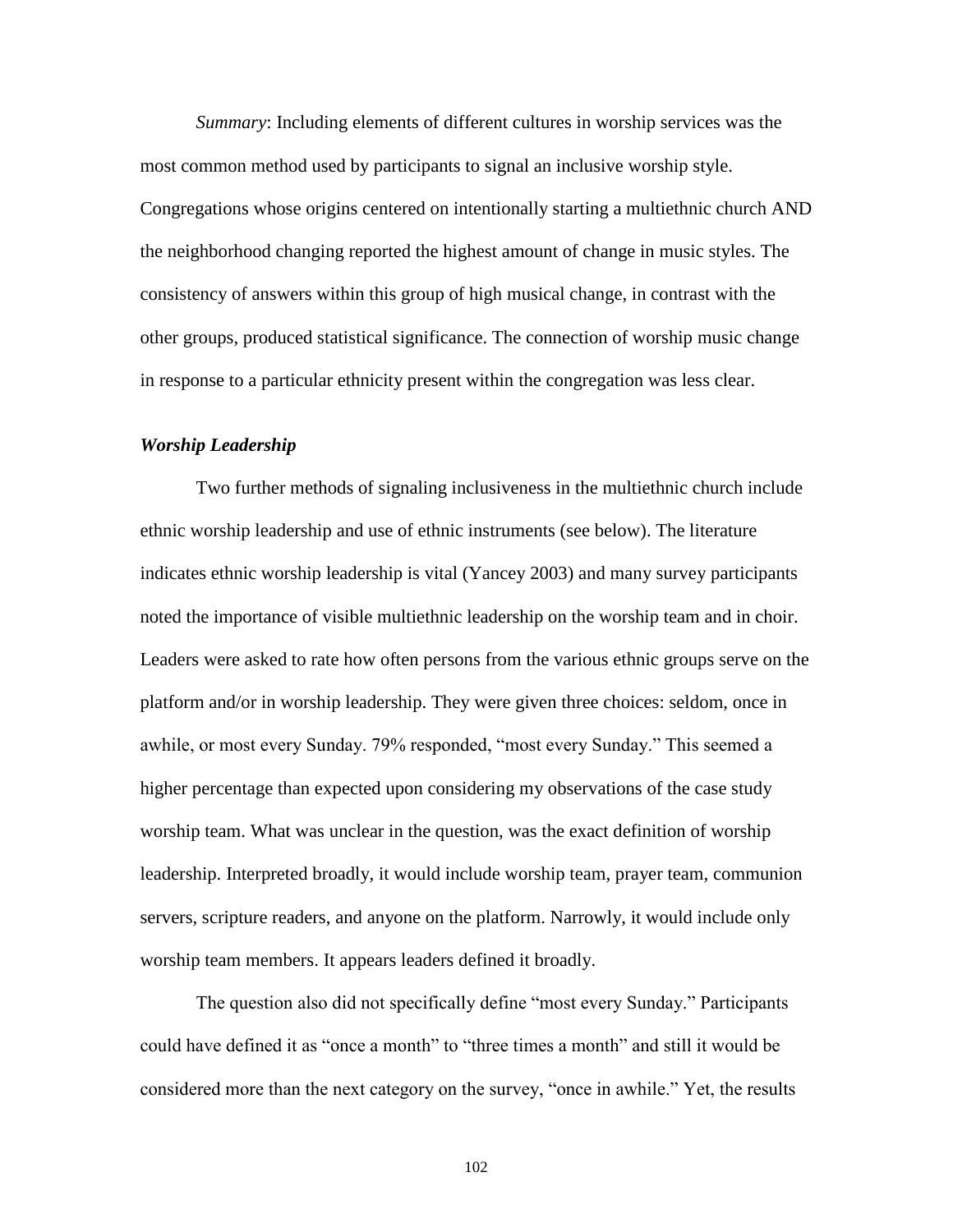would have differed considerably in analysis. Additionally, the question did not define whether multiethnic participation was to be representational of the congregation's makeup or simply to include at least one multiethnic person on the platform, irrespective of the cultural make-up of the congregation.

*Summary*: Taking the participants' responses at face value, I determined that multiethnic church leaders in the Minneapolis-St. Paul metro area understand the importance of multiethnic leadership for the sustainability of the multiethnic church. Additionally, leaders wrote of the importance of the individual's qualification to serve in leadership, not just as a means to fulfill a quota for multiethnic persons on the platform.

## *Instruments in Worship*

Diverse or ethnic instrumentation can also signal an inclusive worship style in multiethnic churches. Worship leaders were asked to list instruments the church they serve uses in worship.



Notice, drums and guitars each were listed by 65% of the worship leaders, with piano just less than that at 59%. During coding, the category "drums" only included responses that specifically read, "drums." Other individual percussion instruments were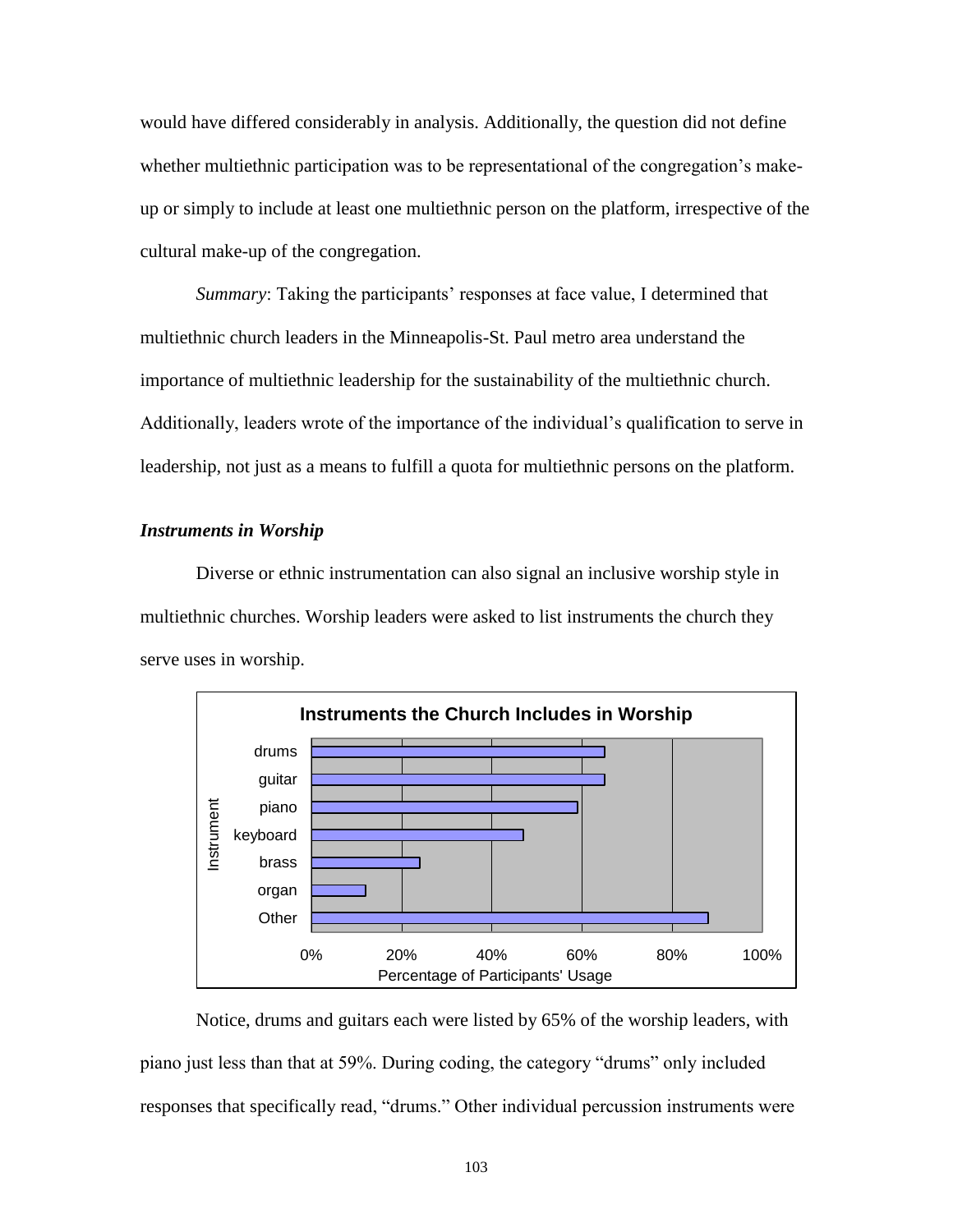listed in "other." Possibly the most interesting information here is the "other" instruments being used in worship because "other" represents the highest percentage of usage. ―Other‖ included strings, percussion and turntables, djembe, saa-saa, congas, harmonica and accordion. One worship leader wrote, "all forms of instruments, drums are important."

*Summary*: Numerical results and written responses indicate utilizing ethnic percussion instruments and drums would be a good method to foster an inclusive worship style in these multiethnic churches.

# **CONCLUSION**

In the survey, I set out to determine attitudes of multiethnic church leaders towards multiethnic worship in the greater Minneapolis-St. Paul metro area. The results indicate pastors and worship leaders in participating churches view multiethnic worship as very important and value music from different cultures very highly.

Secondly, I wished to determine inclusive behaviors in these multiethnic churches. The most common method used to develop an inclusive worship style was to include elements of different cultures in the worship services. This took various forms such as including multiethnic leaders on worship teams and in other worship leadership, incorporating different styles of music, using songs with lyrics of another language, and including ethnic instruments in worship. Drums and percussion were listed most often as inclusive instruments. Some participants listed resources they consult for multicultural worship methods. In view of practices they have encouraged, the majority of these church leaders still believe their church should be more proactive in promoting multiethnic worship.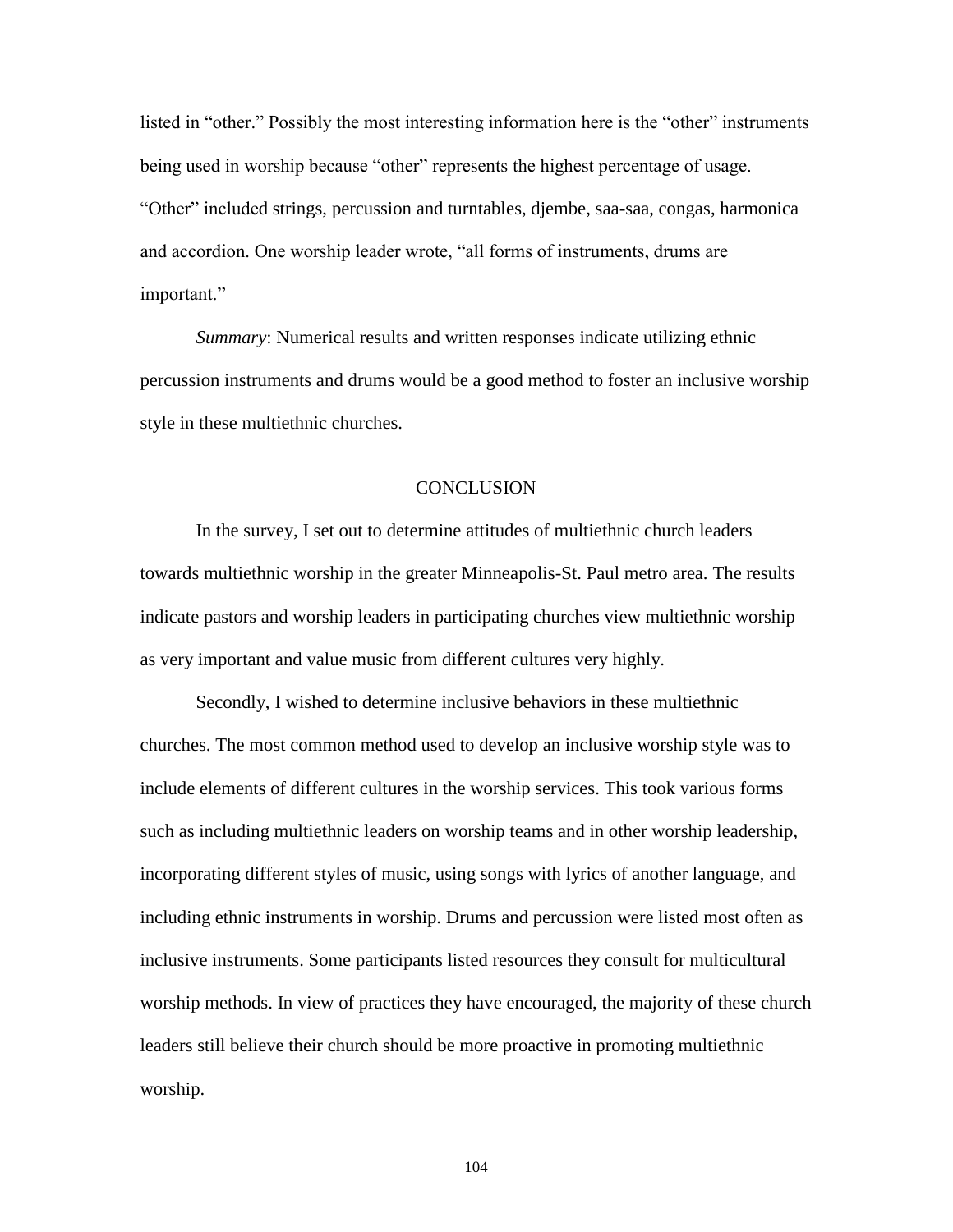The issue of changing worship genre/style to signal inclusiveness was discussed at length, concluding that the highest degree of musical change was experienced in multiethnic churches that started intentionally as multiethnic in addition to, or possibly in response to, neighborhood change.

Worship practices encouraging ethnic diversity in multiethnic churches took various forms. Churches developed music groups such as an African Praise Team or a Philippine Dance Team. They also included songs with Spanish lyrics, for example, to affirm the Hispanic members of the congregation. Several participants indicated the necessity of being intentional in this process of promoting multiethnic worship.

Lastly, worship music genres fostering unity yielded contemporary Christian music which is sung widely. Additionally, the gospel music genre emerged as a possible unifying genre in the multiethnic church. This would merit further study including precisely defining gospel music and conducting on-site observations of several multiethnic churches in the metro area. Leaders stressed the multiethnic church is all about the ministry of reconciliation and the most important requirement is that music connect the congregation to God's Spirit in worship. Additionally, two written comments referenced the importance of multiethnic worship as displaying the diversity and one-ness that gives a glimpse of heaven's worship. The spiritual value of music to unify the multiethnic congregation in Christ outweighed song genre or style.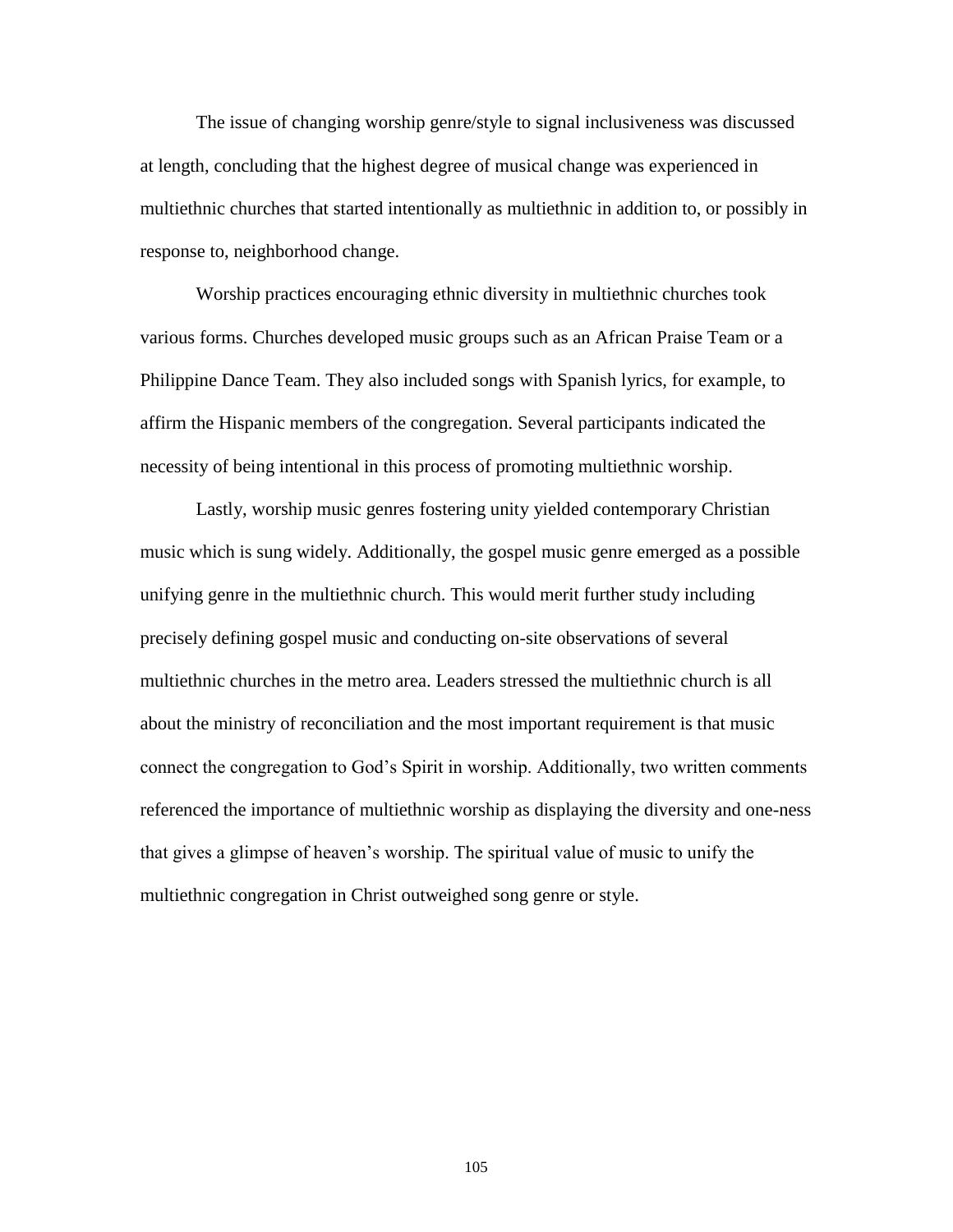## CHAPTER VII

## CONCLUSIONS AND DISCUSSION

In this final chapter I address the research questions in two parts. Part I will focus on the case study of Minneapolis Multicultural Church. Part II focuses on the survey conducted with the multiethnic churches in the Greater Minneapolis-St. Paul Metro Area. Finally, I will compare the results from each of these parts, examining similarities and making comparisons. I will then connect MMC to the broader population of multiethnic churches utilizing both the qualitative and quantitative data to gain an integrated answering of the research questions. In conclusion, I will discuss the dynamic role the ethnomusicologist may hold within the multiethnic church setting in the United States and give recommendations for further study.

### SUMMARY OF RESEARCH RESULTS

Liesch's (1988) heavenly worship characteristics served as the model for the multiethnic church as representative of heavenly worship. Each of these five characteristics was present in the case study of MMC: worship is inclusive, Christ is the unifier of the Church, worship is response, singing and instrument playing hold a significant role, and worship is costly.

The second phase of research--the survey--resulted in three noteworthy findings. First, African immigrants tend to gravitate more readily to a Caucasian-majority multiethnic congregation than to a Black American majority multiethnic congregation. Secondly, inward and outward motivations for origin of a multiethnic church form a strong impetus for change in worship style leading to inclusive worship. Third, the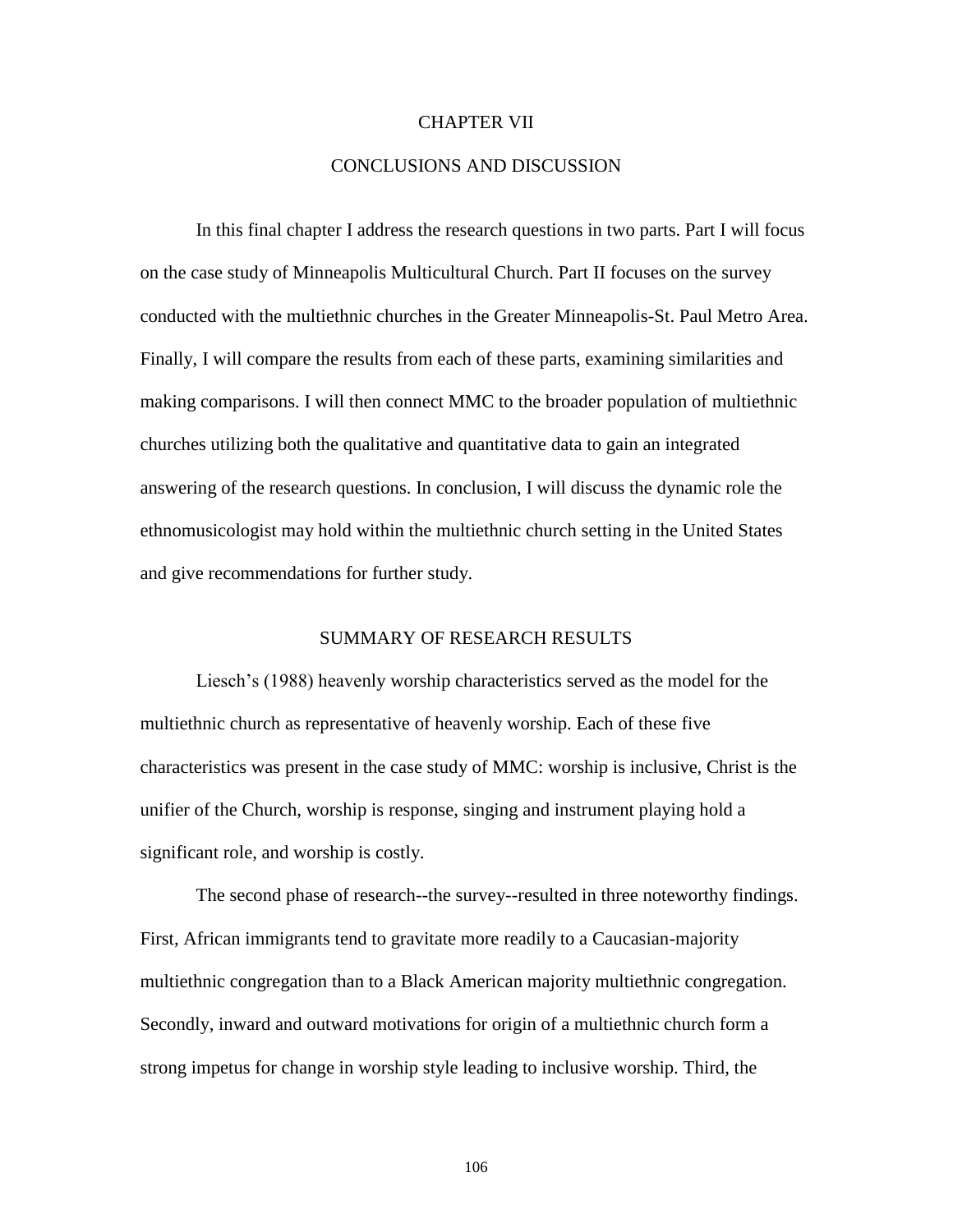spiritual value of worship songs to unify the congregation outweighed song genre. This finding was supported both by focus group participants at MMC and by church leaders of metro multiethnic churches surveyed.

Finally, where one type of research was deficient, the other filled in the gaps for a thorough answering of all research questions. For example, in measuring inclusive worship, the survey yielded more complete results; whereas, observing worship as response was only visible in the case study.

In the following section, I provide a more thorough discussion of specific issues related to each research question.

## RESEARCH ANSWERS

# **#1 What causes the multiethnic Christian church to thrive and what role does worship music play in the process?**

#### **Minneapolis Multicultural Church**

MMC developed into a thriving multiethnic church in a northern suburb of Minneapolis over the past decade. Several keys contributed to its successful transformation: pastoral leadership, African leadership, inclusive worship elements in the services, and denominational loyalty.

Pastor Bob Schmitt desired that MMC become multiethnic as the neighborhood began changing. He articulated his vision to the leaders and the congregation. Through his present preaching, Pastor Schmitt seems to connect with the immigrants' experiences. He facilitates the responsive nature of worship at MMC very adeptly. He prompts the congregation to worship God and they respond to these promptings, particularly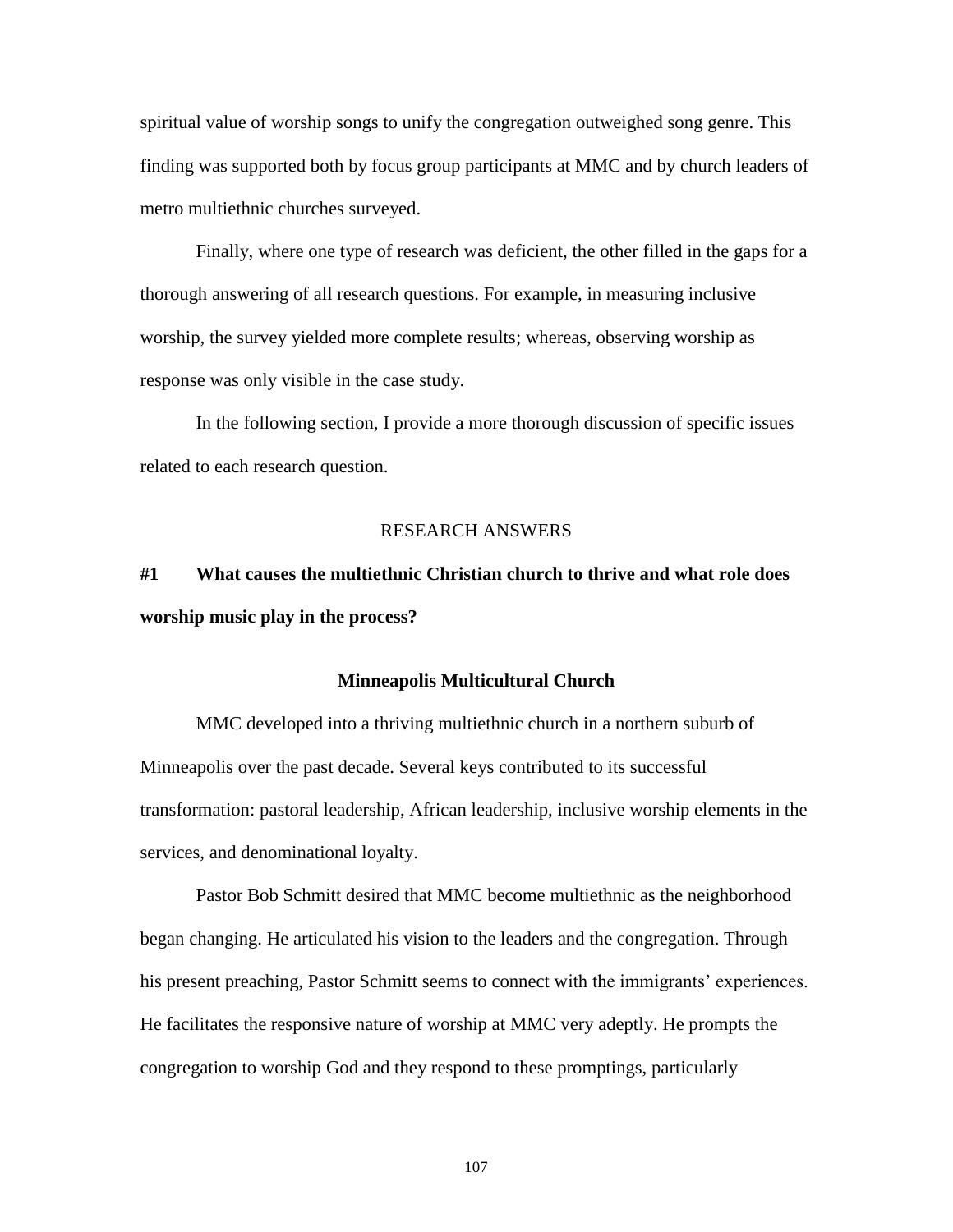surrounding prayer times. Additionally, he facilitates the flow of the worship service with his skillful saxophone music.

A key African community leader filled a vital role at MMC for six years, helping to gather a large core of immigrants to the church. The resulting sense of community reinforced their sense of belonging at MMC. After he passed away, a young African man was elected to fill this role on the board at MMC. He has facilitated the process of the ethnicities working together.

MMC thrives through including elements in the worship services that affirm and include the immigrants, demonstrating a willingness to adjust the service through an extended greeting time, and African leadership in aspects of the worship service. MMC also affirms the immigrants' ethnic identity through an African Sunday School class and multiethnic worship on Missions Sunday.

The music director articulated her definition of MMC's inclusive worship style, "The older people like the hymns, the younger ones like contemporary, so we do both." Singing Pentecostal and evangelical hymns connects the ethnicities and resonates with first generation immigrants as music they know. Contemporary music in the worship services signals to the younger generation this is their church and their church is attuned to contemporary American society. I will further discuss MMC's level of inclusiveness below at research question #2.

The immigrants hold a strong loyalty to the Assemblies of God denomination. That loyalty initially drew the immigrants to MMC and presently establishes them in this Assemblies of God congregation within their community. Denominational loyalty, although not articulated often, forms a strong foundation for their participation in MMC.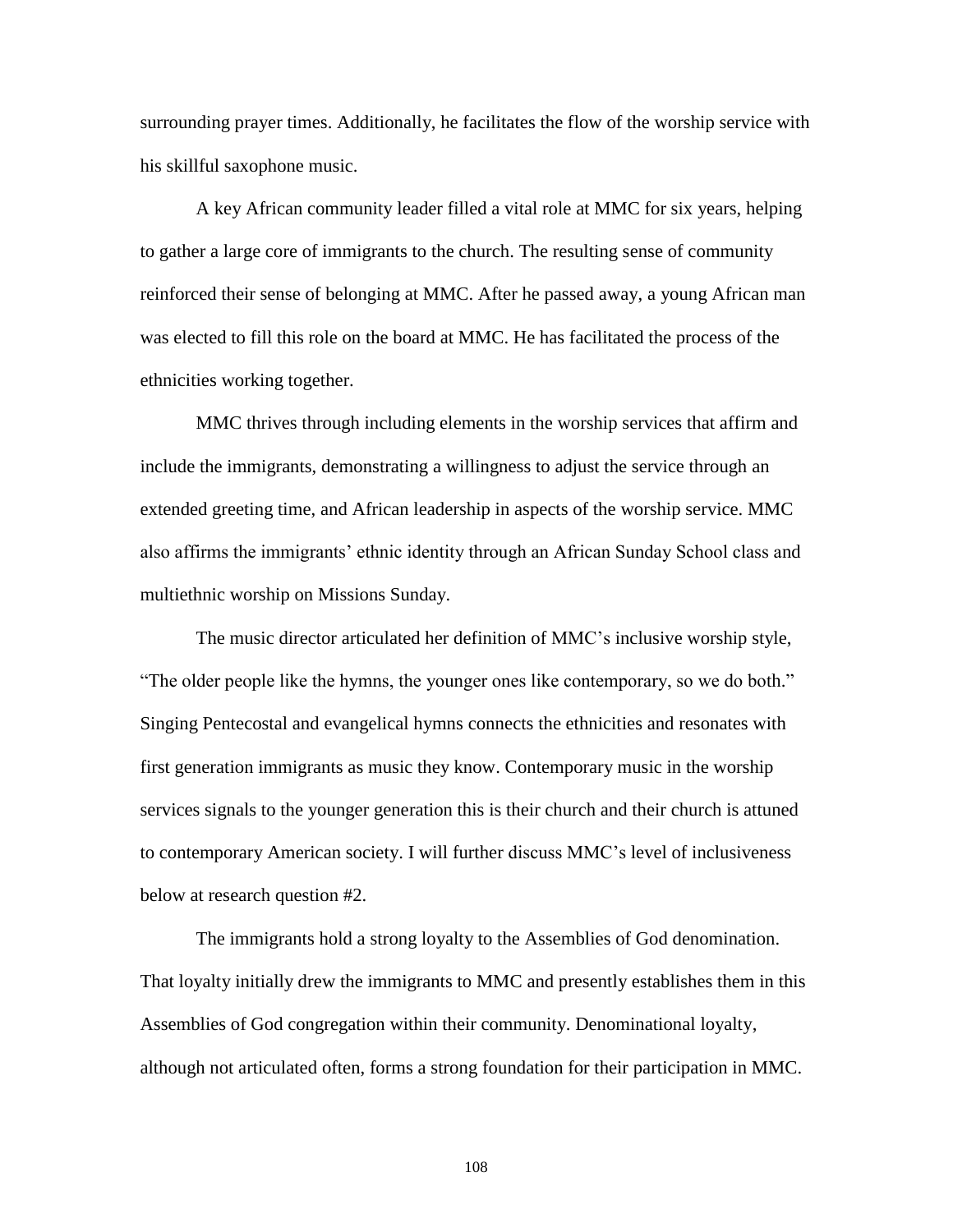#### **Thriving Metro Area Multiethnic Churches**

Multiethnic churches across the greater Minneapolis-St. Paul area thrive best when their origins derive from both inward and outward motivation, when in certain ethnic groupings and when they consider the cultures of those present. Most churches participating started as multiethnic from their inception. The majority of Minneapolis-St. Paul area multiethnic churches cited "intentional church planting" as the most common origin of their church. This suggests denominations are making decisions to reach the diverse peoples of our communities.

Further, the survey suggests the multiethnic church seems to thrive best in certain ethnic groupings. African immigrants tend to gravitate more readily towards European American and Hispanic majority multiethnic churches than to Black American majority multiethnic churches. That finding is confirmed at MMC, which began its transformation as a European American majority church and has now transitioned into an African immigrant majority multiethnic congregation.

Multiethnic churches flourish by considering the culture of those present. 68% of respondents rated multiethnic worship as very important in the church. 88% further indicate they enjoy music from other cultures very much. 86% of pastors responded that it is very important to consider ethnic/cultural backgrounds when selecting worship music. In fact, three ethnically diverse songs were listed as unifying the congregation songs the majority of the congregation knows and enters into worship. Written responses reinforce the importance that leaders assign to the dual role music holds in both affirming ethnic identity and promoting a unified congregational identity. One worship leader wrote,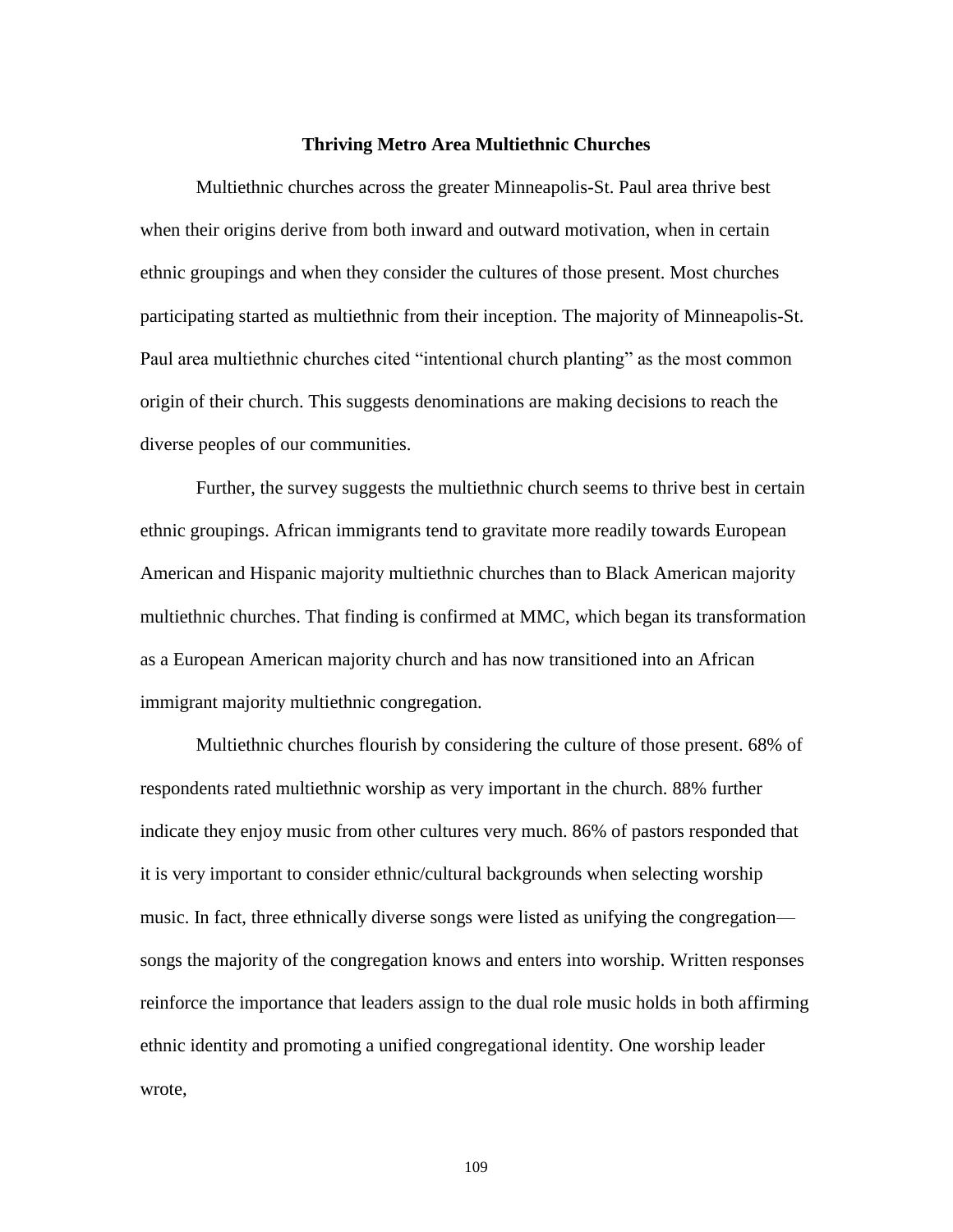We ask the congregation to sing a lot! We don't have a choir, so each Sunday the congregation sings an entrance into worship, 3 hymns, offertory and offertory response, which varies. By having so many opportunities to sing, we can do a better job with providing diverse music.

Another responded, "Music is very important to all cultures. Many multicultural churches are not very intentional about integrating different forms of cultural music." A pastor warned of confusing generational differences with ethnic differences.

You cannot effectively reach out to more than three or four ethnic groups in one service. This is a social matter, not a musical/worship issue. 2) A culture is much more than its musical expression. 3) Your location defines also the make-up of your church. 4) Don't confuse generational differences with ethnic differences.

*Summary*: Upon comparing the case study with the survey results, MMC's origin exemplifies "neighborhood change," the multiethnic church emerging and thriving through changing demographics, whereas the larger community shows intentional church planting has occurred most often. The case study indicates worship music was chosen primarily along generational lines, whereas metro multiethnic church leaders articulate their understanding of the need for diverse music. Song choices and what they reveal about the churches' values will be discussed in answer to question #4. The survey did not measure denominational loyalty in the multiethnic church. Some survey respondents reported denominational resources they use to promote multiethnic worship. While denominational loyalty factored significantly into the stability of MMC and somewhat into its music choices, further study of area multiethnic churches, including onsite observations, would be needed to determine the denominational effect on their choices of worship music.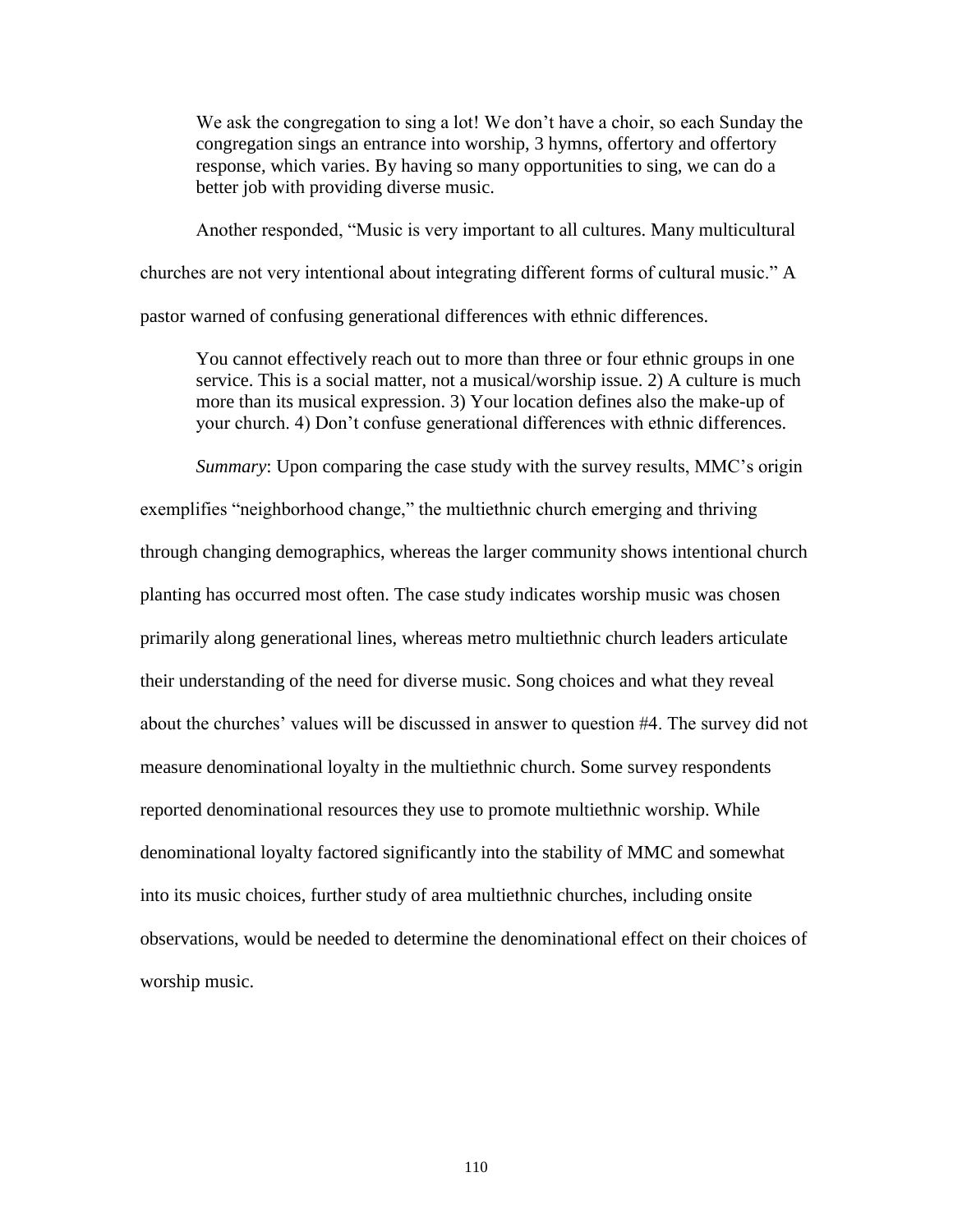# **#2 How does an inclusive worship style help to facilitate multiethnic worship?**

# **Minneapolis Multicultural Church**

Altering the music style, including instrumentation, is a common method used to signal inclusivity along with including multiethnic leadership on the platform (Yancey 2003). Inclusive worship speaks volumes: "we like your music," "we are willing to change so all will sense they are welcomed into worship," and "we value you in leadership." Whereas MMC's music director described her philosophy simply as hymns for the older generation and contemporary Christian music for the younger generation, varied styles and genres of music were observed in the services spanning contemporary to black gospel and hymns to African traditional songs with accompanying rhythm instruments. In the typical worship service, however, contemporary Christian music and hymns predominated. African traditional songs emerged in the African Sunday School class, the occasional Missions Sunday service and the special occasion celebration. Inclusive worship included the youth choir's ‗black gospel' songs, call-and-response style songs, and the pastor's originally composed praise songs.

Carol, music director at MMC, indicated she has altered the worship music little since the church became multiethnic. She is cognizant, however, of what the varying age groups prefer and uses their general preferences to guide her music choices. Inclusive worship at MMC means including songs for the various generations. As for engaging the generations in the worship service, my observations on site noted that people of all ages and ethnicities sat comingled throughout the sanctuary participating in singing. Additionally, all worshipers in the focus group, including students, gave high ratings of satisfaction with worship and music at their church. However, observed response of the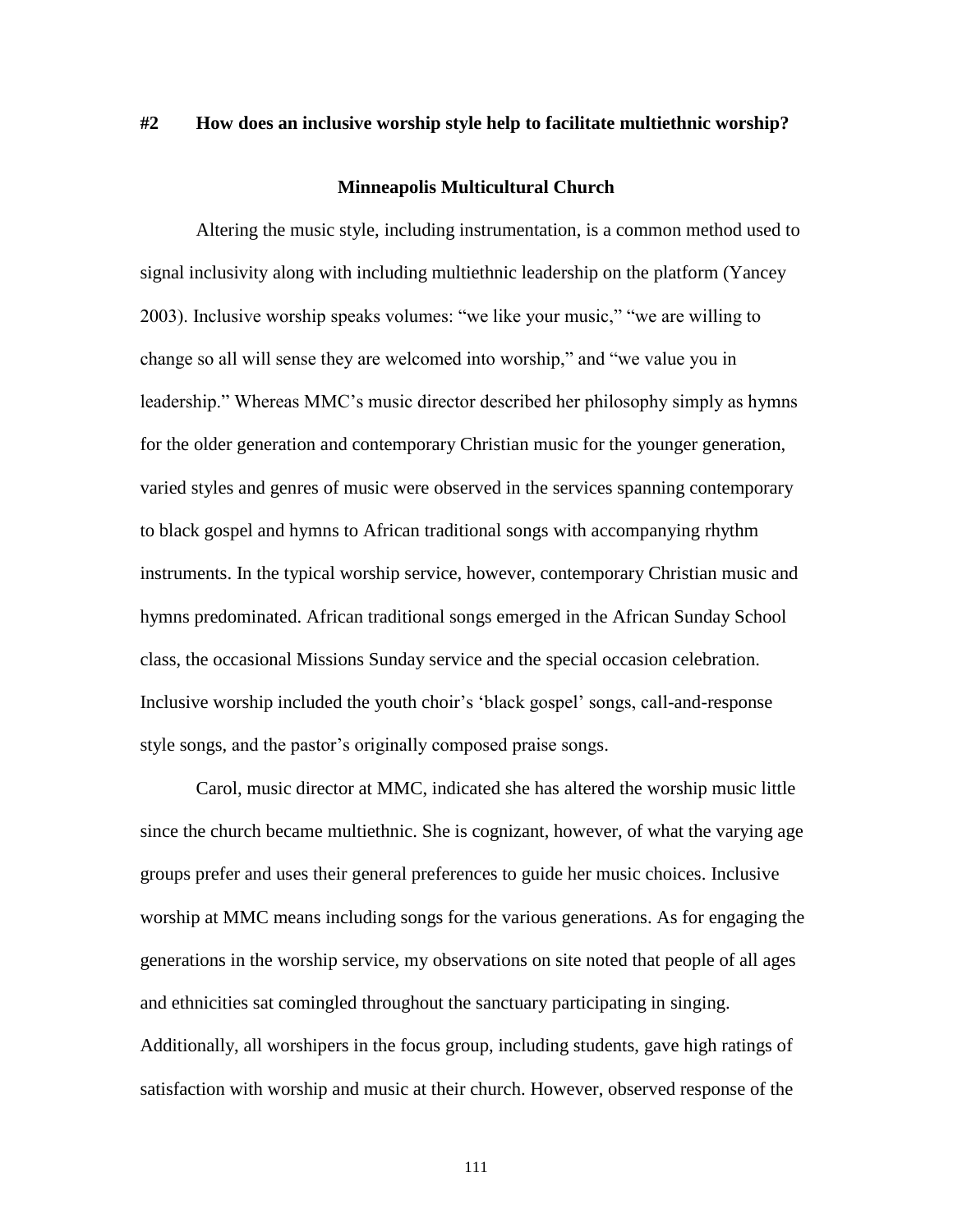congregation was greatest on Missions Sunday when they worshiped to African ethnic music and the gospel music of the youth choir.

As for teaching African songs in the service and including African worship leadership on the Sunday morning worship team, MMC does this infrequently. The present and previous music directors both desire more integration of worship styles. MMC does, however, incorporate non-musical elements into its worship services that welcome the varied ethnicities and contribute to inclusive worship.

Musical instruments played in worship at MMC included tambourines, saa-saa (beaded gourd idiophone), drums, piano and guitars. African members played three of these--a tambourine and the saa-saa on Missions Sunday and a guitar one Sunday. More traditional instruments or additional percussion instruments would facilitate a more inclusive worship style.

As for multiethnic musicians on the worship team, more are needed at MMC. With the African majority nearing 75%, an observer can quickly ascertain this ambivalence. Worshipers also noted this lack in their ratings of worship at their church. Later I learned that three multiethnic worship team members were on maternity leave. MMC has included multiethnic leadership in areas other than music, such as prayer team members and communion servers, and this visibly signals a level of inclusivity in the worship service.

#### **Inclusivity in Greater Metro Area Multiethnic Churches**

The survey of multiethnic churches measured inclusive practices and methods of developing an inclusive worship style. 'Including elements of different cultures in the worship service' was selected the most common method to achieve inclusivity (50% of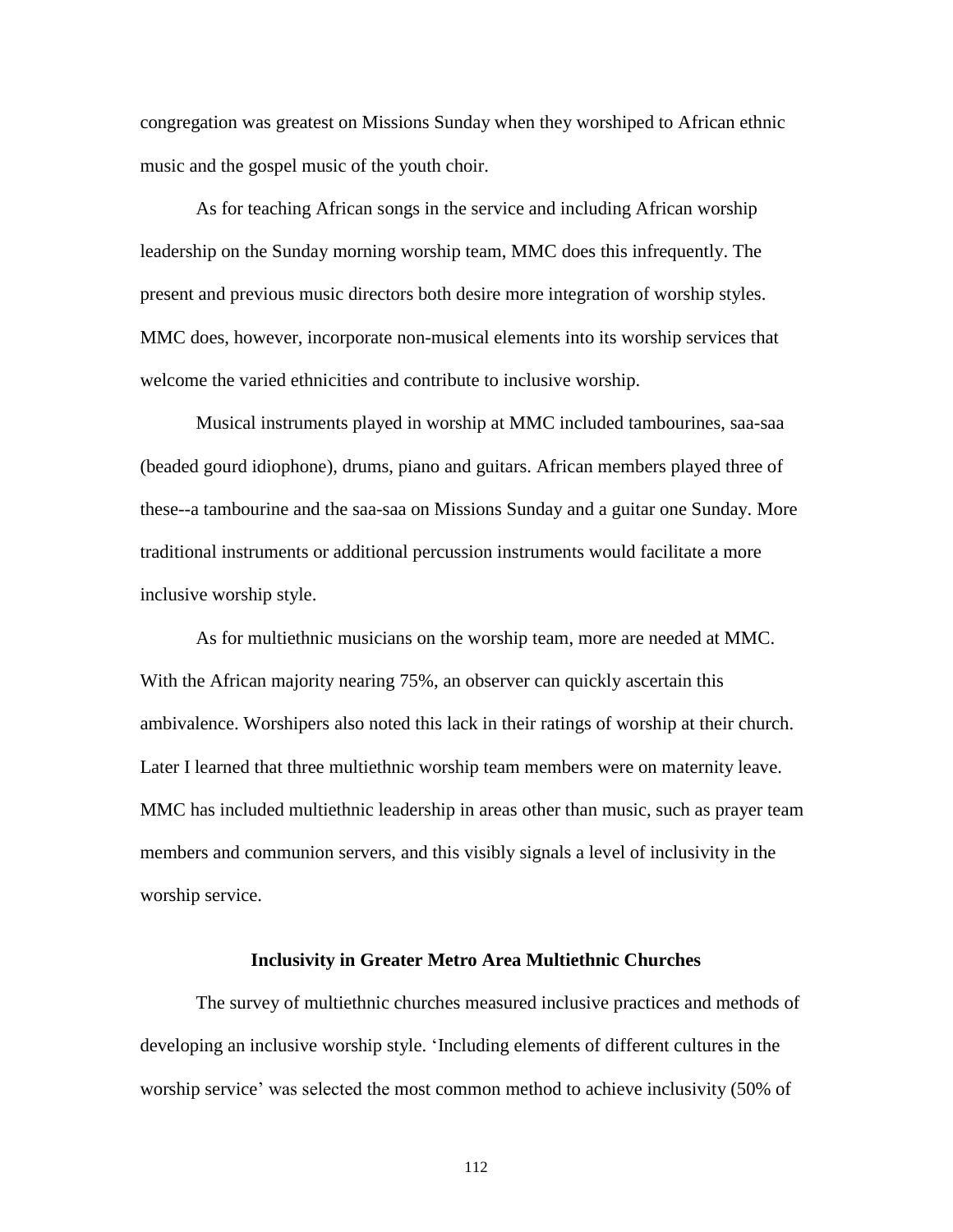respondents). When pastors and worship leaders listed a song that facilitates the congregation entering into worship, 31% indicated it would be a gospel song. Further, when asked to rate how often persons of the various ethnic groups serve in worship leadership, 79% of leaders responded, "Most every Sunday." Written responses from the pastors and worship leaders reinforced over and over this need to "include visible" leadership of the different races."

Churches surveyed refer often to singing lyrics in different languages as a method of fostering inclusive worship. Spanish was the language listed. These churches would be including Hispanics, the largest immigrant people group in this metro area. This specific need does not exit at MMC where English remains the common language, aside from the African Sunday school class where they sing and communicate in the Krahn dialect.

Musical instruments in metro multiethnic churches include an overwhelming percentage of drums and percussion instruments. Worship leaders responding to the survey listed drums and guitar being used most often at 65%. The "other" category lists a wide range of musical instruments from strings to brass, but also includes rhythm instruments along with congas, djembe, and other percussion which contribute to an inclusive worship style. One participant specifically stated that drums are important in multiethnic worship.

Inclusive worship differed in each multiethnic church as indicated by the wide variety of individual songs that promote unity. Their response indicates pastors and worship leaders are striving to include people helping them sense they have truly worshiped God in a culturally appropriate way. "People will be drawn to music that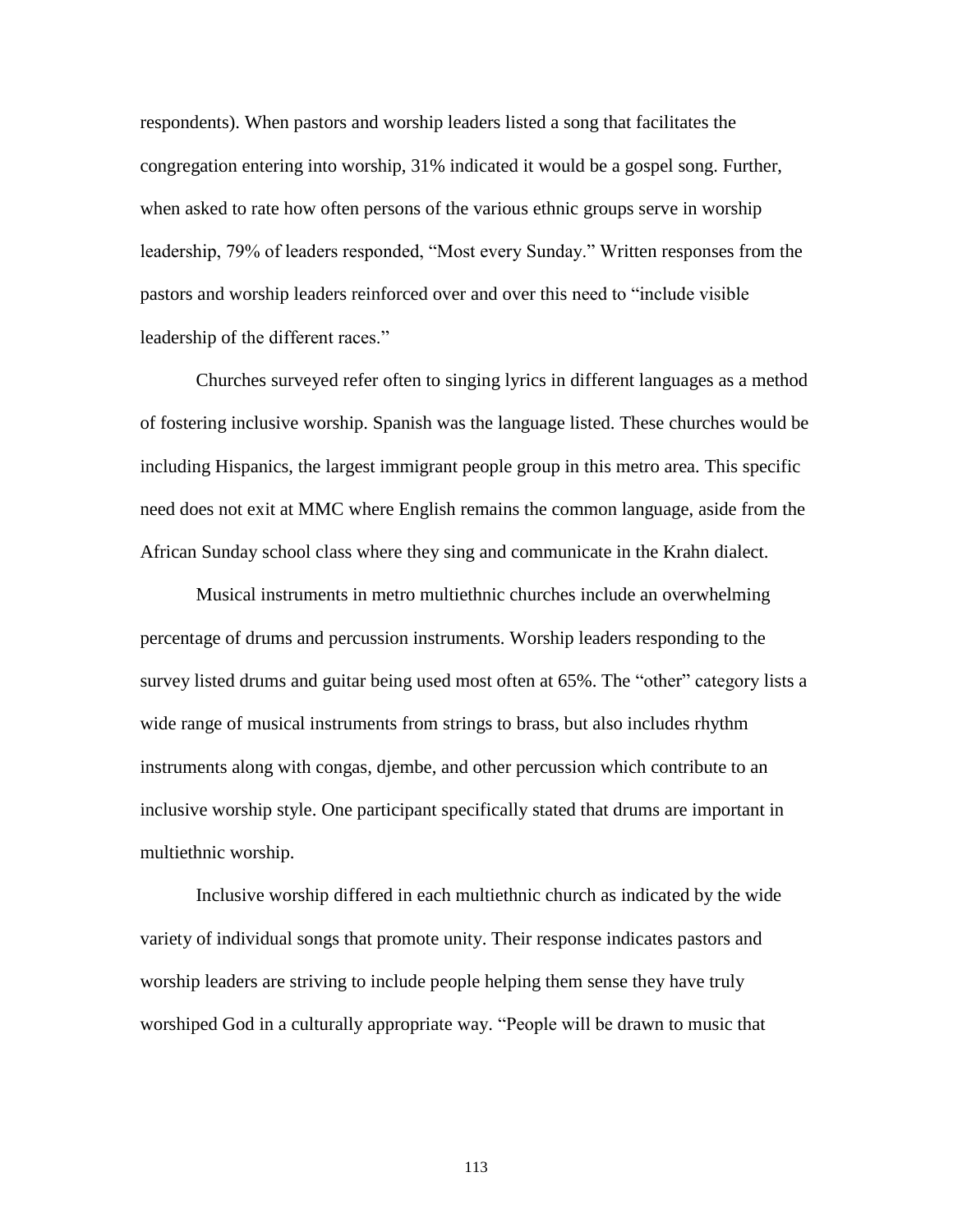they're used to hearing and that can be enough to get someone interested..." a leader noted.

Finally, regarding the issue of changing their worship to become inclusive, 20% of leaders indicated their church had not changed its music at all since becoming multiethnic. The converse holds true also—80% have made "some change" to "very much change" in worship music. Some leaders have tried with some success or others tried with resistance. The responses span a continuum from, "We are **not** [emphasis mine] intending to become multiethnic in style of music. All of the musicians are Anglo and ethnic music would be difficult for them to do well"; to "We are multiethnic on an ongoing, every Sunday basis." Those churches who experienced the most change in music most often originated as intentionally planted.

*Summary*: We notice a difference at this point between the greater church and MMC, which has focused primarily on music each generation prefers. Inclusive worship is emerging in these metro multiethnic churches as church leaders recognize, "Our world" and our neighborhoods ARE multiethnic." This inclusivity most often means including multiethnic peoples in worship leadership, changing language of songs, incorporating different music styles, or changing song genre.

# **#3 How does worship music affirm the identity of the varied ethnicities?**

#### **Minneapolis Multicultural Church**

Music can make a powerful assertion of identity, especially when considering its emotional aspects, (Stokes 1997, 48). On special occasion services, MMC celebrates its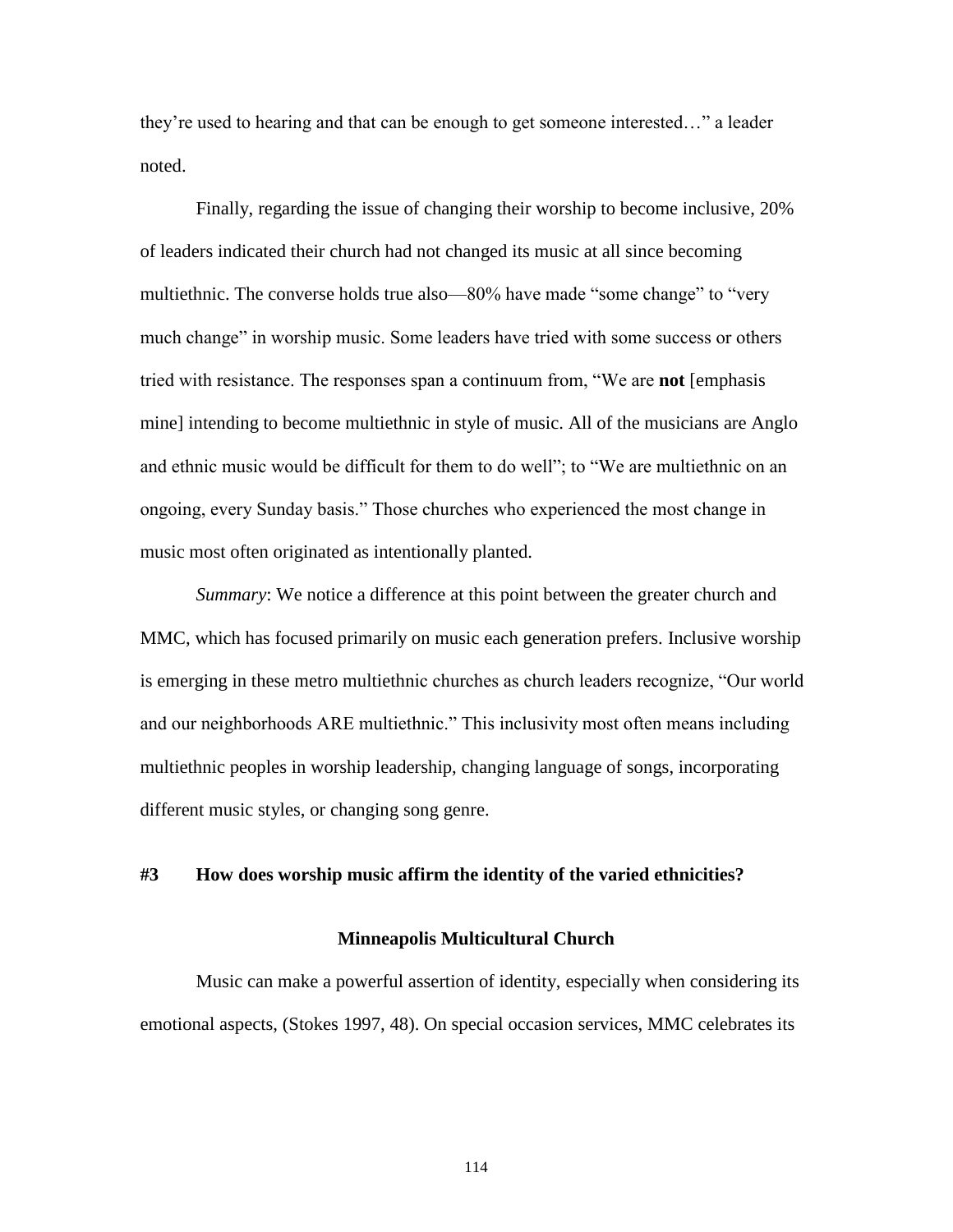African cultures through music. Mostly women participants, from several African nations, unite in a traditional worship expression of their pan-African heritage.

"Will you videotape us? [our singing and dancing]," the deacon's wife asked me. This signaled the importance of this occasion for these Liberian immigrants at MMC. Yet, they needed much encouragement to sing *their* music. The European American leaders reminded the Africans each week of their desire to hear them sing on Missions Sunday. When the Africans did sing and dance to "We will praise our God," ladies dressed in their colorful African dresses and head coverings, it sparked the congregation to response of "Amen," spirited clapping, swaying, and raising hands to affirm the participants.

The lyrics were begun by one voice and echoed by the others in a call-andresponse style accompanied with singing, dancing, clapping, and rhythm instruments. To the first generation immigrants, this music resonated with them as music they knew, a level of comfort and security. At the same time, it strengthened their spiritual connection through lyrics of praise to God occurring as part of their worship service in their church.

This was a special occasion for MMC. On a more frequent basis, however, aspects of the worship service affirm the participatory nature of the African cultures. Their responses of "Amen" and "Hallelujah," clapping, and audible prayers reaffirm their ethnic identity, this is who they are.

## **Affirming Ethnic Identity in Greater Metro Area Multiethnic Churches**

To determine how multiethnic churches in the greater Minneapolis-St. Paul area affirm ethnic identity, I note again the leaders' high level of enjoyment of music from different cultural backgrounds (88%) and that 86% of pastors feel it is important to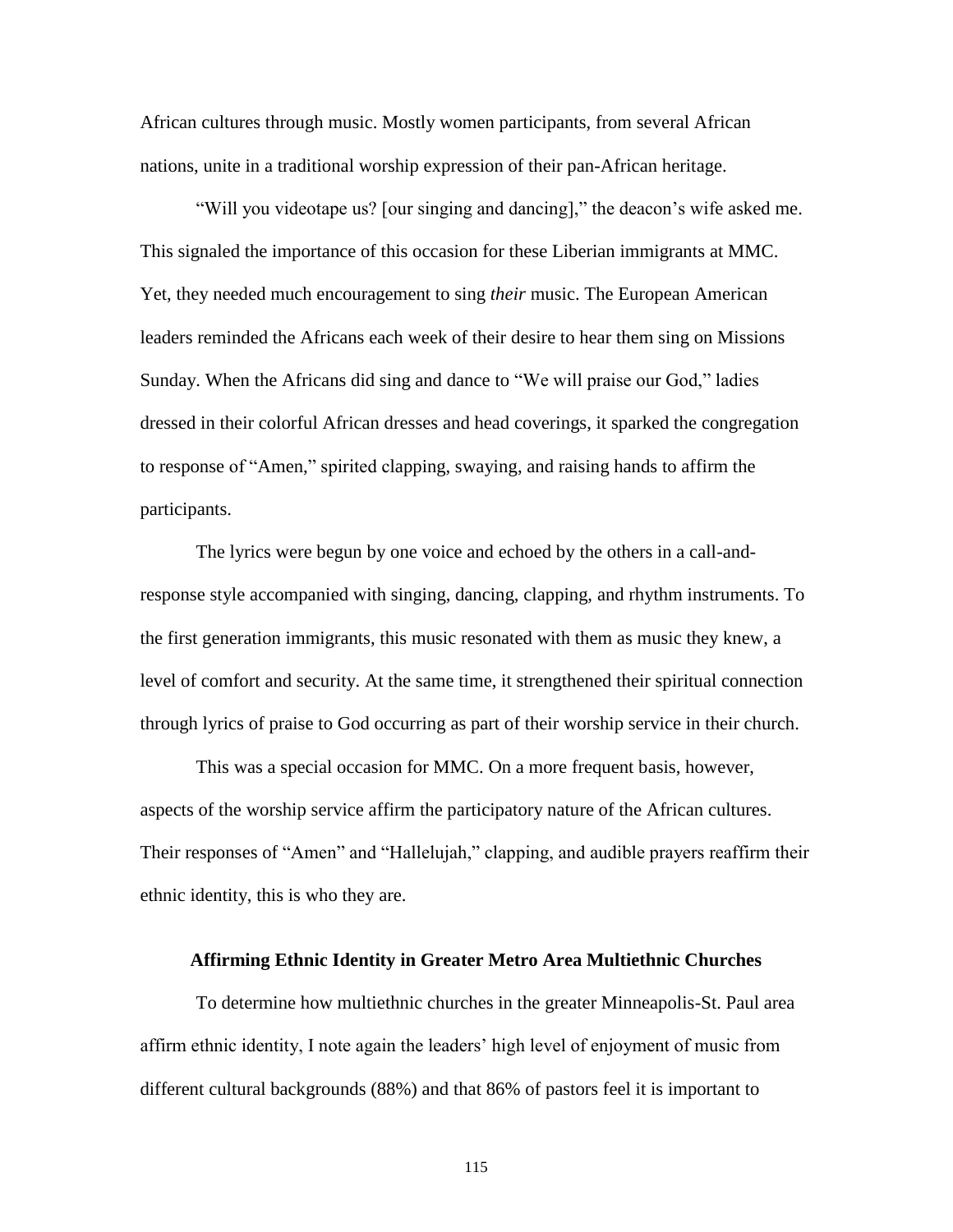consider ethnic/cultural background when selecting music for worship. Several leaders facilitate the development of ethnic praise teams, such as a Philippine Worship Dance Team and African Praise Team with singers, instrumentalists and African songs. One said they "Pay attention to balancing styles of music, choosing music from different cultures; learn about worship and music in different cultures." Another church has developed a worship mission statement (below) to reflect their affirmation and appreciation for the varied cultures within their congregation.

We are committed to glorify God in our worship ministry through accurately communicating biblical truths, artistically representing His Character, creatively incorporating our congregation's rich cultural diversity, and enthusiastically encouraging all present to earnestly and joyfully worship God.

One participant affirmed all cultural expressions of worship provided they fit in

harmony with the Bible.

We can be as creative as the Lord leads in developing worship settings that meet the needs of God's people…All worship expressions should be allowed as long as they are in harmony with the Biblical criteria.

Another stressed the importance of affirming through ethnic music, "but not at the expense of what God wants. It's not about beat or personal preference, rather about the hunger for God."

*Summary*: Leaders of multiethnic churches realize the vital necessity of

incorporating music of the ethnicities, but warn of the need for balance so worship of

Christ is central and Biblical truth is communicated in the process. MMC reaffirms ethnic

identity through music and worship occasionally on Missions Sunday by giving the

immigrants a place to sing "their song" thus reaffirming their ethnic connection.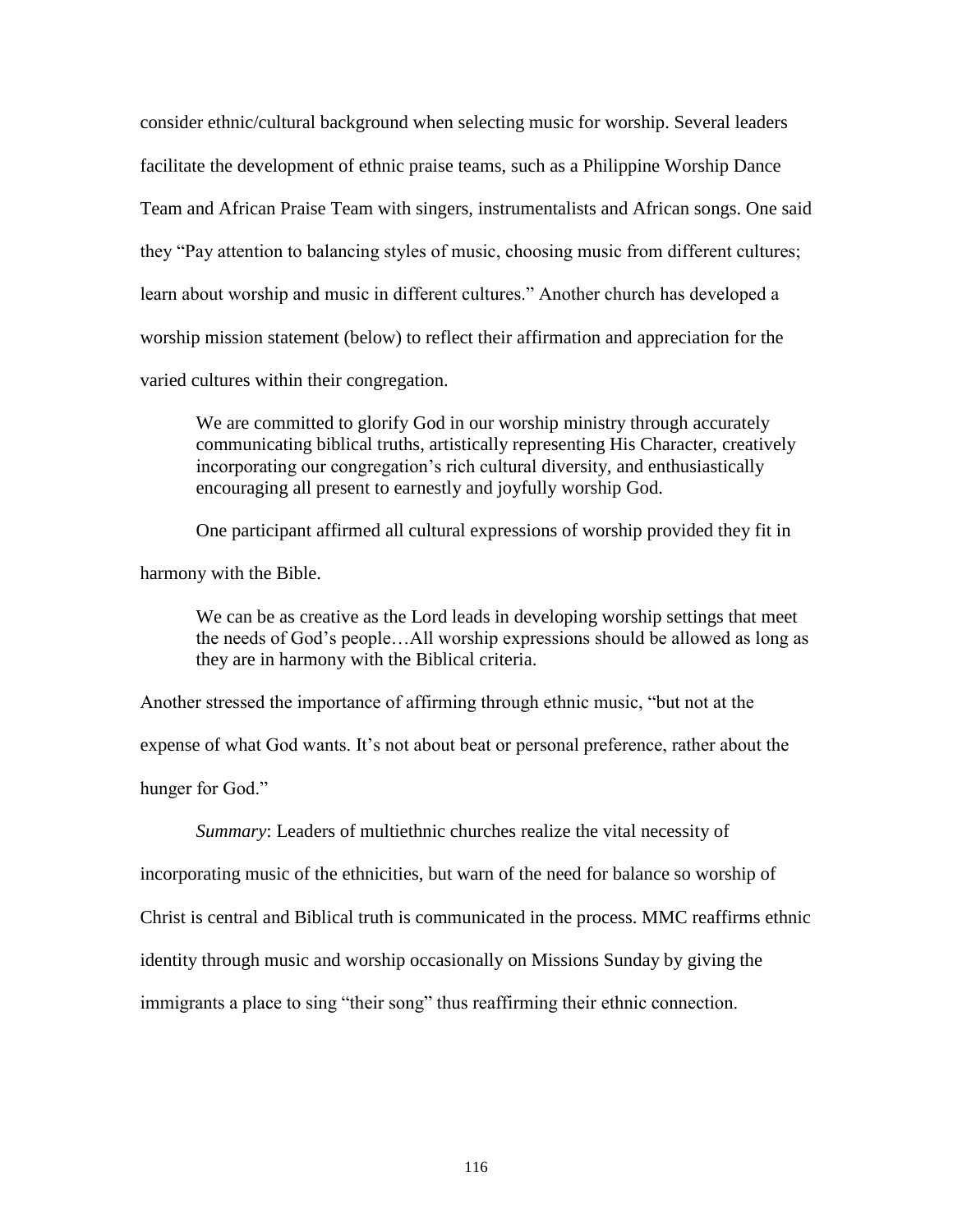# **#4 What does their worship music reveal about what is important to them and thus reinforce/reveal their sense of identity?**

#### **Minneapolis Multicultural Church**

Multiple identities emerge and intertwine in the worship setting. From observations of songs selected for worship services and interviews with leaders, MMC values family, their Pentecostal heritage, their spiritual heritage, the contemporary American church and their own uniqueness as a multiethnic congregation.

From the leaders' viewpoint, MMC values blended worship. They value meeting the needs of all congregational ages plus the varied ethnicities. They sing songs appealing to their older members (hymns) and songs for their younger members (contemporary Christian music).

MMC values its Pentecostal heritage. Hymns, whether gospel or traditional, comprise the second most common music genre MMC sings in worship. The gospel hymns suggest their identity as a Pentecostal congregation. Singing of contemporary worship songs is also a common practice in Assembly of God churches. Remember Sue told me, "they were Assembly of God in Liberia, and they will be Assembly of God in America." Assemblies of God identity was additionally reinforced through other nonmusical factors as the A/G literature taught in Sunday school and the responsive "Amens" and "Hallelujahs."

Further, MMC values their spiritual heritage. The traditional Christian hymns sung on Communion Sunday, such as "The Old Rugged Cross," conveyed the meaning of the *ritual* to the congregation. The congregation, as a whole, sang these hymns confidently. The hymns not only unified the congregation but also connected this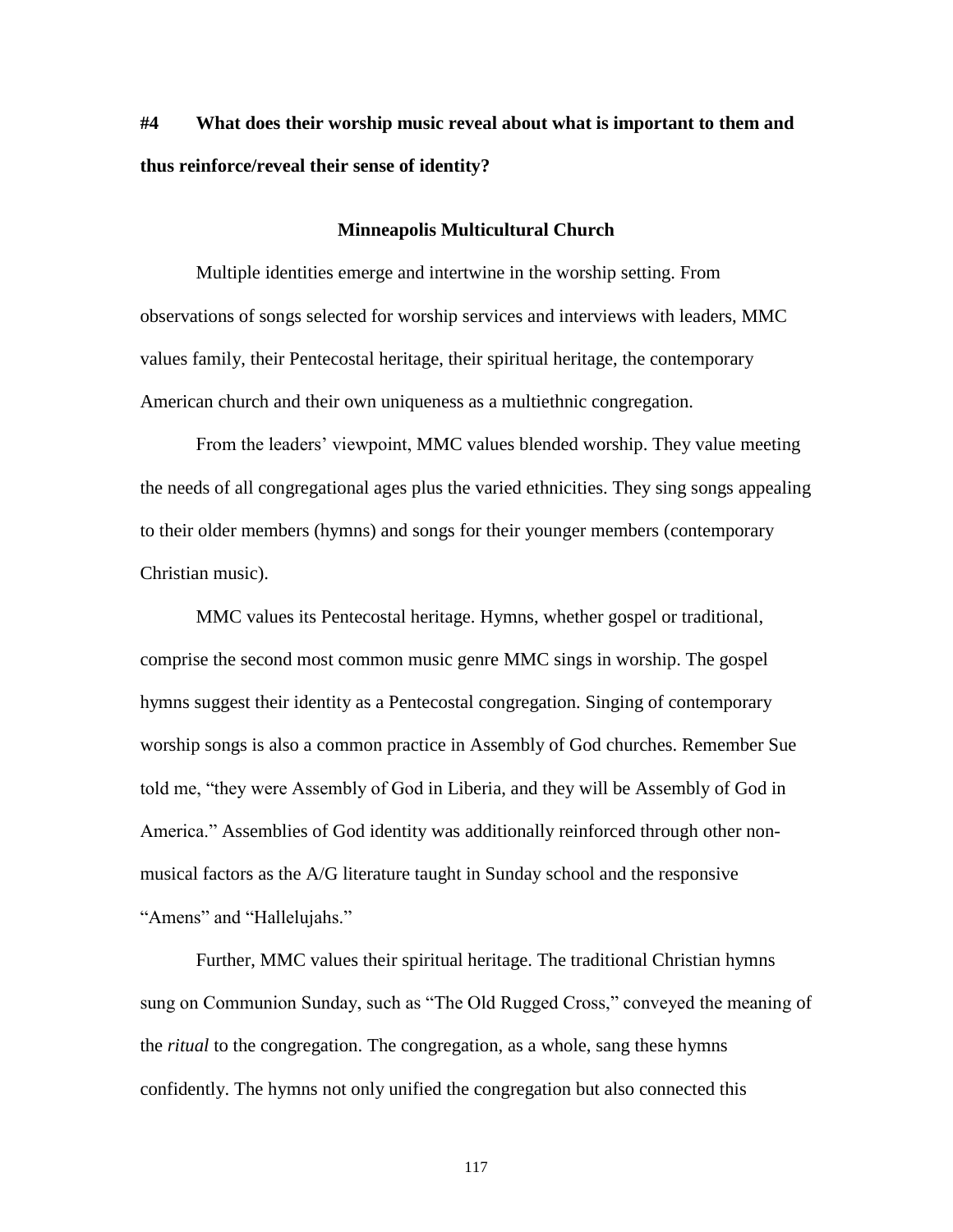multiethnic congregation with the historical Christian church throughout the centuries and the greater evangelical Church around the world.

MMC sings Christian contemporary worship songs most often suggesting their desired identity as Americans in the contemporary church. The second generation, particularly, desires to be part of their contemporary culture. Two of their favorite songs include, "Shout to the Lord" and "Days of Elijah." MMC includes their younger members, through worship music. In fact, the majority of the songs sung while I attended would be categorized as contemporary Christian music. This suggests that their desired identity as members of the American contemporary church supersedes their other worship identities.

A unique component of MMC's worship music is its originally written praise songs. These function as calls to worship, successfully engaging the congregation to participate by singing and clapping. The songs are quickly learned and easily sung so everyone can participate, thus facilitating unified worship. I asked the music director whether these songs, such as "Ev'rybody Praise the Lord" copyrighted in 1998, were composed to meet a specific need in worship with the immigrants in mind. She said "No, they were just given by the Lord, no special purpose in mind." To my knowledge, these original praise songs are not sung at other congregations, so their use at MMC reflects something of the unique identity of this congregation.

Finally, MMC values its multiethnic identity, to a limited degree. Affirming the African pan-ethnic identity on Missions Sunday reinforced MMC's collective identity as a multiethnic church and in the process unified the church. As cited earlier, Foley discovered a similar phenomenon (Foley 2007, 188–190). MMC included African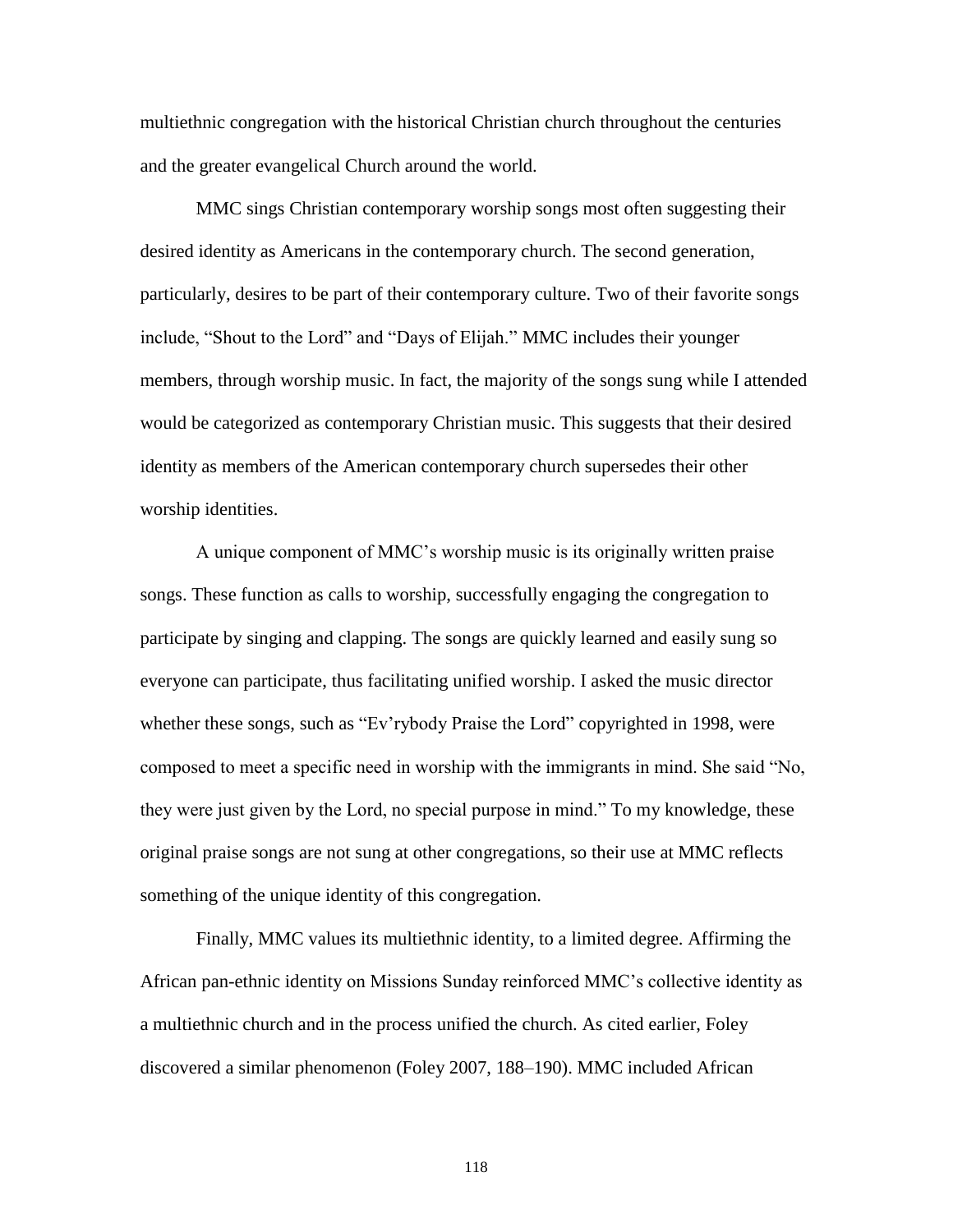worship songs on Missions Sunday sung by all desiring to participate. Although occurring infrequently, from my observations, this worship experience not only affirmed the Africanness of its immigrants, it also reaffirmed the church's collective identity as a multiethnic church. The congregation was standing and clapping as its African participants sang, danced, played instruments and praised God. No other worship experienced at MMC evoked that amount of visually observed corporate participation. "We needed that. We haven't had that for awhile," Bill, the usher, told me excitedly as he clapped along to African worship. His beaming smile reinforced his words.

## **Worship Identity in Greater Metro Area Multiethnic Churches**

To answer the question of what worship music reveals about the identity of multiethnic churches in the greater metro area, I first note how commonly contemporary Christian music is sung in these churches, possibly revealing the importance of the contemporary American identity. Then I note the emergence of gospel music as a possible unifying genre.

The majority of churches chose contemporary Christian music as one of the styles of worship music they sing. As with MMC, it is possible these churches desire to identify primarily with the contemporary American Christian church. Also, it is probable that they desire to retain the younger generation in the church acknowledging their sons' and daughters' desire to participate in American culture. One church leader wrote of this tension between blending styles towards becoming more multiethnic, versus the necessity of considering their youth and children.

We are working toward a blended style of worship. But there is some resistance from a few Anglo members. And some reluctance to teach African style songs, because of the difficulty of translating and the angularity of Ethiopian melodies;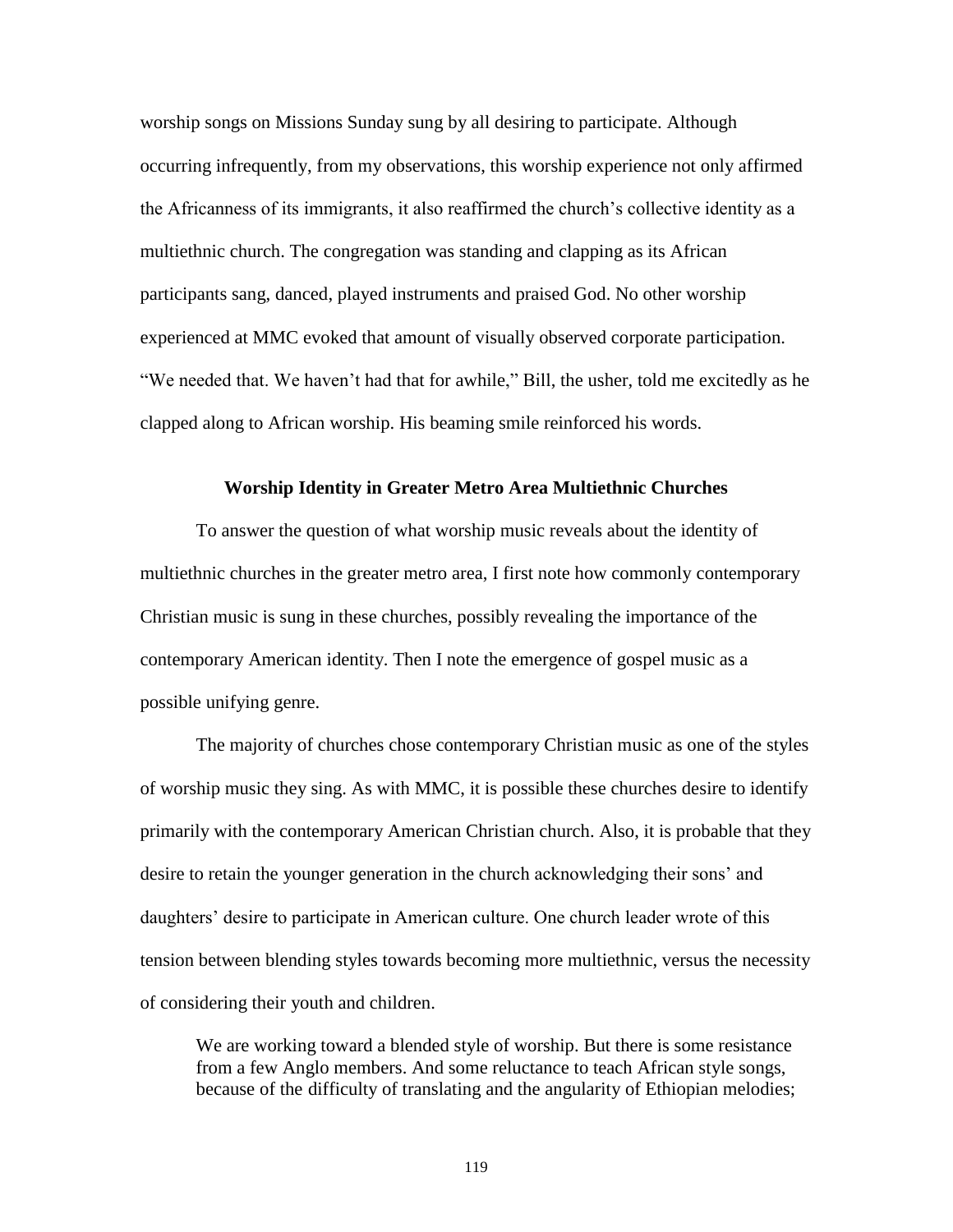and because their youth and children are more interested in contemporary American Christian styles of worship and music.

Interestingly, when I coded the style of worship songs pastors and worship leaders identified as songs a majority of the congregation participates or enters into worship, the majority of songs were categorized as gospel style. This included gospel style hymns and gospel style contemporary worship songs. Possibly, the pastors and worship leaders would code their styles somewhat differently from me. However, when the style of a particular song they listed was not apparent, I deferred to their worship characterization from a previous question.

The gospel song genre may indicate the influence of the ethnic population on the worship music of the multiethnic churches in this metro area. Perhaps leaders are finding this a viable worship music style to adopt for the multiethnic church as a method to gain unified collective worship. More research on site at local multiethnic churches would be needed to determine if that is, in fact, occurring.

*Summary*: MMC sings hymns and contemporary Christian music primarily, along with some originally composed music. The greater metro multiethnic churches use predominantly gospel songs and CCM. However, overall contemporary Christian music strongly remains the common genre to reinforce the desired identity of multiethnic congregations as members of the contemporary American church and, in the process, will help them retain the second generation.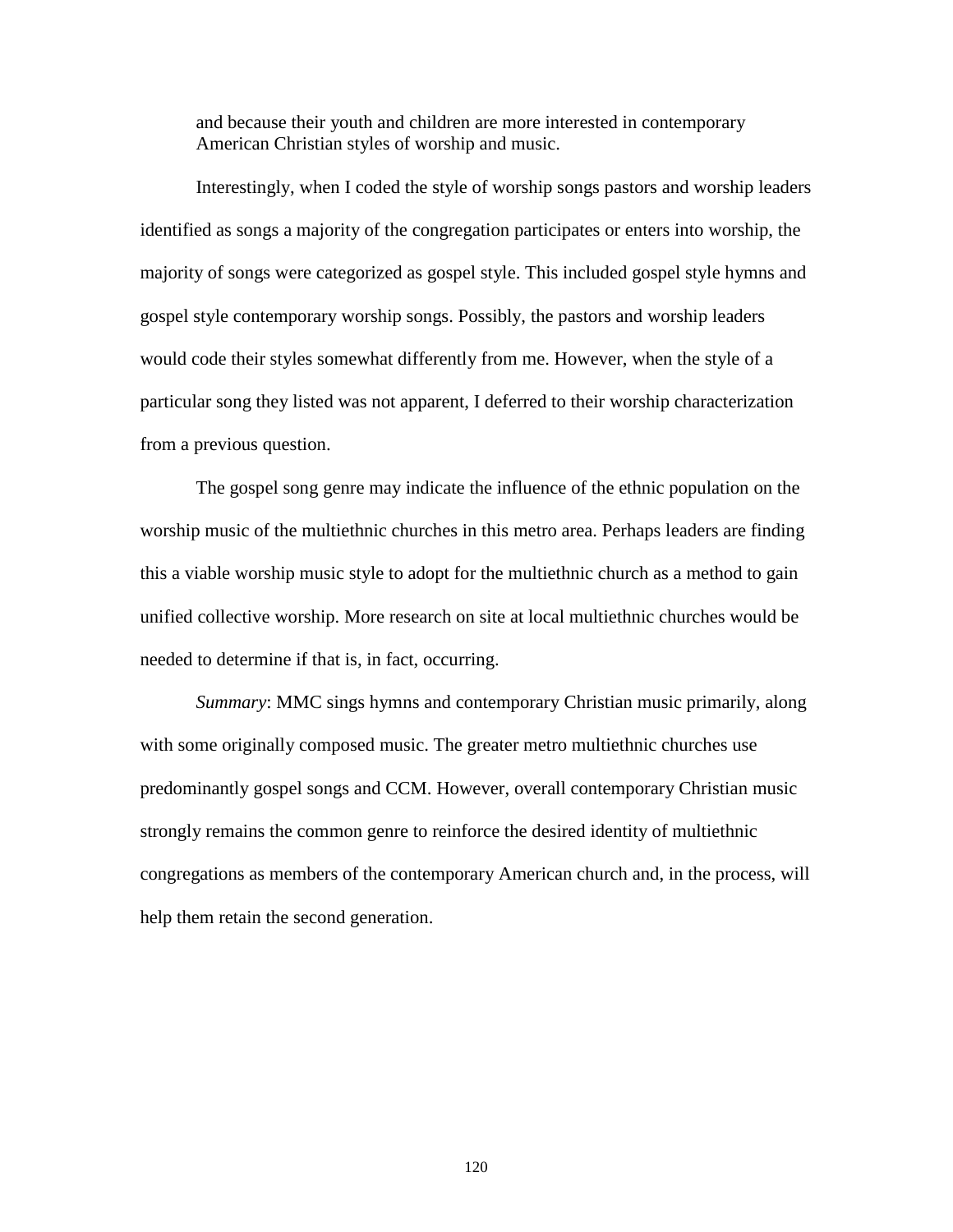# **#5 How does their worship music contribute to the congregations' gaining a unified collective identity in Christ?**

Unity emerges as vitally important in the multiethnic church and in the universal church. Its Biblical foundation was articulated in the words of Jesus and reinforced by the Apostle Paul.

Jesus values oneness and unity of believers so highly because it exemplifies His relationship with His Father (John 17:20–23 NIV), it distinguishes believers as like Christ, it displays a witness to the world, it represents what God has restored to his alienated human creation, and it strikes at the core of why the Church exists. In Christ, the dividing wall between races and ethnicities has been broken down, the Apostle Paul attested (Eph. 2:14 NIV). Ethnicities who had been divided and separated were brought together, "But now in Christ Jesus you who once were far away have been brought near through the blood of Christ" (Eph. 2:13 NIV). For the universal Christian church, our unity is based in Christ, the Savior of ALL [emphasis mine] (Eph. 4:4 NIV). These Biblical truths form the basis of unity in Christian worship.

Connected to unity are the terms, "collective identity," referred to by previous authors. "The terms *collective identity* suggest something that is shared or owned by more than one person" (Arellano 2007, 100). However, just because oneness is the prescription for the Christian church, does not mean it naturally occurs, but collective identity must be carefully constructed as Benham (2004, 62) determined, "it is socially constructed rather than naturally generated."

Further, Corbitt (1998, 72) indicates music's role of providing unity in Christian worship centers on the texts, the emotion, songs of personal testimony, the connecting of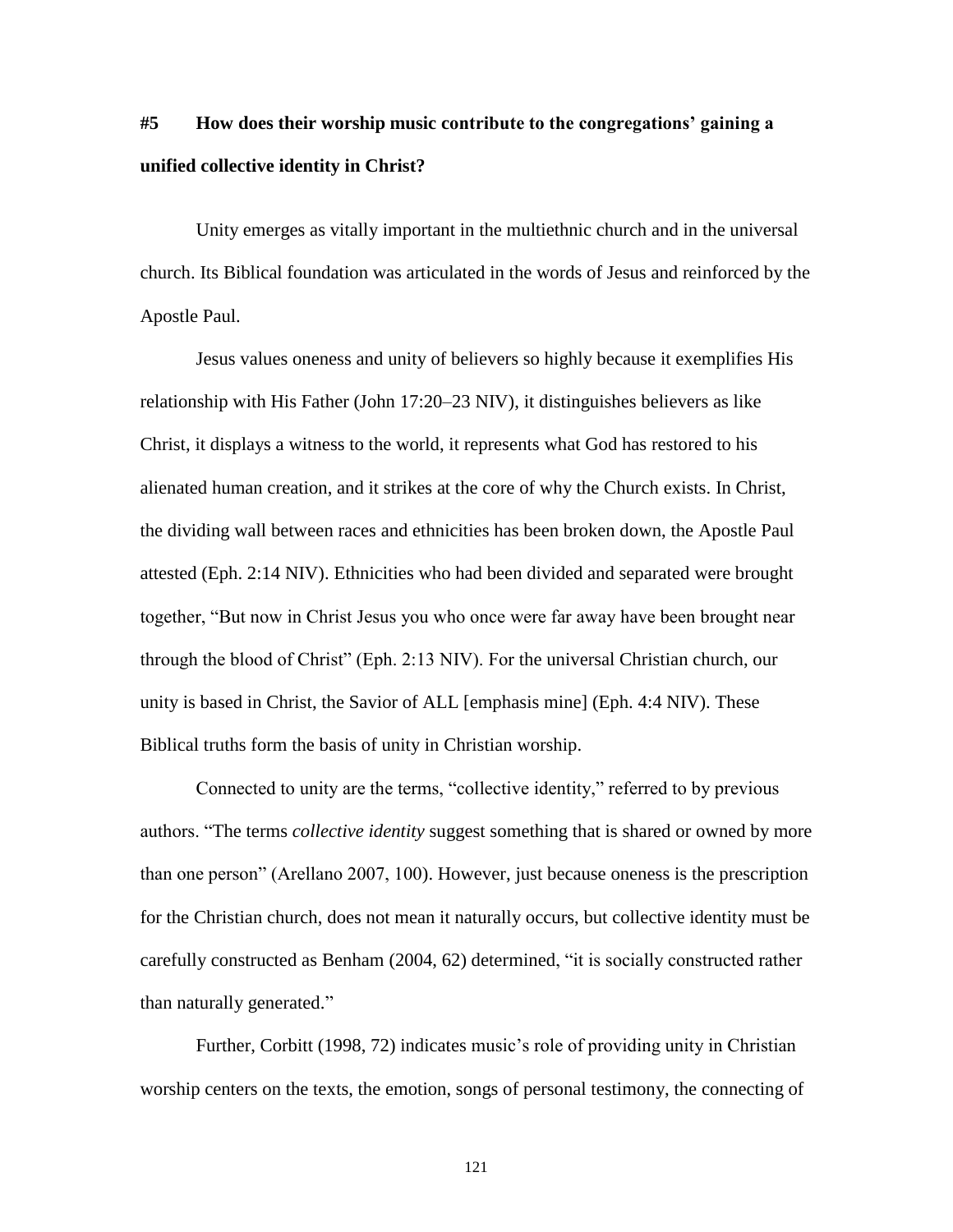worshipers to Biblical history, and through connecting the congregation to the broader faith community.

#### **Minneapolis Multicultural Church**

At MMC, contemporary Christian music united the congregation. The texts and tunes commonly heard on Christian radio and on CDs were readily recognized. During an offering, the congregation spontaneously began singing "Here I am to Worship" as the DVD played. No worship leaders prompted this response.

The text and emotions of the youth choir's Black Gospel songs also united the congregation. As the students sang animatedly, "This is the way we praise Him, clap our hands," the great majority of the congregation responded enthusiastically with clapping. The congregation affirmed the second generation. In so doing, they collectively worshipped as a congregation.

A call-and-response style song of personal testimony united the MMC congregation. One service concluded with the Victory Chant. The lyrics, "Hail Jesus, You're my King," initiated from the worship team and were answered strongly by the congregation.

Singing hymns unified MMC by connecting the congregation to the greater faith community. The congregation knew the words and tunes and participated collectively. This was particularly evident on communion Sunday when they sang confidently "The Old Rugged Cross" and other familiar hymns. Both the music director and the previous music director had stressed, "They know the hymns." These songs connected them to the broader Christian faith community around the world and across the generations. Additionally, one worshiper related a most meaningful worship experience when "one"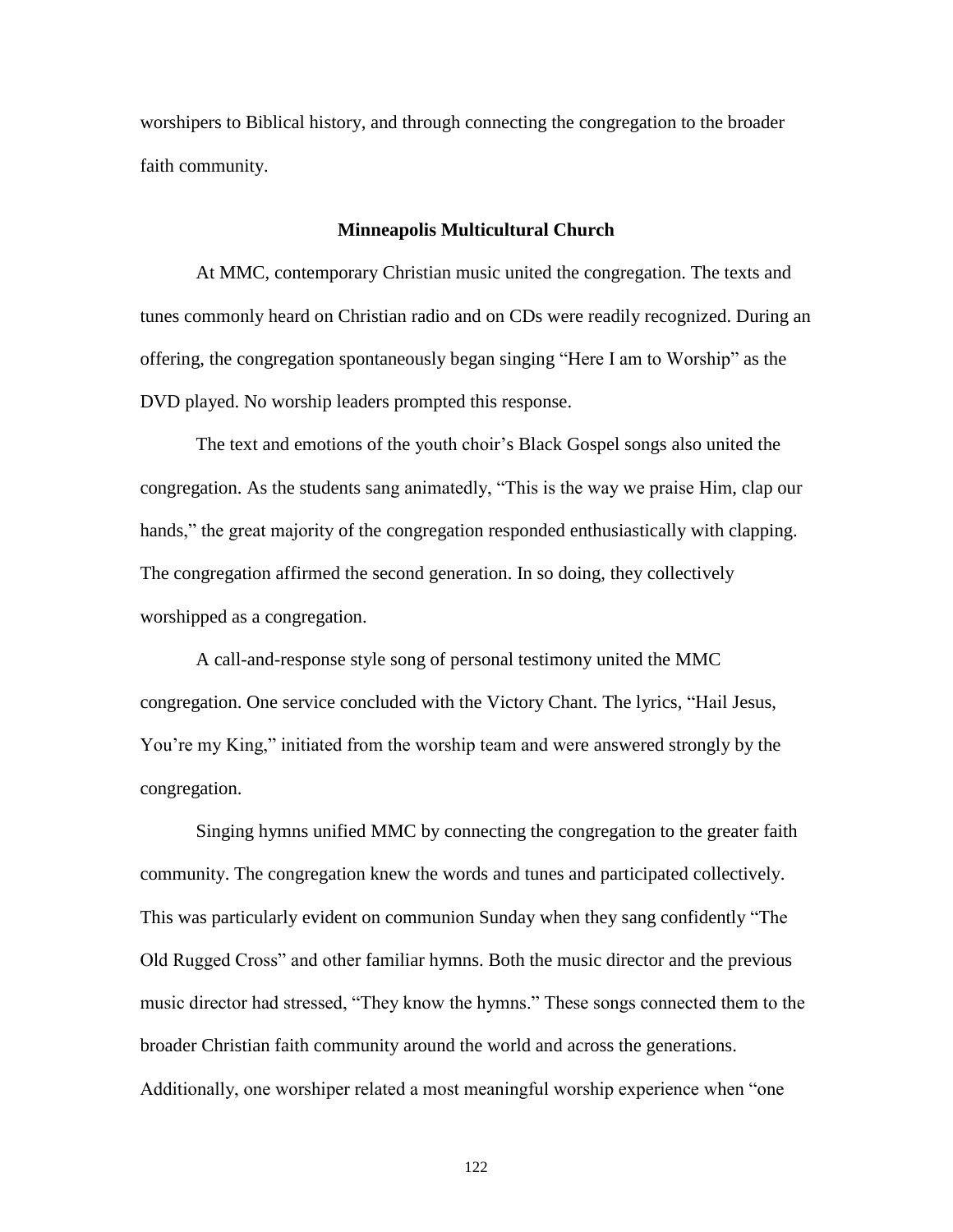time the (almost) whole congregation broke out in worshipful music and praise to the Lord—in unity—without being led into it (after singing)."

## **Unity in Greater Metro Area Multiethnic Churches**

Music unifies multiethnic churches in the greater Minneapolis-St. Paul metro area. Church leaders rated the role music plays in establishing congregational unity. 73% strongly agree music plays a huge role. 57% indicated other factors also play a large role in establishing unity, citing multicultural leadership and the Word as two of these factors.

One church referenced previously envisions singing as a unifier, "We ask the congregation to sing a lot." Another indicates, "We try to sing gospel songs." And another sees the meaning of the songs as unifying the congregation, "Repeat new songs during the following Sunday worship services, so that the church members can become familiar to the new style/rhythm and language, and so they can find spiritual meaning to the songs we are singing." Another encourages everyone to engage in worship, "...We encourage everyone to be as actively engaged in worship as they choose to be—through music, shared prayer, comments about sermon and the Scripture lesson."

To focus on specific worship music that unified the congregation, leaders listed a song in which the majority of the congregation participates. There was little duplication of song titles from church to church, yet the leaders knew what songs facilitated unified collective worship in their particular congregation. One pastor wrote,

…One should be sensitive to what's the best common expression of worship. This will be different for a church in the ex-urbs as opposed to the inner city, one that is primarily white, African, Hmong, black, Ukrainian, etc.

The majority of pastors and worship leaders cited the spiritual value of songs as the most important reason for choosing a song for worship, "the congregation enters into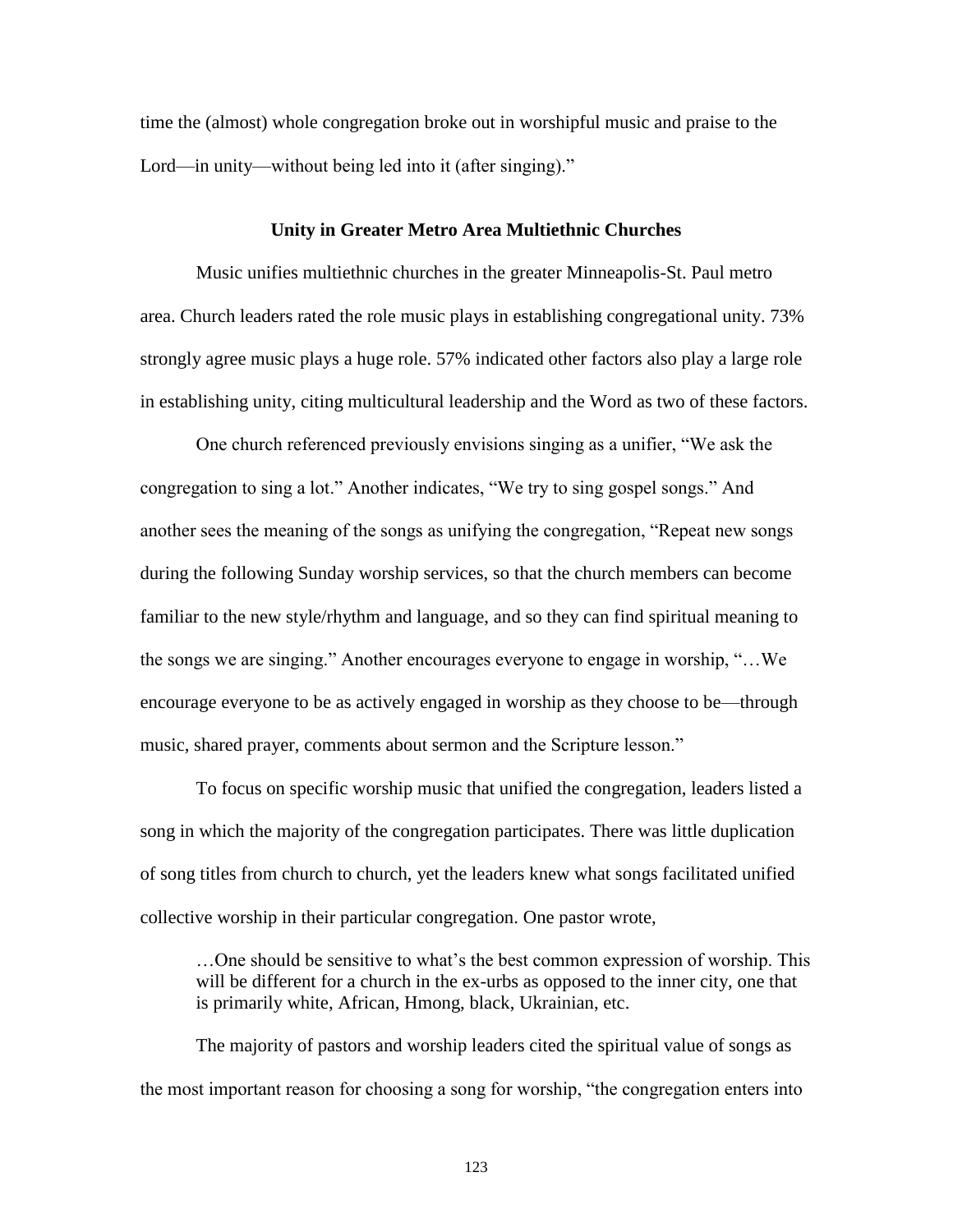the presence of God." We noted in chapter six, page 106, that the spiritual value of worship songs to unify multiethnic congregations outweighed song genre. A leader attested to this fact by answering whether the church should be more proactive in promoting multiethnic worship with, "We choose to promote Christ and Him glorified." We conclude that worship of Christ is the unifying center of the multiethnic church.

Reconciliation also recurs as a common goal in multiethnic churches. And reconciliation means restoring peoples/races to harmony and communion, in other words, becoming one in worshiping Christ.

The mature church engages in the ministry of reconciliation, which is what the multicultural church movement is all about.

Being a smaller church, under 100, it is imperative for individuals and families to buy into the message (word) of reconciliation and seeing the body of Christ as one and not divided by color or economics. There has to be side by side service of multiethnicities to forge friendships versus hand outs/downs from one "well off" or suburban church to "needy" or poor inner city ministries.

*Summary*: Unified worship at MMC was observed particularly through the hymn song genre as the congregation sang confidently during the communion commemoration. The greater multiethnic churches expand upon unity beyond song genres to their mandate of reuniting the races in worship. Music plays a prominent role in unifying the congregation if leaders find the common expression of worship enabling them to construct the collective identity of the church. The collective identity is based on their common faith in Christ. The song texts unite for a spiritual oneness helping the congregation to enter God's presence. Reconciliation of races and ethnicities in worship becomes their overarching goal.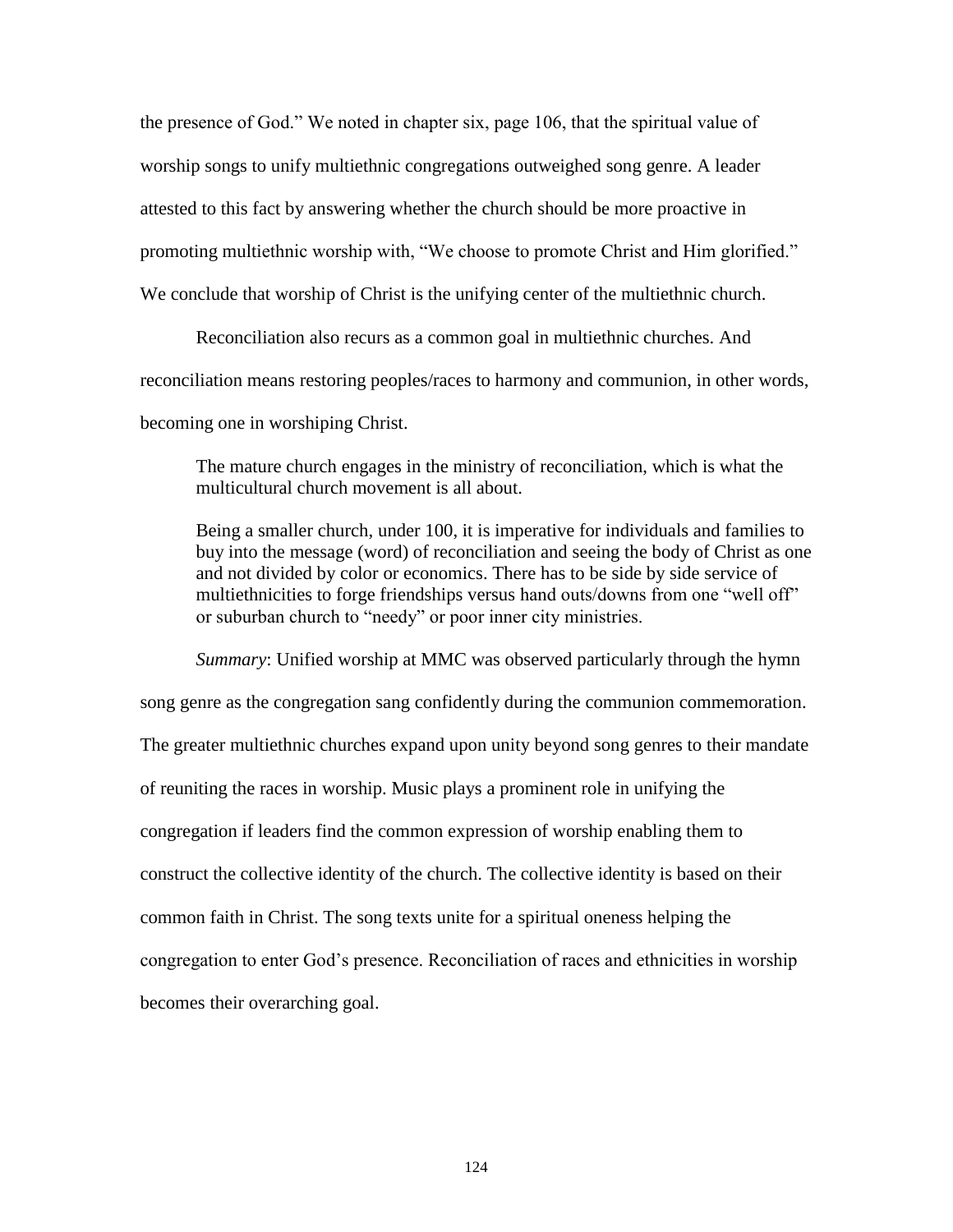# **#6 How does multiethnic worship display characteristics of heaven's worship?**

In chapter one, we adopted Mr. Liesch's (1988) affirmations of Revelation

worship as our model for determining heaven's worship characteristics. We now apply

this model to the multiethnic church.

- 1 Its inclusivity—all are within the worship space.
- 2 Christ is the unifier of the Church.
- 3 Worship is response.
- 4 Singing and instrument playing hold a significant role.
- 5 Revelation worship is costly.

## **Minneapolis Multicultural Church**

## *Characteristic 1—Its inclusivity—all are within the worship space.*

Heavenly worship is revealed throughout the book of Revelations. We note particularly its inclusive nature in Revelations 5. The worship setting pictures four living creatures around the throne of God. Twenty-four elders surround them. When they lead in worship, they praise God and the Lamb, standing in the center of the throne, who made it possible for people from every tribe, tongue and nation to worship God. Then all the angels of heaven bow down in worship, followed by every creature in heaven and on earth bowing before the throne of God and the Lamb in worship. Every nation, tongue and tribe of people is included in worship along with all beings in heaven and all created ones on earth.

At MMC, African immigrants along with African-Americans, Asian-Americans and European-Americans join together in worship. All ethnicities sit comingled throughout the sanctuary. Pastoral staff is European-American; other leadership throughout this multiethnic church includes male and female, Africans, Caucasians and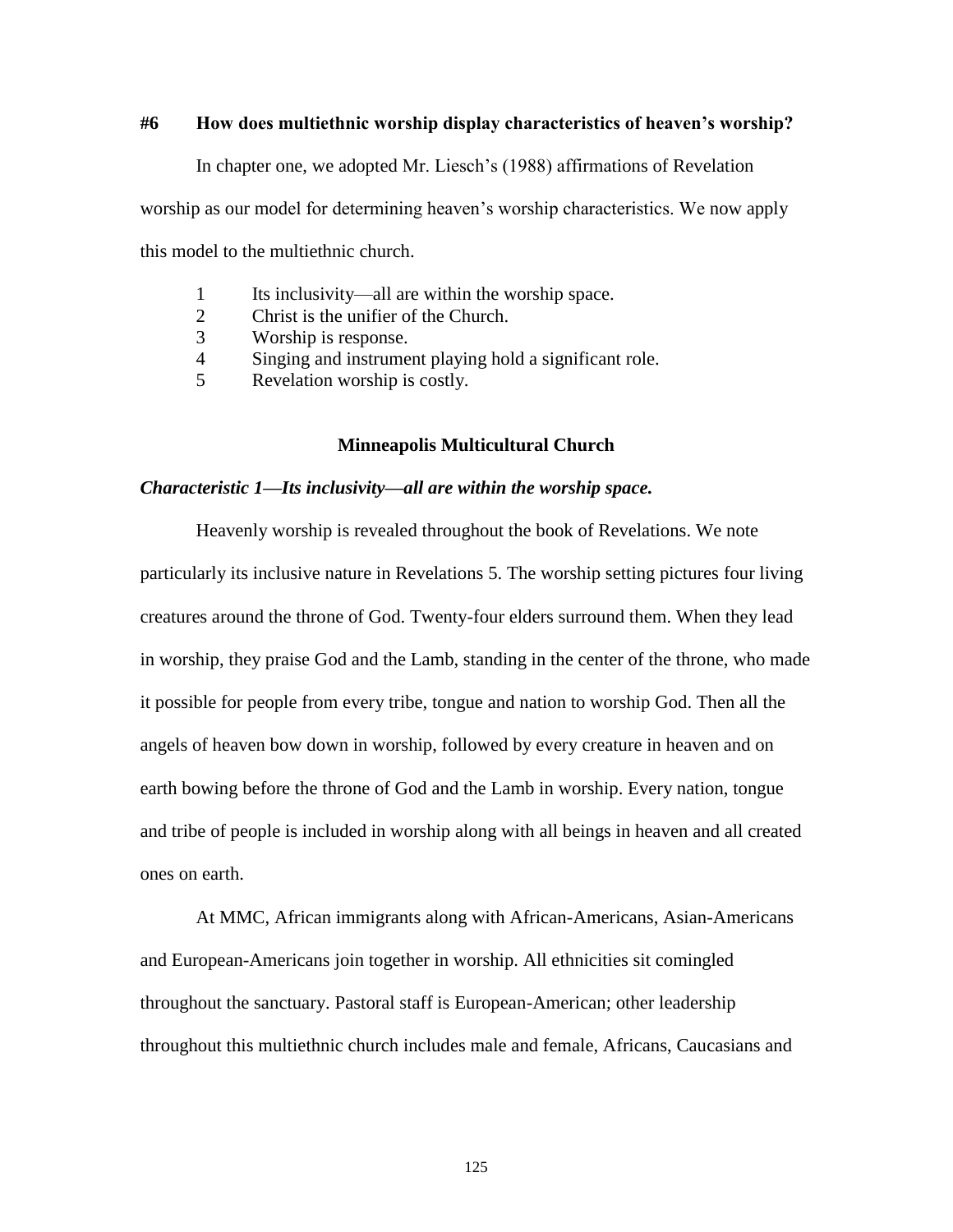people of mixed ethnicity. The adult Sunday school class is also integrated and taught by a Liberian member.

Pastor Schmitt reinforced this inclusive attitude in his preaching. He referenced the book of Revelation, "God is doing some amazing things. He is bringing us together as various cultures to worship Him. In Revelation we read, ‗I saw a great multitude in heaven from every tribe and tongue bow down in worship to the Lamb<sup>"</sup> (his paraphrase of Rev. 5:9 NIV). He was preaching a series on the book of Revelation.

This inclusivity was sensed by the worshipers. One referred to the  $50<sup>th</sup>$ anniversary celebration as a meaningful worship time with inclusive songs.

The worship was amazingly well-organized, multiculturally rich and inclusive songs of different decades and was richly blessed by the two or three hours of worship as we thanked God for the many blessings this congregation has received from him.

Another said spiritually meaningful worship at MMC included, "the good preaching of God's word from Pastor and good music from different cultures."

Inclusive worship at MMC also embraced and affirmed its African members on Missions Sunday as they sang and danced to the accompaniment of rhythm instruments and clapping. This multiethnic church, as a microcosm of heaven's worship, places all nations, tongues and peoples inside the worship space, participating and worshiping God.

## *Characteristic 2—Christ is the unifier of the Church.*

In Revelation's unveiling of heavenly worship, Christ the Lamb, in the center of the throne, holds the central place in worship as the focus of all creatures in heaven and on earth. "Then I saw a Lamb, looking as if it had been slain, standing in the center of the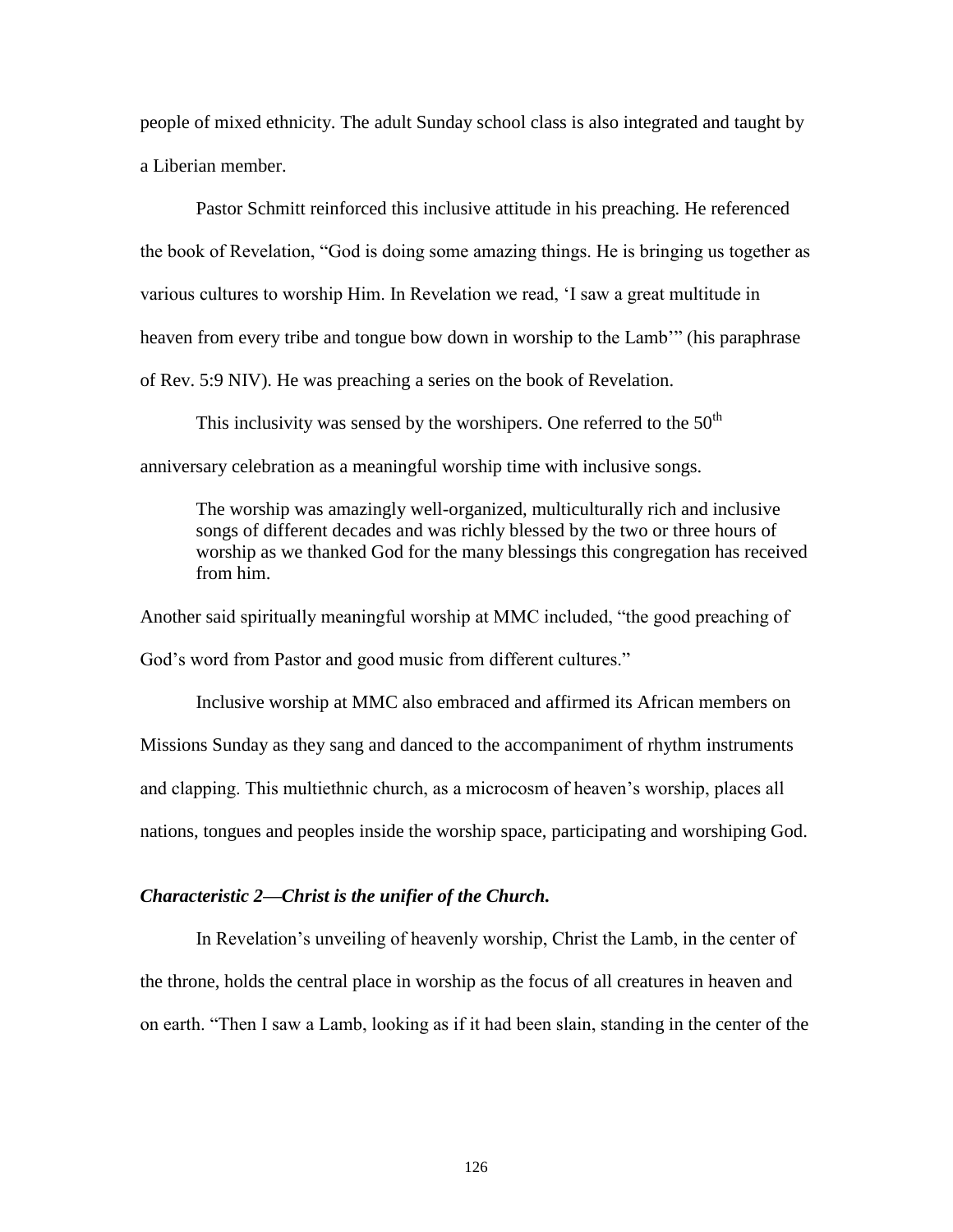throne, encircled by the four living creatures and the elders" (Rev. 5:6 NIV). All are facing towards God/the Lamb and all are bowing to worship God/the Lamb.

MMC's pastor indicated this Christ-focus in his sermon, "In the book of Revelation, the war in heaven is over who will control the universe—who will be worshiped." Christ is the focus of this multiethnic church. Over and over, worship song lyrics emphasize this message at MMC.

- That's why we praise Him
- Wonderful Merciful Savior
- Hail Jesus, You're my King
- On Christ the solid rock I stand
- There is none like You

During one offering song, several worshipers around me began spontaneously to sing along to the lyrics:

Here I am to worship, here I am to bow down, here I am to say that You're my God… I'll never know how much it cost to see my sins upon that cross (Hughes 2000)

The communion *ritual*, remembering Christ's sacrifice on the cross, unified the congregation through the music and through its religious meaning. "We regularly have singing that moves me. During communion we have extended worship often. This is a blessing," one worshiper reaffirmed. Another worshiper added that spontaneous worship centered on the Lord united the congregation. "...One time the (almost) whole congregation broke out in worshipful music and praise to the Lord—in unity—without being led into it (after singing)." MMC's worship clearly focused on Christ through its songs, preaching and prayers.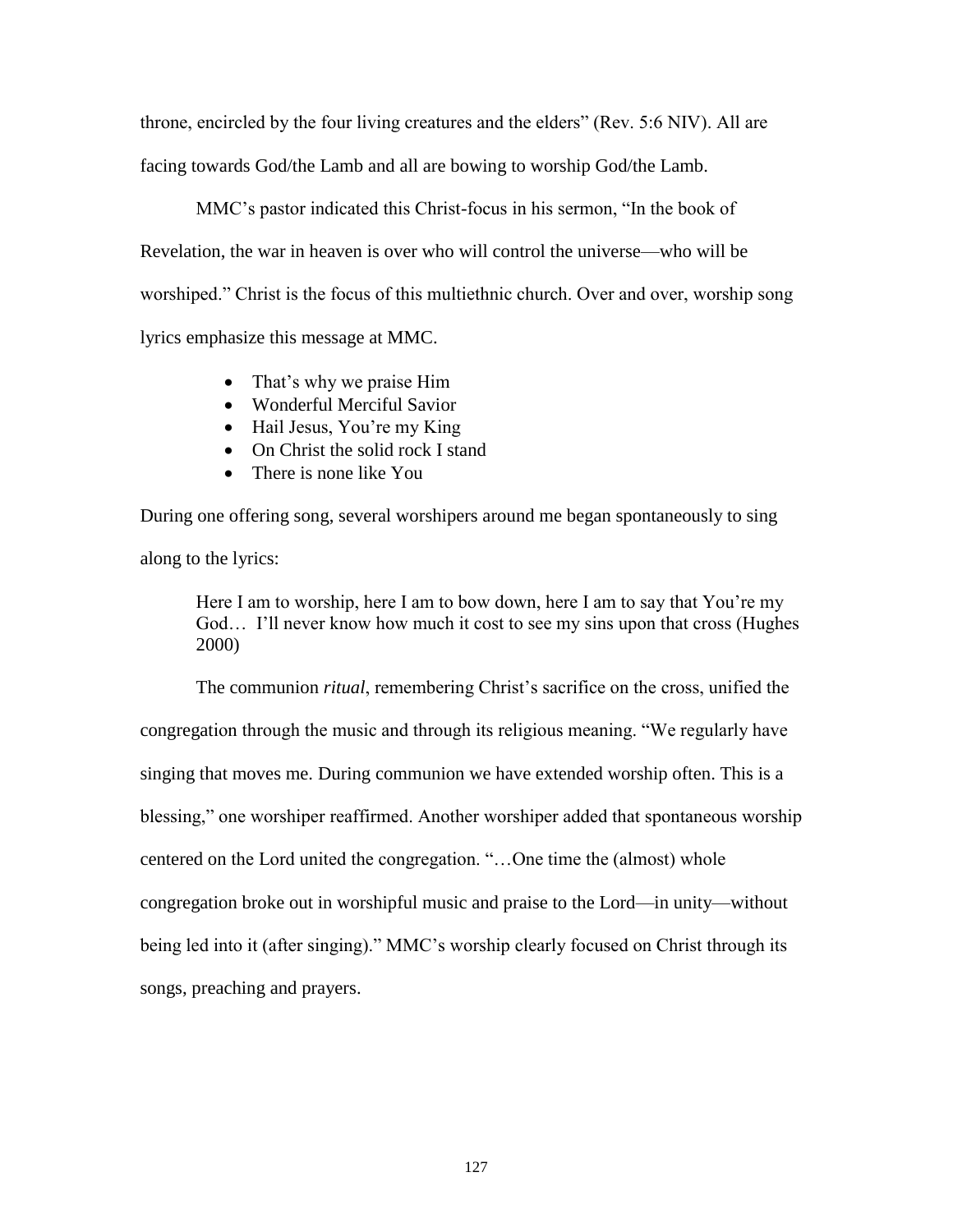## *Characteristic 3—Worship is response.*

In Revelation worship the four living creatures and the twenty-four elders initiate worship by falling down before the Lamb and singing their praise (Rev. 5:8 NIV). Then the angels respond in worship to God followed by "every creature in heaven and on earth and under the earth and on the sea, and all that is in them, singing" (Rev.  $5:13$  NIV) their response of worship to the Lamb. Heavenly worship results when worshipers follow in response to the prompters who initiated it. These ever-enlarging concentric circles of participants form a crescendo of praise that results in a transcendent experience of worship. Additionally, throughout Revelation, God initiates action and the people respond.

Response in worship was particularly evident at MMC. Around prayer time or at service's conclusion, the pastor initiated worship with, "Hallelujah!" As if he was coaching them, the congregation responded verbally to his prompting with "Hallelujah!" After a lady gave her testimony of God healing her, the pastor asked, "That's something to be excited about, isn't it?" The people responded, "Amen!"

Additionally, responsive worship was observed at the end of a service when the congregation sang "Great is Thy Faithfulness." The pastor led into a repeat of the chorus. After the song, response erupted with audible "Hallelujahs" and praise to God on the part of the pastor and the congregation. Pastor Schmitt led the chorus again and extended the ending. The pastor ended the song with "Hallelujah" and the congregation responded again, "Hallelujah!" It sounded reminiscent of the heavenly worship vision with the corporate *Amens* and *Hallelujahs* in response to the Pastor's promptings (Liesch 1988, 237)*.*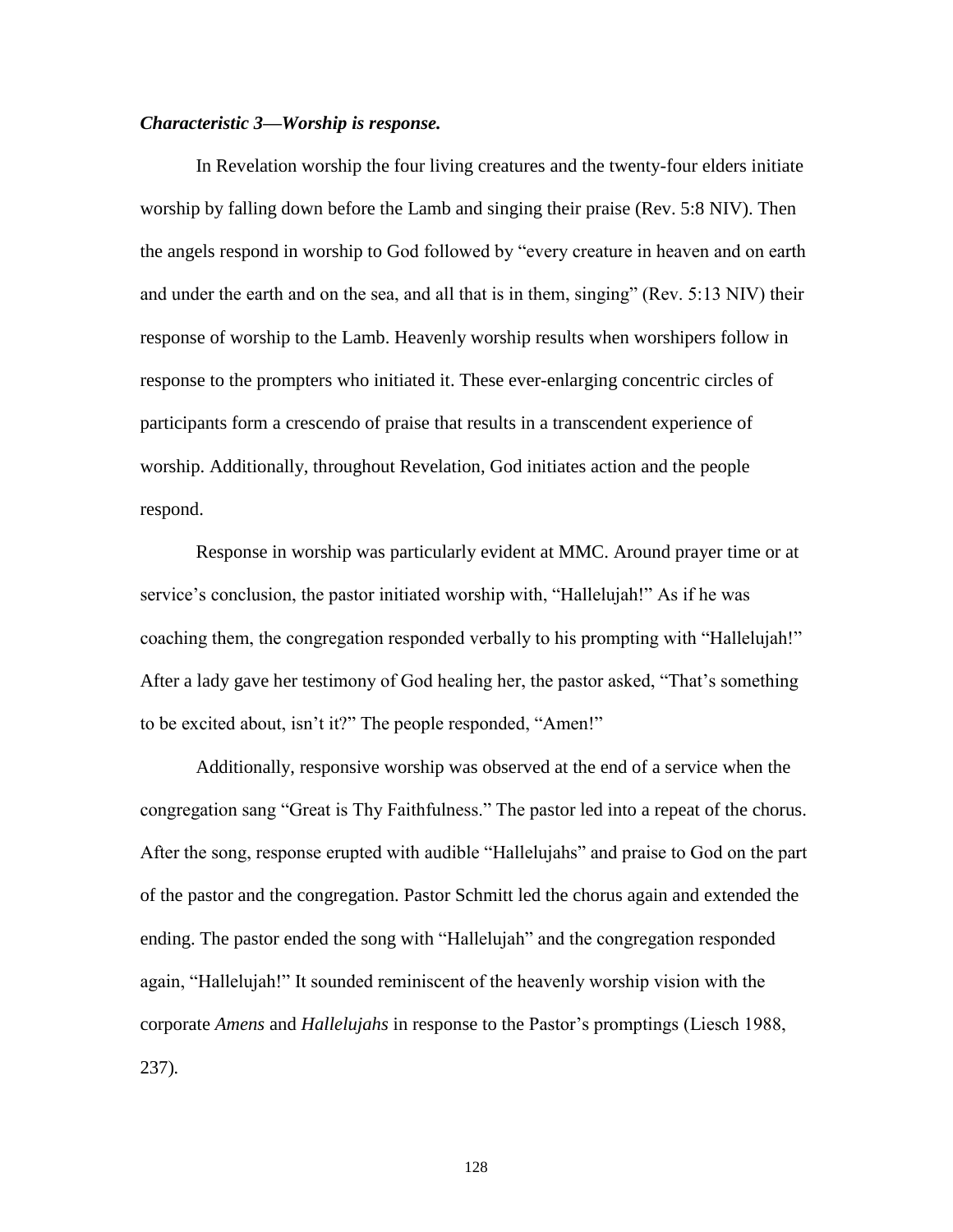## *Characteristic 4—Singing and instrument playing hold a significant role.*

In contrast to the Gospels and Epistles of the New Testament which do not specifically mention instruments in worship, singing and instrument playing are given paramount roles in Revelation worship (Rev. 5:8–13; 14:2–3 NIV). As previously stated (chapter four, page 53), at MMC "worship music connected the entire first half of the service as a finely woven thread." Worship music, including singing and instrumental music, serves as the connecting framework for entering into worship, for praying, and for giving. It also fills the sanctuary with sound as a vehicle to convey God's presence to the congregation. "We regularly have singing that moves me," a worshiper concluded.

A unique feature at MMC was Pastor Schmitt's skillful saxophone playing, during worship, as a member of the worship team. He stood at the side pulpit in his place of authority. The ethos of the saxophone sound moved the congregation, particularly surrounding prayer time. The Pastor's location on the platform and the fact the lead spiritual authority played the instrument, gave a significant role to instrumental playing in the service. The Petrof piano played by the music director also held a central position on the platform with its lid wide open. The singers' location in center front on the platform also indicated the significant role music held in the worship service. Yet, it did not overtake the significance of the Word. The pastor preached for a considerable amount of time and the people listened intently, signifying their honor of the Word and of their spiritual leader.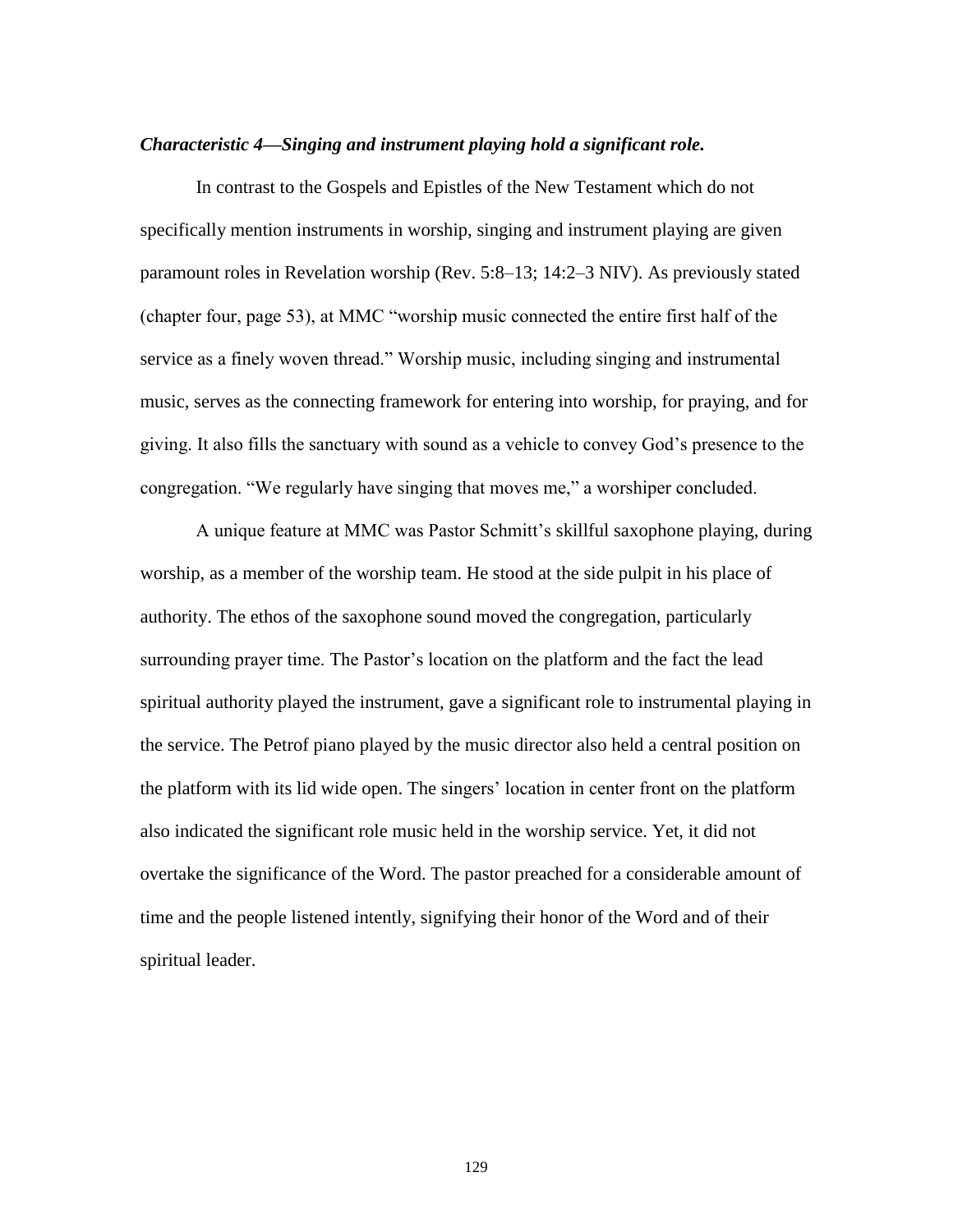#### *Characteristic 5—Revelation worship is costly and so is multiethnic worship.*

Heaven honors costly worship. The martyrs who gave their lives because of their faith in Christ are given an honored position near the throne in heaven and a continual function of praising and worshiping the Lamb (Rev. 7:13–15; 14:1–4 NIV).

Likewise, multiethnic worship has been costly. MMC leadership experienced significant frustrations in working together with the ethnicities to unify a diverse congregation. "The cultural differences are so great and they are where you least expect them," the music director lamented. In spite of the difficulties, MMC has taken significant steps to welcome the immigrants (extended greeting time and multiethnic leadership in various areas) and to affirm their ethnicity (Missions Sunday and special event music). They have moved beyond some rough times and are working together, as mentioned above in chapter four. Multiethnic worship is costly emotionally as it moves people out of their relational comfort zone.

MMC has also invested their time and financial resources into this congregation. The church runs a bus each week into the community to transport people to worship. They have not moved away from the community in response to changing demographics. Instead, they have embraced the community.

*Summary*: MMC resoundingly displayed all five characteristics of heavenly worship in this multiethnic church.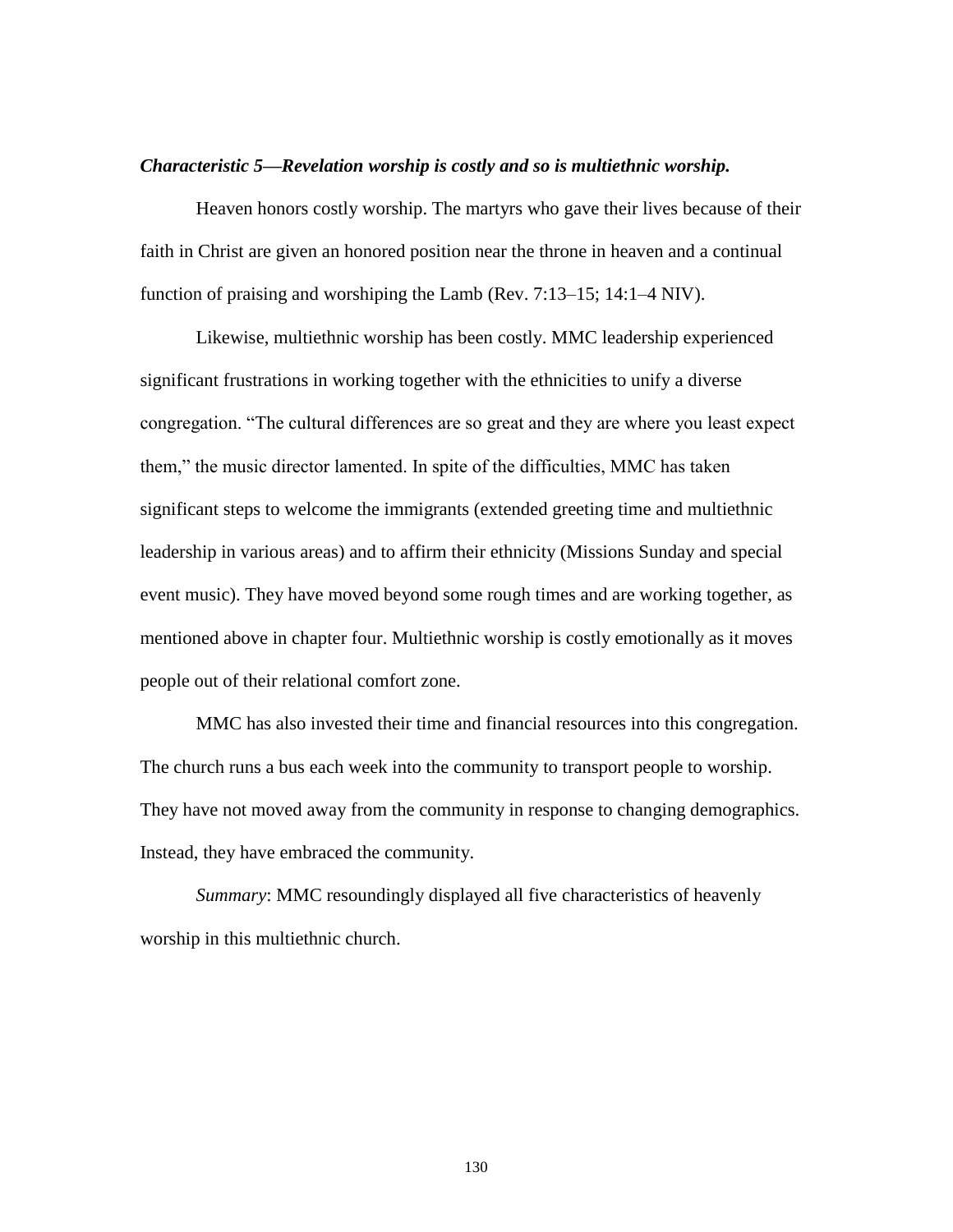## **Heavenly Worship Characteristics in the Greater Metro Area Multiethnic Churches**

The greater Minneapolis-St. Paul metro area multiethnic church speaks to the issue of Revelation worship as indicated in the following survey results. Some characteristics were not observable due to the survey method of data collection.

# *Characteristic 1—Its inclusivity—all are within the worship space.*

The 34 multiethnic leaders participating in the survey painted a picture of multiethnic worship that is inclusive of the ethnicities. Congregational make-up of multiethnic churches in this geographic area yielded an average of 56% ethnicities other than Caucasian. These included Africans, Asians, Hispanic and Native American peoples. The pastors and worship leaders also listed specific points of action they have taken to include the multiple ethnicities in the worship service/worship music (See Appendix D, Useful Methods for Developing Inclusive Worship). One responded, "We have always done things to include multiethnics. That is our mission!!" They have taken steps to include all within the worship space. Yet, when asked if the church should be more proactive in promoting multiethnic worship, 62% said "Yes." Some reasoned,

Yes, because that's what heaven will look like. Yes, the Gospel is for all nations!

Some pastors gave balance to this issue by indicating the focus must not be on making worship diverse for its own sake.

To plan to be multicultural/multiethnic can be a God directive. However I feel that we could also hinder the gospel by emphasizing that all churches must intentionally and regularly participate in such diverse worship on an ongoing basis. That approach I feel would be a mistake. Ultimately, it is the work of the Holy Spirit that should bring people together to worship and work together.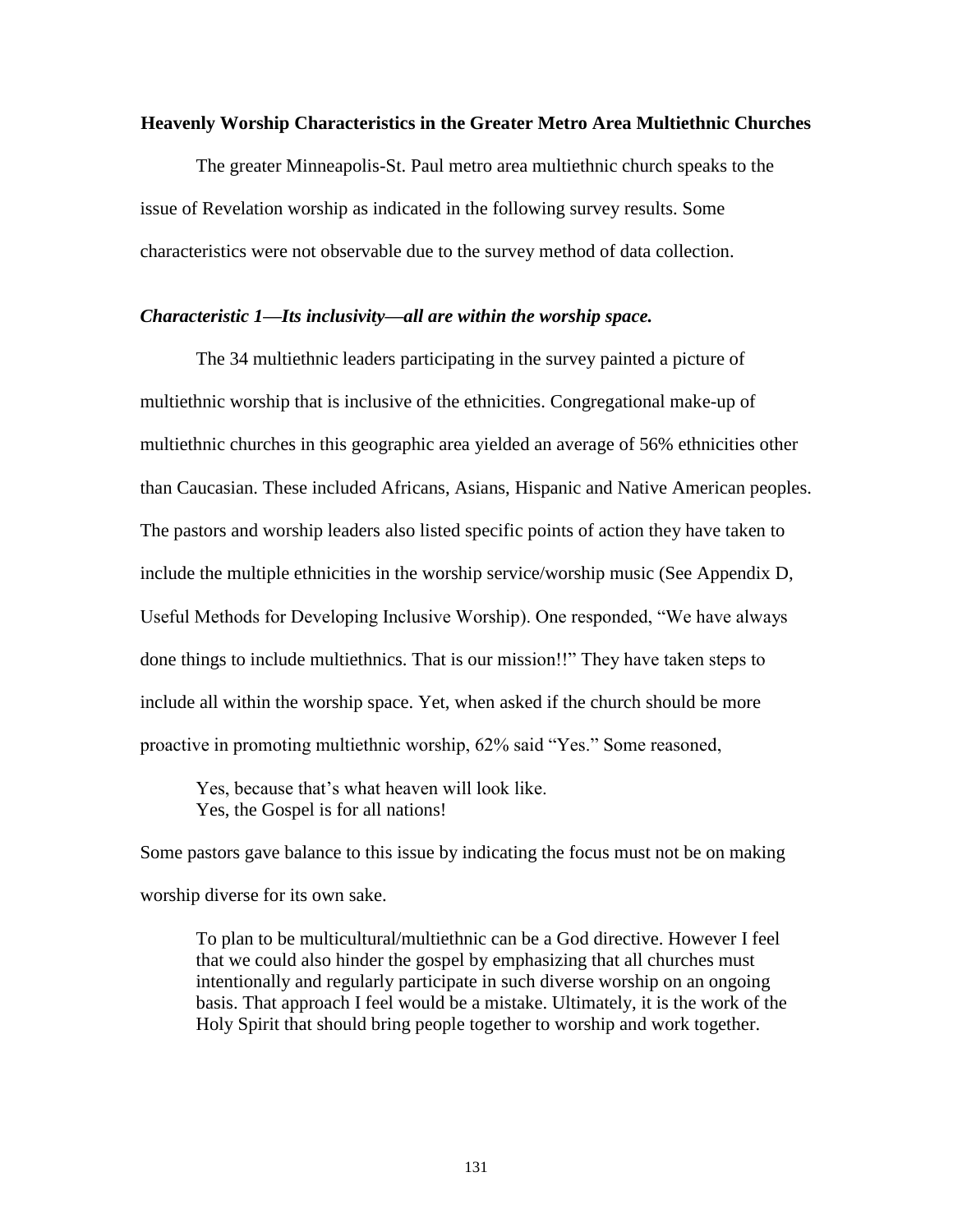Multiethnic churches often referenced the need for inclusive worship and have taken steps to include all within the worship space recognizing inclusion characterizes heavenly worship. Yet, they quickly add a reminder of their central focus—Christ.

# *Characteristic 2—Christ is the unifier of the Church.*

Church leaders pointed us towards Christ as the central focus of the multiethnic church. "We choose to promote Christ and Him glorified," one pastor responded to the question of whether the church should be more proactive in promoting multiethnic worship. Another leader responded, "Yes, it brings all into seeing Jesus in worship." The consensus was that it is important to consider ethnic/cultural issues when selecting worship, in other words to be inclusive in worship style, "but not at the expense of what God wants. It's not about beat or personal preference, rather about the hunger for God."

When asked their primary reason for choosing a song for worship, they most often indicated it was that the song helps the congregation enter into the presence of God. Therefore, pastors and worship leaders pointed us directly to Christ as the central focus and unifier of the multiethnic church.

## *Characteristic 3—Worship is response.*

Worship as response was not directly observable through the survey. More research would be needed on site at these multiethnic churches to determine this worship characteristic. My case study at MMC, however, illustrated that worship of God occurred in response to prompters who initiated it.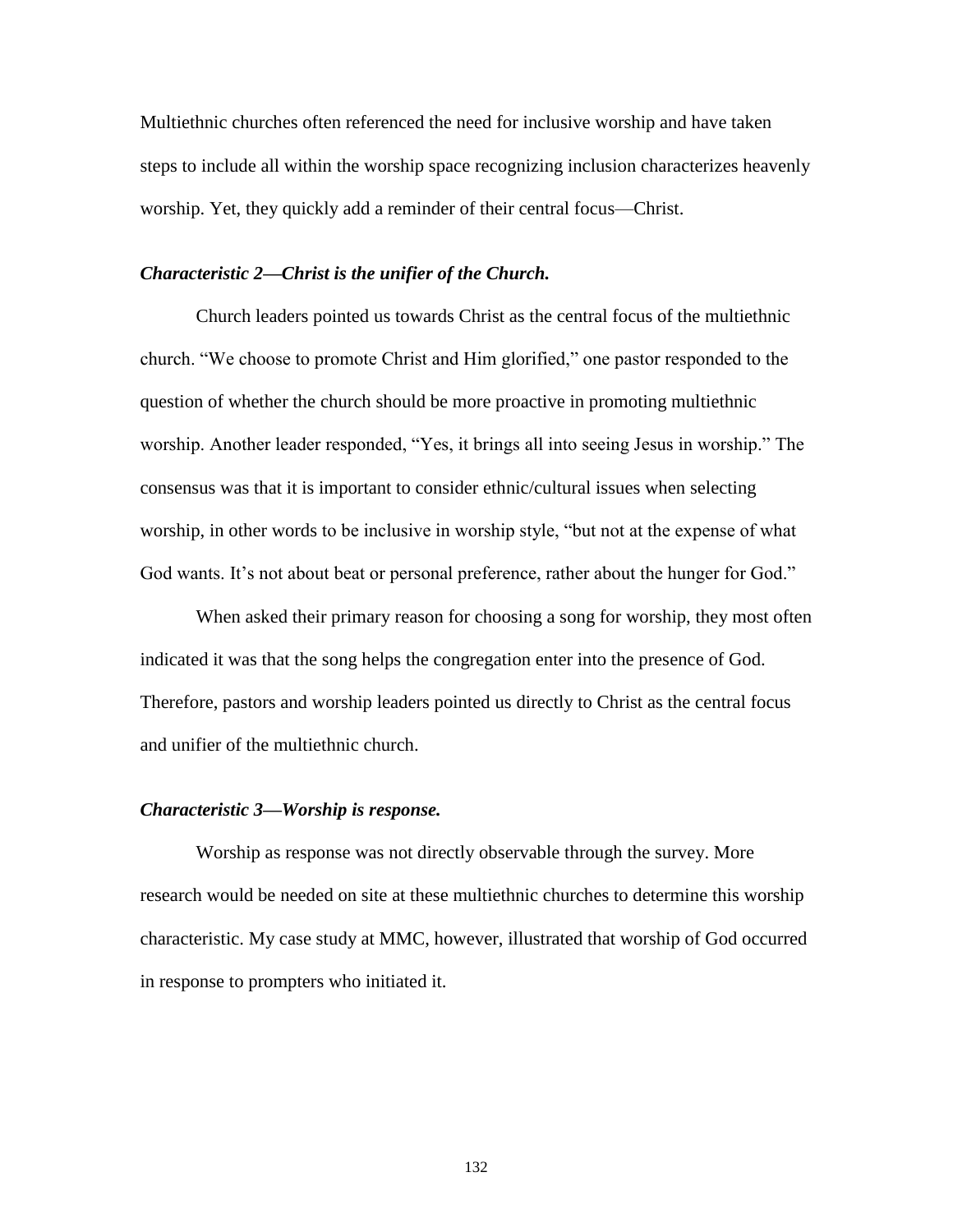## *Characteristic 4—Singing and instrument playing hold a significant role.*

Singing is vitally important at these multiethnic churches as indicated by this response, "We ask the congregation to sing a lot!" Every worship leader answering the survey, except one indicating a new church, listed at least one instrument the multiethnic church uses in worship of God. The majority listed several instruments they use to worship God. Additionally, a wide variety of instruments were included: guitar, drums, percussion, strings, brass, and ethnic instruments. A pastor wrote, "all worship expressions should be allowed as long as they are in harmony with the Biblical criteria (one example,  $\langle \cdot \rangle$  in spirit and in truth)."

## *Characteristic 5—Revelation worship is costly and so is multiethnic worship.*

Costly worship, experienced in the frustrations of diverse ethnicities working together, was not as observable from the survey as it was in the case study. A leader did write of "...some resistance from a few Anglo members and some reluctance to teach African style songs" in the process of working towards a multiethnic blend of worship. We additionally remember that 20% of these multiethnic churches had not changed the church's music at all since becoming multiethnic. We noted possible reasons in chapter five. Clearly, this suggests the difficulties multiethnic churches experience in determining the best response to changing demographics. Change is costly and the challenge remains to change worship music enough to affirm the ethnic groups present and yet develop unified corporate worship. Multiethnic worship costs each ethnicity their comfortable way of ‗doing church' in order to construct the collective identity of a multiethnic church.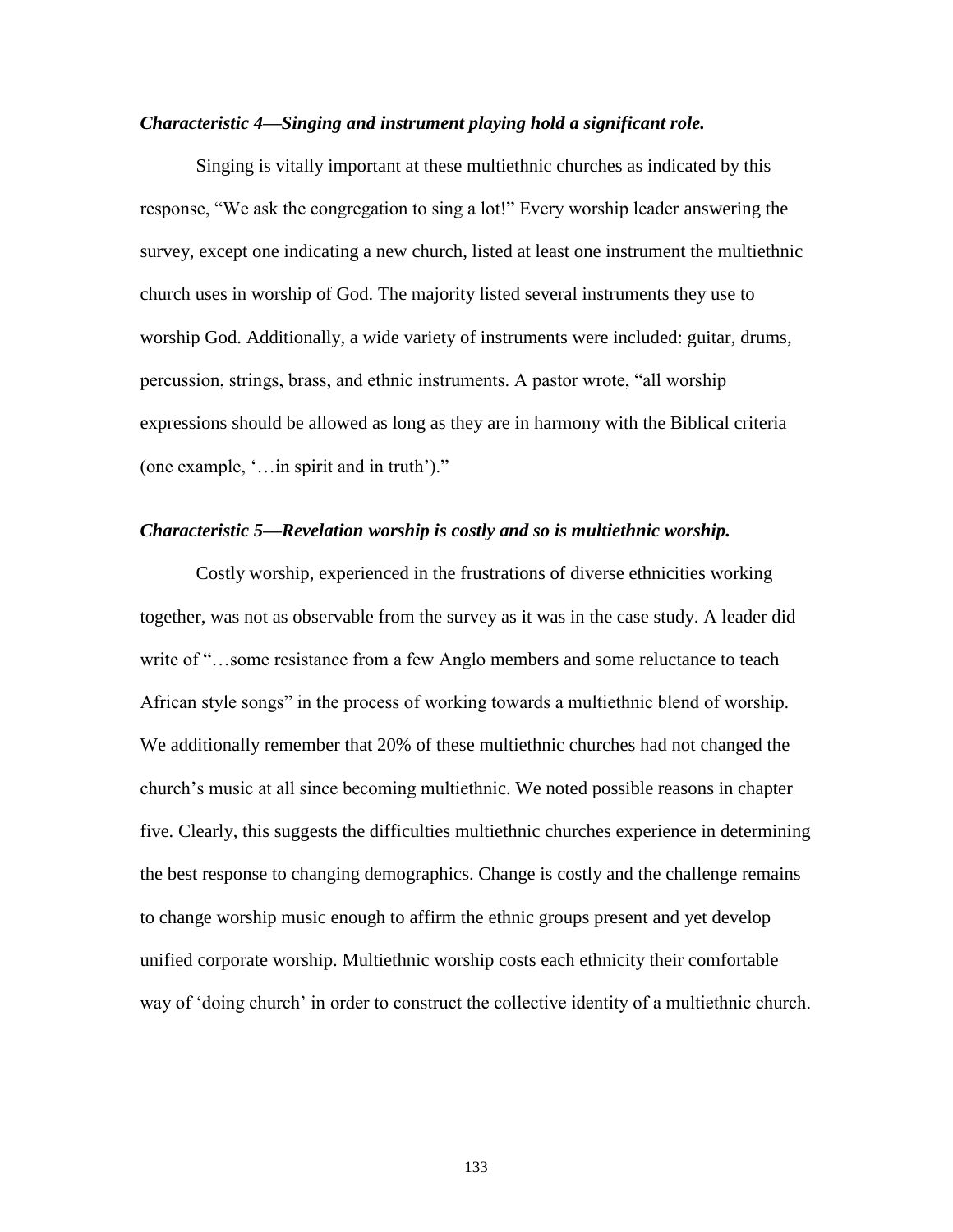*Summary*: Four of the five heavenly worship characteristics were also perceivable from the survey of multiethnic churches. Worship as response would only be observable on site.

## FINAL CONCLUSIONS

Multiethnic churches across the greater metro area have taken significant steps towards developing inclusive worship. The most important conclusion MMC afforded was the discovery that its worship displayed all five heavenly worship characteristics: inclusive worship, Christ as the unifier of the Church, worship as response, singing and instrumental music playing a significant role, and costly worship. MMC provided the real-life backdrop against which these characteristics were displayed week after week.

MMC does, however, differ from the greater metro multiethnic churches in its limited definition of inclusive worship. Based almost exclusively upon generational differences, their inclusive worship could be expanded by adding more musical elements signaling inclusive worship—more ethnic worship team leadership, more ethnic percussion instruments, and more integrated song genres.

Multiethnic churches across the greater Minneapolis-St. Paul, Minnesota metro area defined inclusive worship more widely and afforded a list of practices they incorporate into worship. Most importantly, the issue of changing the music style in response to changing demographics emerged in multiethnic churches as significant when compared to origin of the church. Leaders rated the amount of musical change consistently higher in churches that originated through inward motivation (intentionally setting out to plant a multicultural church) **and** in response to outward motivation (the neighborhood changing).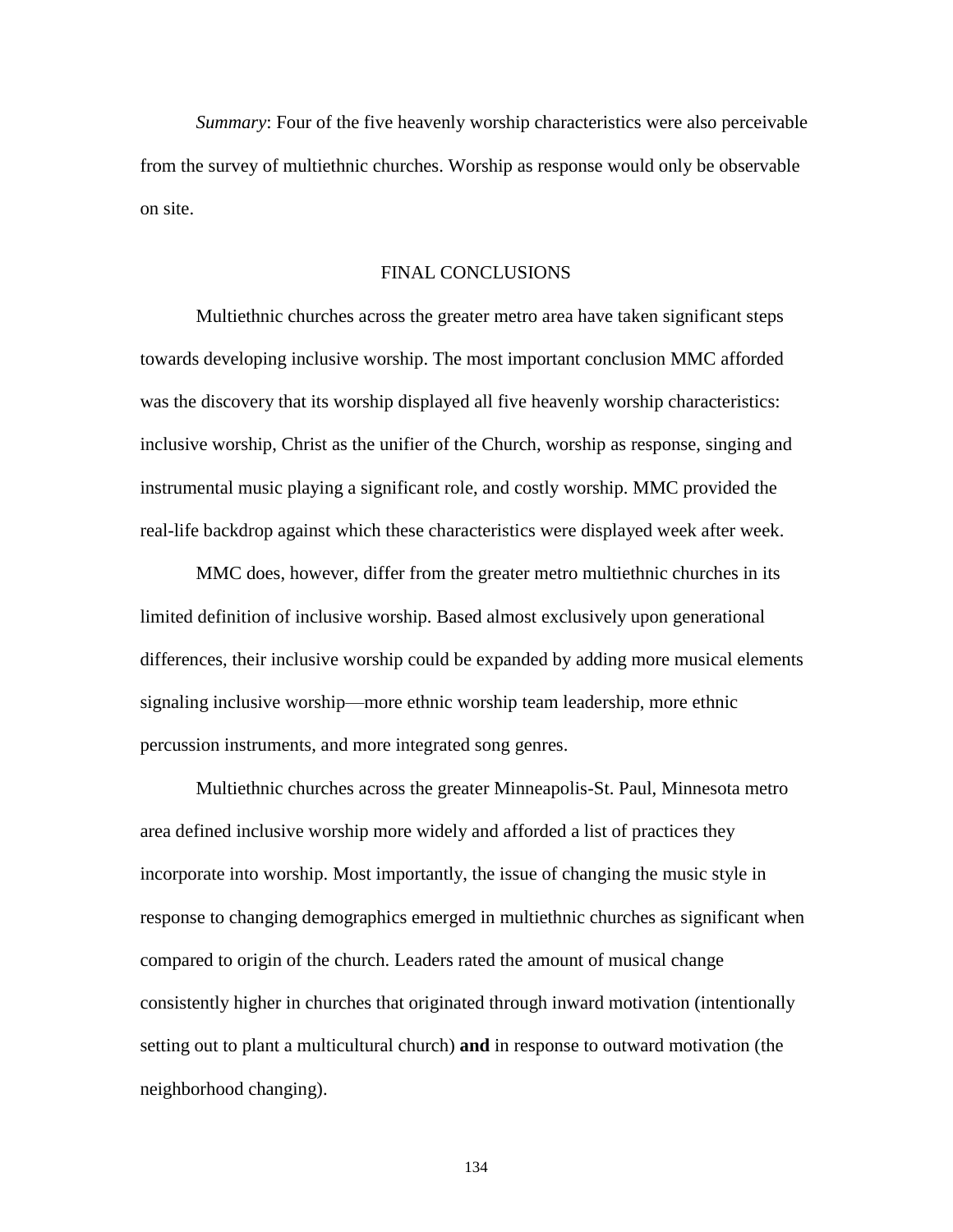#### **Role of Ethnomusicologist**

A researcher is cautioned against disturbing the research site more than necessary in order to experience it and preserve its integrity. What actually occurred, my presence at MMC was viewed in a positive light and I became a catalyst to encourage the majority immigrant group to once again "sing their song." Additionally, I did not expect the positive influence the music researcher can have in encouraging music education. A worshiper asked me to suggest a place her son could receive guitar lessons in a guitar class setting.

A trained ethnomusicologist could dynamically assist the multiethnic church in these and other important ways. Of prime importance, an ethnomusicologist is interested in diverse ethnicities and is trained in various world music styles. An ethnomusicologist would start making music with people of diverse ethnicities and would ask to be taught their songs.

An ethnomusicologist would teach and articulate the role of worship in the multiethnic church and would investigate multiethnic music resources. He/she would be able to ascertain practices within the congregation that are inhibiting the congregation from becoming more inclusive in their worship and would be equipped to help them incorporate positive change.

Uniting the ethnicities by finding the best common form of worship expression would be prioritized for the congregation. This would require discussion with members and would possibly include surveying the congregation to determine what music style/genre fulfills that role.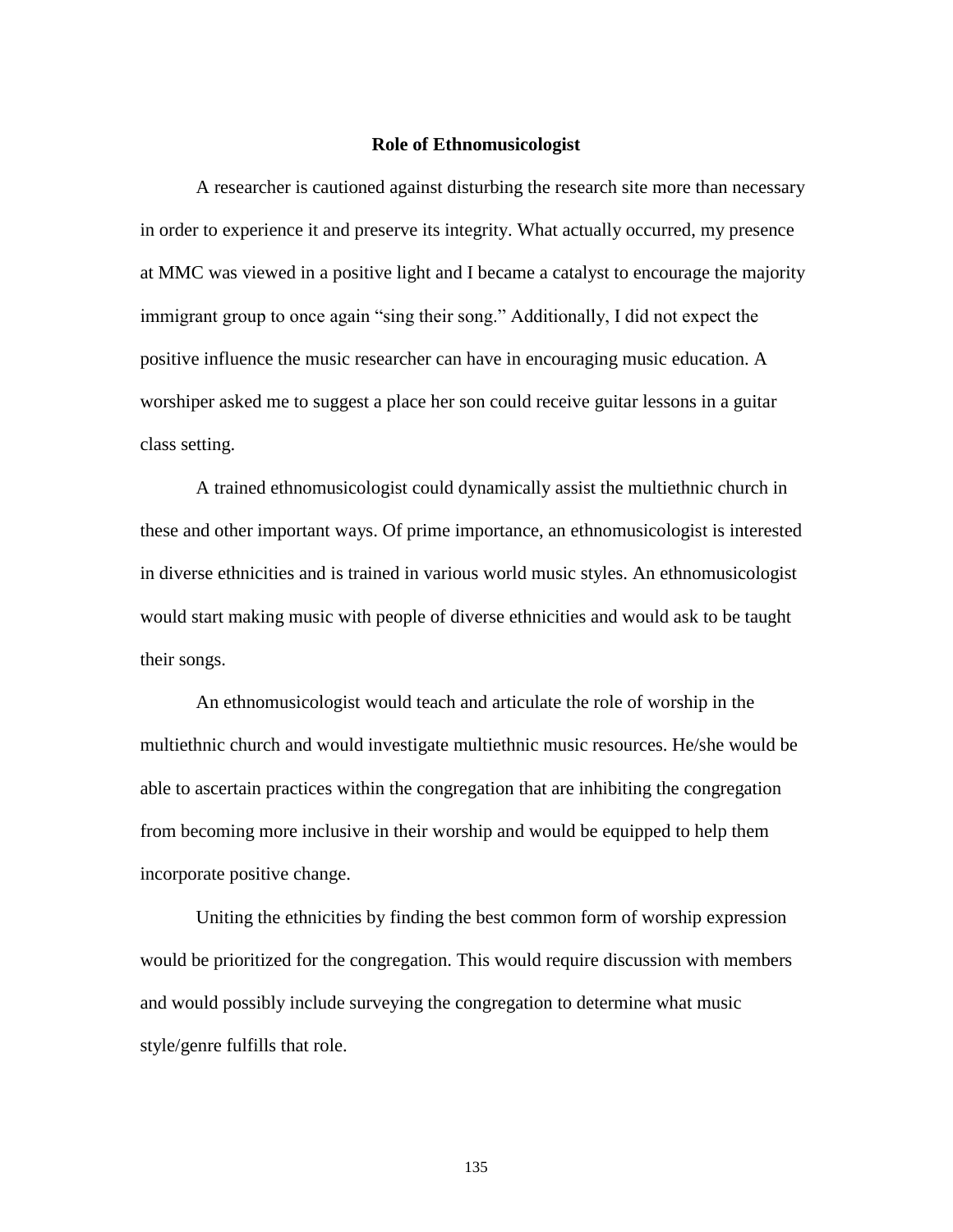The ethnomusicologist would come alongside church musicians helping them to evaluate their habits and practices, to begin including ethnic musicians on the worship team while expecting them to meet necessary qualifications both musically and spiritually. Ethnic rhythm instruments would be encouraged as well as the development of an ethnic praise team, praise band or dance team. The ethnomusicologist would assist the worship team in teaching the congregation worship songs from the varied traditions represented.

And finally, the ethnomusicologist would encourage the congregation to affirm the ethnicities present in worship, for when the multiethnic congregation corporately affirms the diversity present in worship, they simultaneously reinforce their unique identity as a multiethnic church. Frequency of this occurrence naturally resides with leadership in each individual multiethnic church.

# RECOMMENDATIONS FOR FURTHER STUDY

The first phase of this study focused largely upon African immigrants as part of the multiethnic church. Further study is needed of other immigrant groups with significant populations in the greater metro area of Minneapolis-St. Paul to determine if they are being reached by the multiethnic church movement and whether music or language is hindering them from participating.

To facilitate greater response on a survey, an online survey should be emailed to participants. Online reporting and tabulation should also be developed for ease in analyzing. Additionally, it would be prudent to meet with a statistical analyst prior to development of the survey tool to ensure that the tool measures exactly what is intended and any possible cross-tabulations that could be important.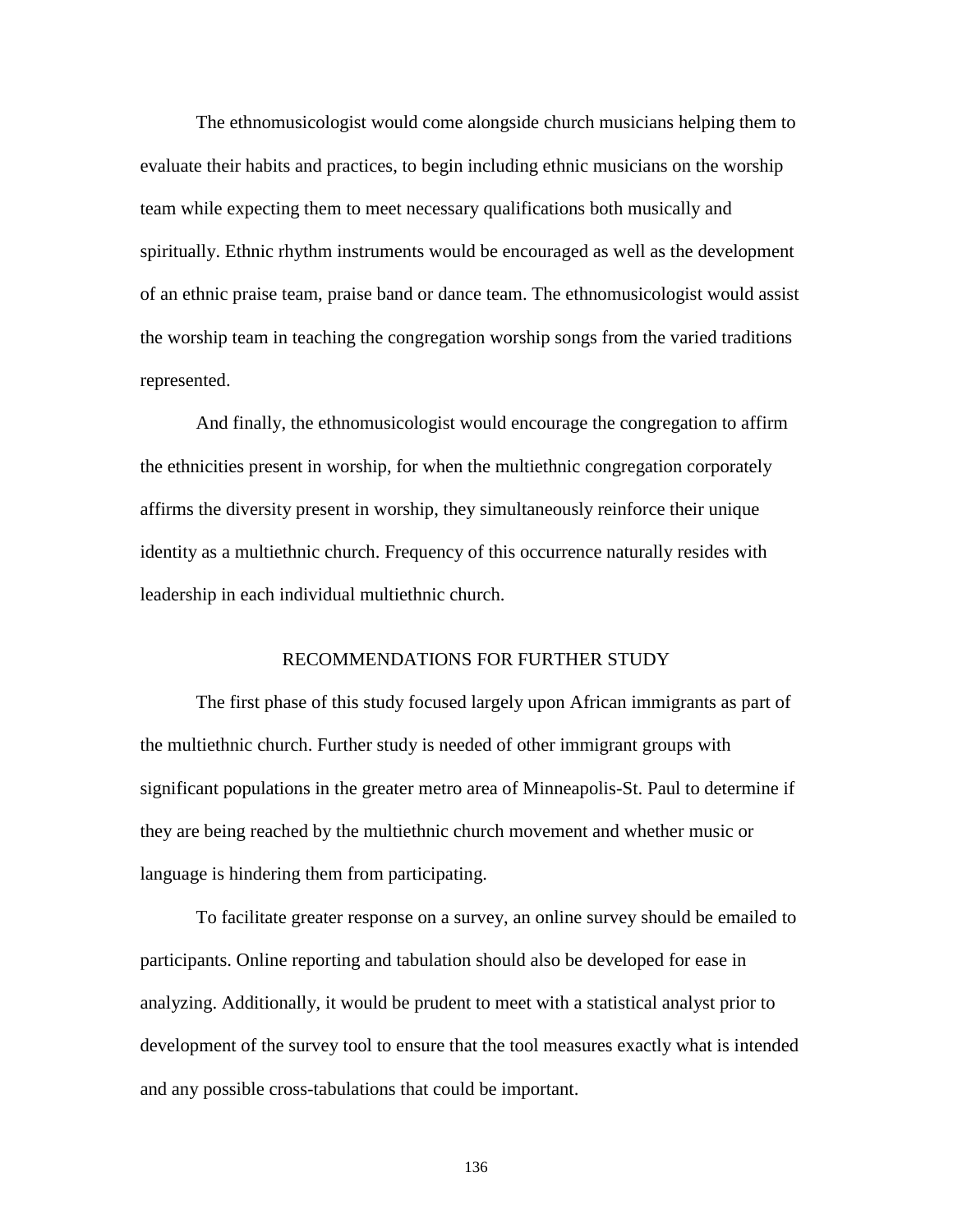Finally, the gospel music genre could be studied further, onsite at several multiethnic churches, to determine its function as a unifying music genre. Further study should also focus on musical instrument usage in the local multiethnic churches of the greater Minneapolis-St. Paul metro area with onsite observations of their use and function.

My thesis studies proved invaluable giving me the tools to meet the multicultural changes occurring in our communities and thus in our churches. It reinforced the challenges inherent in the multiethnic church movement. I discovered the gospel music genre is utilized in the multiethnic church as a possible unifying genre. I learned how to properly conduct research, how to access literature online, and how to write research results academically. I took steps toward becoming bi-musical by taking salsa piano lessons. This program afforded me additional tools within my discipline to meet this twenty-first century.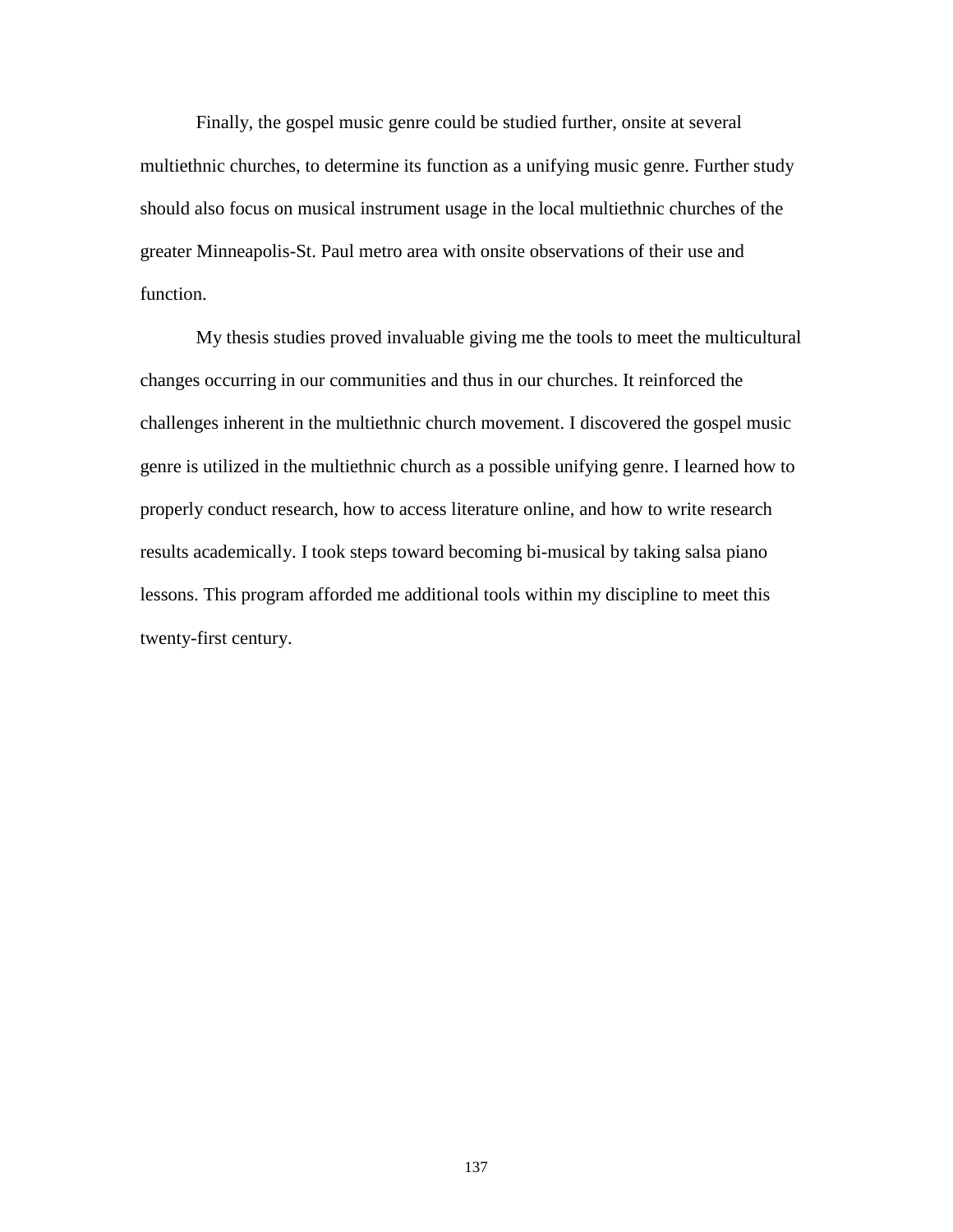#### APPENDIX A

#### CONSENT FORM FOR RESEARCH

You are invited to participate in a study of the multicultural/multiethnic church. I hope to learn the effect worship music has on establishing unity of the congregation and on affirming the identity of the various cultures. You were selected as a possible participant in this study because you worship at a multicultural congregation. This research is undertaken as a project I am researching for my Master's Thesis in ethnomusicology at Bethel University in St. Paul, Minnesota.

If you decide to participate, I will interview you asking questions regarding how you would characterize the music at your church, your participation in worship and its spiritual meaning in your life. This will take 20 minutes of your time.

Any information obtained in connection with this study that can be identified with you will remain confidential and will be disclosed only with your permission. In any written reports or publications, no one will be identified or identifiable and only aggregate data will be presented. This research will be useful to ethnomusicology students and to the growth of the multicultural church. While risk is minimal, some of the questions may produce stress or be deemed potentially divisive. If you feel this is the case, you may skip any question.

Your decision whether or not to participate will not affect your future relations with your church in any way. If you decide to participate, you are free to discontinue participation at any time without affecting such relationships.

This research project has been reviewed and approved in accordance with Bethel's Levels of Review for Research with Humans. If you have any questions about the research and/or research participants' rights or wish to report a research-related injury, please call John Benham at Bethel University, 651.635.8015.

You are offered a copy of this form to keep.

You are making a decision whether or not to participate. Your signature indicates that you have read the information provided above and have decided to participate. You may withdraw at any time without prejudice after signing this form should you choose to discontinue participation in this study.

\_\_\_\_\_\_\_\_\_\_\_\_\_\_\_\_\_\_\_\_\_\_\_\_\_\_\_\_\_\_\_\_\_\_\_\_\_\_\_\_\_\_\_\_ \_\_\_\_\_\_\_\_\_\_\_\_\_\_\_\_\_\_\_\_\_\_\_\_\_\_

Signature Date

Signature of Witness (when appropriate)

\_\_\_\_\_\_\_\_\_\_\_\_\_\_\_\_\_\_\_\_\_\_\_\_\_\_\_\_\_\_\_\_\_\_\_\_\_\_\_\_\_\_\_\_

Signature of Interviewer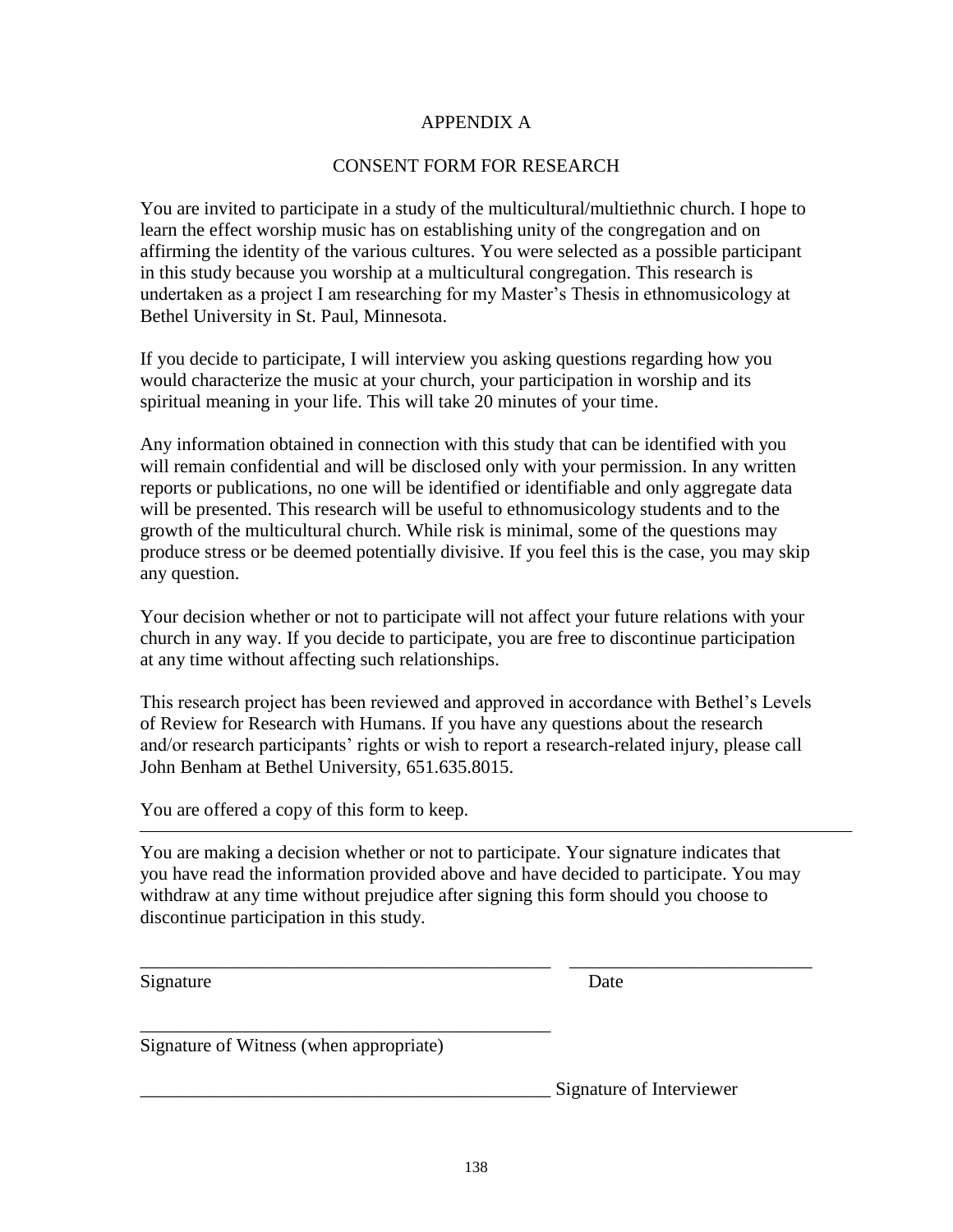# APPENDIX B QUESTIONNAIRE FOR MMC WORSHIPERS

(adapted from "Worship Rating Form" by Brenda Aghahowa)

| I attend Minneapolis Multicultural Church: _____Nearly every Sunday          | Once a month                                            |  |  |  | <b>Other</b> |  |  |   |                      |
|------------------------------------------------------------------------------|---------------------------------------------------------|--|--|--|--------------|--|--|---|----------------------|
| I have attended MMC for: _________Less than 1 year ________________1-3 years |                                                         |  |  |  |              |  |  |   |                      |
| Rate the following on a scale of one to ten.                                 |                                                         |  |  |  |              |  |  |   |                      |
| Least satisfied                                                              | $1 \t2 \t3 \t4 \t5 \t6 \t7 \t8$                         |  |  |  |              |  |  | 9 | 10<br>most satisfied |
|                                                                              | <b>Worship at our church:</b>                           |  |  |  |              |  |  |   |                      |
| Is well put-together                                                         |                                                         |  |  |  |              |  |  |   |                      |
| Is of appropriate length                                                     |                                                         |  |  |  |              |  |  |   |                      |
| Nourishes me spiritually                                                     |                                                         |  |  |  |              |  |  |   |                      |
| Utilizes men and women of the various cultures in<br>worship leadership      |                                                         |  |  |  |              |  |  |   |                      |
| Music in our church's worship:                                               |                                                         |  |  |  |              |  |  |   |                      |
| Has spiritual power or "anointing"                                           |                                                         |  |  |  |              |  |  |   |                      |
| Helps me enter into the presence of God                                      |                                                         |  |  |  |              |  |  |   |                      |
|                                                                              | Helps me sense I am part of the Church Body             |  |  |  |              |  |  |   |                      |
| Uses instruments I enjoy hearing/playing                                     |                                                         |  |  |  |              |  |  |   |                      |
| Includes a good selection of hymns                                           |                                                         |  |  |  |              |  |  |   |                      |
|                                                                              | Includes a good selection of contemporary songs         |  |  |  |              |  |  |   |                      |
|                                                                              | Includes a good amount of congregational singing ______ |  |  |  |              |  |  |   |                      |
| My most memorable or spiritually meaningful worship service at MMC was:      |                                                         |  |  |  |              |  |  |   |                      |

\_\_\_\_\_\_\_\_\_\_\_\_\_\_\_\_\_\_\_\_\_\_\_\_\_\_\_\_\_\_\_\_\_\_\_\_\_\_\_\_\_\_\_\_\_\_\_\_\_\_\_\_\_\_\_\_\_\_\_\_\_\_\_\_\_\_\_\_\_\_\_\_

\_\_\_\_\_\_\_\_\_\_\_\_\_\_\_\_\_\_\_\_\_\_\_\_\_\_\_\_\_\_\_\_\_\_\_\_\_\_\_\_\_\_\_\_\_\_\_\_\_\_\_\_\_\_\_\_\_\_\_\_\_\_\_\_\_\_\_\_\_\_\_\_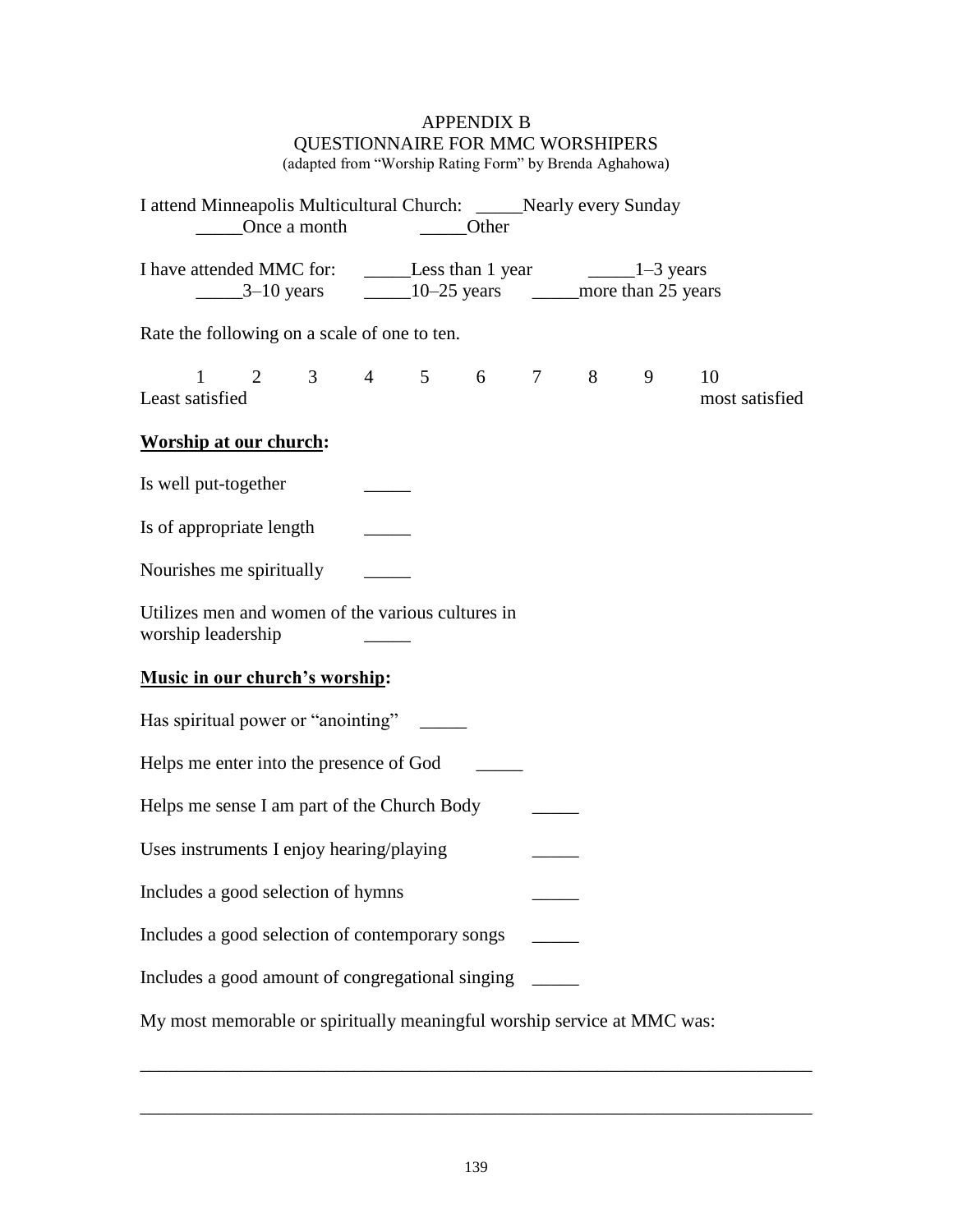## APPENDIX C-1

## WORSHIP and MUSIC SURVEY FOR THE MULTIETHNIC CHURCH Pastors

| 1. |                                                         | How would you characterize the multiethnic/multicultural make up of the church you<br>serve? (for example: 75% African and 25% European, etc.) |                                                                                                                                                                                                                                                                        |                         |             |                 |   |   |                                                                                           |
|----|---------------------------------------------------------|------------------------------------------------------------------------------------------------------------------------------------------------|------------------------------------------------------------------------------------------------------------------------------------------------------------------------------------------------------------------------------------------------------------------------|-------------------------|-------------|-----------------|---|---|-------------------------------------------------------------------------------------------|
|    | $\frac{9}{6}$                                           |                                                                                                                                                |                                                                                                                                                                                                                                                                        |                         |             |                 |   |   |                                                                                           |
|    |                                                         |                                                                                                                                                |                                                                                                                                                                                                                                                                        |                         |             |                 |   |   |                                                                                           |
| 2. |                                                         |                                                                                                                                                | How would you characterize this church's worship music?                                                                                                                                                                                                                |                         |             |                 |   |   |                                                                                           |
|    |                                                         |                                                                                                                                                | Contemporary Christian (CCM) Gospel Hymns                                                                                                                                                                                                                              |                         |             |                 |   |   |                                                                                           |
| 3. | a.<br>b.<br>$\mathbf{c}$ .<br>d.                        |                                                                                                                                                | The church you serve became multicultural through:<br>Intentionally setting out to plant a multicultural church<br>The neighborhood changing<br>Several congregations meeting at different times in same bldg.<br>Sovereign work of God/happened in His way and timing |                         |             |                 |   |   |                                                                                           |
| 4. |                                                         |                                                                                                                                                | the multiethnic church? (circle)                                                                                                                                                                                                                                       |                         |             |                 |   |   | Do you agree that worship music plays a huge role in establishing congregational unity in |
|    | $1 \quad \cdots$<br>Strongly disagree                   |                                                                                                                                                | 2 3 4 5 6 7 8 9 10                                                                                                                                                                                                                                                     |                         |             |                 |   |   | strongly agree                                                                            |
|    |                                                         |                                                                                                                                                |                                                                                                                                                                                                                                                                        |                         |             |                 |   |   | Another factor plays a larger role in establishing unity than worship music does          |
| 5. |                                                         |                                                                                                                                                | How important is it to have multiethnic worship in the church?                                                                                                                                                                                                         |                         |             |                 |   |   |                                                                                           |
|    | $\mathbf{1}$<br>2<br>Not very important                 |                                                                                                                                                | 3 4 5 6 7 8                                                                                                                                                                                                                                                            |                         |             |                 |   | 9 | 10<br>very important                                                                      |
| 6. | Do you enjoy music from different cultural backgrounds? |                                                                                                                                                |                                                                                                                                                                                                                                                                        |                         |             |                 |   |   |                                                                                           |
|    | $\mathbf{1}$<br>$\overline{2}$<br>Not very much         | 3 <sup>1</sup>                                                                                                                                 | $\overline{4}$                                                                                                                                                                                                                                                         |                         | $5\qquad 6$ | $7\phantom{.0}$ | 8 | 9 | 10<br>very much                                                                           |
| 7. |                                                         |                                                                                                                                                | The music at the church has changed since the congregation became multiethnic.                                                                                                                                                                                         |                         |             |                 |   |   |                                                                                           |
|    | $\mathbf{1}$<br>2<br>Not at all                         | 3                                                                                                                                              | $\overline{4}$                                                                                                                                                                                                                                                         | $5\overline{)}$<br>some | 6           | 7               | 8 | 9 | 10<br>very much                                                                           |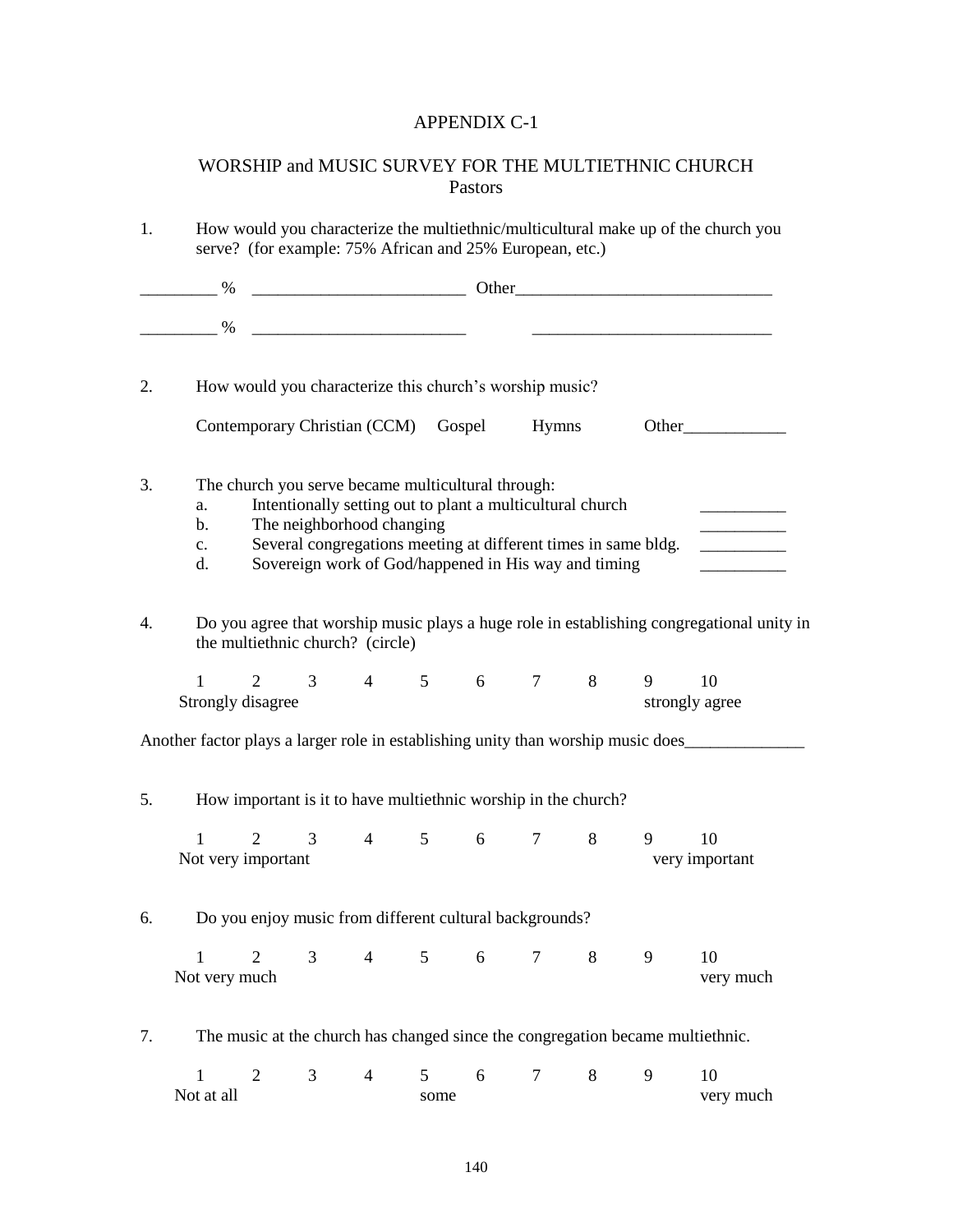- 8. List at least one specific thing you and/or the music pastor-worship leader have done to include the multiple ethnicities in the worship service/worship music.
- 9. Choose the worship-planning technique that best illustrates the method you and your staff have utilized to develop an inclusive worship style.

| Church develops own style $\&$ musicians write songs for congregation |  |
|-----------------------------------------------------------------------|--|
| Include elements of different cultures in the services                |  |
| Rotate the worship style (one service Latino, one African, etc.)      |  |

\_\_\_\_\_\_\_\_\_\_\_\_\_\_\_\_\_\_\_\_\_\_\_\_\_\_\_\_\_\_\_\_\_\_\_\_\_\_\_\_\_\_\_\_\_\_\_\_\_\_\_\_\_\_\_\_\_\_\_\_\_\_\_\_\_\_\_\_\_\_\_\_

Other \_\_\_\_\_\_\_\_\_\_\_\_\_\_\_\_\_\_\_\_\_\_\_\_\_\_\_\_\_\_\_\_\_\_\_\_\_\_\_\_\_\_\_\_\_\_\_\_\_\_\_\_\_\_\_

10. List one or two songs a majority of the congregation participates and enters into worship.

\_\_\_\_\_\_\_\_\_\_\_\_\_\_\_\_\_\_\_\_\_\_\_\_\_\_\_\_\_\_\_\_\_\_\_\_\_\_\_\_\_\_\_\_\_\_\_\_\_\_\_\_\_\_\_\_\_\_\_\_\_\_\_\_\_\_\_\_\_\_\_\_

\_\_\_\_\_\_\_\_\_\_\_\_\_\_\_\_\_\_\_\_\_\_\_\_\_\_\_\_\_\_\_\_\_\_\_\_\_\_\_\_\_\_\_\_\_\_\_\_\_\_\_\_\_\_\_\_\_\_\_\_\_\_\_\_\_\_\_\_\_\_\_\_

11. Your most important reason for choosing a song for worship:

Possible reasons:

- a. The congregation knows it and will participate
- b. The congregation responds to the rhythm/groove
- c. The lyrics dovetail with the message of the day
- d. The congregation inters into the presence of God
- 12. Persons from the various ethnic groups serve on the platform and/or worship leadership?

| Seldom | once in awhile | most every Sunday | (circle one) |
|--------|----------------|-------------------|--------------|
|--------|----------------|-------------------|--------------|

\_\_\_\_\_\_\_\_\_\_\_\_\_\_\_\_\_\_\_\_\_\_\_\_\_\_\_\_\_\_\_\_\_\_\_\_\_\_\_\_\_\_\_\_\_\_\_\_\_\_\_\_\_\_\_\_\_\_\_\_\_\_\_\_\_\_\_\_\_\_\_\_

\_\_\_\_\_\_\_\_\_\_\_\_\_\_\_\_\_\_\_\_\_\_\_\_\_\_\_\_\_\_\_\_\_\_\_\_\_\_\_\_\_\_\_\_\_\_\_\_\_\_\_\_\_\_\_\_\_\_\_\_\_\_\_\_\_\_\_\_\_\_\_\_

\_\_\_\_\_\_\_\_\_\_\_\_\_\_\_\_\_\_\_\_\_\_\_\_\_\_\_\_\_\_\_\_\_\_\_\_\_\_\_\_\_\_\_\_\_\_\_\_\_\_\_\_\_\_\_\_\_\_\_\_\_\_\_\_\_\_\_\_\_\_\_\_

- 13. Should this church be more proactive in promoting multiethnic worship? Why/why not?
- 14. Is it important that the church consider ethnic/cultural background when selecting music for worship? Why/why not?

15. Other thoughts:

Thank you very much for your help with this study of worship in the multiethnic church!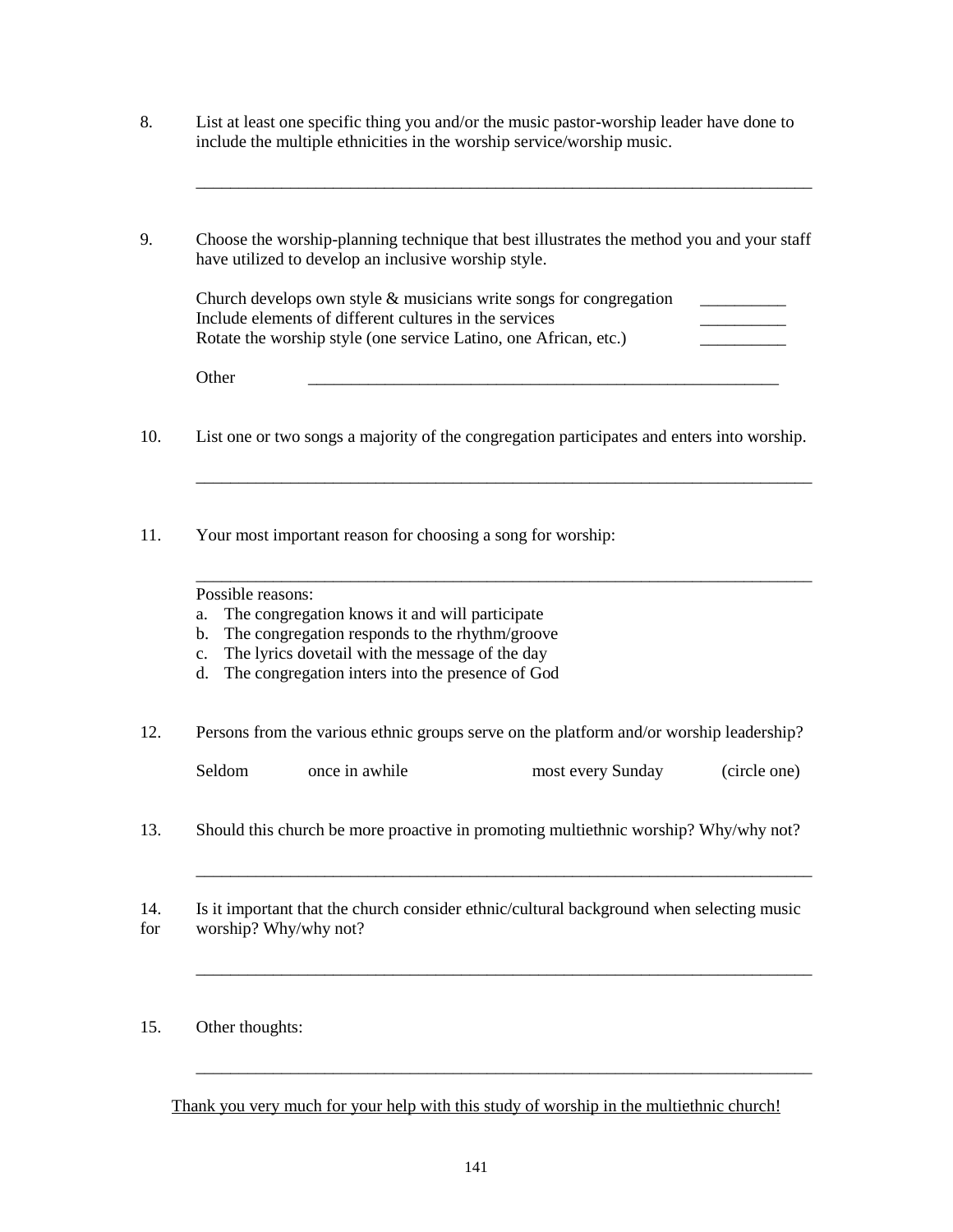## APPENDIX C-2 WORSHIP and MUSIC SURVEY FOR THE MULTIETHNIC CHURCH Worship Leaders

| 1. |                                                                                  | How would you characterize the multiethnic/multicultural make up of the church you<br>serve? (for example: 75% African and 25% European, etc.)           |                |           |        |   |   |                                                                                           |  |
|----|----------------------------------------------------------------------------------|----------------------------------------------------------------------------------------------------------------------------------------------------------|----------------|-----------|--------|---|---|-------------------------------------------------------------------------------------------|--|
|    | $\sim$ %                                                                         |                                                                                                                                                          |                |           |        |   |   |                                                                                           |  |
|    |                                                                                  |                                                                                                                                                          |                |           |        |   |   |                                                                                           |  |
| 2. | How would you characterize this church's worship music?                          |                                                                                                                                                          |                |           |        |   |   |                                                                                           |  |
|    | Contemporary Christian (CCM) Gospel Hymns                                        |                                                                                                                                                          |                |           |        |   |   | Other                                                                                     |  |
| 3. | The church you serve became multicultural through:<br>a.<br>b.<br>c.             | Intentionally setting out to plant a multicultural church<br>The neighborhood changing<br>Several congregations meeting at different times in same bldg. |                |           |        |   |   |                                                                                           |  |
| 4. | the multiethnic church? (circle)                                                 |                                                                                                                                                          |                |           |        |   |   | Do you agree that worship music plays a huge role in establishing congregational unity in |  |
|    | $\mathbf{1}$<br>Strongly disagree                                                | 2 3 4 5 6 7 8 9 10                                                                                                                                       |                |           |        |   |   | strongly agree                                                                            |  |
|    | Another factor plays a larger role in establishing unity than worship music does |                                                                                                                                                          |                |           |        |   |   |                                                                                           |  |
| 5. | How important is it to have multiethnic worship in the church?                   |                                                                                                                                                          |                |           |        |   |   |                                                                                           |  |
|    | $\mathbf{1}$<br>Not very important                                               | 2 3 4 5 6 7 8 9                                                                                                                                          |                |           |        |   |   | 10<br>very important                                                                      |  |
| 6. | Do you enjoy music from different cultural backgrounds?                          |                                                                                                                                                          |                |           |        |   |   |                                                                                           |  |
|    | $\mathbf{1}$<br>2<br>Not very much                                               | 3<br>$\overline{4}$                                                                                                                                      | 5 <sup>5</sup> | 6         | $\tau$ | 8 | 9 | 10<br>very much                                                                           |  |
| 7. | The music at the church has changed since the congregation became multiethnic.   |                                                                                                                                                          |                |           |        |   |   |                                                                                           |  |
|    | $\overline{2}$<br>$\mathbf{1}$<br>Not at all                                     | 3<br>$\overline{4}$                                                                                                                                      | 5              | 6<br>some | 7      | 8 | 9 | 10<br>very much                                                                           |  |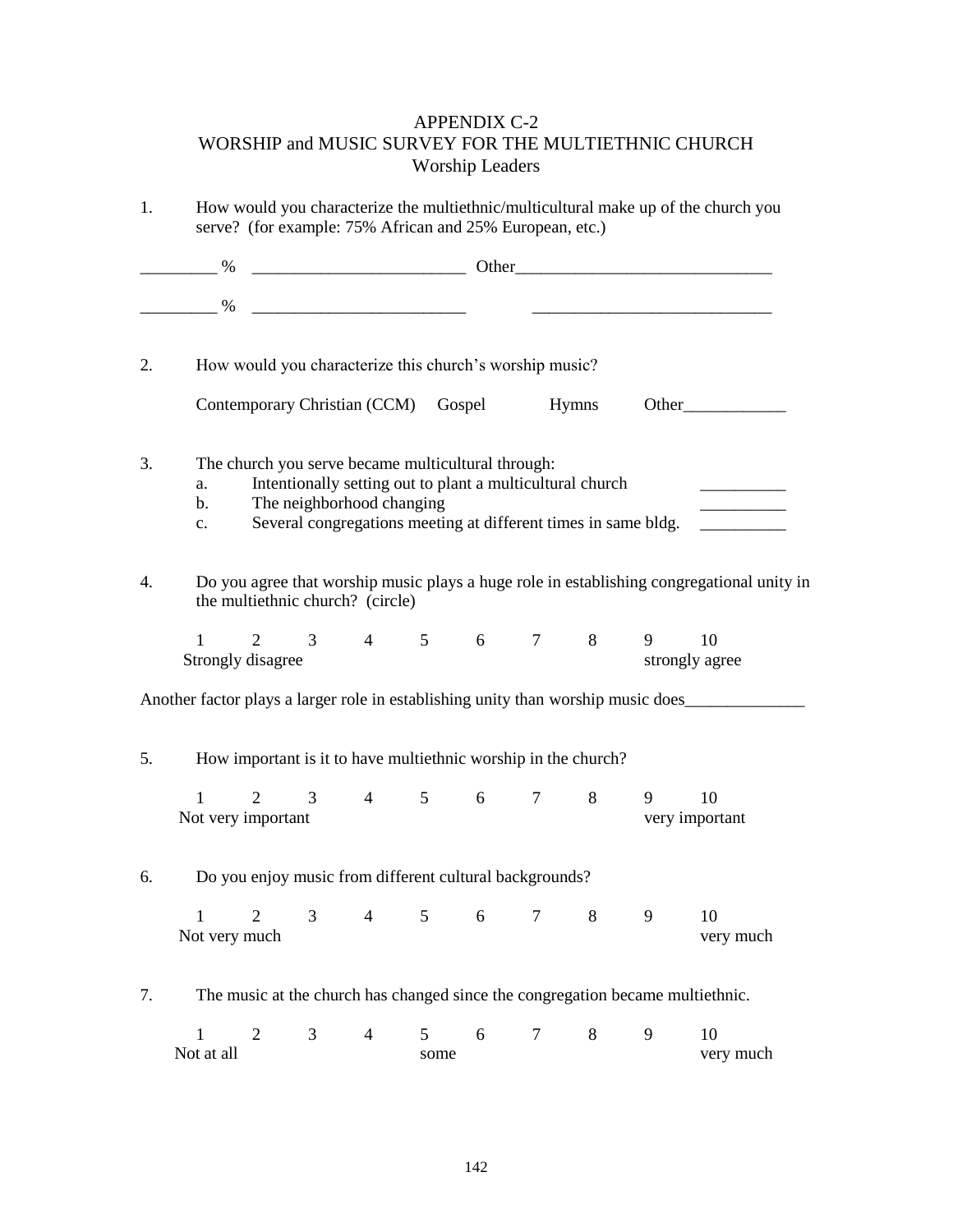- 8. List at least one specific thing you and/or the pastor have done to include the multiple ethnicities in the worship service/worship music.
- 9. Choose the worship-planning technique that best illustrates the method you have utilized to develop an inclusive worship style.

| Church develops own style $\&$ musicians write songs for congregation |  |
|-----------------------------------------------------------------------|--|
| Include elements of different cultures in the services                |  |
| Rotate the worship style (one service Latino, one African, etc.)      |  |

\_\_\_\_\_\_\_\_\_\_\_\_\_\_\_\_\_\_\_\_\_\_\_\_\_\_\_\_\_\_\_\_\_\_\_\_\_\_\_\_\_\_\_\_\_\_\_\_\_\_\_\_\_\_\_\_\_\_\_\_\_\_\_\_\_\_\_\_\_\_\_\_

Other \_\_\_\_\_\_\_\_\_\_\_\_\_\_\_\_\_\_\_\_\_\_\_\_\_\_\_\_\_\_\_\_\_\_\_\_\_\_\_\_\_\_\_\_\_\_\_\_\_\_\_\_\_\_\_

10. List one or two songs a majority of the congregation participates and enters into worship.

\_\_\_\_\_\_\_\_\_\_\_\_\_\_\_\_\_\_\_\_\_\_\_\_\_\_\_\_\_\_\_\_\_\_\_\_\_\_\_\_\_\_\_\_\_\_\_\_\_\_\_\_\_\_\_\_\_\_\_\_\_\_\_\_\_\_\_\_\_\_\_\_

\_\_\_\_\_\_\_\_\_\_\_\_\_\_\_\_\_\_\_\_\_\_\_\_\_\_\_\_\_\_\_\_\_\_\_\_\_\_\_\_\_\_\_\_\_\_\_\_\_\_\_\_\_\_\_\_\_\_\_\_\_\_\_\_\_\_\_\_\_\_\_\_

11. Your most important reason for choosing a song for worship:

- e. The congregation knows it and will participate
- f. The congregation responds to the rhythm/groove
- g. The lyrics dovetail with the message of the day
- h. The congregation inters into the presence of God
- 12. Persons from the various ethnic groups serve on the platform and/or worship leadership?

| Seldom | once in awhile | most every Sunday | (circle one) |
|--------|----------------|-------------------|--------------|
|--------|----------------|-------------------|--------------|

\_\_\_\_\_\_\_\_\_\_\_\_\_\_\_\_\_\_\_\_\_\_\_\_\_\_\_\_\_\_\_\_\_\_\_\_\_\_\_\_\_\_\_\_\_\_\_\_\_\_\_\_\_\_\_\_\_\_\_\_\_\_\_\_\_\_\_\_\_\_\_\_

\_\_\_\_\_\_\_\_\_\_\_\_\_\_\_\_\_\_\_\_\_\_\_\_\_\_\_\_\_\_\_\_\_\_\_\_\_\_\_\_\_\_\_\_\_\_\_\_\_\_\_\_\_\_\_\_\_\_\_\_\_\_\_\_\_\_\_\_\_\_\_\_

\_\_\_\_\_\_\_\_\_\_\_\_\_\_\_\_\_\_\_\_\_\_\_\_\_\_\_\_\_\_\_\_\_\_\_\_\_\_\_\_\_\_\_\_\_\_\_\_\_\_\_\_\_\_\_\_\_\_\_\_\_\_\_\_\_\_\_\_\_\_\_\_

- 13. Should this church be more proactive in promoting multiethnic worship? Why/why not?
- 14. What instruments does the church use in worship music?
- 15. Other thoughts:

Thank you very much for your help with this study of worship in the multiethnic church!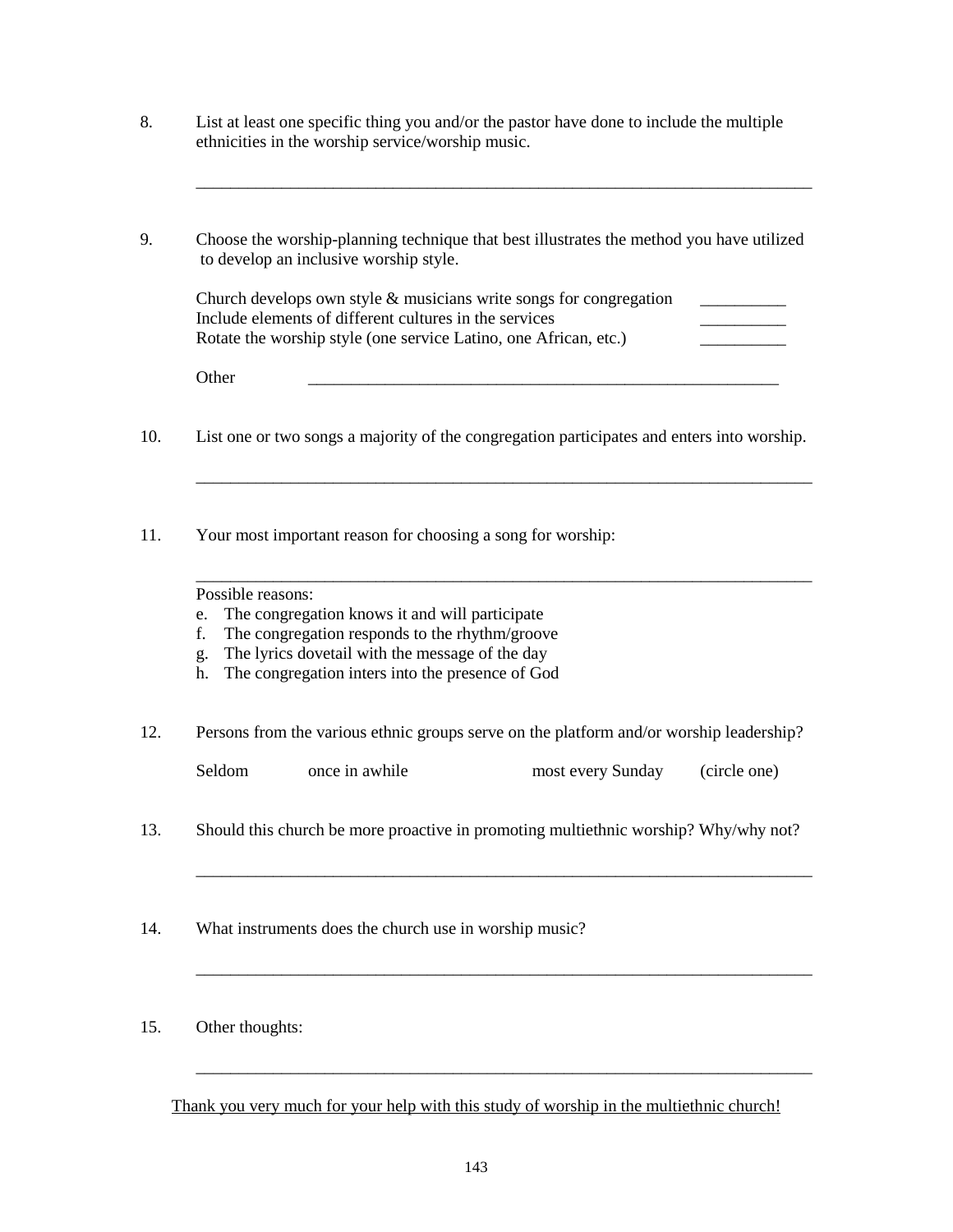## APPENDIX D

## GENRE OF SONGS FACILITATING CONGREGATIONAL PARTICIPATION

Pastors Listed These Songs:

| <b>Gospel</b>                      | <b>Hymns</b>                    |
|------------------------------------|---------------------------------|
| Call Him Up                        | Children of the Heavenly Father |
| I Go to the Rock                   | Doxology                        |
| Jesus Can Work it Out              | Majesty                         |
| Lord, You are Good                 | Oh, for a Thousand Tongues      |
| Victory in Jesus                   |                                 |
| We Lift our Hands in the Sanctuary |                                 |

| <b>CCM</b>                     | <b>Other</b>                    |
|--------------------------------|---------------------------------|
| Above All                      | Let There Be Peace              |
| Agnus Dei                      | Santo, Santo, Santo (Argentina) |
| Days of Elijah                 |                                 |
| How Great is Our God           |                                 |
| I Will Call Upon the Lord      | <b>Heavy Metal</b>              |
| Lord, I Lift Your Name on High | <b>Eternal Life</b>             |
| Open the Eyes of My Heart      | Hosanna                         |

Worship Leaders Listed These Songs:

| <b>Gospel</b>               | <b>Hymns</b>                      |
|-----------------------------|-----------------------------------|
| Because of Who You Are      | <b>Amazing Grace</b>              |
| Dance Like David Danced     | <b>Come Thou Fount</b>            |
| Do Lord                     | How Deep the Father's Love for Us |
| I'm So Glad Jesus Lifted Me | Old Rugged Cross                  |
| Lord, You are Good          | Victory Shall Be Mine             |
| Say the Name                |                                   |
| Victory Shall Be Mine       |                                   |
| You are the Living Word     |                                   |

| <b>CCM</b>                       | <b>Other</b>              |
|----------------------------------|---------------------------|
| Blessed Be the Name of the Lord  | Bayete Kosi (S. African)  |
| Come, Now is the Time to Worship | Thuma Mina (African)      |
| Look What the Lord Has Done      | We Offer Praise (Spanish) |
| Mighty to Save                   |                           |
| One Way                          | <b>Heavy Metal</b>        |
| Open the Eyes of My Heart        | <b>Eternal Life</b>       |
| <b>Trading My Sorrows</b>        | Step By Step              |
| You are My King                  |                           |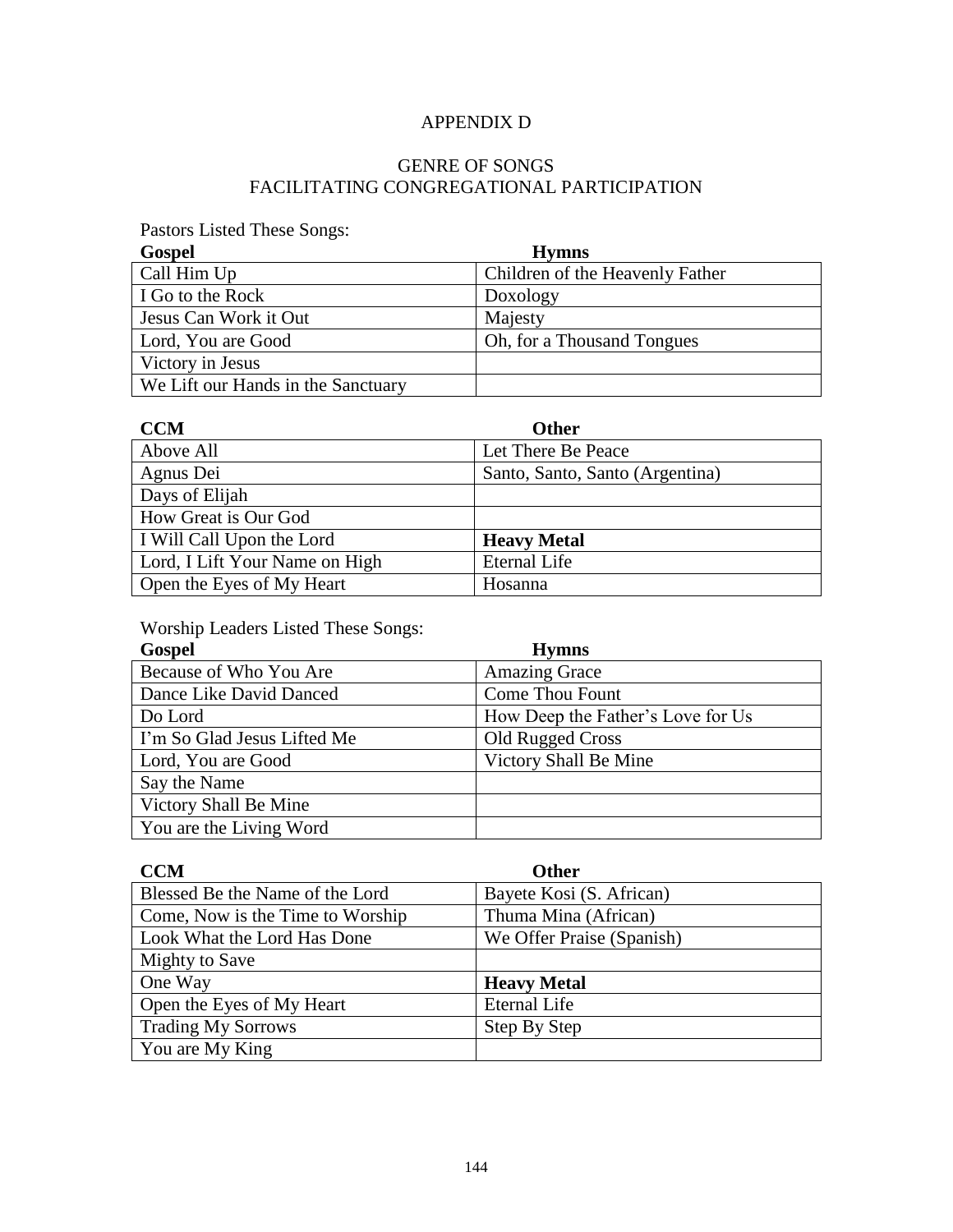### APPENDIX E

### USEFUL METHODS FOR DEVELOPING INCLUSIVE WORSHIP

#### (Gleaned from Pastor and Worship Leader responses on Survey of Multiethnic Churches)

#### **Leadership**

- The expectation is set by the pastor.
- To reach anyone we believe you start where the "other" is and build back.
- Put in visible leadership of the different races on the worship team that leads music on Sunday, mix them when possible.

### **Worship Format/Song Genre**

- Blend traditional liturgy with contemporary format.
- Change worship songs to contemporary.
- Sing gospel songs.
- Pay attention to balancing styles of music, choosing music from different cultures; learn about worship and music in different cultures.
- Repeat new songs during the following Sunday worship services, so that the church members can become familiar with the new style/rhythm and language, and so they can find spiritual meaning to the songs we are singing.
- Deliberately choose songs with different languages, Spanish lyrics mentioned repeatedly. Include several bilingual services a year.
- Use multicultural music and liturgy sources as well as visuals.
- Use African music in various ways.

### **Musical Groups**

- Facilitate the formation of various musical groups, such as an African Praise Team or a Philippine Worship Dance Team, who perform periodically and at special functions.
- Invite guests to play and sing.

#### **Instruments and Musicians**

- Hire musicians that are capable of playing multiethnic music.
- Encourage ethnic instruments.

#### **Suggested Resources**

United Methodist Hymnal Songs of Zion (African American) The Faith We Sing OneLicense.net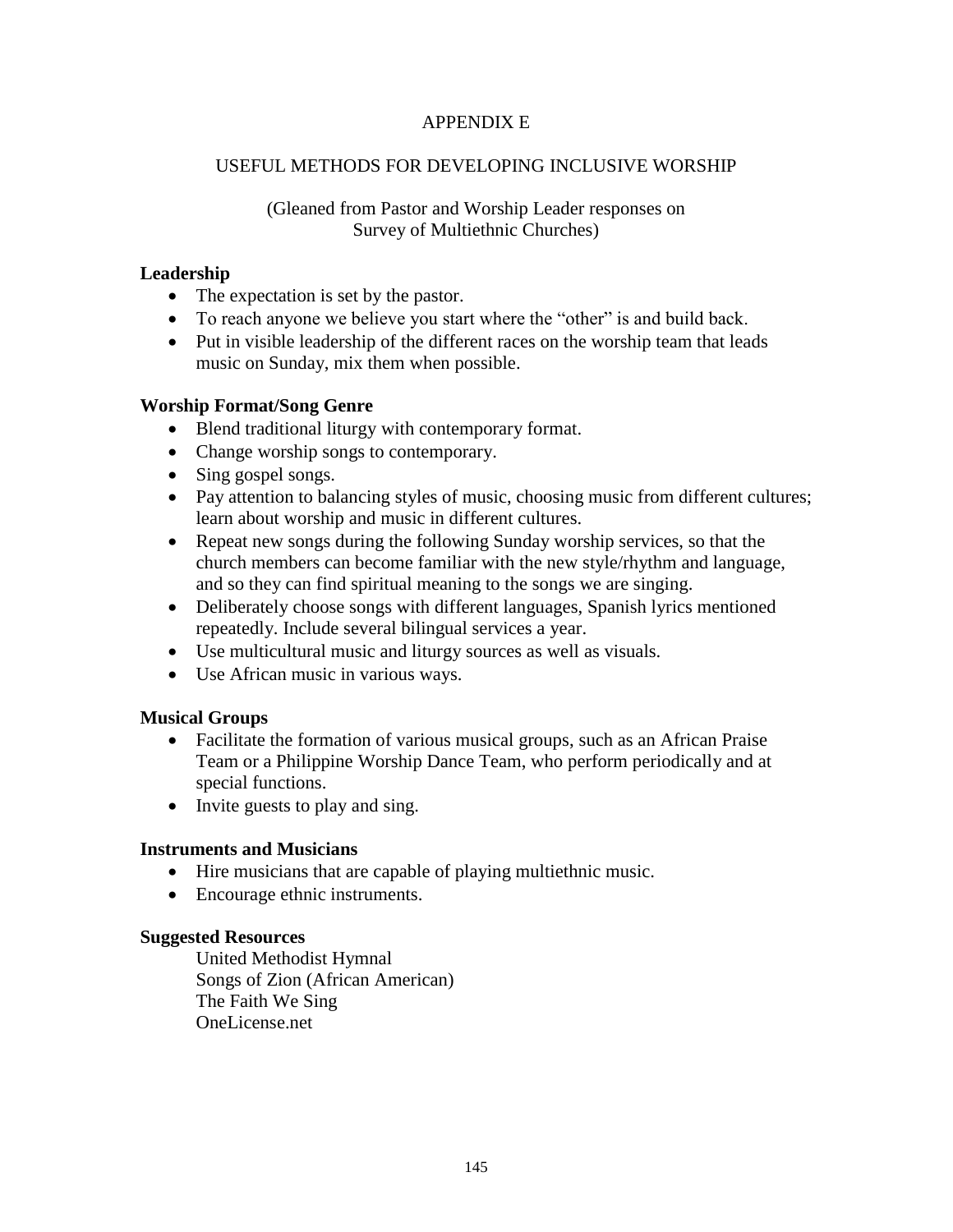#### BIBLIOGRAPHY

- Aghahowa, Brenda Eatman. *Praising in Black and White: Unity and Diversity in Christian Worship*. Cleveland, Ohio: United Church Press, 1996.
- Ammerman, Nancy Tatom. *Congregation and Community*. New Brunswick, New Jersey: Rutgers University Press, 1997.
- Arellano, Kristina. "The Role of *Latinidad* in the Worship and Formation of Identity of a U.S. Hispanic Pentecostal Church*.*‖ M.A. Thesis, St. Paul, Minnesota: Bethel University, 2007.
- Assemblies of God. "Statement of Fundamental Truths." (Accessed 1 October 2008) <<http://ag.org/top/Beliefs>>)
- Barkhymer, David. "The Emergence of World Music in Hymnals of the American Catholic Church." M.A. Thesis, St. Paul, Minnesota: Bethel University, 2004.
- Becker, Penny Edgell. "Making Inclusive Communities: Congregations and the ‗Problem' of Race.‖ *Social Problems* 45, no. 4 (1998): 451–472.
- Benham, Stephen John. "Music Education as Identity Construction: An Investigation of the Church Music Schools of the All-Ukrainian Union of Associations of Evangelical Christian-Baptists." Ph.D. diss., University of Rochester, 2004.
- Black, Kathy. *Culturally-Conscious Worship*. St. Louis, Missouri: Chalice Press, 2000.
- Blount, Brian K. and Leonora Tubbs Tisdale, ed. *Making Room at the Table*. Louisville, Kentucky: Westminster John Knox Press, 2001.
- Blumhofer, Edith L. *The Assemblies of God, A Chapter in the Story of American Pentecostalism.* Springfield, Missouri: Gospel Publishing House, 1989.
- Chaves, Mark; Mary Ellen Konieczny; Kraig Beyerlein; Emily Barman. "The National Congregations Study: Background, Methods, and Selected Results*.*‖ *Journal for the Scientific Study of Religion* 38, no. 4 (1999): 458–476.
- Chernoff, John Miller. *African Rhythm and African Sensibility.* Chicago: University of Chicago Press, 1979.
- Chong, Kelly H. ―What It Means to be Christian: The Role of Religion in the Construction of Ethnic Identity and Boundary Among Second-Generation Korean Americans.‖ *Sociology of Religion* 59, no. 3 (1998): 259–286.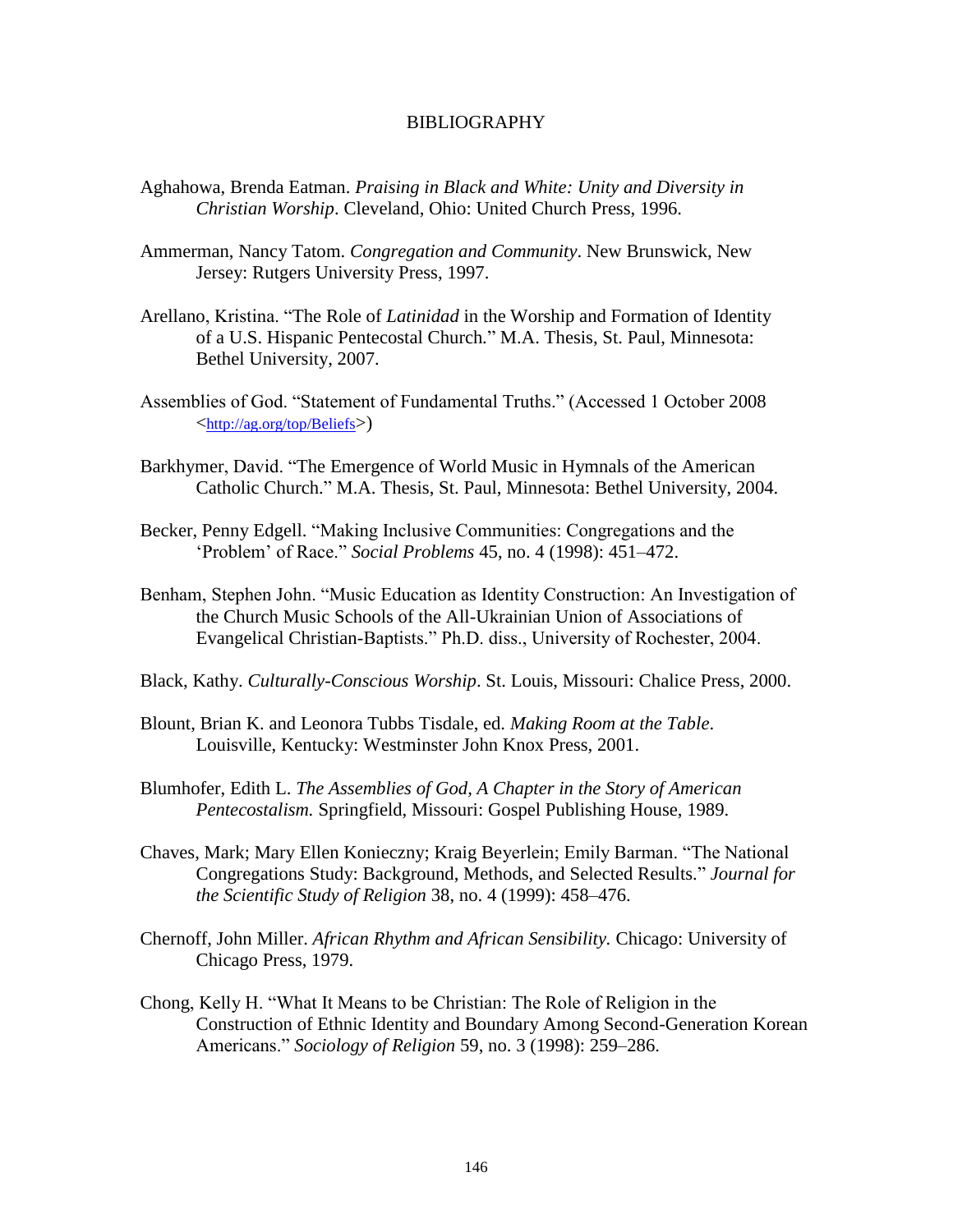- Christerson, Brad and Michael Emerson. "The Costs of Diversity in Religious Organizations: An In-Depth Case Study.‖ *Sociology of Religion* 64, no. 2 (2003): 163–181.
- Christ's Church. "Milestones." Minneapolis, Minnesota, 1991.
- Corbitt, J. Nathan. *The Sound of the Harvest*. Grand Rapids, Michigan: Baker Books, 1998.
- Creswell, John W. *Research Design, Qualitative, Quantitative, and Mixed Methods Approaches,* 2d ed. Thousand Oaks, California: Sage Publications, 2003.
- Creswell, John W. and Vicki L. Plano Clark. *Designing and Conducting Mixed Methods Research.* Thousand Oaks, California: Sage Publications, 2007.
- Davis, Ken. "Multicultural Church Planting Models." The Journal of Ministry and *Theology* (2003): 114–127.
- Deymaz, Mark. *Building a Healthy Multi-ethnic Church*. San Francisco: Jossey-Bass, A Wiley Imprint, 2007.
- DeYoung, Curtiss Paul, Michael O. Emerson, George Yancey and Karen Chai Kim. *United By Faith, The Multiracial Congregation as an Answer to the Problem of Race*. New York: Oxford University Press, 2003.
- Doran, Carol and Thomas H. Troeger. *Trouble at the Table, Gathering the Tribes for Worship.* Nashville, Tennessee: Abingdon Press, 1992.
- Dougherty, Kevin D. "How Monochromatic Is Church Membership? Racial-Ethnic Diversity in Religious Community.‖ *Sociology of Religion* 64, no. 1 (2003): 65–85.
- Ebaugh, Helen Rose and Janet Saltzman Chafetz. *Religion and the New Immigrants*, *Continuities and Adaptations in Immigrant Congregations*. Walnut Creek, California: AltaMira Press, 2000.
- Ebaugh, Helen Rose, Jennifer O'Brien, and Janet Saltzman Chafetz. "The Social Ecology of Residential Patterns and Membership in Immigrant Churches.‖ *Journal for the Scientific Study of Religion* 39, no. 1 (2000): 107–116.
- Emerson, Michael O. and Karen Chai Kim. "Multiracial Congregations: An Analysis of Their Development and a Typology.‖ *Journal for the Scientific Study of Religion* 42, no. 2 (2003): 217–227.
- Eskew, Harry, et al. "Gospel Music." Available at Oxford Music Online (Accessed 21 October 2008 <[http://www.oxfordmusiconline.com](http://www.oxfordmusiconline.com/)>)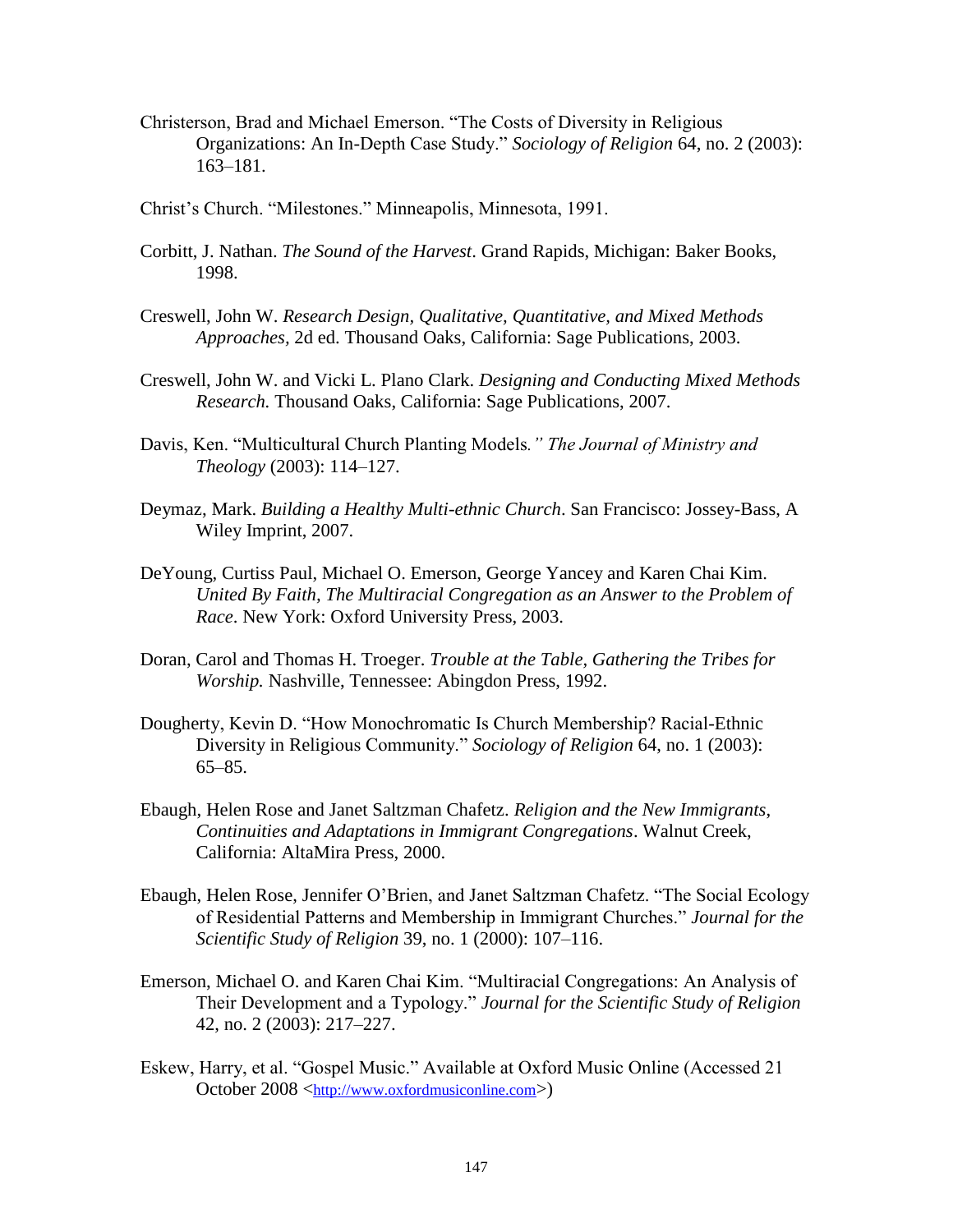- Estey, Carl. A Study of the Effectiveness of Bicultural Worship in a Blended Anglo-American and Lao-American Congregation. St. Paul, Minnesota: Bethel College, 1999.
- Foley, Michael W. and Dean R Hoge. *Religion and the New Immigrants, How Faith Communities Form Our Newest Citizens*. New York: Oxford University Press, 2007.
- Garces-Foley, Kathleen. *Crossing the Ethnic Divide: The Multiethnic Church on a Mission*. New York: Oxford University Press, 2007.

\_\_\_\_\_\_\_\_. ―New Opportunities and New Values: The Emergence of the Multicultural Church.‖ *The ANNALS of the American Academy of Political and Social Science* 612 (2007): 209–224.

Hawn, C. Michael. *Gather Into One, Praying and Singing Globally.* Grand Rapids, Michigan: William B. Eerdmans Publishing Company, 2003.

\_\_\_\_\_\_\_\_. *One Bread, One Body: Exploring Cultural Diversity in Worship*. Bethesda, Maryland: The Alban Institute, 2003.

\_\_\_\_\_\_\_\_. ―Worship That transforms: A Cross-Cultural Proposal‖ Summary in John C. England and Archie C. Lee, eds., *Doing Theology with Asian Resources: Ten Years in the Formation of Living Theology in Asia* Auckland, New Zealand: The Programme for Theology and Culture in Asia, 1993.

- Liesch, Barry. *People in the Presence of God, Models and Directions for Worship*. Grand Rapids, Michigan: Zondervan Publishing House, 1988.
- Macdonald, Raymond A. R., David J. Hargreaves and Dorothy Miell, ed., *Musical Identities.* New York: Oxford University Press, 2002.
- Marti, Gerardo. *A Mosaic of Believers, Diversity and Innovation in a Multiethnic Church*. Bloomington, Indiana: Indiana University Press, 2005.
- Mayer, John A. *CityView Report*. Minneapolis, Minnesota: City Vision, 2008.
- Maynard-Reid, Pedrito U. *Diverse Worship*: *African-American, Caribbean & Hispanic Perspectives.* Downers Grove, Illinois: InterVarsity Press, 2000.
- McGavran, Donald, ed. *Church Growth and Christian Mission.* New York: Harper and Row, 1965.
- McGee, Gary B. and Darrin J. Rodgers. "The Assemblies of God: Our Heritage in Perspective." (Accessed 5 August 2008 <<http://ifphc.org/index>>)